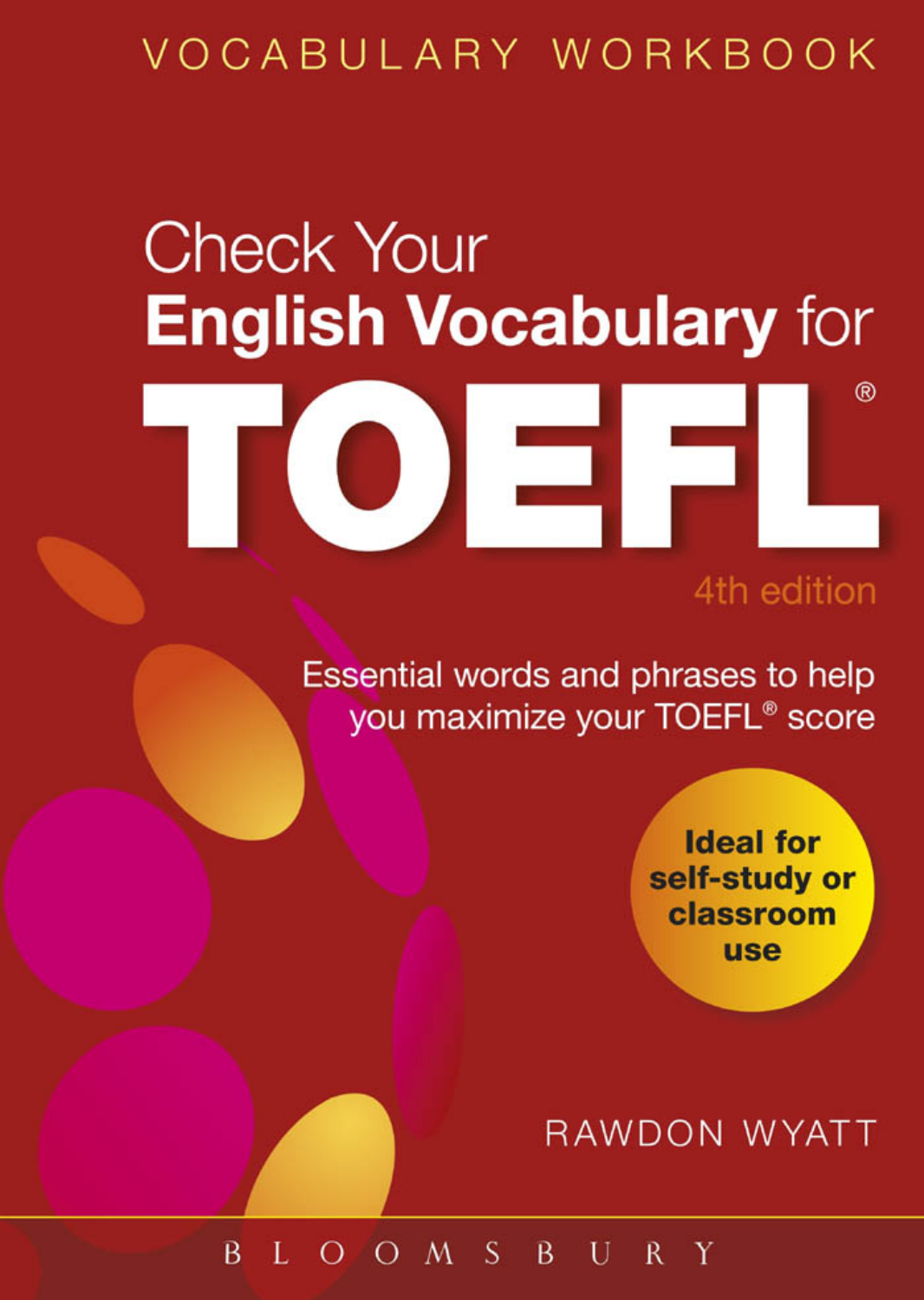## CHECK YOUR ENGLISH VOCABULARY FOR

## TOEFL®

by

Rawdon Wyatt

B L O O M S B U R Y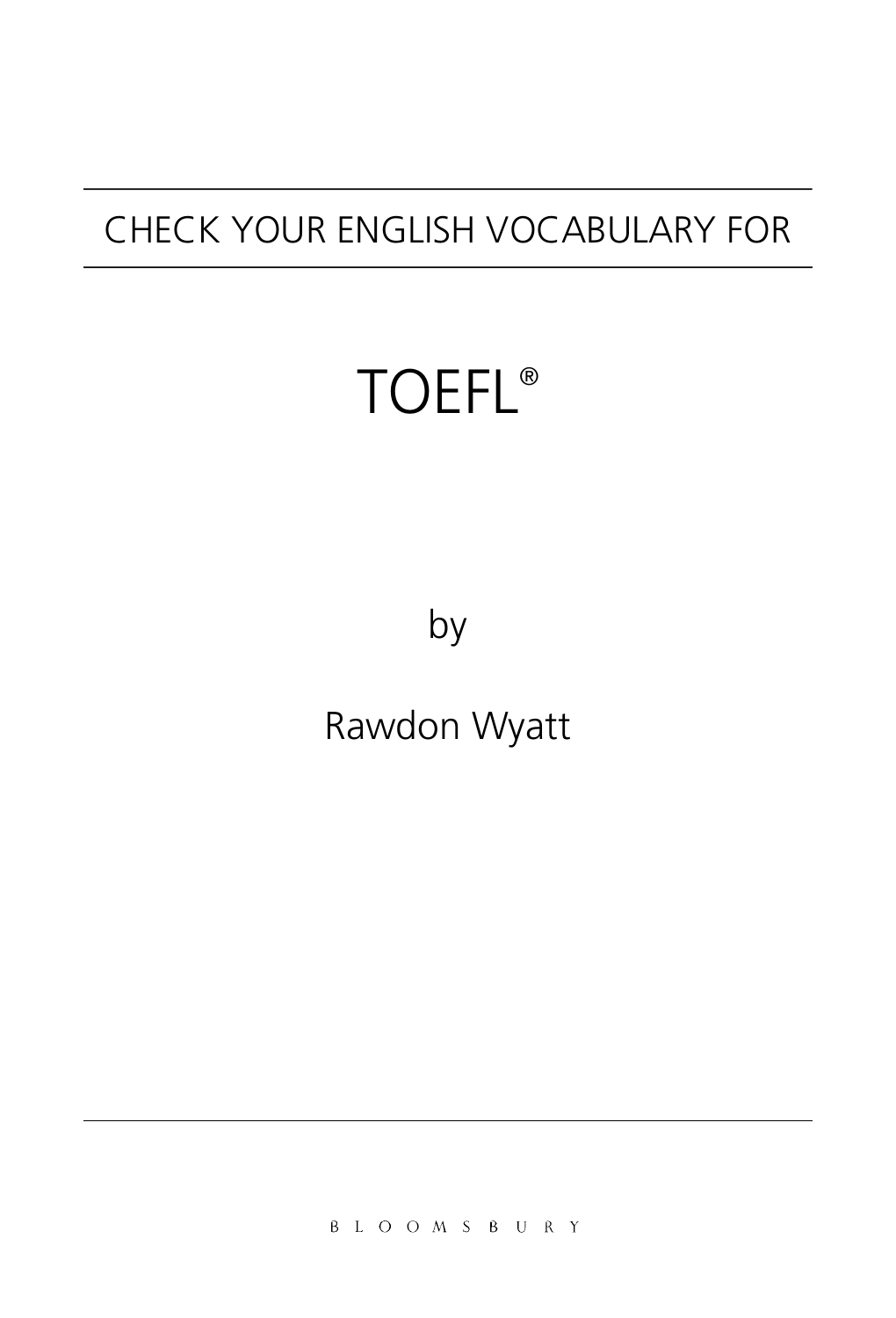Introduction

Introduction

## Introduction

If you are going to take the TOEFL®, you will find the vocabulary exercises in this workbook very helpful. They will help you to review, practice and acquire a lot of the words and expressions that you might need to use in the Writing and Speaking sections, or that you might come across or be tested on in the Listening and Reading sections. A greater command of vocabulary is one of the key factors that will help you raise your TOEFL® score.

## **Structure of the workbook**

The workbook is divided into two sections. The first section deals with general vocabulary, including synonyms, idioms, and phrasal verbs. The second, smaller section is topicspecific, and focuses on some of the topics that regularly appear in the TOEFL®. Each topic is accompanied by a typical TOEFL® Writing question, which will give you the chance to use the key vocabulary in an essay.

There is a comprehensive answer key at the back of the book.

## **How to use the book**

You should not go through the exercises mechanically. It is better to choose areas that you are unfamiliar with, or areas that you feel are of specific interest or importance to yourself. Remember that you should keep a record of new words and expressions that you learn, and review these from time to time so that they become an active part of your vocabulary. There is a vocabulary record sheet at the back of the book which you can photocopy as many times as you like. Use this to build up your own personal vocabulary bank. We recommend that you have a good dictionary with you, and refer to it when necessary. However, always try to do the exercises without a dictionary first, and then use the dictionary to check anything that you are not sure of. A particularly useful reference is the *Macmillan English Dictionary for Advanced Learners*. You will find a free on line version of this at [www.macmillandictionary.com.](www.macmillandictionary.com) When you open the web page, make sure you choose 'American', which you will find by clicking on 'Options' at the top of the page.

## **Extending your vocabulary**

Also remember that there are other methods of acquiring new vocabulary. For example, you should read as much as possible from a different variety of authentic reading materials (books, newspapers, magazines, on line articles, etc.).

## **Practicing for the TOEFL**

There is a lot of TOEFL® material available, but we particularly recommend Barron's *TOEFL® iBT* by Pamela J. Sharpe (ISBN 978-0-7641-9698-0), which provides comprehensive practice for all sections of the exam, as well as offering essential language skills development and useful studying strategies. It also gives lots of vital information on the test itself and how it works. The book has been written for the Internet-based TOEFL®, but is also useful if you are going to take the older, standard computer-based TOEFL®. You might also like to consider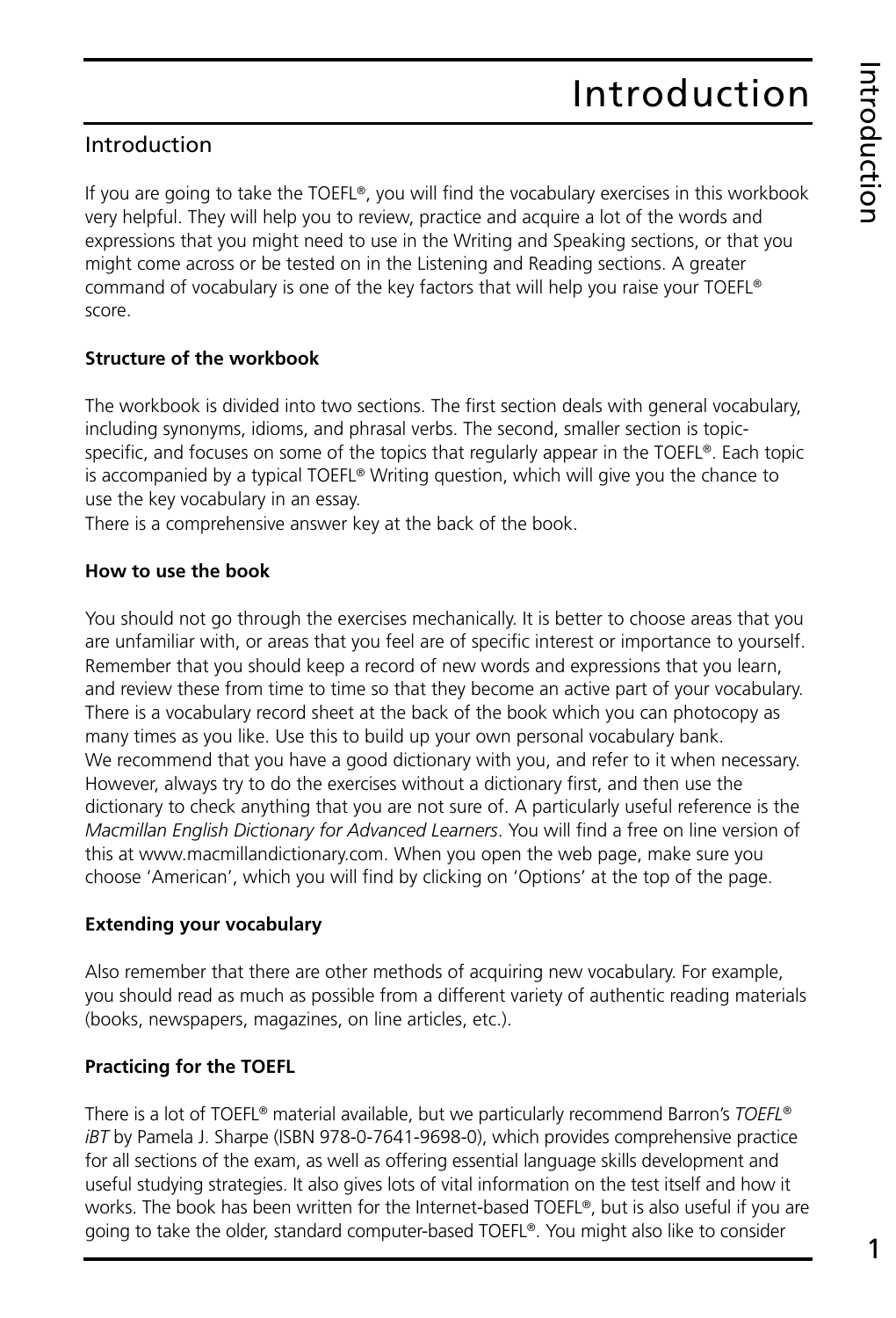Barron's *Practice Exercises for the TOEFL®* by the same author (ISBN 978-0-7641-4566-7), and *Achieve TOEFL® iBT* by Renald Rilcy and Rawdon Wyatt (ISBN 978-0-462-00447-1).

## **Information about the TOEFL®**

The purpose of the TOEFL® is to evaluate a non-native English speaker's proficiency in the English language. Almost one million students every year from 180 countries register to take the TOEFL®: the majority of universities and colleges in North America as well as in other English-speaking countries require official TOEFL® score reports for admission. The test is also used by institutions in other countries where English is the language of instruction. In addition, government agencies, scholarship programs, and licensing / certification agencies use TOEFL® scores to evaluate English proficiency. An acceptable score depends on the particular institution or agency involved.

### About the *Check your English Vocabulary* series

*Check your English Vocabulary for TOEFL* is one of several books in the *Check your English Vocabulary* series. These books are designed to help students of English (and those who are working or who want to work in an English-speaking environment) to develop and practice the essential vocabulary that they would need to know or use on a day-to-day basis, or in order to get a better grade in an exam.

There are currently 15 books in the series:

Check your English Vocabulary for Academic English Check your English Vocabulary for TOEFL® Check your English Vocabulary for TOEIC Check your English Vocabulary for IELTS Check your English Vocabulary for FCE+ Check your English Vocabulary for PET Check your English Vocabulary for Phrasal Verbs and Idioms Check your English Vocabulary for Business and Administration Check your English Vocabulary for Law Check your English Vocabulary for Medicine Check your English Vocabulary for Computing Check your English Vocabulary for Leisure, Travel and Tourism Check your English Vocabulary for Human Resources Check your English Vocabulary for Banking and Finance Check your English Vocabulary for Living in the UK

For more information, visit<www.acblack.com>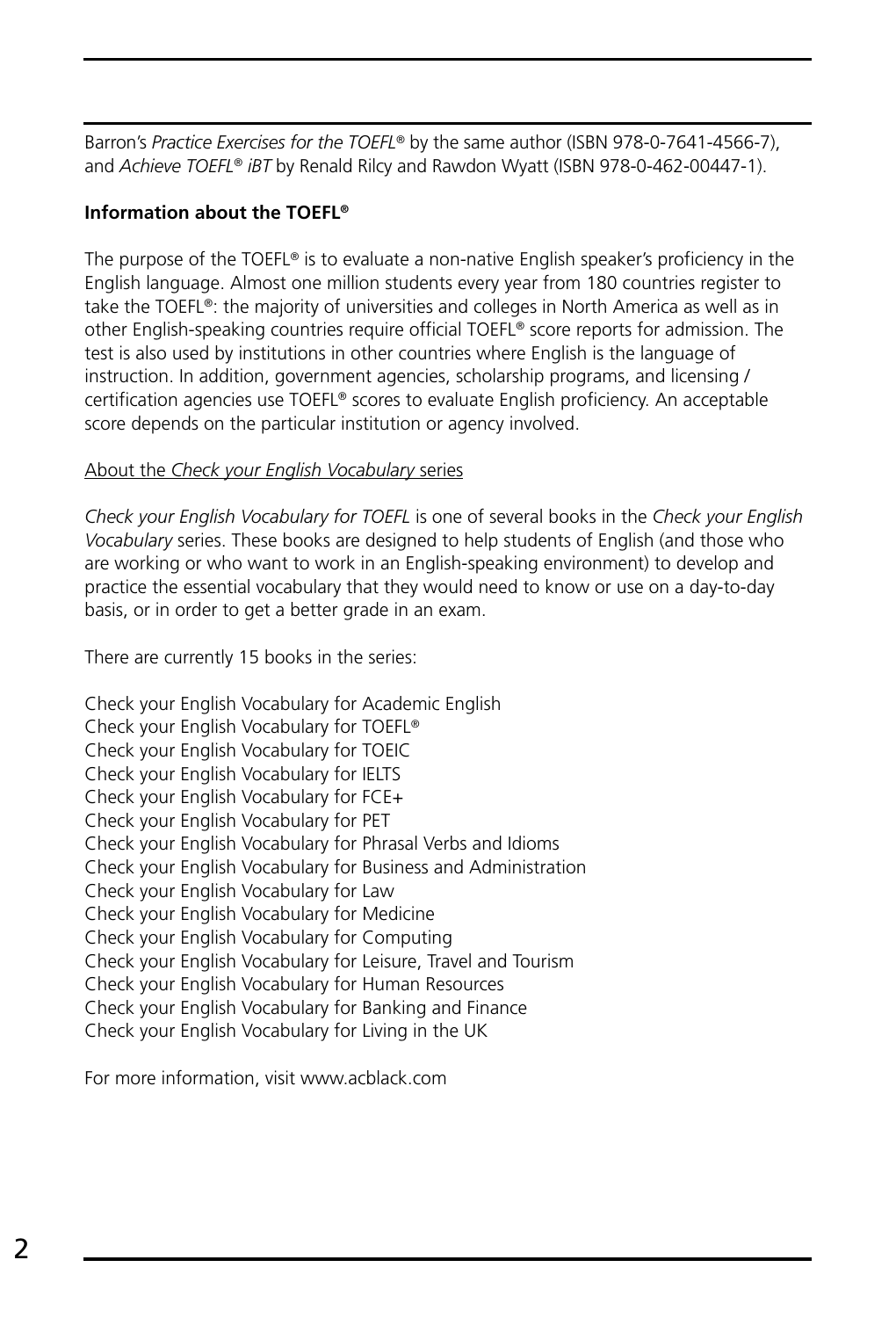## Contents

<span id="page-4-1"></span><span id="page-4-0"></span>

| <b>Title</b>                       | <u>Page</u> | <b>Title</b>                      | Page |
|------------------------------------|-------------|-----------------------------------|------|
| Addition, equation, and conclusion | 4           | Spelling                          | 60   |
| American English                   | 5           | Starting and stopping             | 61   |
| Changes                            | 8           | Task commands                     | 63   |
| Comparing and contrasting          | 10          | Time                              | 64   |
| Condition and requirement          | 11          | Word association: Adjectives      | 66   |
| Confusing words                    | 12          | Word association: Nouns           | 68   |
| Idioms and colloquialisms 1        | 15          | Word association: Verbs           | 71   |
| Idioms and colloquialisms 2        | 17          | Word forms: Nouns from verbs      | 74   |
| Idioms and colloquialisms 3        | 19          | Word forms: Nouns from adjectives | 76   |
| Idioms and colloquialisms 4        | 21          | Word forms: Adjectives from verbs | 78   |
| Metaphors                          | 23          | Working words                     | 79   |
| Modified words                     | 26          | Topics 1: Children and the family | 81   |
| Numbers and symbols                | 28          | Topics 2: Education               | 83   |
| Obligation and option              | 29          | Topics 3: Food and diet           | 85   |
| Opinion, attitude, and belief      | 30          | Topics 4: The media               | 87   |
| Opposites 1: Verbs                 | 33          | Topics 5: Money and finance       | 89   |
| Opposites 2: Adjectives            | 36          | Topics 6: Nature and the          | 92   |
| Phrasal verbs 1                    | 38          | environment                       |      |
| Phrasal verbs 2                    | 40          | Topics 7: On the road             | 94   |
| Phrasal verbs 3                    | 42          | Topics 8: Science and technology  | 96   |
| Presenting an argument             | 45          | Topics 9: Town and country        | 98   |
| Pronouns and determiners           | 46          | Topics 10: Travel                 | 100  |
| Similar meanings: Adjectives 1     | 48          | Topics 11: Work                   | 102  |
| Similar meanings: Adjectives 2     | 50          | Mini topics                       | 104  |
| Similar meanings: Nouns            | 51          | Vocabulary record sheet           | 110  |
| Similar meanings: Verbs 1          | 54          | Vocabulary record sheet sample    | 111  |
| Similar meanings: Verbs 2          | 57          | Answers                           | 112  |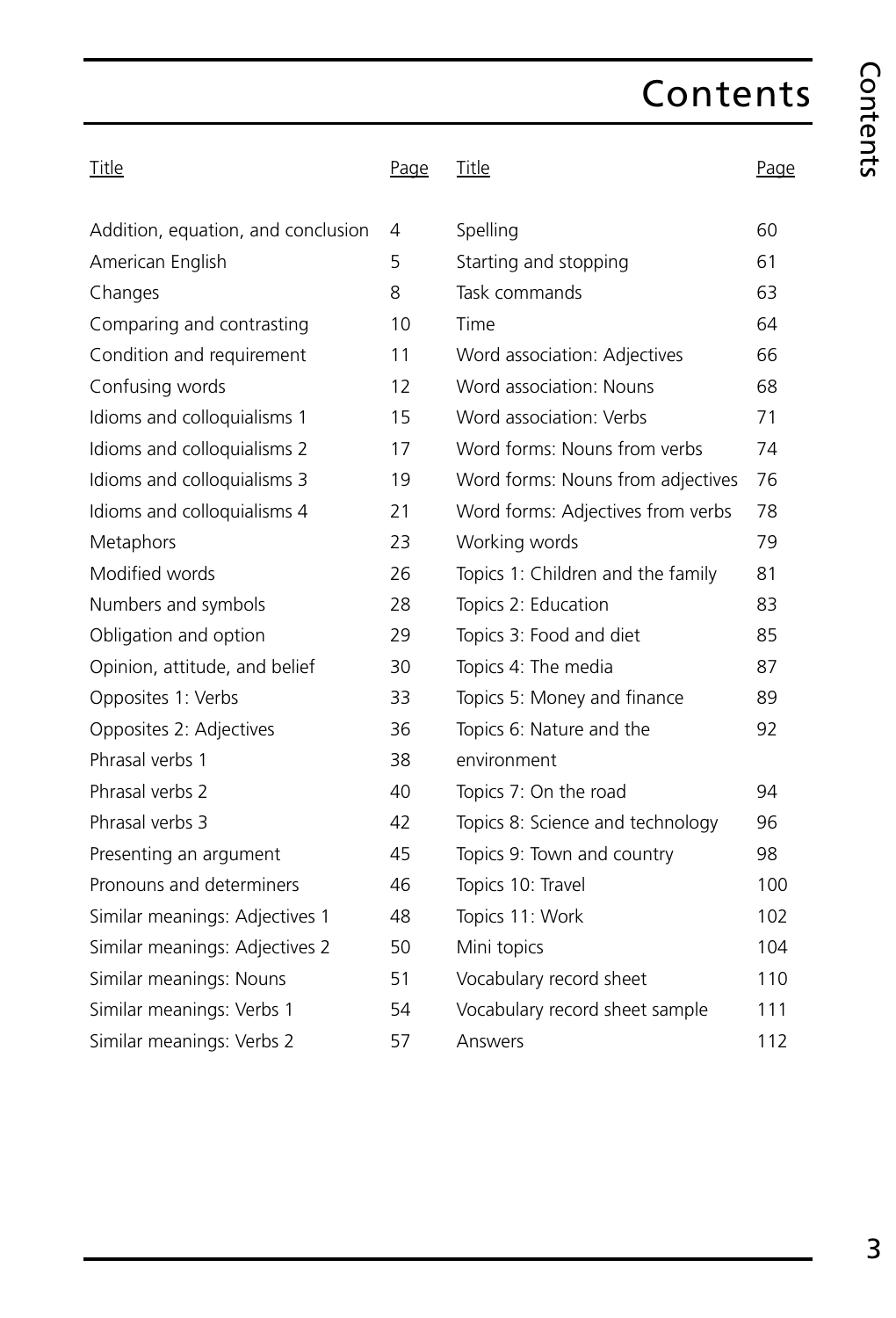## <span id="page-5-0"></span>[Addition, equation, and conclusion](#page-4-0)

#### Exercise 1

Put the following words and phrases into their correct place in the table depending on their function. Three of them have been done for you.

along with also and as well as besides correspondingly equally furthermore in addition in brief in conclusion in the same way likewise moreover similarly therefore thus to conclude to summarize to sum up briefly too we can conclude that what's more

| Addition | Equation | Conclusion    |
|----------|----------|---------------|
| and      | equally  | in conclusion |
|          |          |               |

#### Exercise 2

Complete these sentences with one of the words or phrases from above. In most cases, more than one answer is possible.

| 1.  | provides employment for the local population.                                                                                  |
|-----|--------------------------------------------------------------------------------------------------------------------------------|
| 2.  |                                                                                                                                |
|     | provides employment for the local population.                                                                                  |
| 3.  | the local customs.                                                                                                             |
| 4.  | environment.                                                                                                                   |
| 5.  | immunization jabs, and written permission to visit certain areas.                                                              |
| 6.  | objects such as scissors.                                                                                                      |
| 7.  |                                                                                                                                |
| 8.  | you should live a more healthy lifestyle.                                                                                      |
| 9.  | The ozone layer is becoming depleted, the air in the cities is becoming too dirty to breathe and our<br>destroying the planet. |
| 10. | hard if you want to pass your exams next month.                                                                                |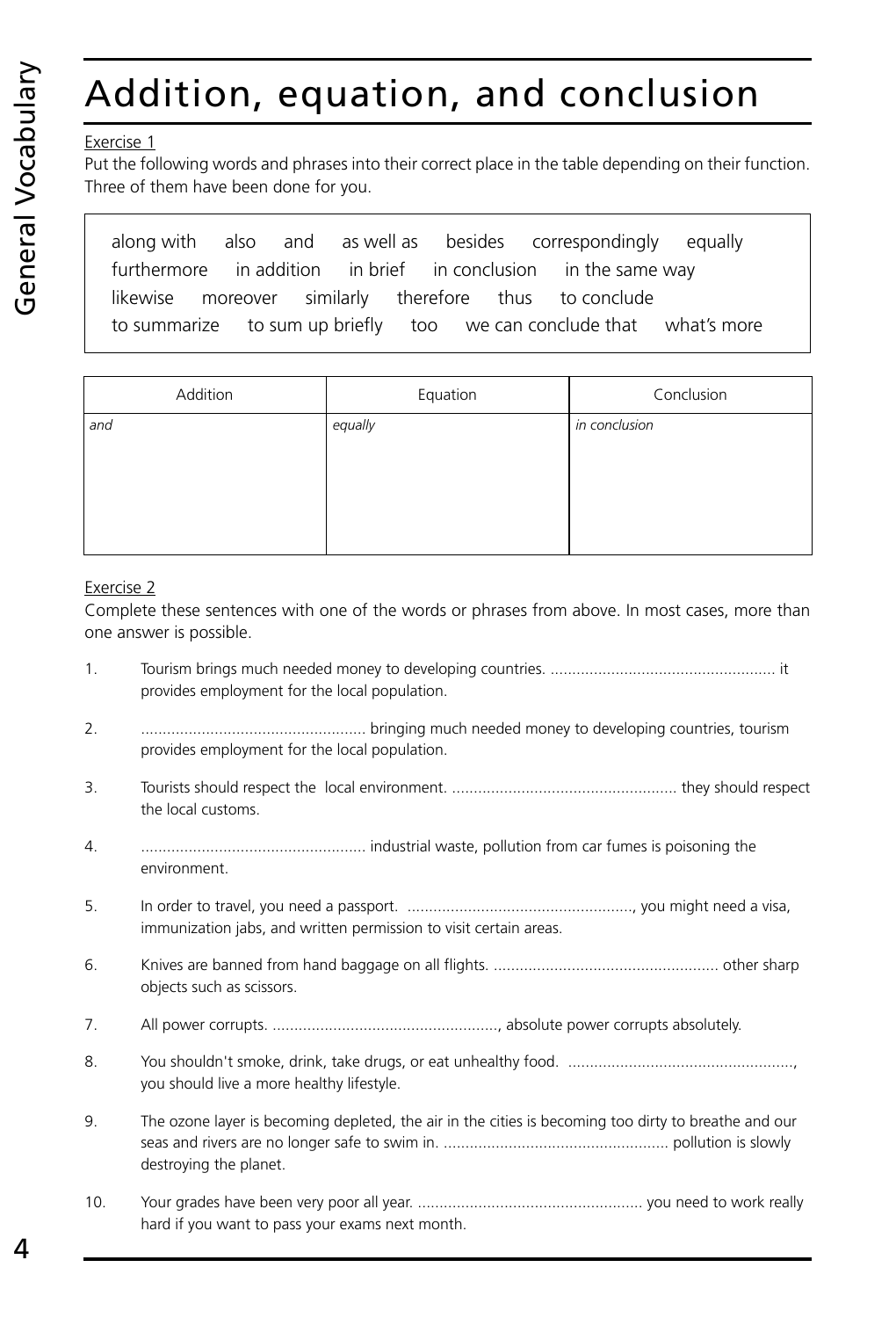## [American English](#page-4-1)

<span id="page-6-0"></span>This exercise looks at some common 'American' words (words which are used in the United States and Canada). You might find it useful if you have been learning 'British' English (the English which is spoken in the United Kingdom and in other countries around the world). Generally, 'American' words are understood by 'British' English speakers (largely as a result of imported television programs and movies), but many North Americans are unfamiliar with some 'British' English words. As a result, it is important to use the 'American' words rather than the 'British' words in the TOEFL®.

Look at the sentences below, which all contain a 'British' English word in **bold**. Decide what word North Americans would normally use in the same context. In some cases, the word will remain the same, but there will be a difference in spelling. Write your answers in the crossword grid on page 7. To help you, the word that you need has been put at the end of each sentence, with most of the letters removed, but with some of the letters included.

#### Across  $(\Rightarrow)$

- 2. The play is in two acts, with a short **interval** between the two.  $I I I = M I = -I N$
- 6. If you make a mistake in your calculations, you'll need to do them **again**. \_ V \_ \_
- 8. The **post** normally arrives before lunchtime. \_\_\_ L
- 9. The government refused to **recognise** the new republic.  $E = 1 1 1$
- 11. The **theatre** received an unexpected grant which helped to prevent it closing down. H
- 13. The road outside the school is very busy, so students are advised to use the **subway** to cross it.  $N_{---} P_{---}$
- 16. The oil crisis resulted in a 28% rise in the cost of **petrol**.  $\qquad \qquad = 5$
- 18. Take the **lift** to the top floor.  $\begin{bmatrix} 2 & 0 \\ 0 & 1 \end{bmatrix}$
- 20. **Estate agents** are some of the most unscrupulous people in the country. R L R
- 24. The M40 is closed, so you will need to take the A40, which is the **main road** connecting London with Oxford.  $H_{--}$  W  $_{--}$
- 26. Their request for a \$2 **rise** in the hourly rate was firmly rejected by the management. \_ A \_ \_ E
- 27. The workshop will last for six hours, with a **break** for lunch at midday.  $E = S =$
- 29. (*Informal*) I really like Mr Goldberg. He's a great **bloke**. \_ U \_
- 30. (*At a school, college or university*) A **staff** meeting has been called for two o'clock. \_ \_ C \_ \_ \_ Y
- 32. In my opinion, the best time of the year is **autumn**.  $\angle L = L$
- 35. The automobile company's first attempt to design a family **saloon** that ran on diesel was a resounding failure.  $\angle$  \_ D \_ N
- 36. The campus has a **shop** where students can buy stationery and essential items. \_ \_ O \_ \_

37. Government spending on **defence** was reduced by 23%. \_\_\_\_E\_\_\_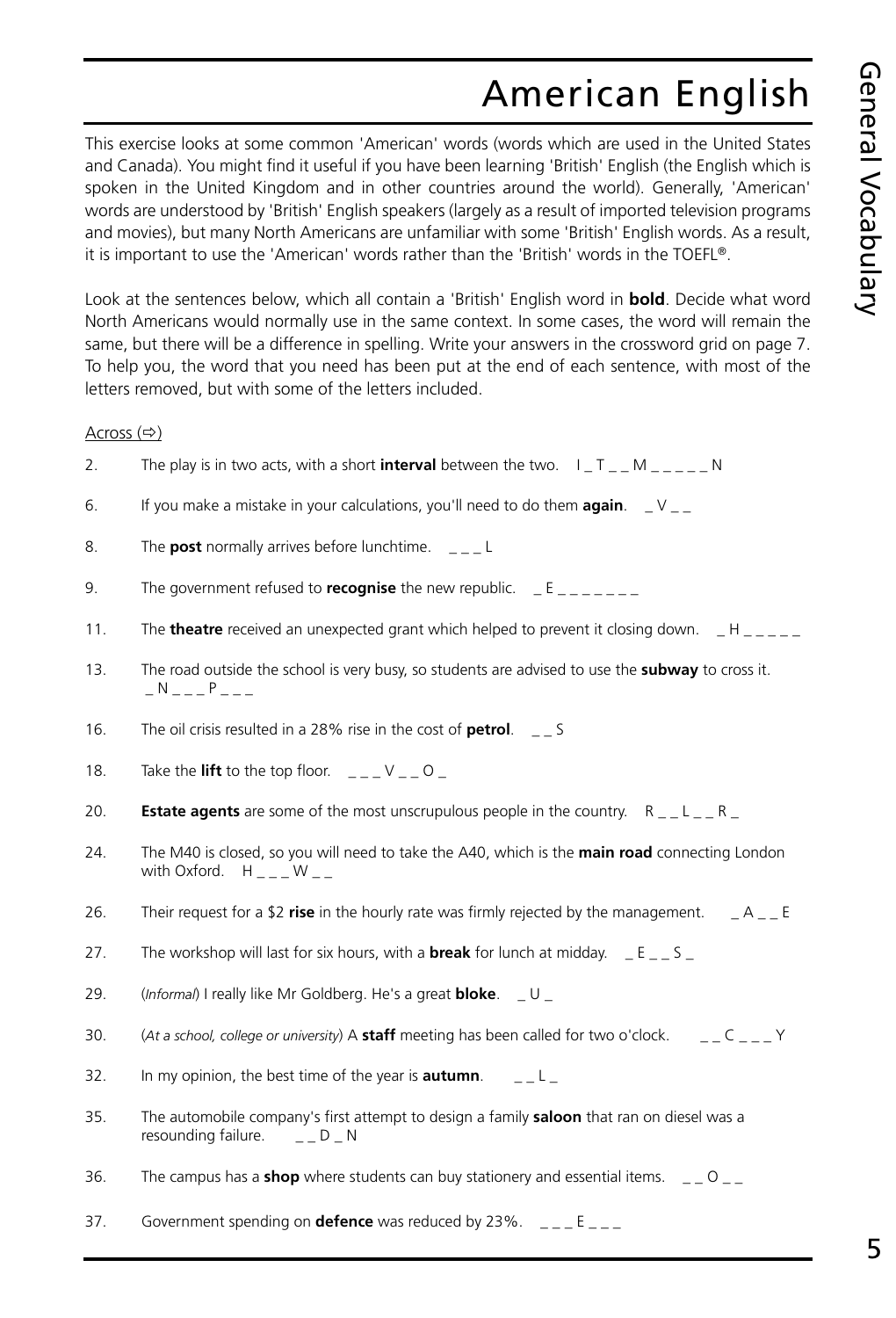- 38. He gave me just enough money to buy a **return** bus ticket to Portland. R D P (*two words, which are hyphenated. Do not leave a gap or use a hyphen in the crossword grid*)
- 40. He's a **graduate** of Berkeley College. (an) \_\_\_ M N \_\_
- 41. These days it is not unusual to see children as young as five carrying a **mobile phone** to school.  $C_{---} - N_{-}$

#### Down (Ø)

- 1. The **postcode** for the company is MA 04532.  $\begin{bmatrix} 1 \\ -1 \end{bmatrix}$ (*two words: do not leave a gap between the words in the crossword grid*)
- 3. Classes start at nine o'clock every morning Monday **to** Friday. T \_ R \_ \_ \_ \_
- 4. There are several museums and galleries in the city, but most students prefer to spend their evenings at the **cinema**.  $\qquad \_V \_V \_E$
- 5. Have you got any change for a \$20 **note**? B
- 7. Strict **labour** laws have had an adverse effect on small businesses.  $\qquad \qquad = B \qquad \qquad$
- 10. I'm afraid we've **got** slightly behind schedule. \_ \_ T T \_ \_
- 12. Several **flats** were leased to private agencies, who in turn leased them to small companies.  $P$  \_ \_ T \_ \_ \_ \_ \_
- 14. All **travelers** flying to the United States have to undergo strict security checks at the airport. \_ \_ A \_ \_ \_ \_ \_ \_
- 15. The Dean's office is on the **ground** floor. \_ I \_ \_ \_
- 17. The first thing the council did was dig up the **pavement** outside the front door. \_\_ \_ D \_ W \_ \_ \_
- 19. My favorite **film** of all time has to be the classic 1959 comedy *Some Like It Hot*. \_ \_ V \_ \_
- 21. The best way to get from one part of the city to another is to use the **dual carriageway**.  $=$   $E - W -$
- 22. (*On the telephone, when you are calling someone*) Hello, is **that** Harrison Keane? \_ \_ \_ S
- 23. In the event of a marital divorce or separation, there is a clear need for **dialogue** between the parents and their children.  $\angle A = -$
- 25. If you want to stop smoking, the best place to start is by going to your local **chemist**.  $D_{--}$  G  $_{---}$   $_{---}$
- 28. Services on the **underground** start at five in the morning and finish at half past midnight.  $_{-\,\text{--}}$  B  $_{-\,\text{--}}$  Y
- 31. Before buying a house, it is essential to employ the services of a good **solicitor**. \_ T T \_ \_ \_ \_ \_
- 33. You should use a pencil to do the test, and use a **rubber** to remove any mistakes.  $\begin{bmatrix} 2 A & -I \end{bmatrix}$
- 34. Most Americans tend to stay in the country for their **holiday**.  $V_{-} = T_{-}$
- 39. You don't need to ask me for permission to use the **toilet**!  $B_{--}R_{--}$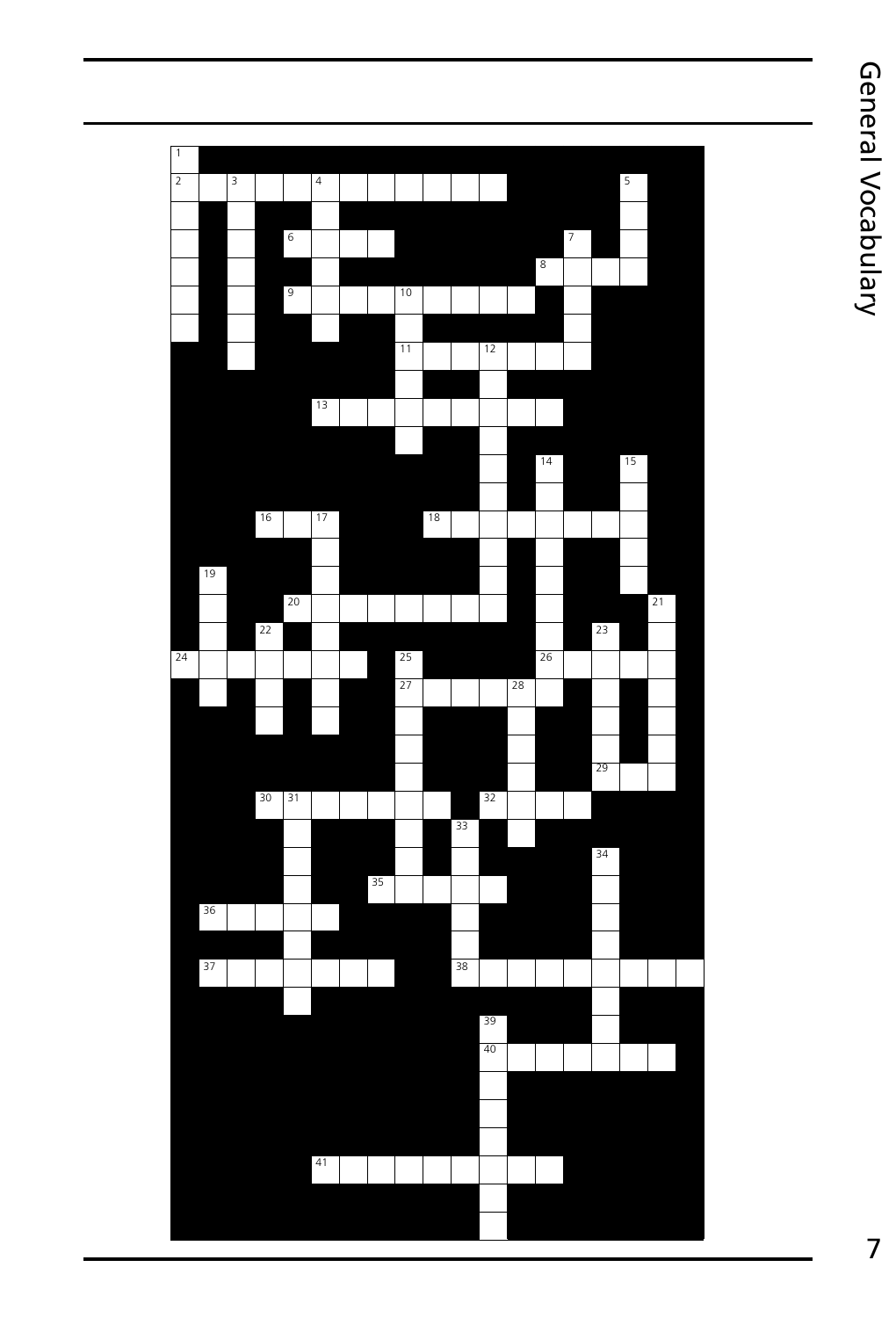## <span id="page-9-0"></span>[Changes](#page-4-0)

#### Exercise 1

Look at these sentences and decide if the statement which follows each one is true (**T**) or false (**F**). Use the words and phrases in **bold** to help you decide.

- 1. The population of the country has trebled in the last 25 years.  *There has been a dramatic increase in the number of people living in the country.* **T / F**
- 2. Unemployment has dropped by about 2% every year for the last six years.  *There has been a steady decrease in the number of people out of work.* **T / F**
- 3. In the last six months, the government has improved the national road system.  *There has been a deterioration in the national road system.* **T / F**
- 4. The number of exam passes achieved by the school's pupils has risen by almost 50%.  *There has been a decline in the number of exam passes.* **T / F**
- 5. American travelers abroad have discovered that they can buy more foreign currency with their dollar.  *There has been a weakening of the dollar.* **T / F**
- 6. It is now much easier to visit the country than it was a few years ago.  *There has been a tightening up of border controls.* **T / F**
- 7. We're increasing our stocks of coal before the winter begins.  *We're running down our stocks of coal.* **T / F**
- 8. Food prices have gone up by about 4% every year since 2004.  *There has been a constant rise in the price of food since 2004.* **T / F**
- 9. The pass rate for the exam was 3% lower this year than it was last year.  *There has been a sharp fall in the pass rate.* **T / F**
- 10. The Southern Alliance is going to reduce the number of conventional weapons in their armed forces.  *The Southern Alliance is going to build up the number of conventional weapons in their armed forces.* **T / F**
- 11. Deflation has adversely affected industries around the country.  *There has been a growth in industrial activity.* **T / F**
- 12. The rules regarding smoking in public places are much stricter now than they were before.  *There has been a relaxation of the rules regarding smoking in public places.* **T / F**
- 13. Last year, 12% of the population worked in industry and 10% worked in agriculture. This year, 14% of the population work in industry and 8% work in agriculture.  *There has been a narrowing of the gap between those working in different sectors of the economy.* **T / F**
- 14. Some management roles in the company will not exist this time next year.  *Some management roles are going to be phased out.* **T / F**
- 15. These days, more people shop at large supermarkets than in small local stores.  *There has been an upward trend in the number of people shopping in small local stores.* **T / F**
- 16. Her English is clearly better now than it was when she first arrived.  *There has been marked progress in her English.* **T / F**
- 17. People live in better houses, drive nicer cars, and eat better-quality food than they did 20 years ago.  *There has been a general improvement in the standard of living in the last 20 years.* **T / F**
- 18. Our company has opened several new offices in the last five years.  *Our company has witnessed considerable expansion in the last five years.* **T / F**
- 19. The government will spend less on the healthcare services next year.  *There are going to be cuts in healthcare spending next year.* **T / F**
- 20. Americans nowadays want to see more of the world.  *Americans nowadays want to narrow their horizons.* **T / F**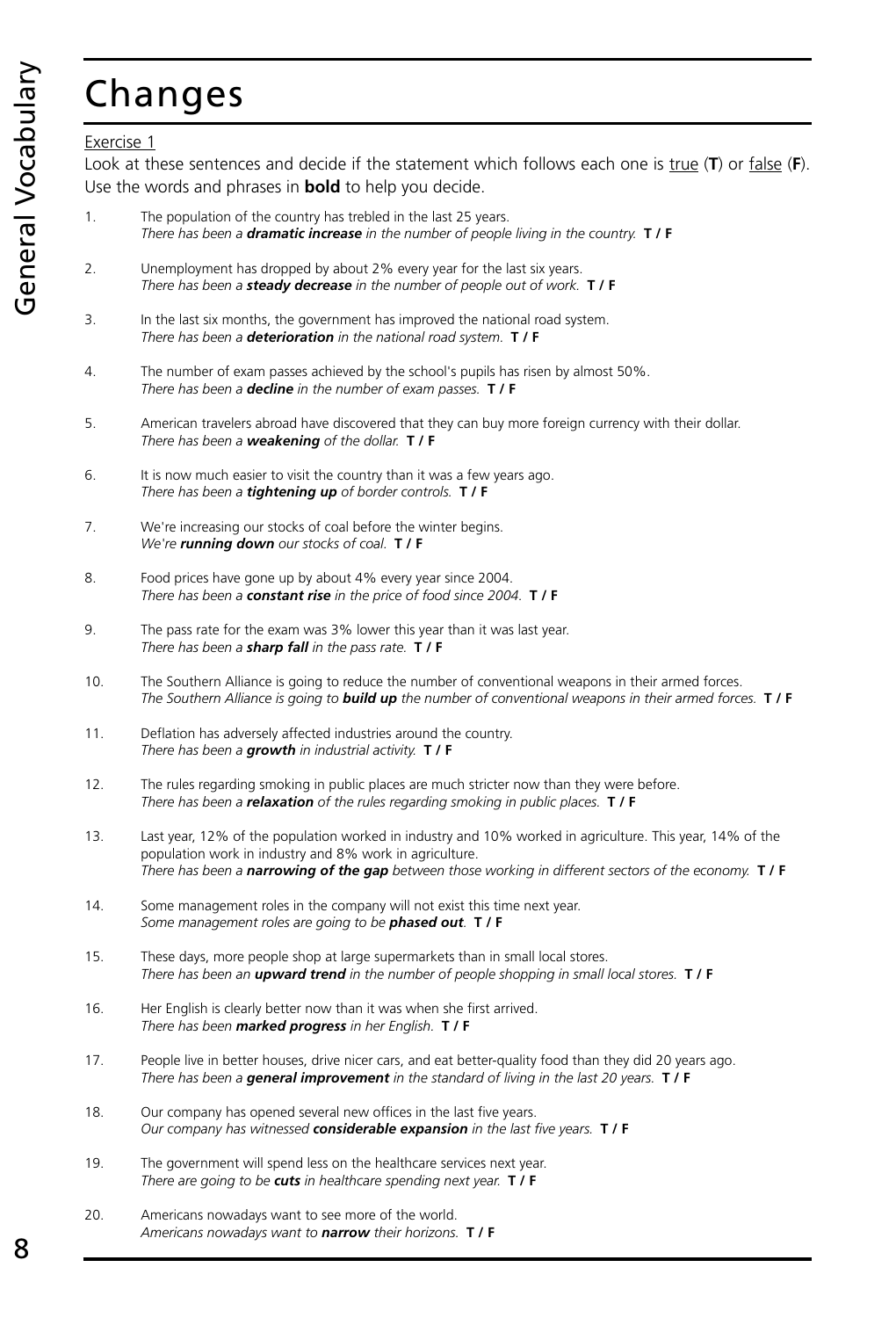#### Exercise 2

The box below contains 31 more words used to describe change in different situations. These are all verbs, and they can be found by reading from left to right and from right to left, starting in the top-left corner and following the direction of the arrows. Separate these words, then use some of them to complete sentences 1 – 10 below. In some cases you will need to change the form of the verb (for example, by putting it into its past simple or past participle form).

| $\Rightarrow$ |              | adaptre  |              |      |          |     |   |                      |     |  |                |                 |   |     | placeexpand |            |              | p r   |              | ₩             |
|---------------|--------------|----------|--------------|------|----------|-----|---|----------------------|-----|--|----------------|-----------------|---|-----|-------------|------------|--------------|-------|--------------|---------------|
| ∉             | m            |          |              |      |          |     |   | rofsnartecu deretomo |     |  |                |                 |   |     |             |            |              |       |              | ℐ             |
| $\phi$        |              | S W      |              |      |          |     |   | itchrenovateexcha    |     |  |                |                 |   |     |             |            |              |       | n            | $\mathcal{F}$ |
| ∉             |              | e p p    |              |      |          |     |   | asid retlaetome      |     |  |                |                 |   |     |             |            | $\mathsf{d}$ | e     | g            | ᢞ             |
| $\phi$        |              | a r v    |              |      |          |     |   | ary raise lowere     |     |  |                |                 |   |     |             |            |              | x t e |              | $\mathcal{F}$ |
| ∉             |              |          |              |      |          |     |   | nelneth giehegr      |     |  |                |                 |   |     | a In        |            |              | e d   | n            | ᢞ             |
| $\phi$        |              |          |              |      |          |     |   | gthendeepenshorte    |     |  |                |                 |   |     |             |            |              | n s t |              | $\mathcal{F}$ |
| ∉             | $\circ$      | t u      |              | cd   |          | n e |   |                      |     |  |                |                 |   |     | maesiverhct |            |              | e     | $\mathsf{r}$ | ℐ             |
| $\phi$        | $\mathsf{u}$ | t sou    |              |      |          |     |   | rcedeteriorat        |     |  |                |                 |   |     |             |            |              | e —   | $\mathsf{S}$ | ₩             |
| ∉             |              | tsered   |              |      |          |     |   | argpuenilmaert ال    |     |  |                |                 |   |     |             |            |              |       |              |               |
| Ъ             | $\mathsf{r}$ | <b>u</b> | $\mathsf{C}$ | $-t$ | <b>u</b> | r   | e | d                    | O W |  | n <sub>s</sub> | $\sim$ i $\sim$ | Z | e e |             | <b>END</b> |              |       |              |               |

- 1. The company cannot refund customers' money, and goods can only be .................................................... on production of a receipt or other proof of purchase. 2. We have made radical changes to college regulations, and students are expected to .................................................... to these over the next few weeks.
- 3. The discovery of oil .................................................... the country from a small emirate to a major economic power.
- 4. The Science block is currently being ...................................................., but will remain open while building work is carried out.
- 5. After only three weeks on the History course, she decided to .................................................... to something more practical.
- 6. Fees .................................................... according to the length of the course: the longer the course, the more you pay.
- 7. As water freezes, it .....................................................
- 8. The economic situation is .................................................... rapidly, and the entire economy is in danger of collapse.
- 9. Course fees will be .................................................... on January 14: some will come down, but most of them will go up.

10. Elastic becomes weaker the more it is .....................................................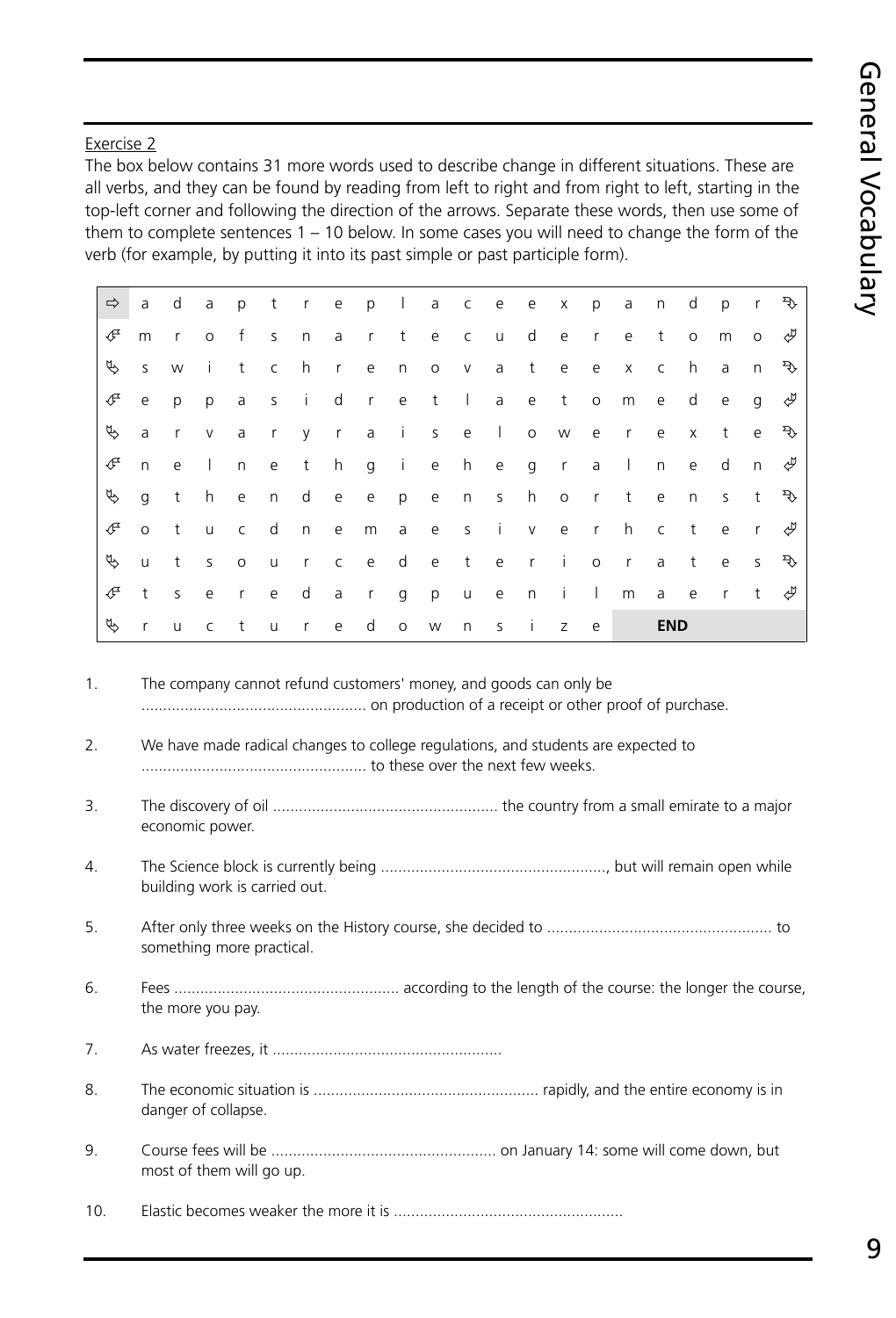## <span id="page-11-0"></span>[Comparing and Contrasting](#page-4-0)

Choose the most appropriate word or phrase in **bold** in these sentences. In one case, all three options are possible.

- 1. The **contrast** / **compare** / **comparison** in working conditions between our Denver department and our department in Chicago is very noticeable, and employees are now demanding equality in this area.
- 2. The two engines **differentiate** / **differ** / **different** considerably from each other: one runs on gasoline, and the other is a gasoline-electric hybrid.
- 3. It is often difficult to **differentiate** / **differ** / **contrast** between students who are absent because they are genuinely sick, and those who are just enjoying a day in bed.
- 4. The new software program shared some common **characters** / **characterises** / **characteristics** with those that were already on the market.
- 5. There's a clear **distinguish** / **distinctive** / **distinction** between studying at a college and working from home on a distance-learning course.
- 6. **Compared** / **Compare** / **Comparing** with just 10 years ago, home PCs are cheaper, faster and have a much bigger memory.
- 7. The two courses are different in every way: there's absolutely no **compare** / **comparison** / **contrast** between them.
- 8. Our digital photography course is **similar to** / **alike** / **resemble** our traditional photography course, except that it is obviously more computer-oriented.
- 9. There were several **similarities** / **similarly** / **similar to** between the two novels, except one was aimed at a younger market while the other targeted adults.
- 10. Experienced computer hackers can access your personal files and destroy or alter them. **Exactly** / **In the same way** / **Just as**, they can gain access to your Internet banking facility and steal your money.
- 11. The quality of his work is excellent. **Likewise** / **Alike** / **Likeness**, his attitude and commitment.
- 12. The TOEFL® has a variety of academic and general English tasks. **In contrast to** / **Although** / **By way of contrast**, the TOEIC focuses more on business and professional issues.
- 13. Grades have not been good over the last semester. **Nevertheless** / **Even so** / **However**, the college still has one of the best academic records in the state.
- 14. There currently seems to be a large **discrepancy** / **discrimination** / **differential** between the number of people employed in service industries, and those employed in the primary sector.
- 15. The Impressionists used light and color to give the general feeling of a scene, **unlike** / **whereas** / **whereby** the pre-Raphaelites used a lot of detail and bright colors, and depicted a romanticized view of life.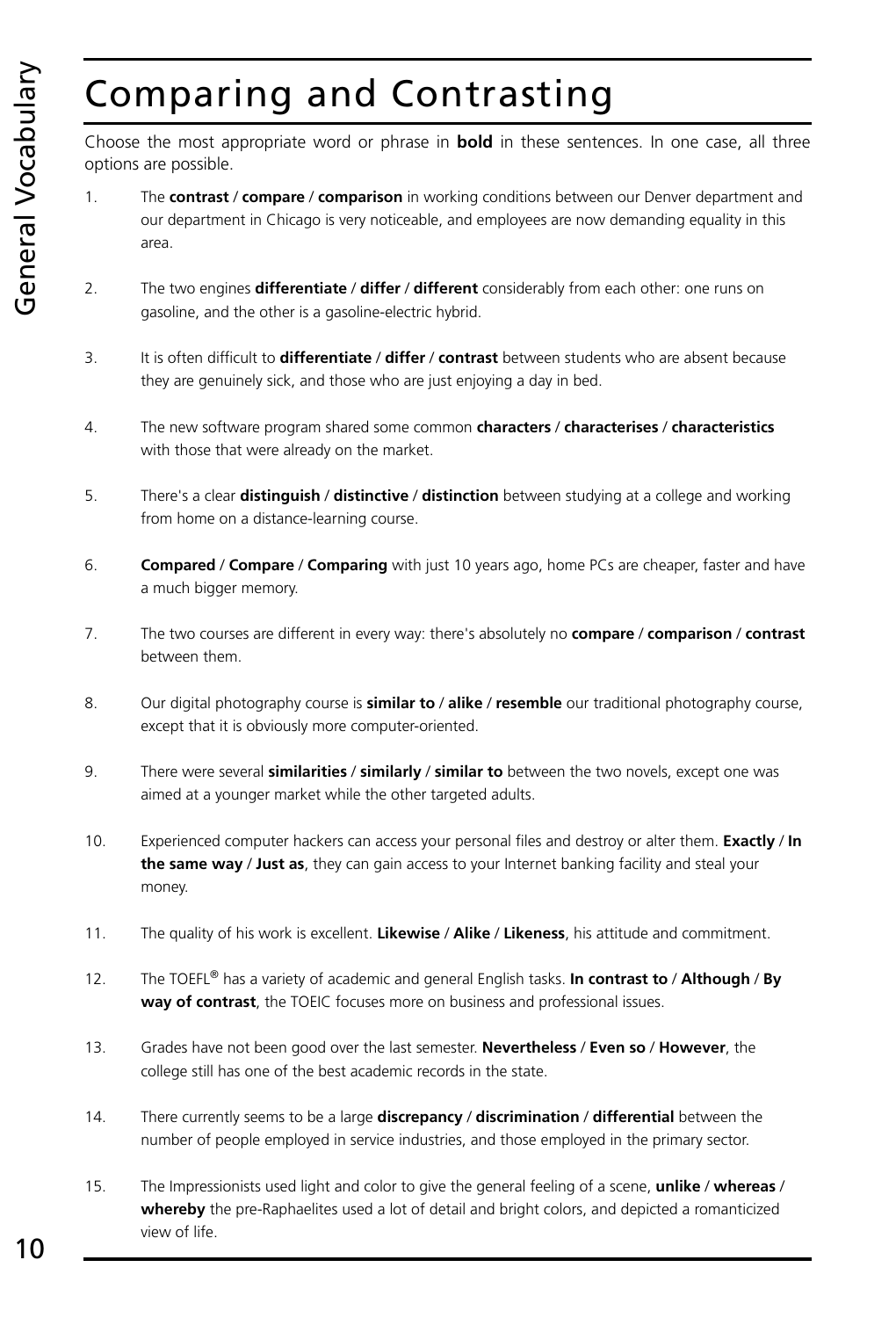## [Condition and requirement](#page-4-1)

<span id="page-12-0"></span>Rearrange the letters in **bold** to make words and phrases related to condition and requirement. The first one has been done as an example.

- 1. **sa nlgo sa** there is sufficient demand for healthy food such as salads and soups in the school cafeteria, we will continue to provide it. (**Answer =** *As long as*)
- 2. **seusln** I receive your assignment within the next couple of days, I will have to give you a lower grade for the course. .....................................................
- 3. Students may use the college computers for personal emails **no incotnido atth** they agree to give up their computer if someone needs it for coursework. .....................................................
- 4. Everyone should get a good mid-term grade **vogrnipid ttha** they hand in all their work on time. .....................................................
- 5. The main **retncopiinsod** for a healthy economy are controlled consumer spending and low unemployment. .....................................................
- 6. (Notice on a fire alarm): **ni eacs fo** fire, break glass. .....................................................
- 7. **ni het nvete fo** a draw between the two teams in tonight's game, there will be a replay on Saturday afternoon. .....................................................
- 8. We agreed to sign the contract, the only **aputonstili** being that it would run for at least five years. .....................................................
- 9. The teachers have **nidncoalitoun** trust in their students: they know they will do their best at all times, even if things get difficult. .....................................................
- 10. **sumsagin hatt** the flight is on time, we will meet you at LaGuardia airport at ten o'clock. .....................................................
- 11. His argument was based **no teh autonmsspi hatt** people are basically decent and honest. .....................................................
- 12. Good language skills are one of the **quereesisitpr** for a job in an international organization. .....................................................
- 13. Before you accept a job, it is important that you agree with the **remst** and **ioctnsodin** set out in the contract. .....................................................
- 14. It is a **nmreiretque** of the college that students attend at least 90% of their course and complete all their assignments on time. .....................................................
- 15. If you have a query, please telephone us at the number above. **niifagl ttha**, send us an email. .....................................................
- 16. We need to involve at least 20 people on this project, **ehewotris** it can't go ahead. .....................................................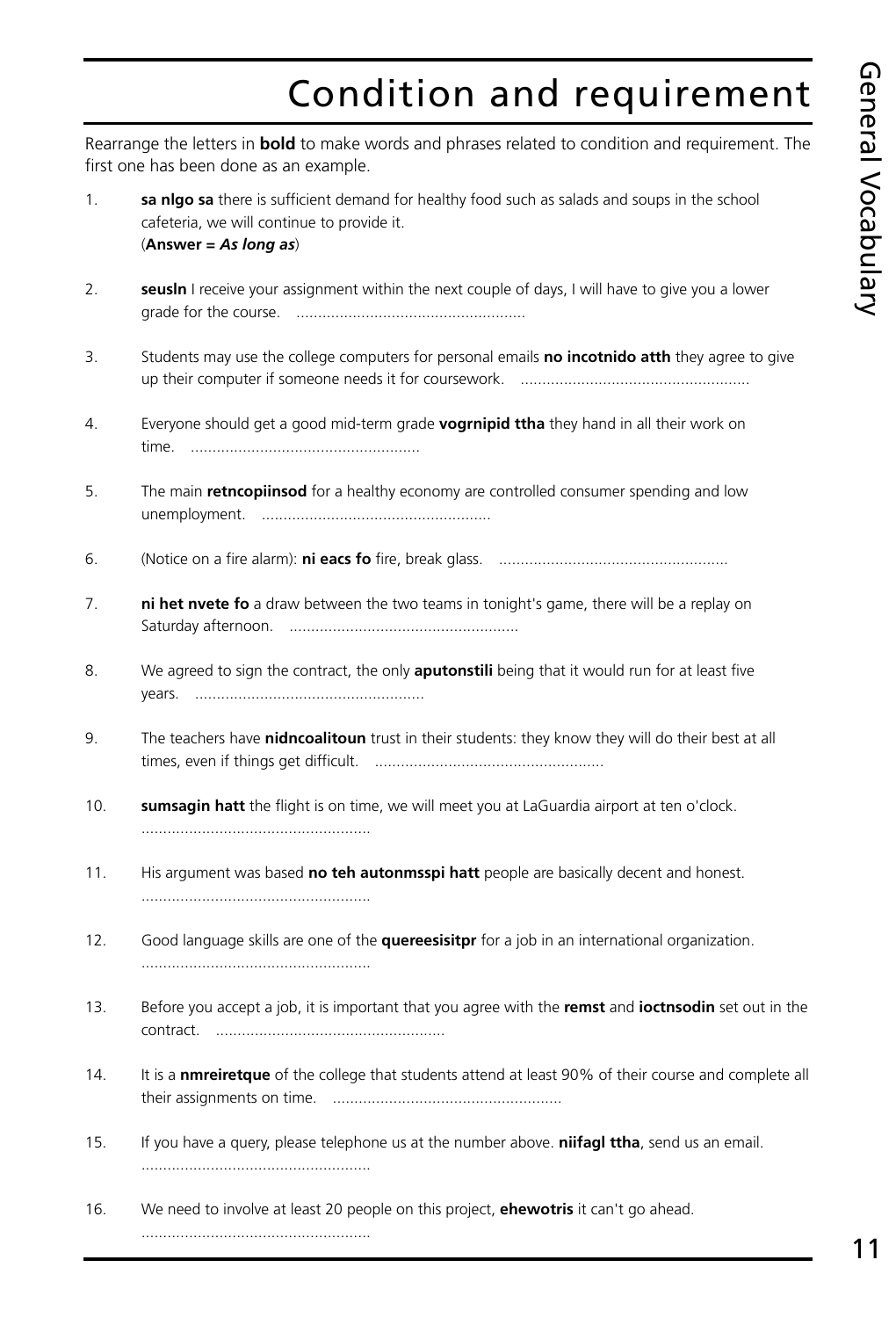## <span id="page-13-0"></span>[Confusing words](#page-4-0)

| <b>or</b> | Confusing words are two or more words which have a similar meaning to each other but are used in<br>a different way.                                              |
|-----------|-------------------------------------------------------------------------------------------------------------------------------------------------------------------|
| <b>or</b> | are related to the same topic, but have a different meaning                                                                                                       |
|           | look similar, but have a different meaning                                                                                                                        |
|           | Complete the following sentences with the appropriate word in <b>bold</b> .                                                                                       |
| 1.        | action / activity                                                                                                                                                 |
| 2.        | advice / advise                                                                                                                                                   |
| 3.        | affect / effect<br>ecosystem.<br>the city.                                                                                                                        |
| 4.        | alternative / alternate<br>If our teachers are ill and have to take a day off work, the college usually does its best to make<br>(Monday, Wednesday, and Friday). |
| 5.        | appreciable / appreciative                                                                                                                                        |
| 6.        | assumption / presumption<br>since they came to power.                                                                                                             |
| 7.        | avoid / prevent<br>from taking place.                                                                                                                             |
| 8.        | beside / besides<br>evening.                                                                                                                                      |
| 9.        | briefly / shortly<br>behaving in an unusual manner.<br>developing countries.                                                                                      |
| 10.       | canal / channel<br>goods much quicker.<br>When television first became popular in the early 1950s, most viewers only had access to one                            |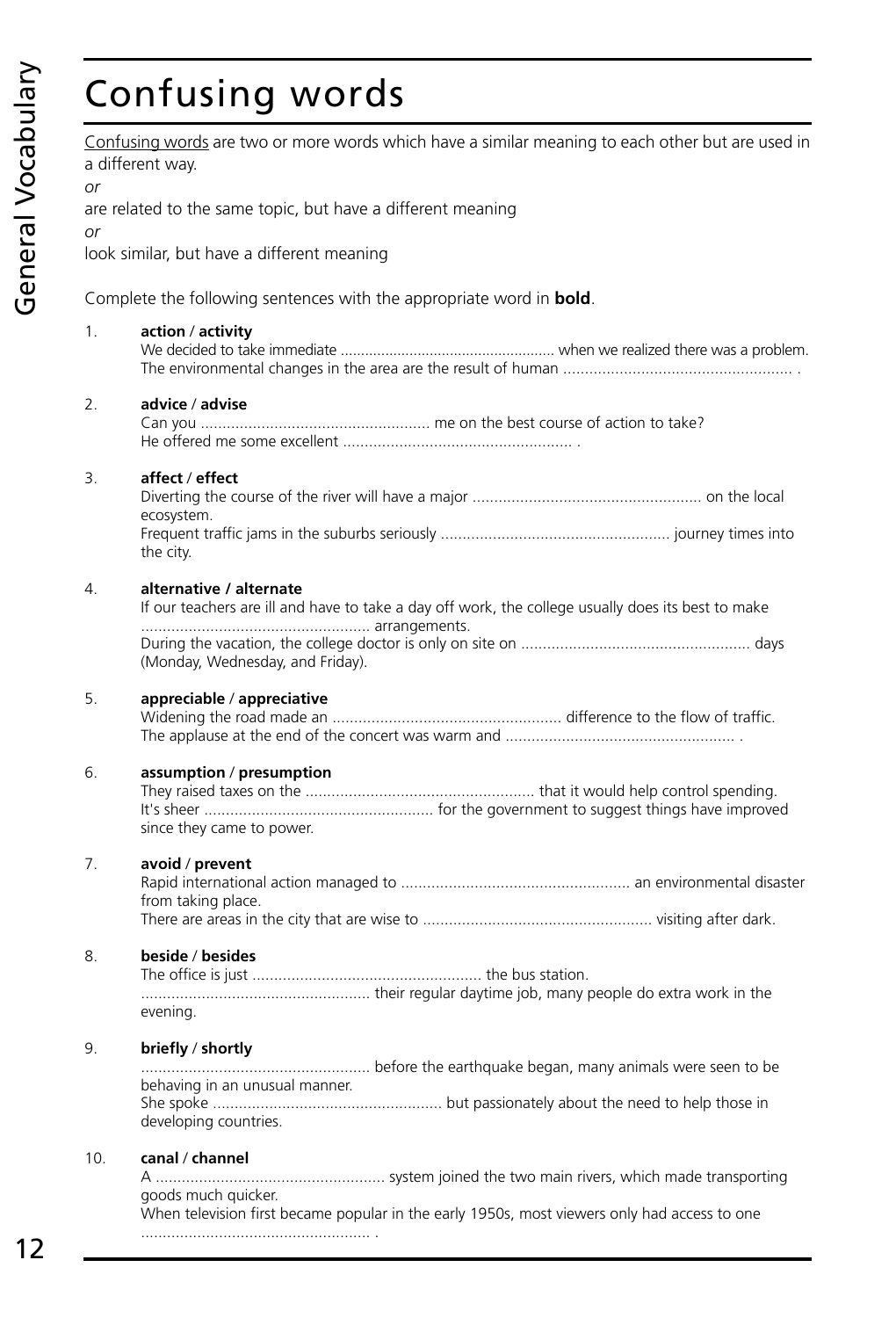| 11. | complimentary / complementary                                                                          |
|-----|--------------------------------------------------------------------------------------------------------|
|     |                                                                                                        |
| 12. | conscientious / conscious                                                                              |
|     |                                                                                                        |
| 13. | continual / continuous                                                                                 |
|     | installed it. Some days it works, other days it doesn't.                                               |
| 14. | control / inspect                                                                                      |
|     |                                                                                                        |
|     | cleanliness, especially those in restaurants.                                                          |
| 15. | criticism / objection                                                                                  |
|     |                                                                                                        |
| 16. | damage / harm / injury                                                                                 |
|     |                                                                                                        |
|     | aquatic life.                                                                                          |
| 17. | disinterested / uninterested<br>In order to end the dispute, we need some impartial advice from a / an |
| 18. | during / for / while                                                                                   |
|     |                                                                                                        |
|     |                                                                                                        |
|     |                                                                                                        |
| 19. | however / moreover                                                                                     |
|     | to implement.                                                                                          |
|     | was going to be a success.                                                                             |
| 20. | imply / infer                                                                                          |
|     |                                                                                                        |
|     | needed a bit of time to myself.                                                                        |
| 21. | injured / wounded<br>I believe that we should do more to help and support soldiers who have been       |
|     |                                                                                                        |
|     |                                                                                                        |
| 22. | job / work                                                                                             |
|     |                                                                                                        |
|     |                                                                                                        |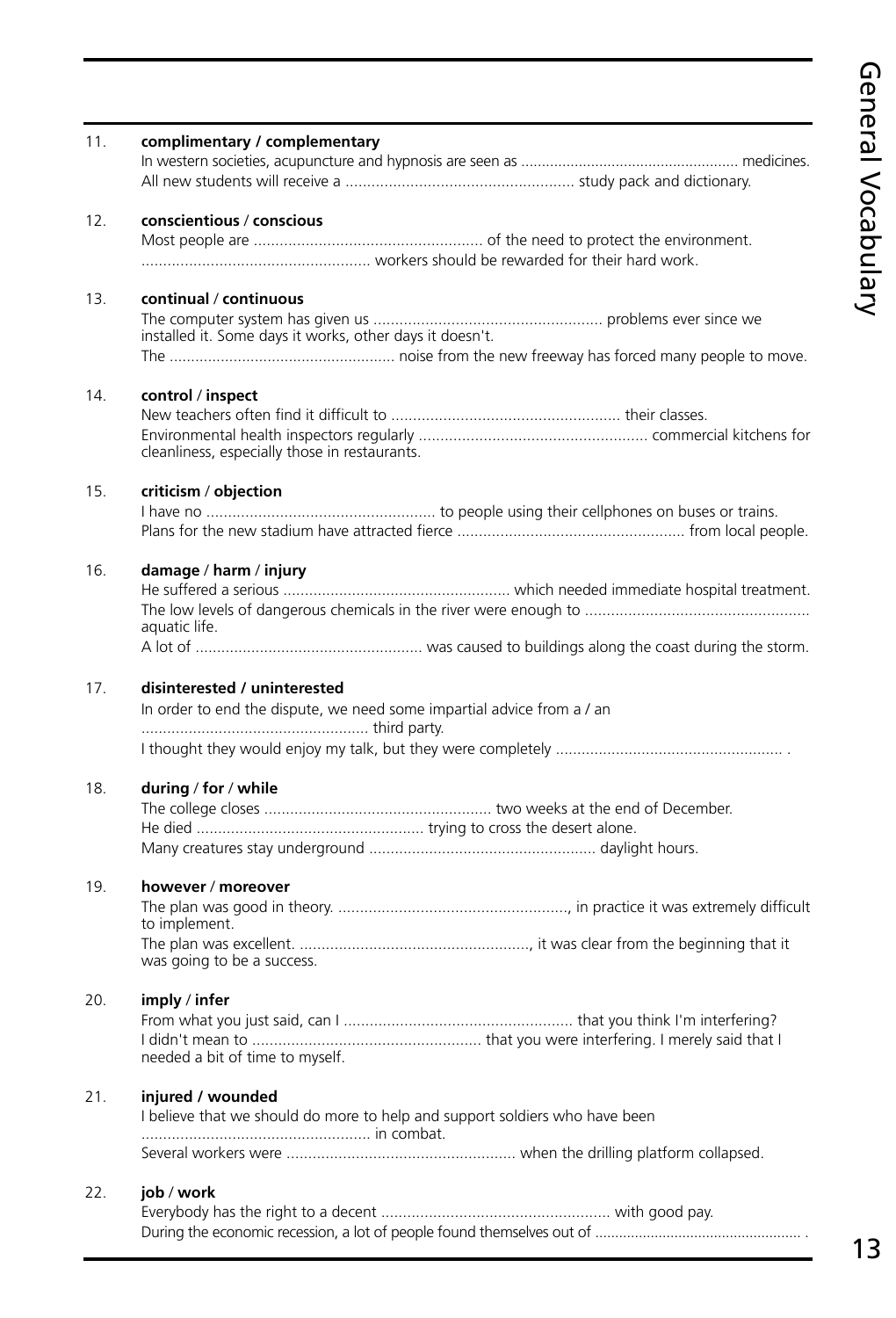| 23. | lay / lie<br>If you're suffering from dehydration, you should drink plenty of water and sit or                                |  |  |  |  |  |  |  |
|-----|-------------------------------------------------------------------------------------------------------------------------------|--|--|--|--|--|--|--|
|     | on the ground.                                                                                                                |  |  |  |  |  |  |  |
| 24. | look at / watch<br>see how things develop.                                                                                    |  |  |  |  |  |  |  |
| 25. | we can do about it.                                                                                                           |  |  |  |  |  |  |  |
|     | percent / percentage                                                                                                          |  |  |  |  |  |  |  |
| 26. | permission / permit                                                                                                           |  |  |  |  |  |  |  |
| 27. | possibility / chance                                                                                                          |  |  |  |  |  |  |  |
|     | we'll go to Yellowstone instead.                                                                                              |  |  |  |  |  |  |  |
| 28. | priceless / worthless                                                                                                         |  |  |  |  |  |  |  |
|     | in the hands of private collectors.                                                                                           |  |  |  |  |  |  |  |
| 29. | principal / principle                                                                                                         |  |  |  |  |  |  |  |
| 30. | problem / trouble                                                                                                             |  |  |  |  |  |  |  |
| 31. | raise / rise                                                                                                                  |  |  |  |  |  |  |  |
| 32. | remember / remind<br>remember new words is to use them as much as possible.                                                   |  |  |  |  |  |  |  |
| 33. | subjective / objective<br>try to avoid saying what you think about them.<br>forced his own views and ideas on his readership. |  |  |  |  |  |  |  |
| 34. | tolerable / tolerant<br>every time they make too much noise.<br>many living near the railroad lines disagree.                 |  |  |  |  |  |  |  |
| 35. | treat / cure                                                                                                                  |  |  |  |  |  |  |  |
|     | patients with minor injuries.                                                                                                 |  |  |  |  |  |  |  |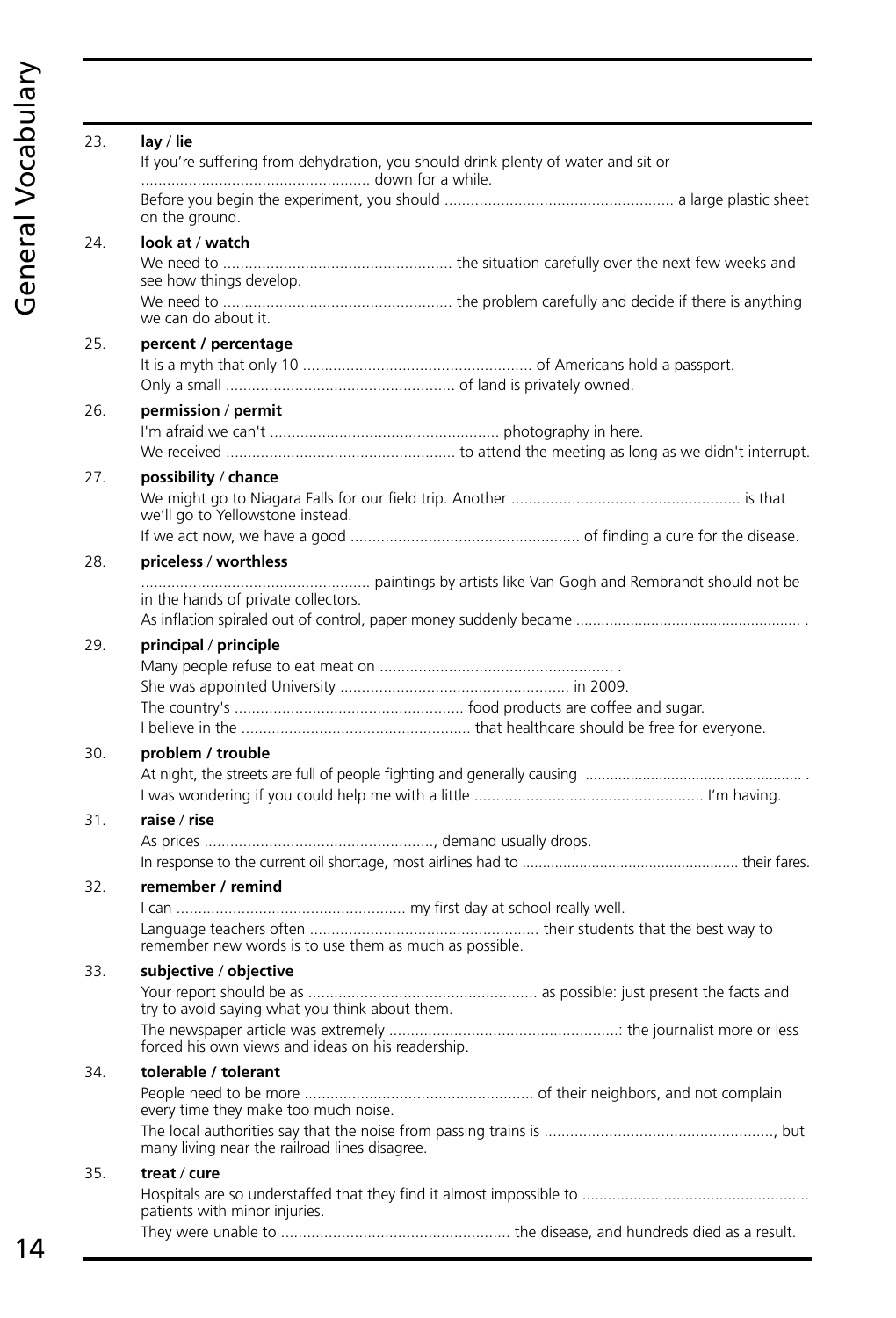## [Idioms and colloquialisms 1](#page-4-1)

<span id="page-16-0"></span>Idioms and colloquialisms (spoken expressions) are a common feature of the TOEFL® Listening Comprehension. There are a lot of them, and each one has to be learnt individually. Often, but not always, it is possible to identify the meaning of an idiom or a colloquialism from the context in which it is being used.

The idioms and colloquialisms exercises in this book focus on some of the most commonly used expressions.

#### Exercise 1

Complete each dialog with an appropriate expression from the box.

Can I take a rain check on that? I couldn't agree more. I couldn't care less. I really don't mind. It's up to you. It does nothing for me. Let me sleep on it. Never mind. It can't be helped. Why not? Go for it! Wow! Way to go! You should really get a life. You're welcome, but it was nothing really. You've got to be kidding!

- 1. A. Shall we eat out or do you want me to cook something? B. ...................................................................... A. OK. In that case, let's eat out.
- 2. A. The economics seminar has been canceled yet again. B. ...................................................................... A. I'm afraid not. Professor Parkhill sure seems to be absent a lot these days.
- 3. A. Our history lessons are really boring, aren't they. B. ...................................................................... A. Right. Perhaps we shouldn't have chosen it as an option.
- 4. A. We're going to Sam's bar tonight. Want to come? B. ...................................................................... A. Sure. Perhaps at the weekend?
- 5. A. I need a decision as soon as possible. B. ...................................................................... A. Well, to be honest, I'd rather you told me now.
- 6. A. Are you interested in science? B. ...................................................................... A. Me neither. I find it really boring.
- 7. A. I spent most of the weekend lying in bed and watching TV. B. ...................................................................... A. I know! You're not the first person to say that.
- 8. A. If you don't work harder, you'll fail your exams. B. ...................................................................... A. Well, you should. Your whole future might depend on them.
- 9. A. I've passed all my exams grade A's all round! B. ......................................................................
	- A. Thanks. I never thought I'd be able to do it.
- 10. A. Do you think I should apply to the University of West Virginia? B. ...................................................................... A. All right, I will. Thanks.
- 11. A. Thank you so much for all your help. I couldn't have done it without you. B. ...................................................................... A. No, really, I really appreciate it.
- 12. A. I'm really sorry that I lost your dictionary. B. ...................................................................... A. Nevertheless, I promise to replace it.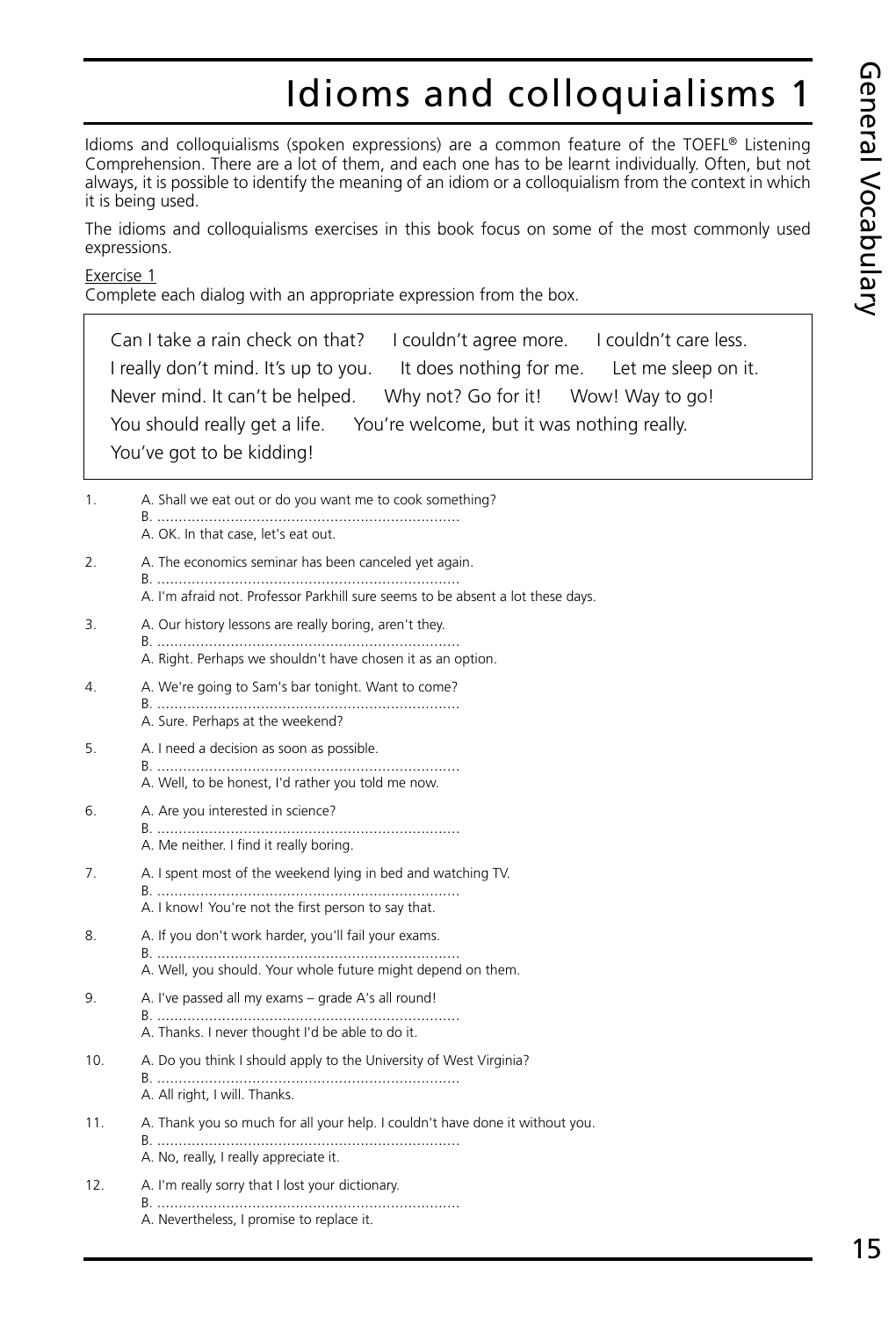# General Vocabulary General Vocabulary

|     | Exercise 2<br>Now do the same with these:                                                                                                                                                                                                                                     |
|-----|-------------------------------------------------------------------------------------------------------------------------------------------------------------------------------------------------------------------------------------------------------------------------------|
|     | Let me lend a hand. How's it going? How should I know?<br>Sorry, I'm a bit tied up right now. I'm afraid you're out of luck.<br>I'm going to give it all I've got. Is it any wonder? Oh, I'm used to it.<br>Sure. Why not? What a drag! What do you have in mind?<br>You bet! |
| 1.  | A. Can I have a look at your essay to get a few ideas?<br>A. Thanks. I'll do the same for you next time.                                                                                                                                                                      |
| 2.  | A. I'm working really hard for my exam at the moment.                                                                                                                                                                                                                         |
| 3.  | A. Oh, not bad. I'm fairly confident of passing.<br>A. Where's Murai today?                                                                                                                                                                                                   |
| 4.  | A. Don't be like that. I was only asking.<br>A. We need to finish this assignment by Monday. There goes our weekend.                                                                                                                                                          |
| 5.  | A. I know, but we'll make up for it next weekend.<br>A. Want to come to the concert tonight?                                                                                                                                                                                  |
| 6.  | A. That's great. I'll go and get us some tickets.<br>A. Do you think you'll pass your exams?                                                                                                                                                                                  |
| 7.  | A. That's the spirit! Well, good luck.<br>A. Do you find it difficult getting up at six o'clock every morning?<br>A. I suppose you must be. You've been doing it for so long.                                                                                                 |
| 8.  | A. We're thinking of doing something to celebrate the end of the semester.<br>A. I'm not sure, really. Perhaps a barbecue, or something like that.                                                                                                                            |
| 9.  | A. Are there any tickets left for tonight's show?                                                                                                                                                                                                                             |
| 10. | A. I thought so. Oh well, never mind.<br>A. I have to get the hall ready for tonight's lecture.                                                                                                                                                                               |
| 11. | A. That's really kind of you.<br>A. I was wondering if you could help me with my assignment.                                                                                                                                                                                  |
| 12. | A. Yes, I thought you might be a bit busy right now.<br>A. Poor Sarah failed to get a good grade in her TOEFL® once again.<br>A. Right. She never seems to do any preparation for it.                                                                                         |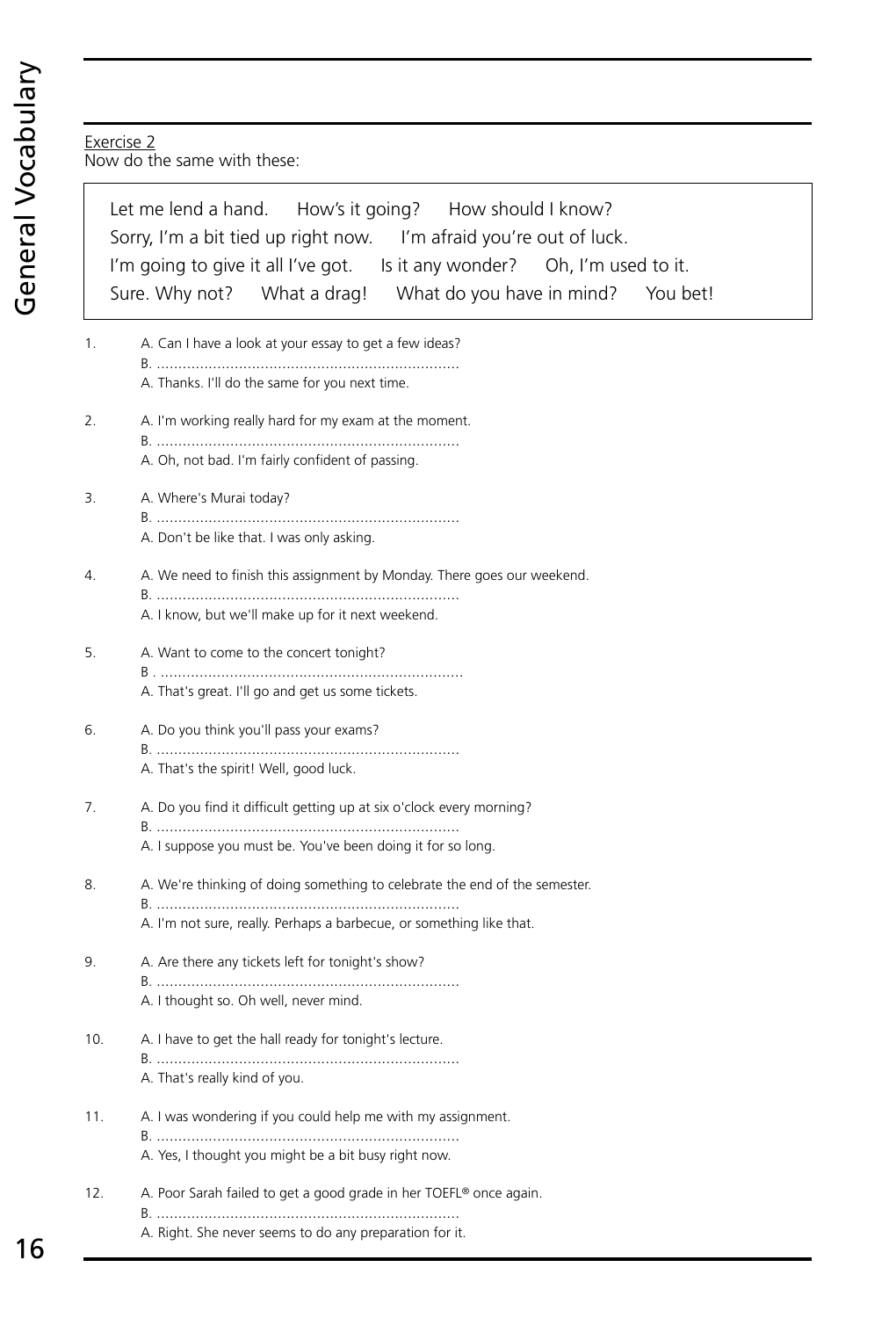## [Idioms and colloquialisms 2](#page-4-1)

<span id="page-18-0"></span>

| Exercise 1 | Complete these dialogs with an appropriate expression from the box.                                                                                                                                        |
|------------|------------------------------------------------------------------------------------------------------------------------------------------------------------------------------------------------------------|
|            | A little bird told me. Be my guest. Fire away, I'm all ears. I'd be glad to.<br>I'm having second thoughts. I'm keeping my fingers crossed.<br>My lips are sealed. Now you're talking! Rather you than me. |
|            | That'll be the day!<br>That'll teach you! Who let the cat out of the bag?                                                                                                                                  |
| 1.         | A. Would you look after my bag while I go to the rest room?                                                                                                                                                |
| 2.         | A. Do you mind if I sit here?                                                                                                                                                                              |
| 3.         | A. How did you know it was my birthday today?                                                                                                                                                              |
| 4.         | A. I'd be really grateful if you didn't tell anyone about my little secret.                                                                                                                                |
| 5.         | A. Do you think you'll pass the exam?                                                                                                                                                                      |
| 6.         | A. I've signed up for extra Sociology classes with Professor Dullman.                                                                                                                                      |
| 7.         | A. I've got some really interesting news. Do you want to hear it?                                                                                                                                          |
| 8.         | A. You don't want to work tonight? OK, let's go to the theater instead.                                                                                                                                    |
| 9.         | A. I thought you were going to apply for a place on the Theory of Knowledge course.                                                                                                                        |
| 10.        | A. I promise to work harder from now on.                                                                                                                                                                   |
| 11.        | A. I hear that you're going to throw a surprise party for my birthday.                                                                                                                                     |
| 12.        | A. I've just eaten six hot dogs, and now I've got a terrible stomach ache.<br>R                                                                                                                            |
| Exercise 2 | Instructions as above.                                                                                                                                                                                     |
|            | Congratulations. Couldn't be better. Hold on. I'd love to.                                                                                                                                                 |
|            | I'd rather you didn't. It doesn't ring any bells. Make yourself at home.                                                                                                                                   |
|            | Take care and keep in touch. That's too bad. This is on me.<br>Yes, knock on wood. You're welcome.                                                                                                         |
| 1.         | A. I can't afford to go to the concert tonight.                                                                                                                                                            |
| 2.         | A. I've managed to get a place on the Advanced Studies program.                                                                                                                                            |
| 3.         | A. Would you like to come to Gino's tonight for dinner?                                                                                                                                                    |
| 4.         | A. Thank you very much for all your help.                                                                                                                                                                  |
| 5.         | A. Oh wow! What a great room. It's wonderful.                                                                                                                                                              |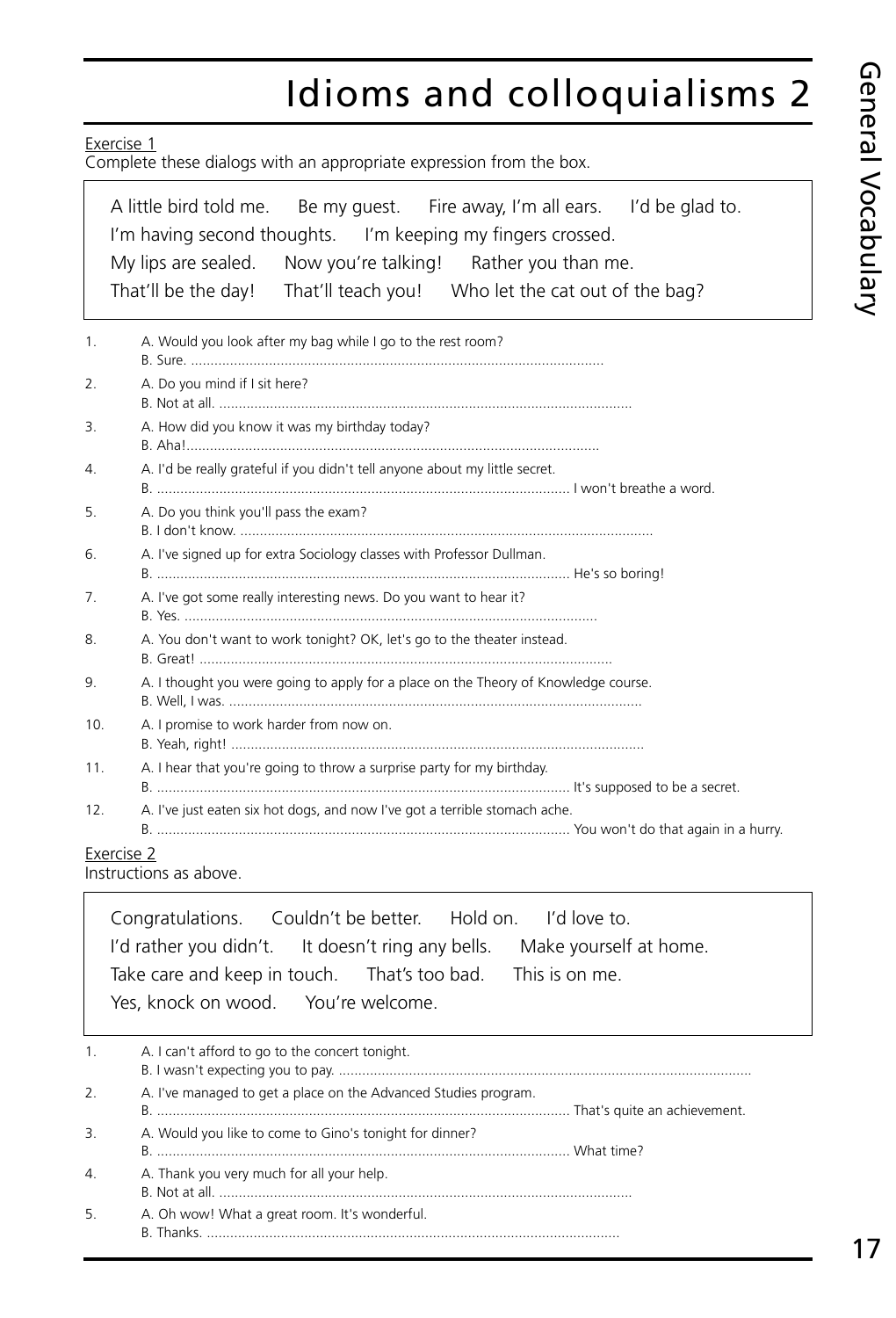| 6.              | A. Hurry up, or we'll miss the start of the movie.                 |  |
|-----------------|--------------------------------------------------------------------|--|
| 7.              | A. It's been nice seeing you again. Let's get together again soon. |  |
| 8.              | A. Hi, Tom. How are you?                                           |  |
| 9.              | A. Do you mind if I smoke in here?                                 |  |
| 10 <sub>1</sub> | A. I didn't do too well in the end of semester exams.              |  |
| 11.             | A. Have you ever heard of the Darwin Awards?                       |  |
| 12.             | A. Do you think you'll do well in tomorrow's test?                 |  |
| Exercise 3      |                                                                    |  |

Instructions as above.

Don't kill yourself. Gesundheit! Have a good time. How's it going? I'll say. Not on your life! It's not the end of the world. So I guess you're in the doghouse again. Sure thing. Take a seat. That's a load off my mind. Well, keep it to yourself.

| $\mathbf{1}$ . | A. I'm about halfway through my essay.                                                                                                           |  |
|----------------|--------------------------------------------------------------------------------------------------------------------------------------------------|--|
| 2.             | A. I thought the lecture on the Declaration of Independence was great. Did you enjoy it?                                                         |  |
| 3.             | A. Snake is considered a delicacy in some countries. Would you ever consider eating it?                                                          |  |
| 4.             | A. Professor de Gruchy has extended the deadline for our essays to Thursday.                                                                     |  |
| 5.             | A. Look, I just found the question paper for tomorrow's test lying on the floor!                                                                 |  |
| 6.             | A. Could you give me a bit of help with this assignment?                                                                                         |  |
| 7.             | A. Can I come in?                                                                                                                                |  |
| 8.             | A. I've got so much to do by Monday; two essays to write, a presentation to prepare, and I have to do some<br>research on the history of the UN. |  |
| 9.             | A. I'm so depressed. That's the third time I've failed my driving test.                                                                          |  |
| 10.            | A. I'm off to Niagara Falls for the weekend. See you Monday.                                                                                     |  |
| 11.            | A. I forgot my boyfriend's birthday last week.                                                                                                   |  |
| 12.            | A. Aaachoooooooo!                                                                                                                                |  |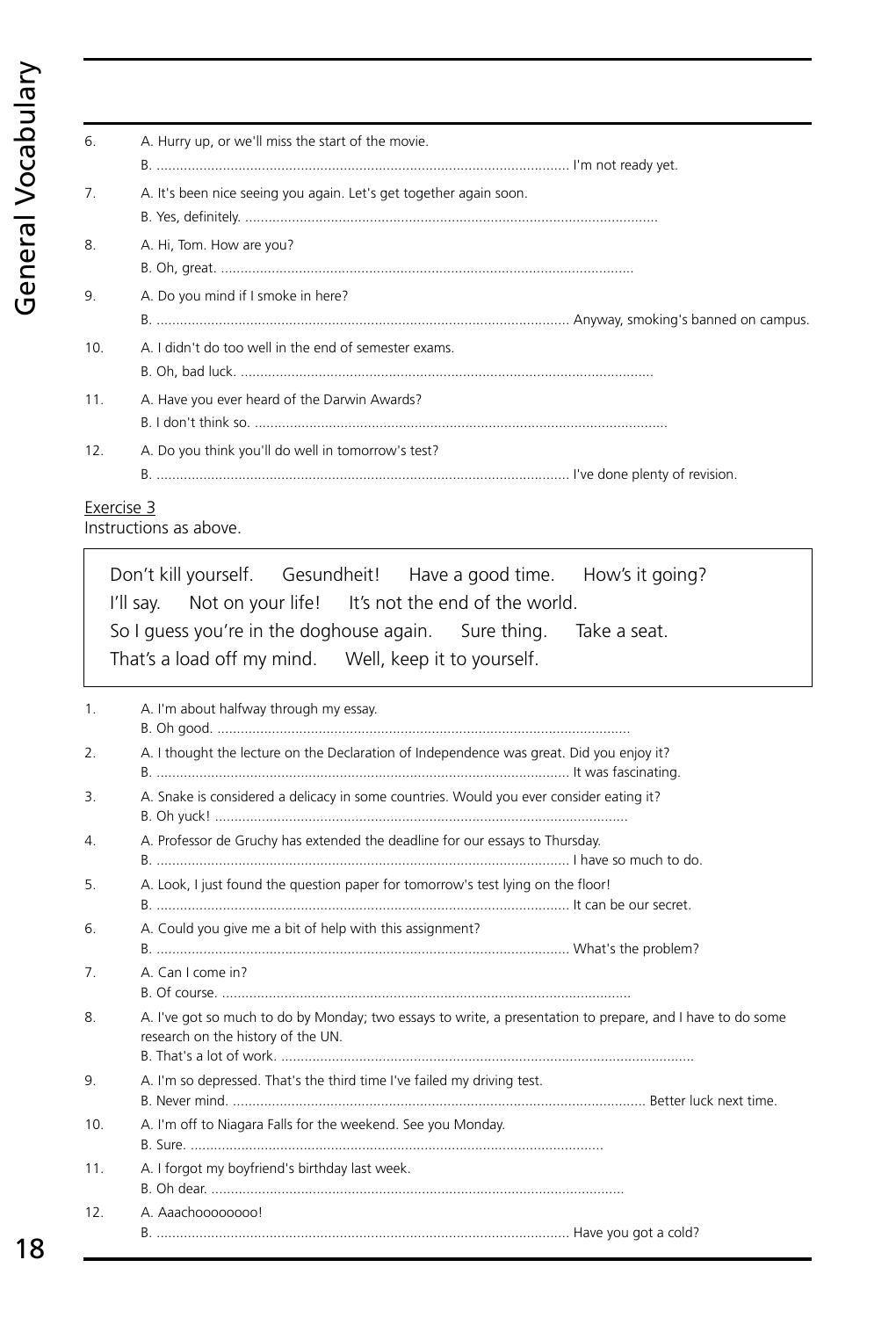## [Idioms and colloquialisms 3](#page-4-1)

#### <span id="page-20-0"></span>Exercise 1

Connect the first part of each sentence in the first box with the second half in the second box. Use the phrases in **bold** to help you make the connection.

- 1. The project was **more or**…
- 2. I just need to complete this essay, and then my coursework will be over **once and**…
- 3. His lectures are generally really dull, but **once in**…
- 4. I've never been **too**…
- 5. There are parts of the course which are a bit boring, but **on the**…
- 6. Don't try to do everything at once. Try to do things **step by**…
- 7. There's a chance that **sooner or**…
- 8. When you first start a new job, it can take a while to **learn the**…
- 9. I know you have a lot of work, but **look on the bright** …
- 10. The President can't be **in his right**…
- 11. You shouldn't **go over his**…
- 12. You're kidding. You're **pulling my**…
- A. …**big** on science; I've always preferred the arts.
- B. …**side**; at least you won't get bored this weekend!
- C. …**step** until you've finished.
- D. …**a while** there's something of interest.
- E. …**less** complete when someone pointed out they had missed some details.
- F. …**head** and make your own decisions.
- G. …**ropes** and become familiar with the way things work.
- H. …**leg**. Right?
- I. …**later** people will demand some real changes.
- J. …**for all**. It'll be a real relief.
- K. …**mind**, making a stupid decision like that.
- L. …**whole** it's really good.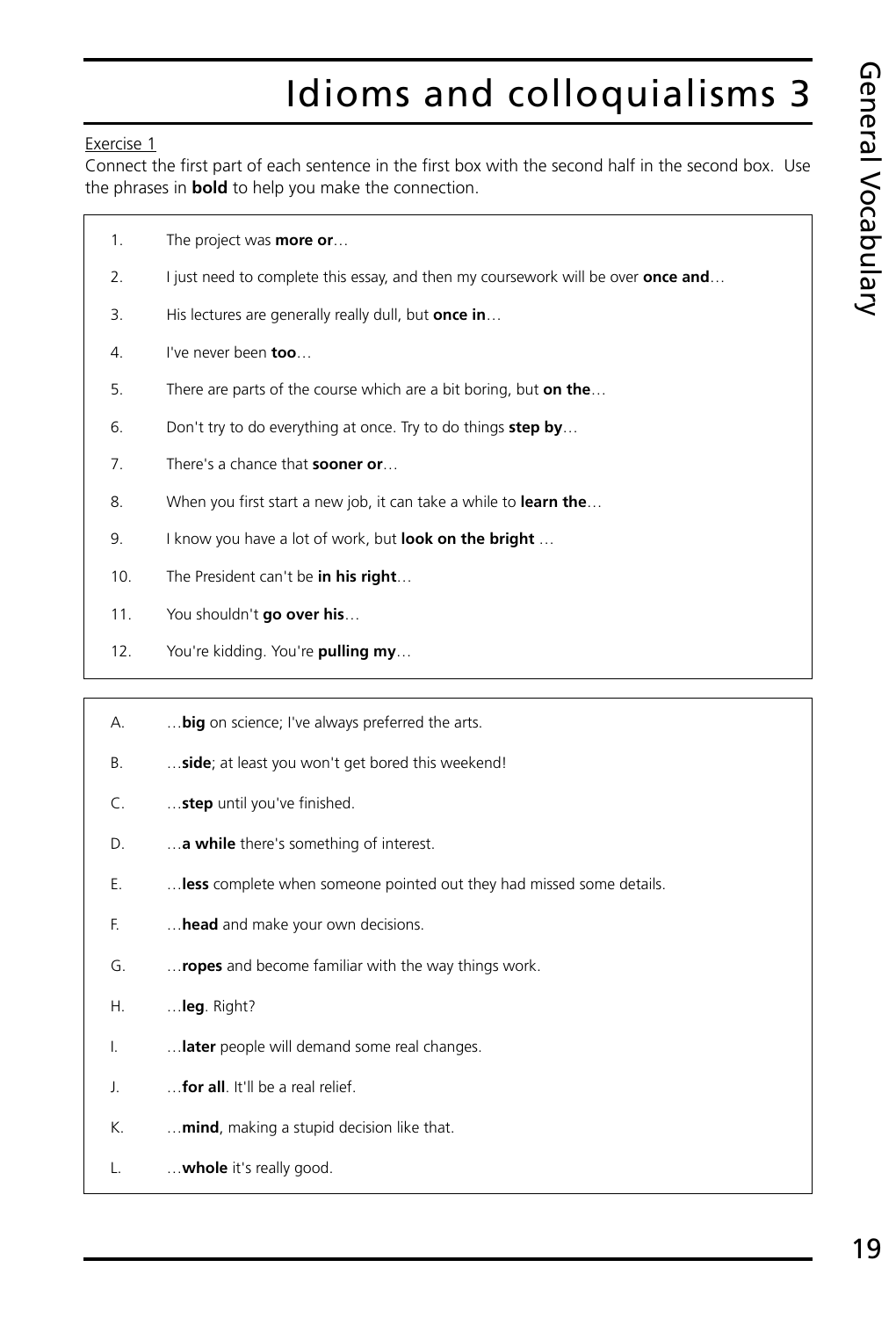## Exercise 2

Now do the same with these.

- 1. It can be difficult to **make ends**…
- 2. Try to **make the most of your**…
- 3. I asked Ron to get the computer fixed, and he promised to **take**…
- 4. I understand the theory, but I **get mixed**…
- 5. Don't worry about the exam. Just **give it**…
- 6. I'm not sure whether to take a vacation this summer. I'll decide **one way or**…
- 7. I wasn't sure whether to apply for a PhD course, but in the end I decided to **go**…
- 8. I got a distinction for my first assignment of the year. That's **a good**…
- 9. For years he was ignored, then **all at**…
- 10. Many people believe that it's **about**…
- 11. I've **changed**…
- 12. He had some excellent plans, but they never really **got off**…
- A. …**for it** and see what happens.
- B. …**the ground**.
- C. …**time** when you're in New York.
- D. …**start**, isn't it?
- E. …**all you've got** and hope for the best.
- F. …**once**, people began paying attention to what he had to say.
- G. …**time** more money was invested in education.
- H. …**my mind** about attending Professor Clayton's course.
- I. …**up** when I try to describe it on paper.
- J. …**the other** when I see my exam results.
- K. …**care of** it at the earliest opportunity.
- L. …**meet** when you're a student on a limited budget.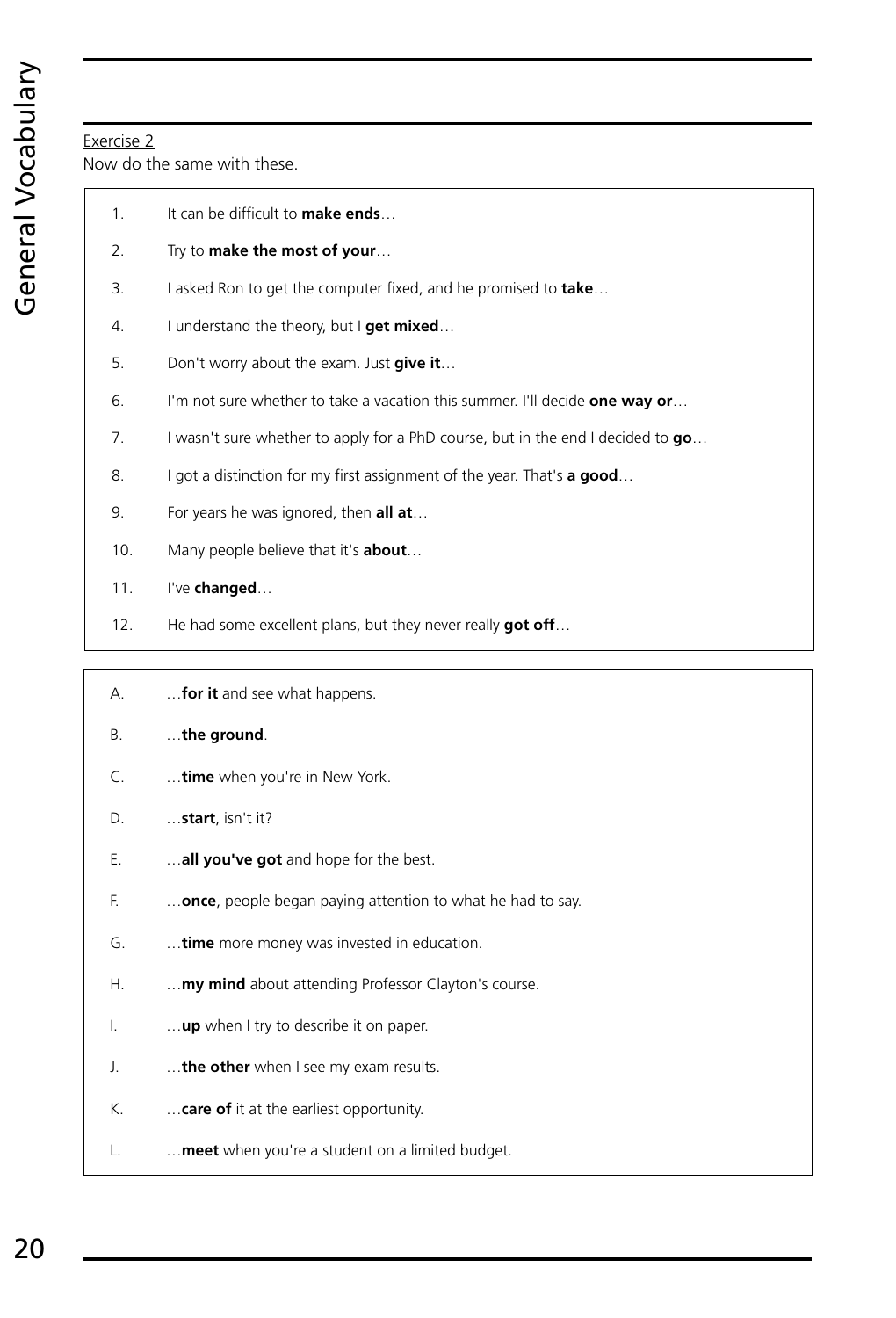## [Idioms and colloquialisms 4](#page-4-1)

#### <span id="page-22-0"></span>Exercise 1

Choose the correct underlined word to complete each of the idioms in **bold**. The meaning of each idiom is in *italics* after the sentence.

- 1. You shouldn't try to **burn the match / lighter / candle at both ends**; you'll exhaust yourself. (*to get up early in the morning and go to bed late at night on a regular basis*)
- 2. Once he started looking into the details, he realized what **a can of worms / beans / beer** they were opening. (*a difficult and complicated situation*)
- 3. It was a difficult decision, but he decided to take the **goat / cow / bull by the horns** and tell his boss that he wanted to leave the company. (*to deal bravely or confidently with a difficult situation*)
- 4. Some insurance companies make their customers **pay through the ears / nose / mouth** for their services. (*pay a lot of money*)
- 5. He knew that what they were doing was wrong, but **turned a blind / closed / cold eye** to it. (*to pretend not to notice, to ignore*)
- 6. Many people like to get **off the beaten road / path / track** when they take a vacation. (*somewhere quiet, where not a lot of people go*)
- 7. If you're **pressed / crushed / squeezed for time**, we can talk later. (*busy, in a hurry*)
- 8. I've been feeling a bit **under the thumb / weather / table** recently, but I'm feeling better now. (*slightly ill*)
- 9. He's a rather boring person, but **once in a blue / red / green moon**, he'll come out with something really amazing. (*very rarely*)
- 10. I'm afraid your request is **out of the answer / statement / question**. (*not possible, unacceptable*)
- 11. He gave us some information that was strictly **off the books / record / list**. (*unofficial, to be kept secret)*
- 12. We don't want to **lose land / ground / place** in the baseball competition. (*becomes less successful than the others*)
- 13. Let's have a party at the beginning of the year. It will help to **break the ice / mold / air**. (*to make people feel more friendly and willing to talk to each other*)
- 14. Everybody should say exactly how they feel. That should **clear the room / air / feelings**. (*to help end an argument or disagreement*)
- 15. It's very rude to **talk shop / work / jobs** when you're out with other people. (*to discuss your job with a colleague, usually in a social situation where there are others present*)
- 16. Don't let him stop you; **stand your land / place / ground** and tell him you won't change your mind. (*refuse to change your mind about something, even when people oppose you*)
- 17. I only just passed my exam. It was a very **far / close / exact thing**. (*something almost did or didn't happen*)
- 18. What's happened? **Put me in the picture / story / scene**. (*to let somebody know what has happened, usually when other people already know*)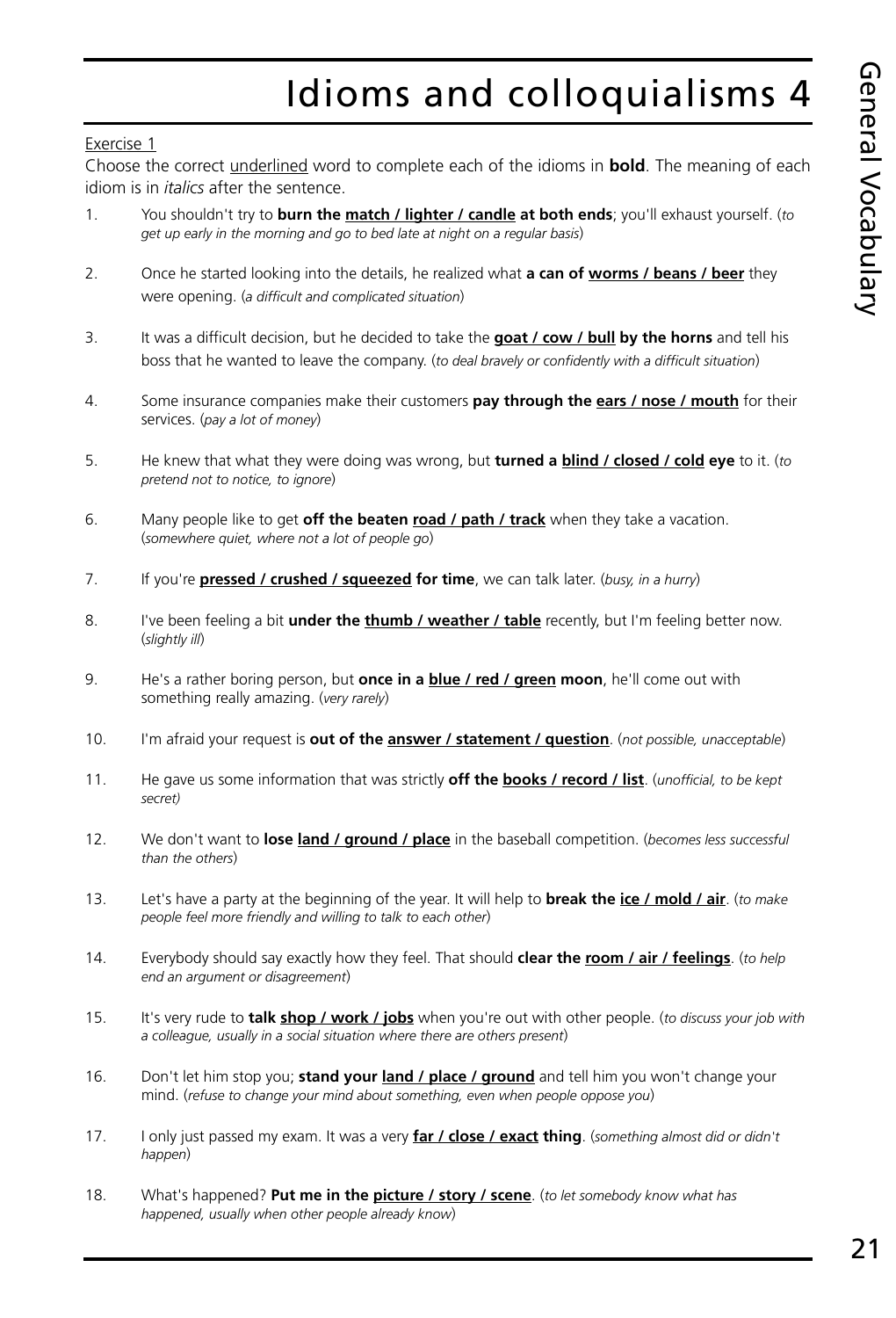#### Exercise 2 Now do the same with these:

- 1. You've really **made a name / title / place for yourself**, haven't you? (*to become well known, famous and / or respected*)
- 2. Have you seen his house? It's **out of this planet / earth / world**. (*extremely good, wonderful, etc.*)
- 3. He knew I was friendly with his boss, and asked me to **pull a few legs / strings / ropes** for him. (*to use your influence with somebody in order to get something*)
- 4. Donna **played / did / went hooky** again today; that's the third lecture she's missed this week. (*to miss a lesson, class, etc., for no good reason*)
- 5. My bank account's **in the black / red / pink** again. (*to owe money to the bank because you've spent too much)*
- 6. I've completed three out of my five assignments already. **So far, so good / fine / acceptable**. (*until now, everything is going well*)
- 7. I'm really angry with Jerry. It's time I **had it in / out / over** with him. (*to tell somebody you are angry with them, and explain why*)
- 8. His theories **broke fresh earth / ground / land** and changed the way people thought about science. (*to do something original or innovative*)
- 9. He said that he had missed his lecture because he had to visit a sick relative, but I don't really think he was **on the air/ ground / level**. (*being honest and telling the truth*)
- 10. It wasn't my fault! Why am I always the one to **carry the can / tin / box**? (*being the person who is considered responsible for something that has gone wrong*)
- 11. University life can seem strange at first, but my advice is to **go with the snow / flow / glow** and see what happens. (*to do what seems the easiest thing in a particular situation*)
- 12. I thought my last essay was really good, so old Professor Clack really **rained on my show / carnival / parade** when he told me he thought it was terrible. (*to spoil something or make it much less enjoyable*)
- 13. The Dean has told me that unless I **turn over a new leaf / book / paper**, I might be asked to leave the course. (*to change your life by starting to be a better person or stopping a bad habit*)
- 14. There are some good restaurants nearby that **won't bankrupt / break / rob the bank**. (*not expensive*)
- 15. I can't talk to you now, I'm afraid. I'm **running / walking / jumping a bit late**. (*to be slightly later than normal*)
- 16. He can be a bit unfriendly, but **by and big / large / huge** he's OK. (*generally*)
- 17. All right, everyone. We've achieved a lot in the last hour or so. Let's **take three / four / five**. (*to have a short break*)
- 18. I don't know exactly what he's up to, but my **fifth / sixth / seventh sense** tells me he trying to get out of doing his assignment. (*a special ability to feel things that you cannot see, hear, touch, smell, or taste*)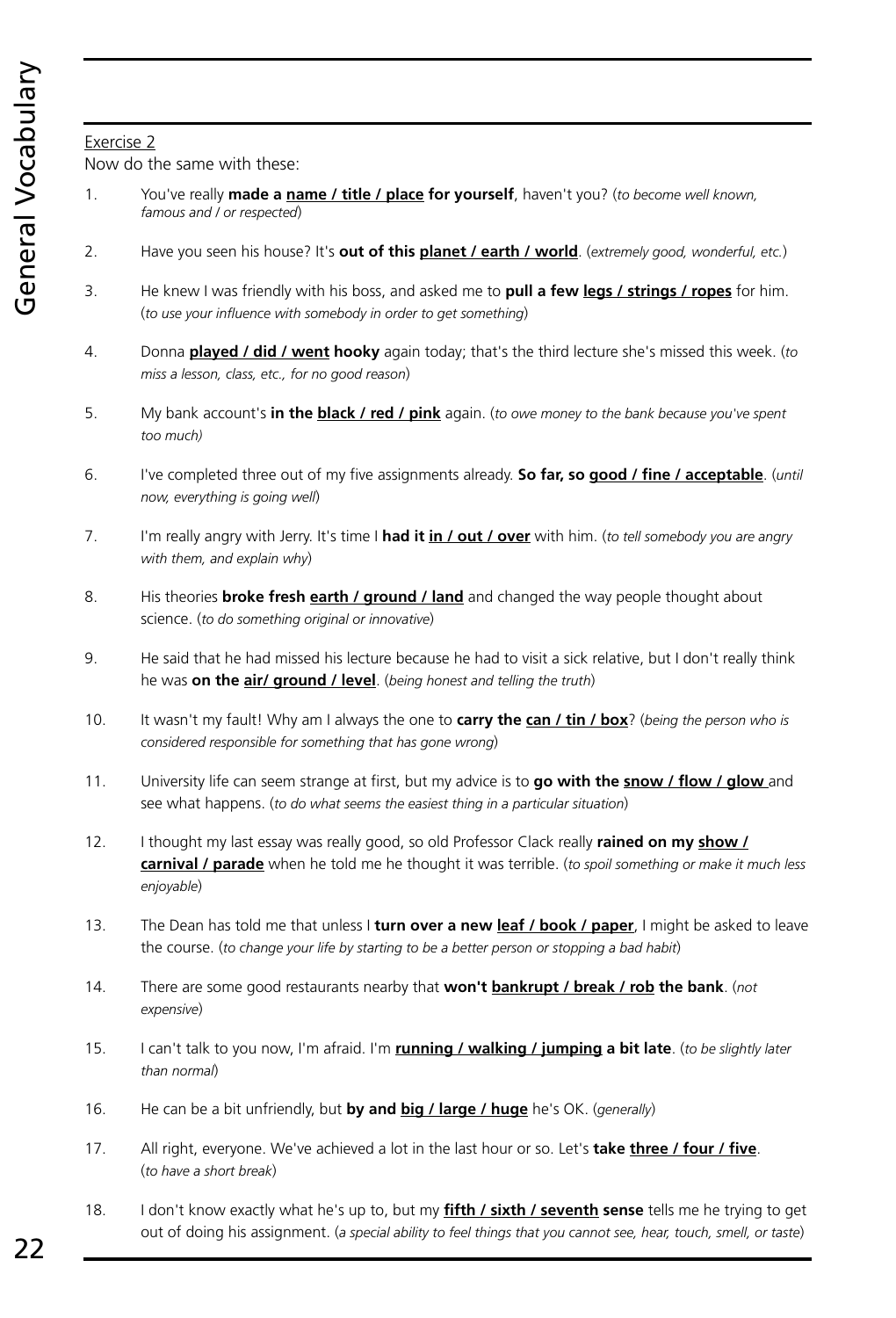## [Metaphors](#page-4-1)

<span id="page-24-0"></span>A metaphor is a word or phrase that means one thing and is used to refer to another thing in order to emphasize their similar qualities. For example, in the sentence '*Picasso was the father of the Cubist movement*', the word *father* is not used in its usual sense to mean someone's male parent. It means that Picasso was the person who started the Cubist movement, or that he was the first one to do it successfully. *Father* is being used in a *metaphorical* way.

#### Exercise 1: achievements, ideas, and theories

Metaphorically, *achievements*, *ideas*, and *theories* are often seen as *buildings*, with an idea or the process of achieving something being similar to the process of building, and the failure of something being similar to the destruction of a building. Metaphorically, ideas are also like *plants*, and developing an idea is like getting plants to grow.

Complete sentences 1 – 20 with a word or phrase from the box. In several cases you will need to change the form of the words. The first one has been done for you.

|     | architect blueprint build on<br>build up<br>buttress collapse construct<br>deep-rooted demolish edifice<br>fertile<br>fruitful ground-breaking<br>lay the foundations ruins sow the seeds stem from<br>take root<br>under construction<br>towering |
|-----|----------------------------------------------------------------------------------------------------------------------------------------------------------------------------------------------------------------------------------------------------|
| 1.  | President all the way down to grass-roots politicians.                                                                                                                                                                                             |
| 2.  | The company Directors were convinced people would want their new product, but then early                                                                                                                                                           |
| 3.  |                                                                                                                                                                                                                                                    |
| 4.  | had been put into practice and actually worked.                                                                                                                                                                                                    |
| 5.  | change these beliefs.                                                                                                                                                                                                                              |
| 6.  |                                                                                                                                                                                                                                                    |
| 7.  | of which would be implemented over the next five years.                                                                                                                                                                                            |
| 8.  |                                                                                                                                                                                                                                                    |
| 9.  | organizations.                                                                                                                                                                                                                                     |
| 10. | into one of the most powerful companies in the country.                                                                                                                                                                                            |
| 11. |                                                                                                                                                                                                                                                    |
| 12. | end of the month.                                                                                                                                                                                                                                  |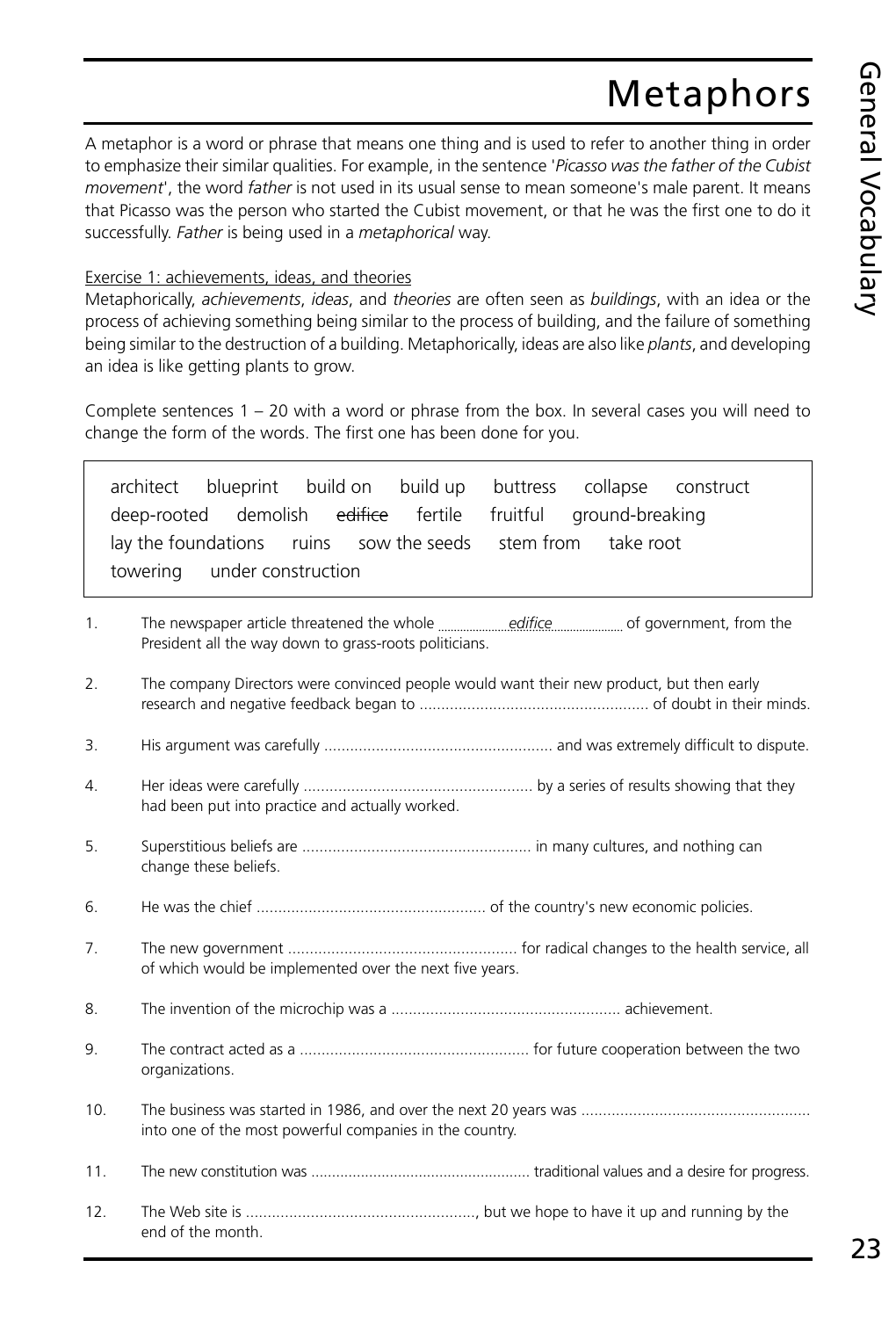| 13. | first carried out.                                                                            |
|-----|-----------------------------------------------------------------------------------------------|
| 14. | as a simple novelty.                                                                          |
| 15. |                                                                                               |
| 16. | I put forward several ideas, but to my anger and disappointment each one was comprehensively  |
| 17. | talent for telling a good story.                                                              |
| 18. | Nobody believed him at first, but a series of unexplained events meant that his ideas quickly |
| 19. |                                                                                               |
| 20. | that at last we were going to achieve something worthwhile.                                   |
|     | <b>Exercise 2: Other metaphors.</b>                                                           |

Look at sentences A, B, and C in the following groups, and look especially at the words and phrases in **bold**. Then complete the final sentence so that it explains what the metaphors in the three sentences are describing. Use the words in the box.

argument discussion discover effort enthusiasm excitement failure force help important intelligence knowledge life opportunity problem successful unimportant

1. (A) Your point of view is **indefensible**. (B) There was a lot of **conflict** over what to do next. (C) The team **clashed** over what steps to take next. Metaphorically, an .............. argument ............. is like a fight or a war, with people 'attacking' and 'defending'. 2. (A) She was one of the **brightest** students in the class. (B) As a child, Einstein was believed to have a rather **dull** mind. (C) She had a sudden **flash** of inspiration and began writing down her thoughts. Metaphorically, ..................................................... is like a light. The more you have, the brighter the light is. 3. (A) I was wondering if I could rely on your **support**. (B) Would you mind **lending** me a **hand** with my assignment? (C) The government helped to **prop up** the college by offering it a financial grant. Metaphorically, when you ..................................................... someone, it is like supporting them physically (for example, with your body). 4. (A) He is often regarded as the **greatest** writer of the twentieth century. (B) Everyone agreed that there were some **weighty** issues to be discussed at the meeting. (C) The novel received some good reviews, but many people thought it was rather **lightweight**. Metaphorically, something that is ..................................................... is like something that is big or heavy, and something that is ..................................................... is small or light.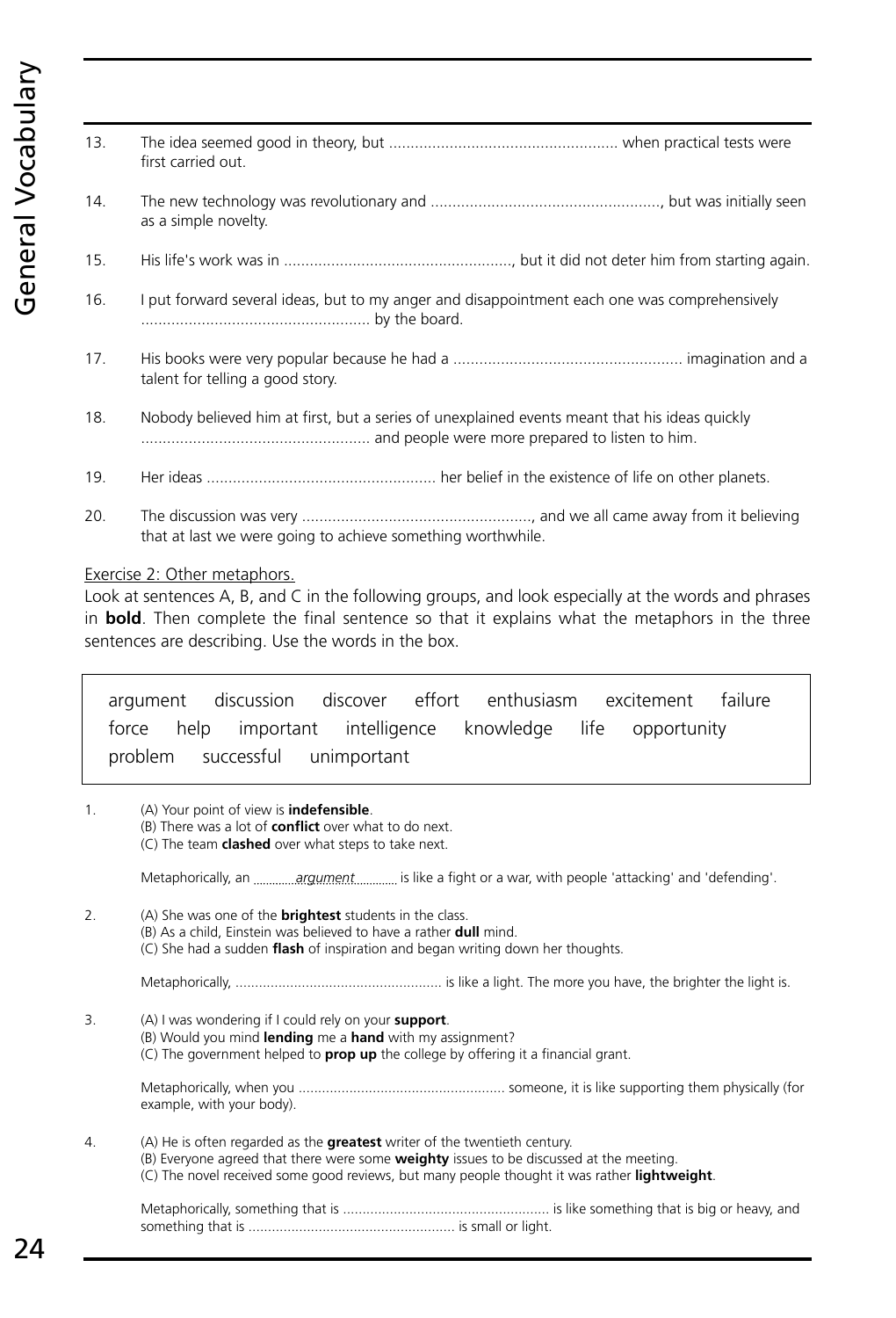| 5.  | (A) They only succeeded by using their political muscle.<br>(B) She didn't have the <b>backbone</b> to accept his challenge.<br>(C) I know it's difficult, but you have to put your back into it if you want to succeed.                                              |
|-----|-----------------------------------------------------------------------------------------------------------------------------------------------------------------------------------------------------------------------------------------------------------------------|
|     |                                                                                                                                                                                                                                                                       |
| 6.  | (A) You look confused: let me throw some light on the matter.<br>(B) Her work greatly illuminated this aspect of the subject.<br>(C) I don't want to be <b>kept in the dark</b> , so please let me know what is happening.                                            |
|     | it (and when you lack this, it is like being in darkness).                                                                                                                                                                                                            |
| 7.  | (A) His new career <b>opened the door</b> to a whole new way of life.<br>(B) Having a university degree is arguably the key to success in life.<br>(C) Age should be <b>no barrier</b> to success.                                                                    |
|     | entrance opened for you.                                                                                                                                                                                                                                              |
| 8.  | (A) We unearthed some useful facts and figures.<br>(B) Her latest book is a goldmine of useful information.<br>(C) We left no stone unturned in our search for the truth.                                                                                             |
|     | to finding them by digging or searching in the ground.                                                                                                                                                                                                                |
| 9.  | (A) He originally set out to become a priest, but became involved in politics instead.<br>(B) At the age of 24, things took an unexpected turn for him.<br>(C) After six years in the same job, I decided to move on.                                                 |
|     |                                                                                                                                                                                                                                                                       |
| 10. | (A) They put a lot of <b>pressure</b> on him to make change his mind.<br>(B) The country was dragged reluctantly into war.<br>(C) I'm sorry to press you for an answer, but we need to know your plans.                                                               |
|     | physical pressure on them (for example, by pulling or pushing them).                                                                                                                                                                                                  |
| 11. | (A) We covered a lot of ground at the meeting.<br>(B) I'd like to return to the point I was making earlier.<br>(C) After three hours, we finally arrived at a decision.                                                                                               |
|     | going from one place to another.                                                                                                                                                                                                                                      |
| 12. | (A) We need to address the social <b>ills</b> that are at the root of crime.<br>(B) The country was <b>paralyzed</b> by a series of natural and man-made disasters.<br>(C) Drugs such as heroin and cocaine are seen as a <b>cancer</b> at the very heart of society. |
|     |                                                                                                                                                                                                                                                                       |
| 13. | (A) The speaker received a very <b>warm</b> welcome from the audience.<br>(B) We had several good ideas, but they poured cold water on all of them.<br>(C) I was disappointed because his response was rather lukewarm.                                               |
|     | lack of these is like being cold or wet.                                                                                                                                                                                                                              |
| 14. | (A) The biography mainly dealt with his years at the top.<br>(B) Many people commented on his rapid ascent up the ladder.<br>(C) His greed and lack of integrity eventually led to his <b>downfall</b> .                                                              |
|     | is like falling or being low down.                                                                                                                                                                                                                                    |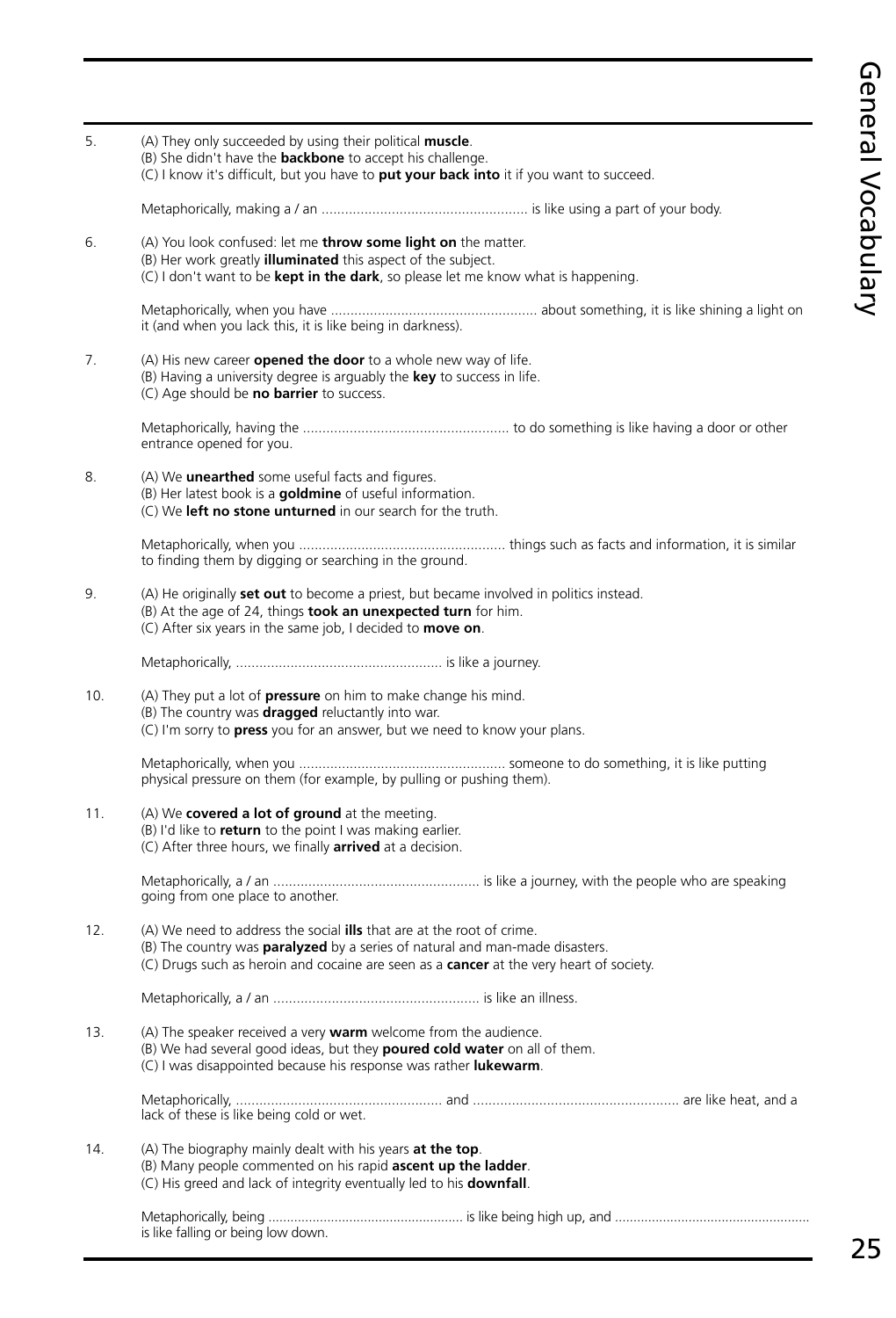## <span id="page-27-0"></span>[Modified words](#page-4-0)

#### Exercise 1

Modify (change) each word in **bold** in the sentences by adding a prefix from the box, so that the word is correct in the context of the sentence. Use each prefix once only.

|     | auto<br>sub | bi<br>tele                                                                         | circum<br>trans                         | CO<br>under | inter<br>uni | micro | mono                                                                                      | over | post | pre | semi                                                                                                    |
|-----|-------------|------------------------------------------------------------------------------------|-----------------------------------------|-------------|--------------|-------|-------------------------------------------------------------------------------------------|------|------|-----|---------------------------------------------------------------------------------------------------------|
| 1.  |             |                                                                                    |                                         |             |              |       | with their agents and customers around the world without leaving the office.              |      |      |     |                                                                                                         |
| 2.  |             | March and September.                                                               |                                         |             |              |       |                                                                                           |      |      |     |                                                                                                         |
| 3.  |             | Apps treats her readers to some fascinating tales about her life on the open road. |                                         |             |              |       |                                                                                           |      |      |     |                                                                                                         |
| 4.  |             |                                                                                    | people communicate.                     |             |              |       |                                                                                           |      |      |     |                                                                                                         |
| 5.  |             |                                                                                    | spending, and had to borrow more money. |             |              |       |                                                                                           |      |      |     |                                                                                                         |
| 6.  |             |                                                                                    |                                         |             |              |       |                                                                                           |      |      |     | there was a great sense of elation, and the certainty that our team would go all the way the next time. |
| 7.  |             |                                                                                    |                                         |             |              |       | Only a small percentage of students who do a university degree go on to do                |      |      |     |                                                                                                         |
| 8.  |             |                                                                                    |                                         |             |              |       |                                                                                           |      |      |     |                                                                                                         |
| 9.  |             |                                                                                    |                                         |             |              |       | live on an average dishcloth, you would probably never use one again!                     |      |      |     |                                                                                                         |
| 10. |             |                                                                                    |                                         |             |              |       |                                                                                           |      |      |     | ago all perfumes were for men and women alike, and people just chose the one they liked the most.       |
| 11. |             |                                                                                    |                                         |             |              |       | complain to the manager or most senior employee immediately rather than wait until later. |      |      |     |                                                                                                         |
| 12. |             | the world.                                                                         |                                         |             |              |       |                                                                                           |      |      |     |                                                                                                         |
| 13. |             |                                                                                    |                                         |             |              |       |                                                                                           |      |      |     |                                                                                                         |
| 14. |             | English one.                                                                       |                                         |             |              |       |                                                                                           |      |      |     |                                                                                                         |
| 15. |             |                                                                                    | and poor marks in my homework.          |             |              |       |                                                                                           |      |      |     |                                                                                                         |
| 16. |             | anywhere to live.                                                                  |                                         |             |              |       |                                                                                           |      |      |     |                                                                                                         |
|     | Exercise 2  |                                                                                    |                                         |             |              |       | Now do the same with these. Use the same prefixes from the box in Exercise 1.             |      |      |     |                                                                                                         |
| 1.  |             | heating it.                                                                        |                                         |             |              |       | waves work by passing electricity through food rather than by                             |      |      |     |                                                                                                         |
| 2.  |             |                                                                                    |                                         |             |              |       | communications, with the development of the Internet being of particular importance.      |      |      |     |                                                                                                         |
| 3.  |             |                                                                                    |                                         |             |              |       | In 1986, against everybody else's wishes, the ruling government made the                  |      |      |     |                                                                                                         |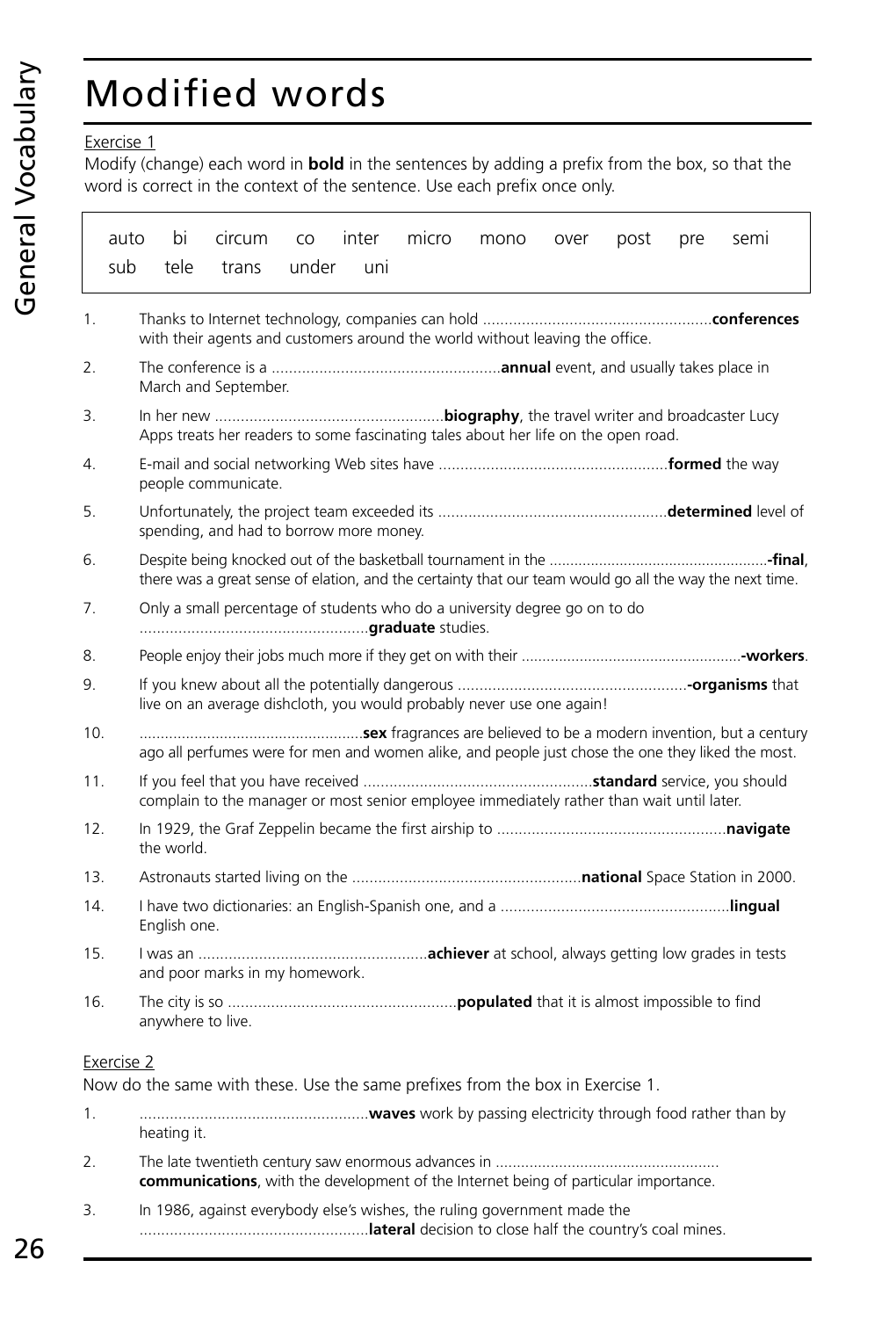| 4.         |                                                                                                                                                                                  |
|------------|----------------------------------------------------------------------------------------------------------------------------------------------------------------------------------|
| 5.         | time, with the real pilots only assuming occasional control.                                                                                                                     |
| 6.         | I speak English and French, but my French is quite limited, so unfortunately I wouldn't say I'm                                                                                  |
| 7.         | There are strict laws against advertising tobacco products, but with a bit of imagination, many of                                                                               |
| 8.         | A lot of the city was destroyed during the war, so during the immediate                                                                                                          |
|            | reconstruction program.                                                                                                                                                          |
| 9.         | done well in all of them.                                                                                                                                                        |
| 10.        | high-fat, high-sugar diet.                                                                                                                                                       |
| 11.        | fear of drowning.                                                                                                                                                                |
| 12.        | there are a few boy-only and girl-only institutions.                                                                                                                             |
| 13.        | trip would cost.                                                                                                                                                                 |
| 14.        | in 1927.                                                                                                                                                                         |
| 15.        | and illness, and especially to what extent one resulted in the other.                                                                                                            |
| 16.        | that his students would often fall asleep.                                                                                                                                       |
| Exercise 3 |                                                                                                                                                                                  |
|            | Complete these sentence with words from Exercises 1 and 2. In some cases, you will need to<br>change the form and / or function of the word (e.g., from an adjective to a noun). |
| 1.         | better than I think I am.                                                                                                                                                        |
| 2.         |                                                                                                                                                                                  |
| 3.         | must be kept to a minimum.                                                                                                                                                       |
| 4.         | especially if living conditions are very poor.                                                                                                                                   |
| 5.         |                                                                                                                                                                                  |
| 6.         | and Canada in 1956.                                                                                                                                                              |
| 7.         | thousands of tourists who would otherwise not have gone there.                                                                                                                   |
| 8.         | the city center.                                                                                                                                                                 |
| 9.         |                                                                                                                                                                                  |
| 10.        | for the next six months.                                                                                                                                                         |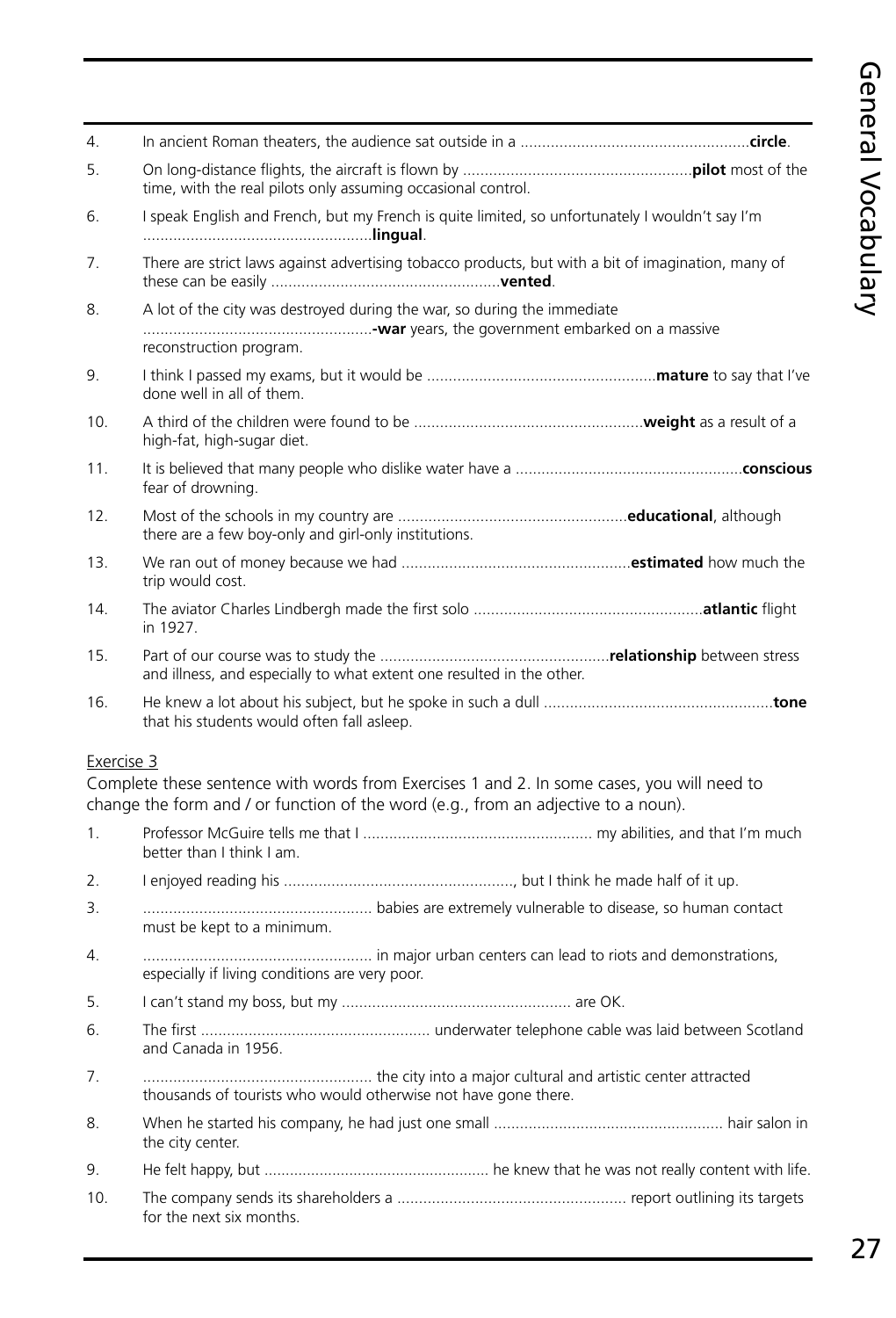## <span id="page-29-0"></span>[Numbers and symbols](#page-4-0)

How do you say the numbers and symbols in **bold** in these sentences?

- 1. **2011** was the company's most profitable year since **1998**.
- 2. The advantage of Internet banking is that you can check your account **24/7**.
- 3. Despite a rigorous advertising campaign, demand has only risen by **0.8**% in the last two months.
- 4. We're meeting in his office at **3:45** this afternoon.
- 5. Your flight for Zurich leaves at **1800** from Logan International Airport.
- 6. I expect to be back in the country on **June 30**.
- 7. Our next range of products will be released on **10**/**3**.
- 8. She completed the test in a record **27½** minutes.
- 9. **¾** of all our employees think the canteen food could be improved.
- 10. The new desk measures exactly **2m** x **1m** x **1m.**
- 11. Is this printer really only **\$1.99**?
- 12. Oh, sorry sir, that's a mistake. The sticker should say **\$100.99**.
- 13. And that computer doesn't cost **\$120.75**. It actually costs **\$1,120.75**.
- 14. Please quote reference **ACB81 25/B**.
- 15. Our new telephone number is **020 7921 3567**.
- 16. For more information, call **0845 601 5884**.
- 17. Alternatively, ring **0800 231415**.
- 18. The emergency telephone number in the UK is **999**. In the United States it's **911**. In Australia it's **000**.
- 19. To access the information you require, press the **#** key, followed by the **0** key, and finally the **\*** key.
- 20. He earns a salary of over **\$200K** a year! In fact, he's making so much money that he plans to retire in his **mid-50s**.
- 21. We have invested over **\$6M** in new technology.
- 22. The union held a ballot to see if the workers wanted to strike. The result was **2:1** in favor.
- 23. My email address is markbarrington**@snailmail.com**.
- 24. Hi Todd. **GR8** news on the promotion. I'm really **:-)** for you! **CUL8R** for a celebratory drink?
- 25. He drives to work in a big, fuel-guzzling **4x4**.
- 26. The Denver Deadbeats won the match against the Washington Washouts by **2:0**. In the match against the Los Angeles Layabouts the following week, they drew **3:3**.
- 27. At the last census, the population of the country was **37,762,418**.
- 28. It's important to send your **1099** form to the IRS on time.
- 29. This book is **©** Rawdon Wyatt.
- 30. The 'Ultimafone**®**' has just won a Product of the Year award.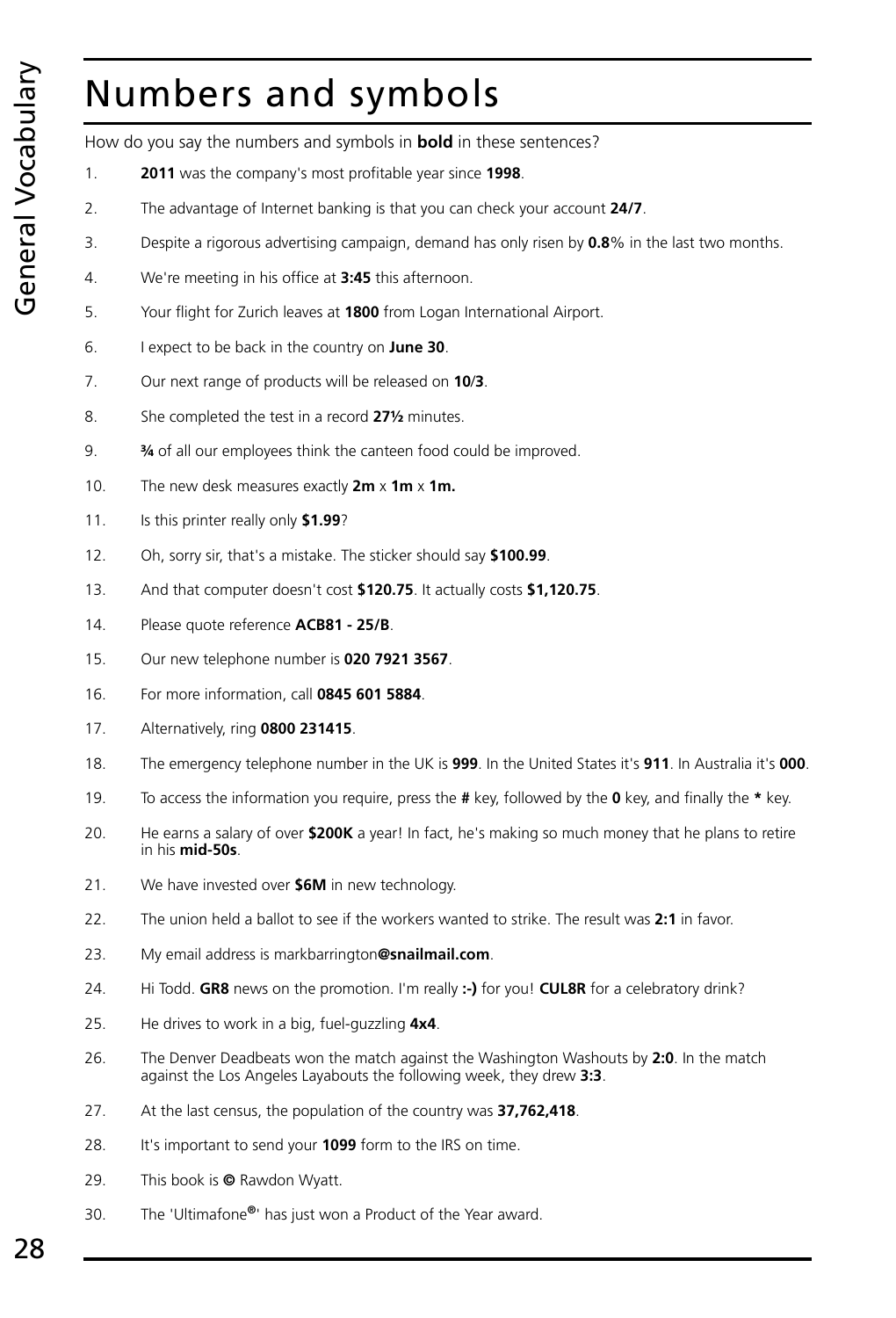## [Obligation and option](#page-4-1)

<span id="page-30-0"></span>Complete the sentences with a suitable word from the box. More than one answer is possible in some cases.

| liable<br>require | alternative compelled compulsory essential exempt<br>forced<br>have<br>mandatory must need obligation<br>optional<br>obliged<br>voluntary |  |  |  |  |  |  |  |
|-------------------|-------------------------------------------------------------------------------------------------------------------------------------------|--|--|--|--|--|--|--|
| 1.                | you have these, you will not be allowed in.                                                                                               |  |  |  |  |  |  |  |
| 2.                | prior arrangement with your course leader.                                                                                                |  |  |  |  |  |  |  |
| 3.                | before the commencement of the course. Your place on the course may be forfeited if you fail to<br>satisfy this requirement.              |  |  |  |  |  |  |  |
| 4.                | register your name at the clinic, which you will find in the Administrative Block.                                                        |  |  |  |  |  |  |  |
| 5.                | If you cause any damage to property, whether accidentally or on purpose, you will be held                                                 |  |  |  |  |  |  |  |
| 6.                | announced that several of the course modules would no longer be running.                                                                  |  |  |  |  |  |  |  |
| 7.                | they are considered necessities rather than luxuries.                                                                                     |  |  |  |  |  |  |  |
| 8.                | members of staff who will be working or associating with minors (i.e., those under 18).                                                   |  |  |  |  |  |  |  |
| 9.                | donation of \$5.                                                                                                                          |  |  |  |  |  |  |  |
| 10.               | you attend or not.                                                                                                                        |  |  |  |  |  |  |  |
| 11.               | ask you to leave the course.                                                                                                              |  |  |  |  |  |  |  |
| 12.               | contained clearly on the box or package. This should include any artificial colorings and additives.                                      |  |  |  |  |  |  |  |
| 13.               | be prepared to work late at least once a week.                                                                                            |  |  |  |  |  |  |  |
| 14.               | When Professor Ranscombe was accused of making sexist remarks in his lectures, he felt                                                    |  |  |  |  |  |  |  |
| 15.               | my office anytime after lunch.                                                                                                            |  |  |  |  |  |  |  |
| 16.               | chemical reaction could trigger an explosion.                                                                                             |  |  |  |  |  |  |  |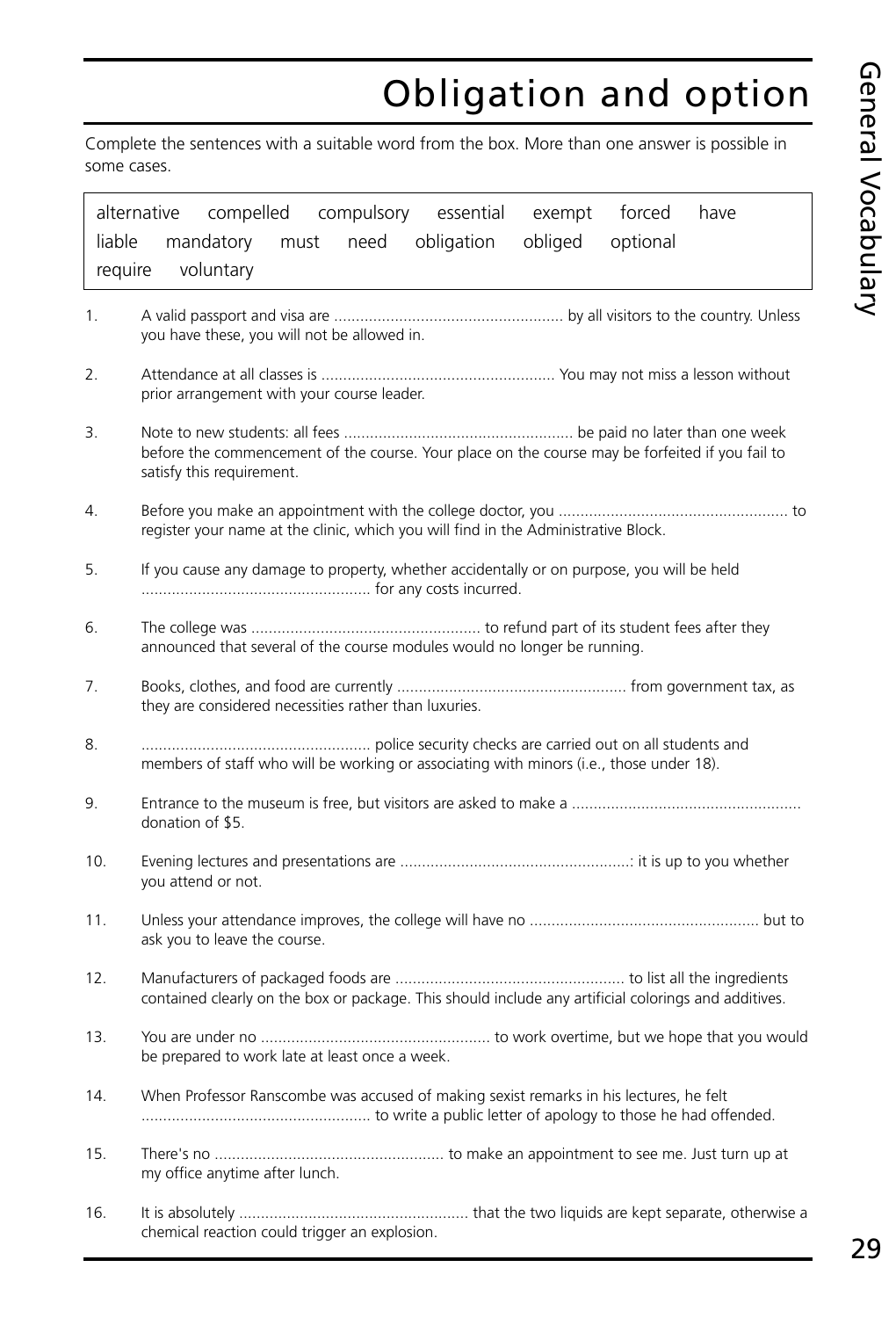## <span id="page-31-0"></span>[Opinion, attitude, and belief](#page-4-0)

#### Exercise 1

Complete the crossword with the correct forms of the words in **bold** in sentences 1 – 20. The first one has been done as an example.



- 1. I think that people need to show greater *tolerate* of each other.
- 2. Some major companies are *obsession* with secrecy.
- 3. I *reckoning* that global warming is having more of an effect than we think.
- 4. We strongly *suspicious* that the proposal to develop the computer facilities will be rejected.
- 5. Some people are extremely *bigotry*, especially regarding things like race or religion.
- 6. I very much *doubtful* that the situation will improve in the near future.
- 7. A lot of people are *fanatic* about sport in general and baseball in particular.
- 8. He was very hard-working and *dedication* to his research.
- 9. In my *opinionated*, people don't take enough exercise.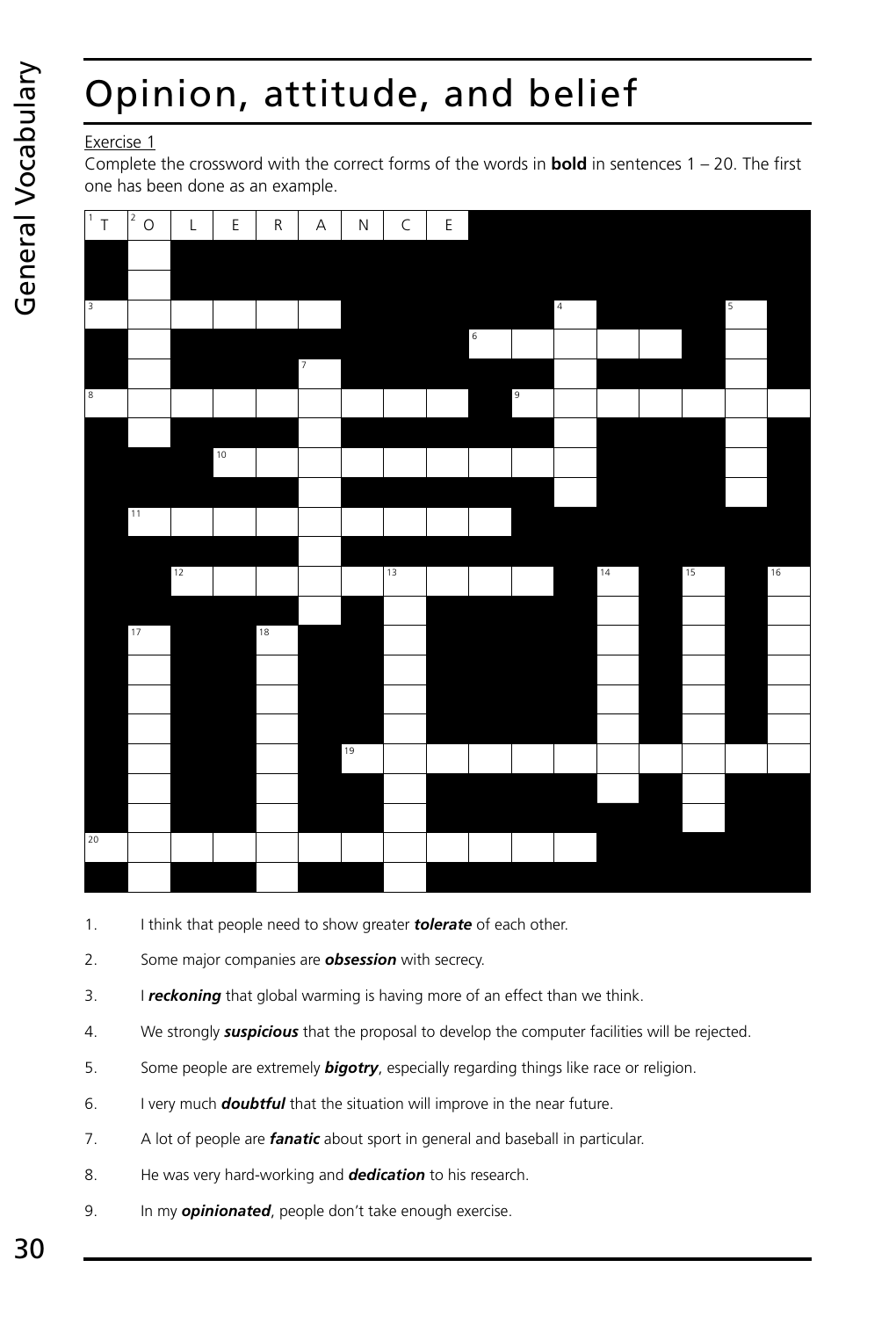- 10. I consider myself to be a *pragmatist* person, and believe that results are more important than theories or ideas.
- 11. Team members need to be completely *commitment*, and prepared to work for long hours.
- 12. The current administration is *regardless* foreign debt, especially in developing countries, as a major barrier to global economic development.
- 13. People often indicate their *disapprove* of something through their body language rather than words.
- 14. I *maintenance* that many young people would rather work than continue with their studies.
- 15. As far as I am *concerning*, happiness is more important than money.
- 16. Unhappy people often have a *cynic* view of life.
- 17. I take strong *exceptional* to people coming late or canceling appointments at short notice.
- 18. Many scientists are *convincingly* that human activity is threatening the future of many animal and plant species.
- 19. My parents are *tradition* people who believe that children should not have too much freedom.
- 20. He had very *conservatism* views and did not like change of any sort.

#### Exercise 2

Complete these sentences with the words from Exercise 1. You will either need a word from the sentences or from the completed crossword. In some cases, more than one answer may be possible.

1. People are often ..................................................... of strangers, and refuse to trust anyone unless they know them very well. 2. She's very well organized, and always takes a ..................................................... approach to problem solving, 3. I'm absolutely ..................................................... about keeping fit, and go to the gym at least once a day. 4. I strongly ..................................................... of smoking, and refuse to let people smoke in my home. 5. My ..................................................... is that people who read a lot are more interesting than people who don't. 6. To succeed in life, you need ambition and ..................................................... . 7. My father won't ..................................................... anyone who questions his decisions. 8. Small farm communities are predominantly ..................................................... in their outlook and behavior. 9. Some people ..................................................... my ability to succeed, but I am determined to prove they are wrong. 10. A lot of people in my country ..................................................... that the current economic crisis will get worse before it gets better.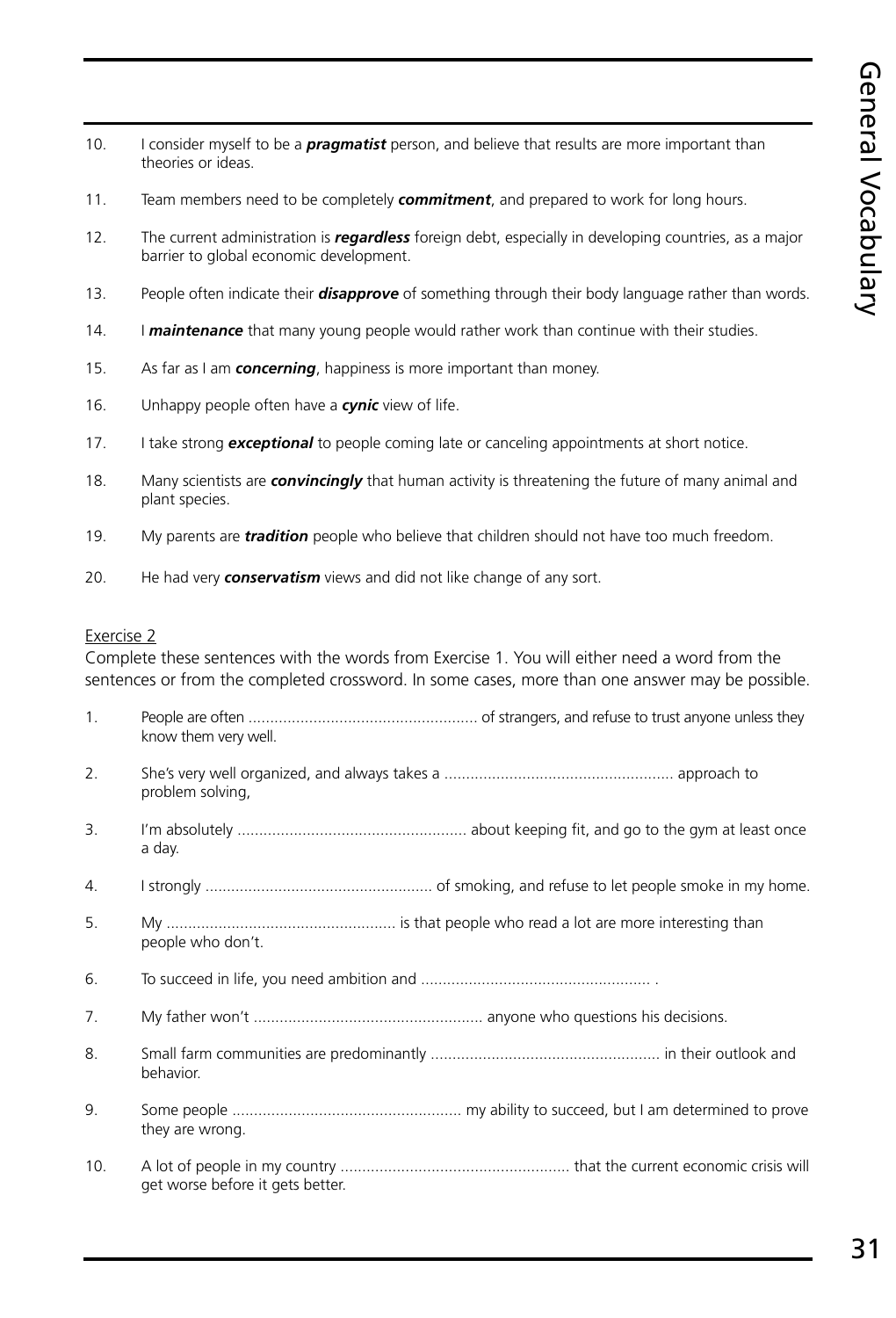## Exercise 3 Complete the definitions with the nouns and adjectives from the box. agnostic anarchist atheist Democrat intellectual moderate open-minded opinionated pacifist Republican stoical superstitious tolerant vegan vegetarian

| Someone who is well educated and interested in art, science, literature, etc., at a high level is a / an |
|----------------------------------------------------------------------------------------------------------|
|                                                                                                          |
|                                                                                                          |

- 2. Someone who accepts bad things without complaining is ..................................................... .
- 3. Someone who is willing to accept other people's beliefs, way of life, etc., without criticizing them (even if they disagree with them) is ..................................................... .
- 4. (In the United States) Someone with conservative political views, and who supports the political party with similar views, is a / an ..................................................... .
- 5. (In the United States) Someone with more liberal political views than the person above, and who supports the political party with similar views, is a / an ..................................................... .
- 6. Someone who is willing to consider new ideas is ..................................................... .
- 7. Someone who believes that there should be no governments or laws is a / an .....................................................
- 8. Someone who believes that violence is wrong and refuses to fight in or support wars is a / an ..................................................... .
- 9. Someone who chooses not to eat meat or fish is a ..................................................... .
- 10. Someone who chooses not to eat *anything* made from, or produced by, animals, including fish, eggs, milk, cheese, and honey is a / an ..................................................... .
- 11. Someone who believes in the power of magic or luck is ..................................................... .
- 12. Someone who does not believe in God is a / an ..................................................... .
- 13. Someone who believes that it is not possible to know whether God exists or not is
- 14. Someone whose opinions and actions are reasonable and not extreme, especially in politics, is a / an ..................................................... .
- 15. Someone who has very strong opinions that they refuse to change, even when they are clearly unreasonable, is ..................................................... .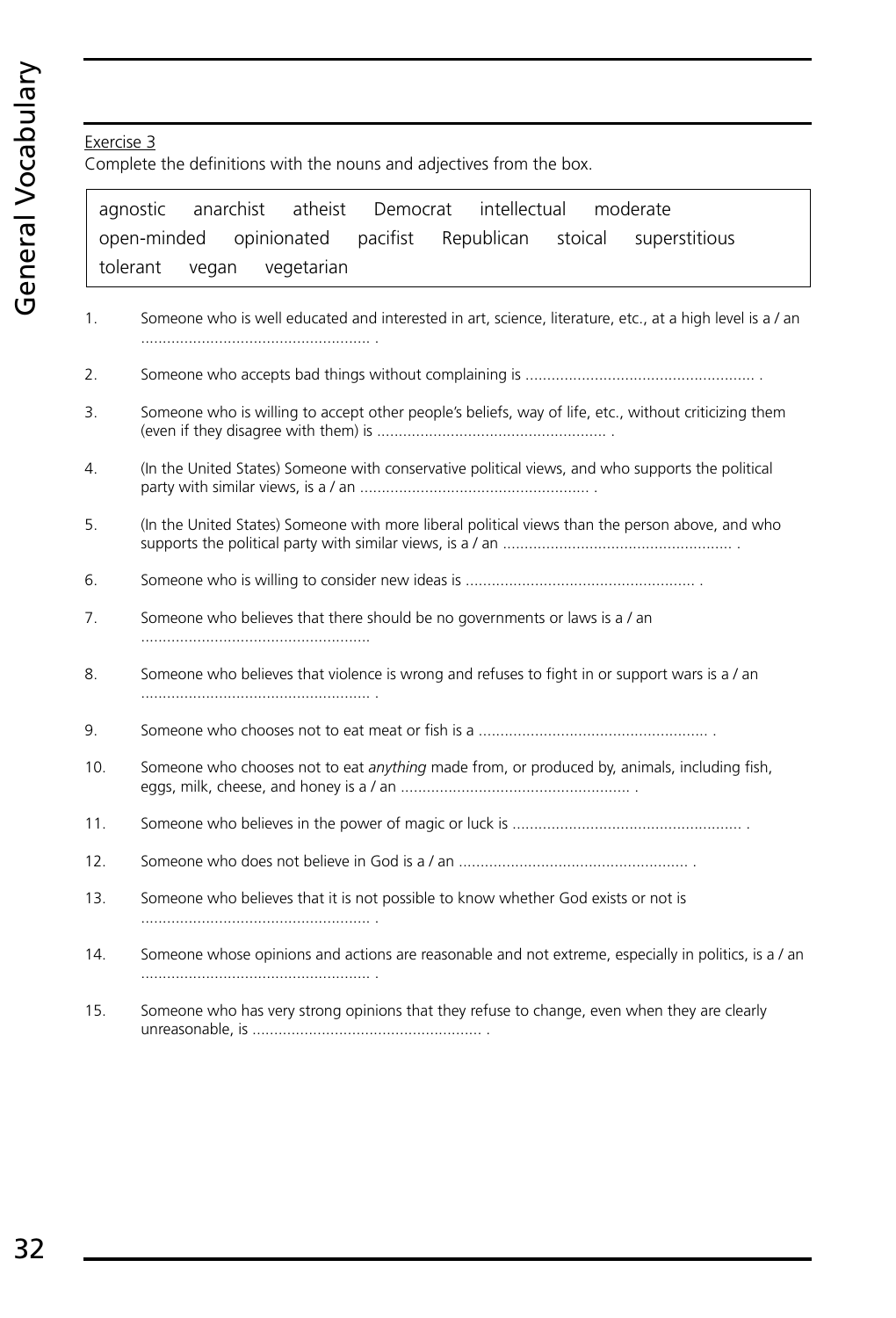## [Opposites 1: Verbs](#page-4-1)

<span id="page-34-0"></span>Exercise 1

Replace the verbs in **bold** in the sentences with a verb from the box which has an opposite meaning in the same context. In many cases you will need to change the form of the word (for example, to its past simple form). The first one has been done as an example.

|     | demolish<br>abandon<br>abolish<br>attack<br>deny<br>deteriorate<br>conceal                                     |  |  |  |  |  |  |  |
|-----|----------------------------------------------------------------------------------------------------------------|--|--|--|--|--|--|--|
|     | fall<br>gain<br>hire<br>ignore<br>lend<br>loosen<br>exaggerate<br>extend<br>lower                              |  |  |  |  |  |  |  |
|     | refuse<br>reject<br>replenish<br>simplify<br>postpone<br>retreat<br>reward<br>set                              |  |  |  |  |  |  |  |
|     | withdraw<br>succeed                                                                                            |  |  |  |  |  |  |  |
|     |                                                                                                                |  |  |  |  |  |  |  |
| 1.  | When our trip was canceled, we <b>accepted</b> the travel company's offer of a partial refund. <i>rejected</i> |  |  |  |  |  |  |  |
| 2.  | She admitted that she had borrowed my camera without asking me.                                                |  |  |  |  |  |  |  |
|     |                                                                                                                |  |  |  |  |  |  |  |
| 3.  |                                                                                                                |  |  |  |  |  |  |  |
| 4.  |                                                                                                                |  |  |  |  |  |  |  |
| 5.  |                                                                                                                |  |  |  |  |  |  |  |
| 6.  |                                                                                                                |  |  |  |  |  |  |  |
| 7.  |                                                                                                                |  |  |  |  |  |  |  |
| 8.  | When the money ran out, they had to decide whether or not to continue their research.                          |  |  |  |  |  |  |  |
| 9.  | He <b>deposited</b> $$10,000 - half his college fees for the forthcoming year.$                                |  |  |  |  |  |  |  |
|     |                                                                                                                |  |  |  |  |  |  |  |
| 10. | Relations between the two countries have <i>improved</i> considerably in the last year.                        |  |  |  |  |  |  |  |
| 11. |                                                                                                                |  |  |  |  |  |  |  |
| 12. |                                                                                                                |  |  |  |  |  |  |  |
| 13. | He raised the overall standards of the company within two months of his appointment.                           |  |  |  |  |  |  |  |
|     |                                                                                                                |  |  |  |  |  |  |  |
| 14. |                                                                                                                |  |  |  |  |  |  |  |
| 15. |                                                                                                                |  |  |  |  |  |  |  |
| 16. | Before you do anything else, make sure you tighten the knots in the rope.                                      |  |  |  |  |  |  |  |
| 17. |                                                                                                                |  |  |  |  |  |  |  |
| 18. |                                                                                                                |  |  |  |  |  |  |  |
| 19. | The management said that they would be happy to <b>borrow</b> the money.                                       |  |  |  |  |  |  |  |
|     |                                                                                                                |  |  |  |  |  |  |  |
| 20. |                                                                                                                |  |  |  |  |  |  |  |
| 21. |                                                                                                                |  |  |  |  |  |  |  |
| 22. |                                                                                                                |  |  |  |  |  |  |  |
| 23. |                                                                                                                |  |  |  |  |  |  |  |
| 24. | Despite having a bigger and cheaper choice of healthy foods, many Americans have lost a lot of<br>weight.      |  |  |  |  |  |  |  |
| 25. |                                                                                                                |  |  |  |  |  |  |  |
| 26. | The company started seeing some success once they dismissed several employees.                                 |  |  |  |  |  |  |  |
|     |                                                                                                                |  |  |  |  |  |  |  |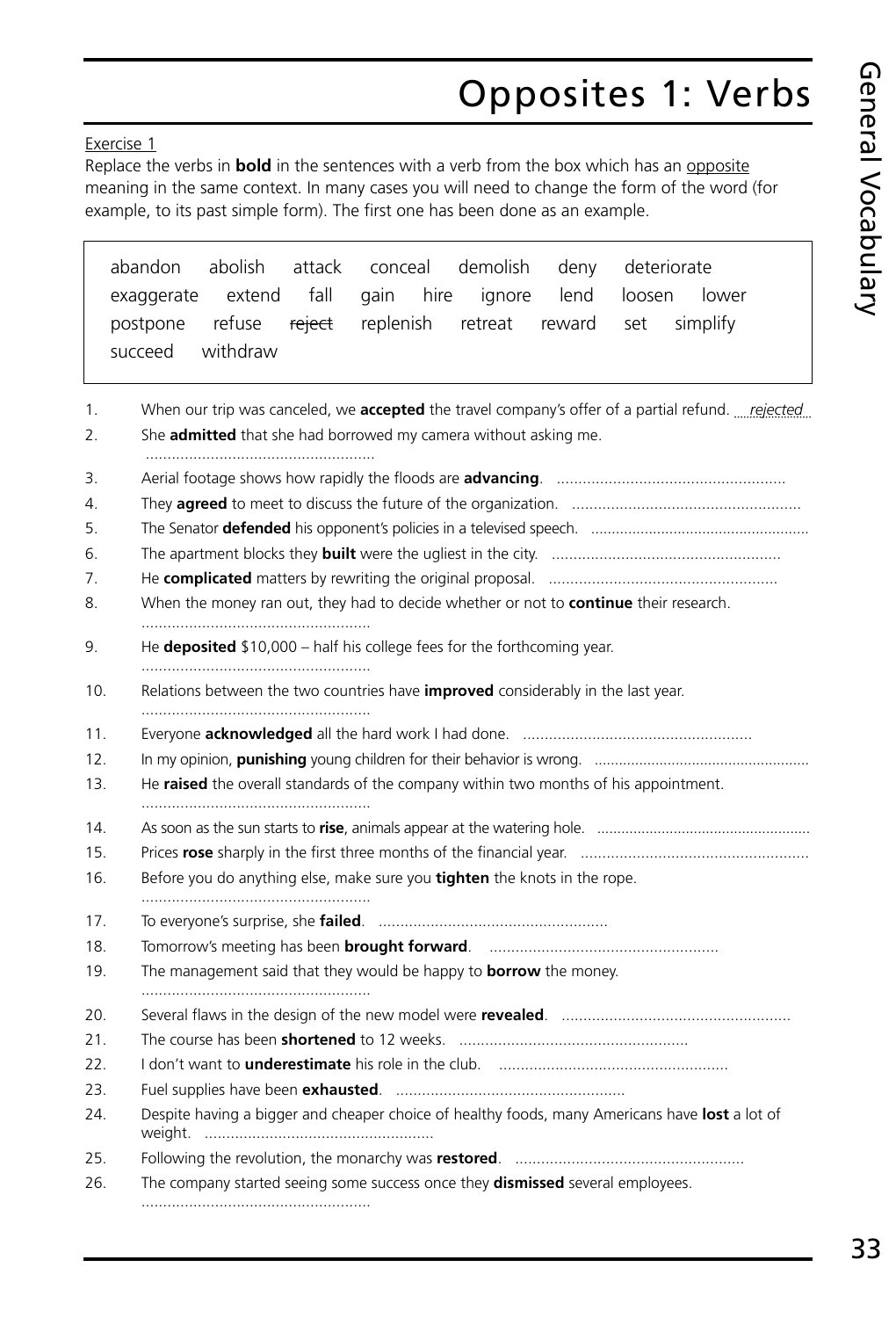#### Exercise 2

Some verbs can be made into their opposite form, or otherwise modified, by the addition of the prefixes *dis*-, *im*-, *mis*-, or *un*-.

In each of the sentences below, change the verb in **bold** into its opposite form using one of the prefixes above. In most cases, you should also need to change the end of the verb (by adding -*s*, -*ed*, -*ing*, etc., and in some cases by also removing a letter). Then use your answers to complete the crossword on the next page. The first one has been done as an example.

#### Across  $(\Rightarrow)$

- 2. The press have once again **quote** the President: he said that women were 'America's hope for the future', and not 'America's hopeless future'.
- 3. The National Patients' Association is calling on Senators around the country to make doctors legally responsible for **diagnose** an illness.
- 6. Despite recent rumors in the press, Kaput Computers is pleased to announce that it will *not* be **continue** its popular range of discounted computers for students.
- 8. The press deliberately tried to **represent** our college, wrongly suggesting that we only recruit students whose parents make large financial donations to the college.
- 10. Once the boxes have been **load** from the truck, they are placed in a dark, dry room.
- 12. If any student **agree** with the new regulations, he or she should put their concerns in a letter to the Course Director.
- 13. If any student **use** the college computers (e.g., for accessing undesirable Web sites), they will be instantly suspended.
- 14. In his new book *Stars in my Eyes*, astronomer Harvey Weiss claims to **lock** the secrets of the universe.
- 16. As the full extent of the disaster **fold**, the government decided to take drastic action.
- 20. Employers have every right to **trust** interview candidates who are not able to provide adequate references or show proof of their qualifications.
- 22. The college principal **approve** of students smoking on the premises.
- 23. He **obey** the rules, and got into trouble as a result.

#### $Down(\underline{\theta})$

- 1. We completely **judge** the time we had for the project, and unfortunately we were unable to finish on time.
- 2. When one group of people **understand** another, usually as a result of linguistic or cultural differences, physical conflict is often the result.
- 4. Before **connect** the copier from the power supply, make sure it is switched off.
- 5. Students who are caught cheating will be immediately **qualify**.
- 7. Your lack of progress on this course has **please** your tutor, and in view of this he plans report you to the Principal.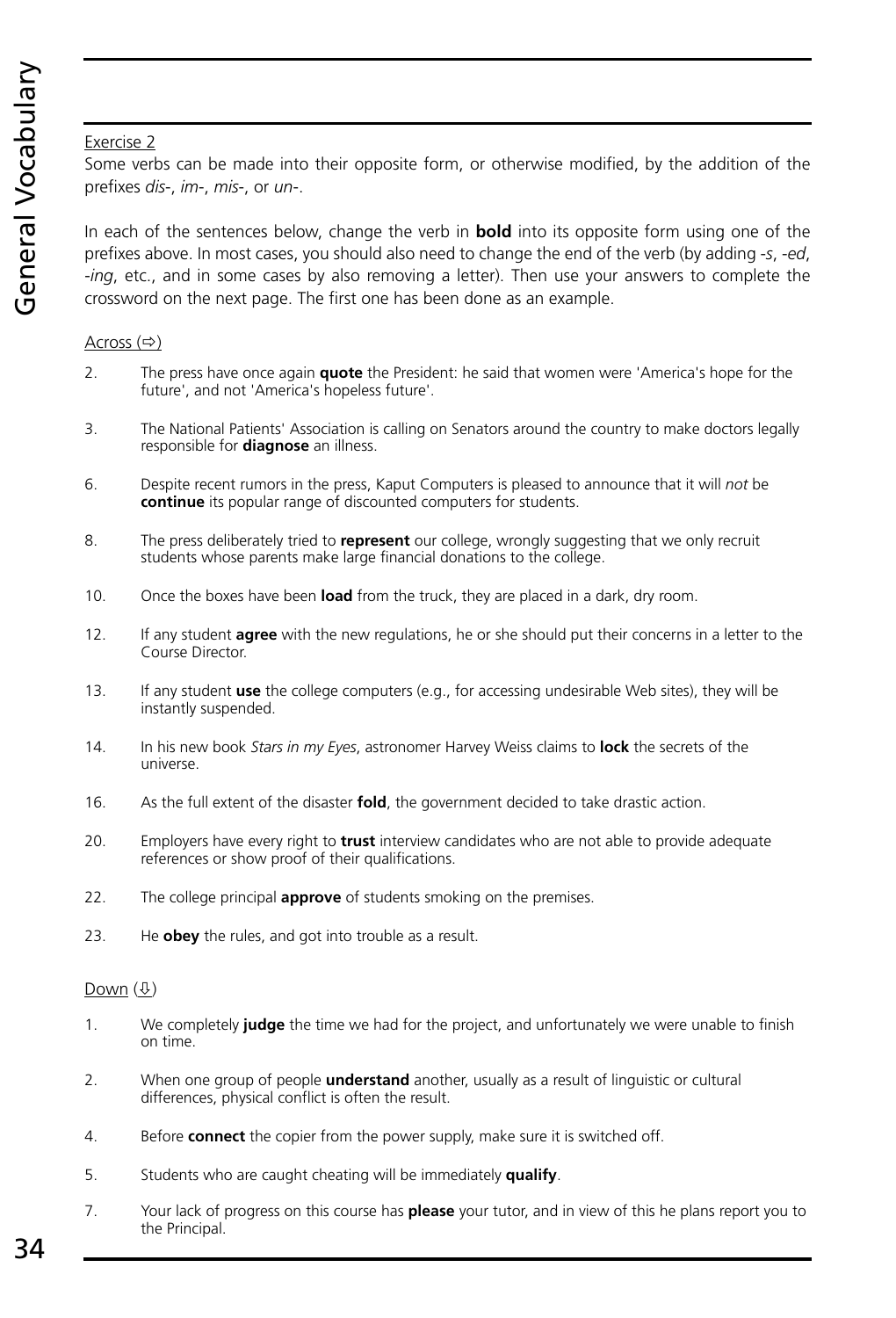- 9. I accidentally **calculate** the amount we needed to spend on fees and accommodation.
- 11. It is a sad fact of college life that unless some students are properly supervised, they will take every opportunity to **behave**.
- 15. We claimed \$20,000 for fire damage, but the claim was **allow** because we hadn't observed proper safety procedures.
- 17. We regret that our trust in you was sadly **place**, and therefore we will not be dealing with you in the future.
- 18. A recent investigation has **cover** several cases of unauthorized Internet use in the library.
- 19. The huge increase in exports recently has **prove** the argument that the world has stopped buying American goods.
- 21. Unfortunately, but not surprisingly, many of our students **like** the increased workload this semester.

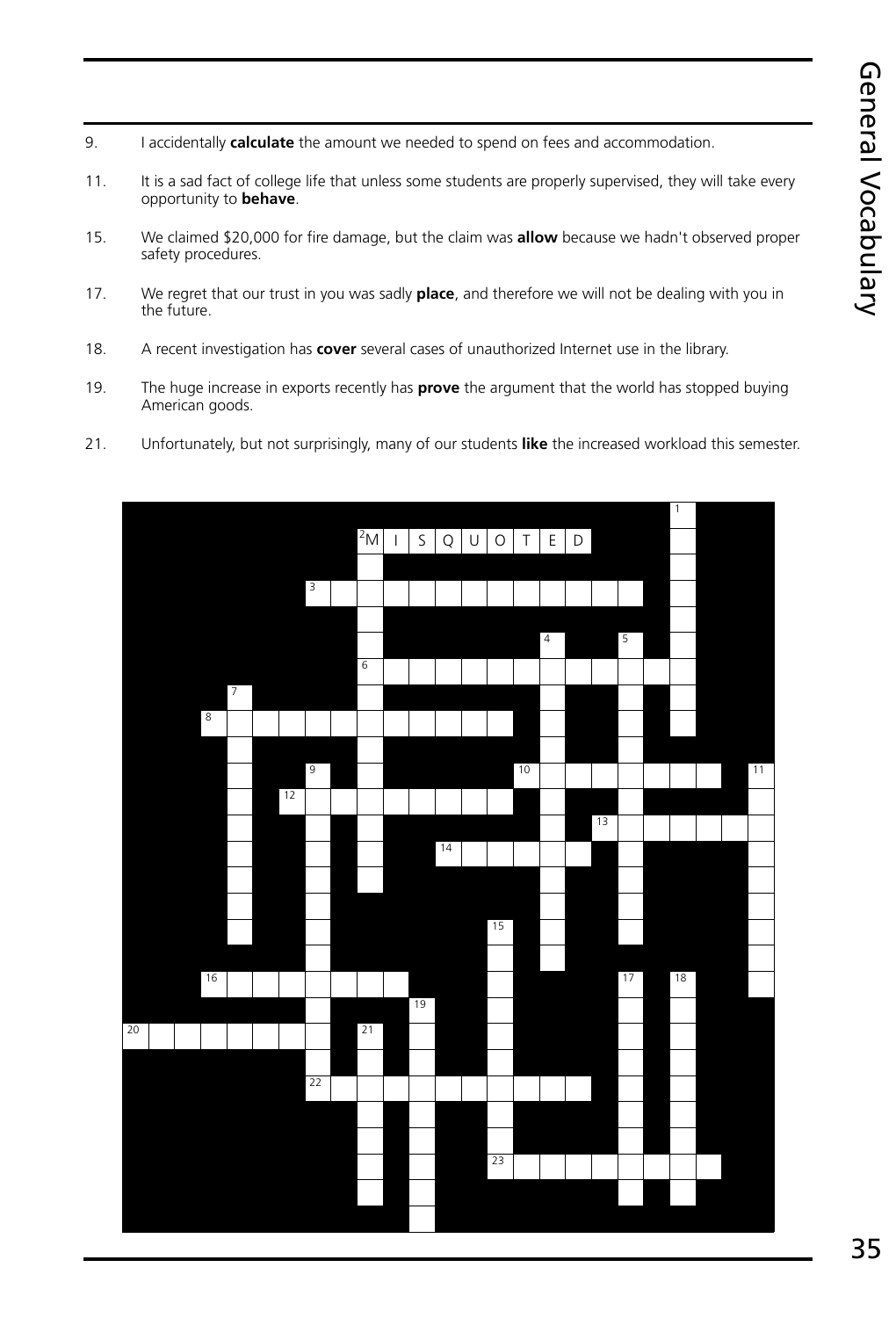## [Opposites 2: Adjectives](#page-4-0)

### Exercise 1

Replace the adjectives in **bold** in sentences 1 – 28 with a word from the box which has an opposite meaning in the same context. The first one has been done as an example

|     | approximate archaic artificial <del>clear</del> commonplace compulsory                           |  |  |  |  |  |  |  |  |
|-----|--------------------------------------------------------------------------------------------------|--|--|--|--|--|--|--|--|
|     | considerable crude<br>delicate detrimental<br>feasible<br>dim<br>even<br>easy                    |  |  |  |  |  |  |  |  |
|     | flexible<br>graceful innocent intricate negligible problematic<br>scarce                         |  |  |  |  |  |  |  |  |
|     | reluctant spontaneous tedious vibrant worthless<br>worthwhile<br>smooth                          |  |  |  |  |  |  |  |  |
|     |                                                                                                  |  |  |  |  |  |  |  |  |
| 1.  |                                                                                                  |  |  |  |  |  |  |  |  |
| 2.  | According to the people who worked with him, he was a very awkward person to deal with.          |  |  |  |  |  |  |  |  |
| 3.  |                                                                                                  |  |  |  |  |  |  |  |  |
| 4.  | The changes he made were <b>beneficial</b> to the organization as a whole.                       |  |  |  |  |  |  |  |  |
| 5.  | We need exact figures before we decide if we can go ahead with the project.                      |  |  |  |  |  |  |  |  |
| 6.  | Following a lengthy trial, the company was found guilty of negligence.                           |  |  |  |  |  |  |  |  |
| 7.  | What do you get if you add up all the odd numbers between 1 and 100?                             |  |  |  |  |  |  |  |  |
| 8.  | Despite the weather, supplies of food after the harvest were plentiful.                          |  |  |  |  |  |  |  |  |
| 9.  |                                                                                                  |  |  |  |  |  |  |  |  |
| 10. |                                                                                                  |  |  |  |  |  |  |  |  |
| 11. | The device is very sophisticated and should only be operated by someone who is familiar with it. |  |  |  |  |  |  |  |  |
| 12. | The spices used in the production of some international dishes have a very strong flavor.        |  |  |  |  |  |  |  |  |
| 13. | The <b>bright</b> light from the torch picked out details on the walls of the cave.              |  |  |  |  |  |  |  |  |
| 14. |                                                                                                  |  |  |  |  |  |  |  |  |
| 15. | Most students say they are willing to attend classes on Saturday morning.                        |  |  |  |  |  |  |  |  |
| 16. | Newspapers are saying a lot about the country's <b>modern</b> licensing laws.                    |  |  |  |  |  |  |  |  |
| 17. | Many students believe that doing voluntary work for charities is a <b>pointless</b> cause.       |  |  |  |  |  |  |  |  |
| 18. |                                                                                                  |  |  |  |  |  |  |  |  |
| 19. |                                                                                                  |  |  |  |  |  |  |  |  |
| 20. |                                                                                                  |  |  |  |  |  |  |  |  |
| 21. |                                                                                                  |  |  |  |  |  |  |  |  |
| 22. |                                                                                                  |  |  |  |  |  |  |  |  |
| 23. |                                                                                                  |  |  |  |  |  |  |  |  |
| 24. |                                                                                                  |  |  |  |  |  |  |  |  |
| 25. |                                                                                                  |  |  |  |  |  |  |  |  |
| 26. |                                                                                                  |  |  |  |  |  |  |  |  |
| 27. |                                                                                                  |  |  |  |  |  |  |  |  |
| 28. |                                                                                                  |  |  |  |  |  |  |  |  |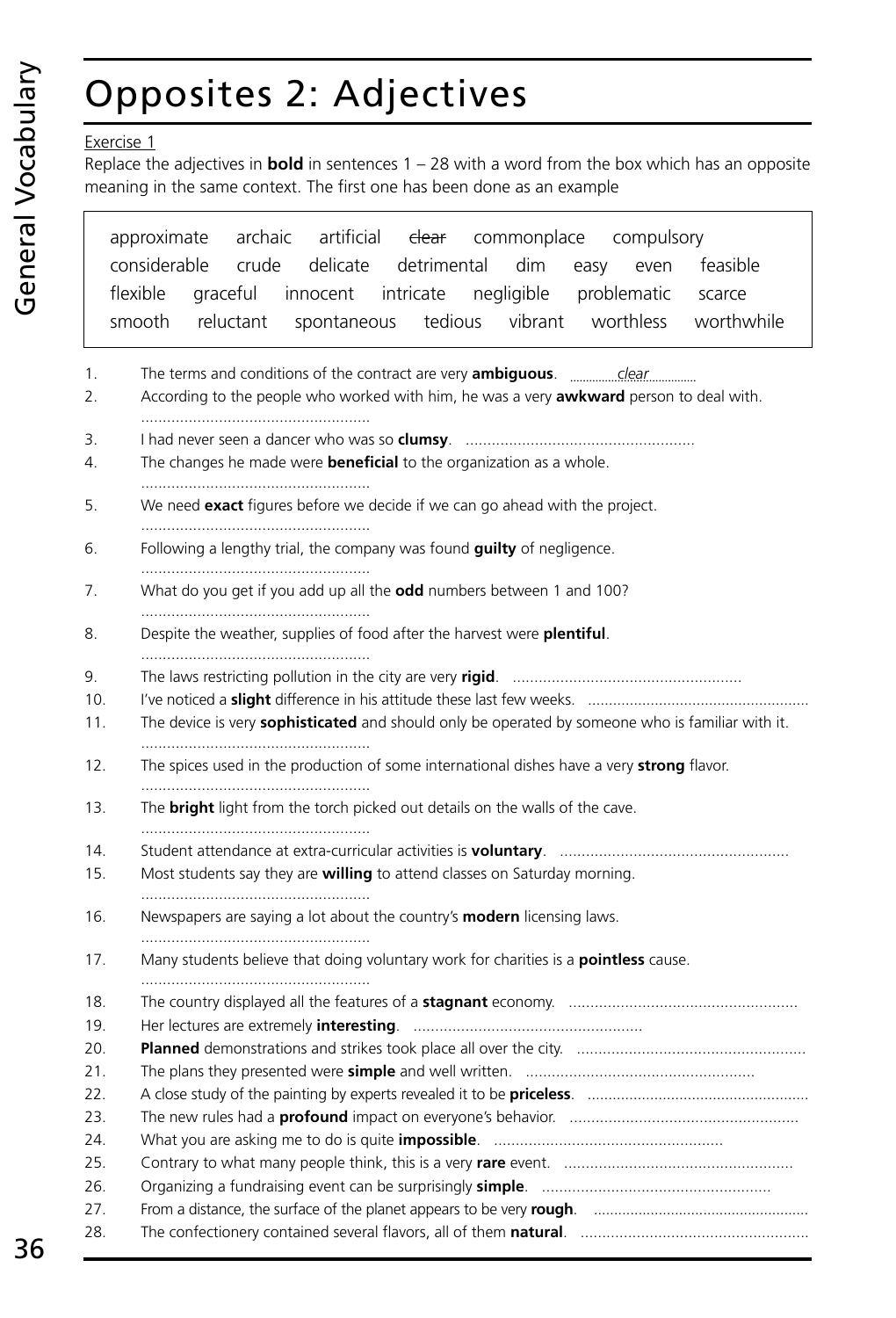### Exercise 2

A lot of adjectives can be made into their opposite form by adding a *prefix* (*un*-, *in*-, *dis*-, *il*-, etc.) to the beginning of the word.

Task 1: Add the prefixes in the first box to the words in the second box to make opposites. The first one has been done for you.

| im- in- ir- un-<br>-il-<br>dis-                                                                                                                                                                                                                                                                                                                                                                                                                                                                             |  |
|-------------------------------------------------------------------------------------------------------------------------------------------------------------------------------------------------------------------------------------------------------------------------------------------------------------------------------------------------------------------------------------------------------------------------------------------------------------------------------------------------------------|--|
|                                                                                                                                                                                                                                                                                                                                                                                                                                                                                                             |  |
| unacceptable accurate adequate advantaged agreeable<br>attractive authorized avoidable believable certain<br>comfortable competent complete conscious contented<br>convincing correct curable even fair fashionable<br>honest inclined legal limited literate logical<br>married mature moral mortal obedient<br>organized patient perfect personal possible<br>proper pure qualified rational regular<br>relevant replaceable resistible resolute responsible<br>satisfactory satisfied sufficient welcome |  |
|                                                                                                                                                                                                                                                                                                                                                                                                                                                                                                             |  |

Task 2: Without looking at your answers to Task 1, look at the following sentences and paragraphs. In each one there is *one* word in **bold** which has been given the wrong prefix. Decide which word is wrong and correct it.

- 1. He is a very **disagreeable** man and he makes visitors feel very **unwelcome**, but the management think he's **irreplaceable** and are **uninclined** to fire him.
- 2. Insider dealing is not only **immoral** and **inhonest**, but also **illegal**: companies are legally bound to take the strongest possible action against such **unacceptable** behavior by their employees.
- 3. It is an **unavoidable** fact, but in a competitive job market, those who are **unqualified** or who have **imsufficient** work experience will find themselves seriously **disadvantaged**.
- 4. She was described by her boss as being **unresponsible**, **incompetent,** and **immature**, which she considered extremely **unfair**.
- 5. In return for an increased investment, the company offered **unlimited** returns for their investors. While many found such an offer **irresistible**, some thought the promises were **inconvincing** and were **uncomfortable** about parting with so much money.
- 6. He had clearly given his presentation **disadequate** preparation, and many in the audience challenged the points he made, saying they were **inaccurate** and **illogical**. Despite this, he remained **irresolute** in his views, although the only person he managed to convince was himself.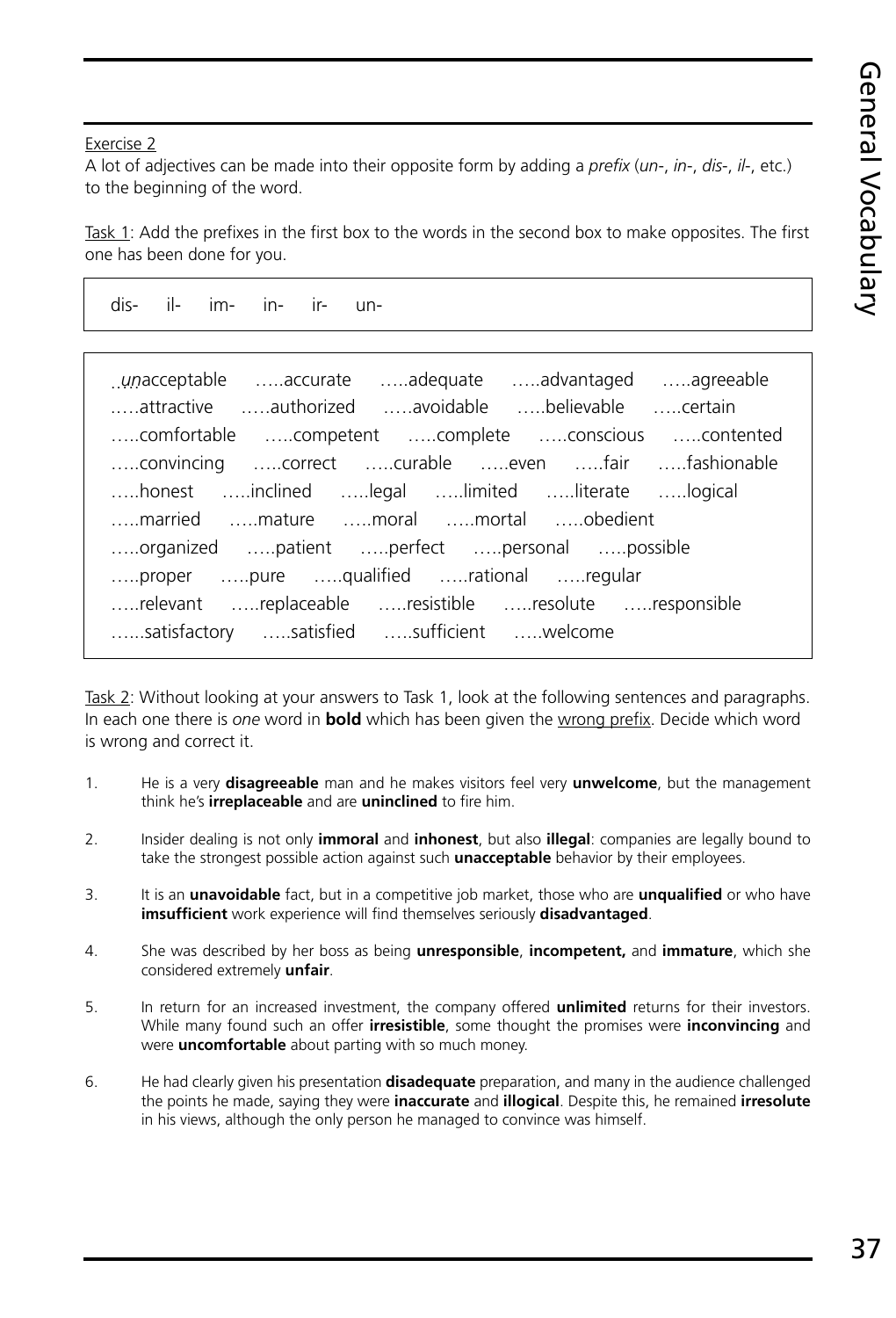# [Phrasal verbs 1](#page-4-0)

Phrasal verbs are very common in English, and should be learnt like any other item of English vocabulary. In the TOEFL®, they are tested in the Listening Comprehension section, and appear frequently in other parts of the test.

### Exercise 1

In the following sentences, choose the correct verb in **bold** to complete the phrasal verb in *italics*. The meaning of each phrasal verb you need is given in brackets at the end of each sentence.

- 1. Some parents are criticized for the way they *bring* / *make* / *throw up* their children. (*to raise children*)
- 2. They refused to *move* / *face* / *come up to* their responsibilities, with disastrous consequences. (*to accept an unpleasant state of affairs, and try to deal with it*)
- 3. The President decided to *shout* / *cry* / *call off* his visit to Europe. (*to not to go ahead with a plan*)
- 4. It is only at election time that Senators *add* / *count* / *read on* support from their constituents. (*to rely* / *depend on other people*)
- 5. Many developing countries are failing to *run* / *chase* / *catch up with* their more developed neighbors. (*to get to the same level*)
- 6. It can take months or even years for political scandals to *die* / *cut* / *fall down.* (*to become less strong*)
- 7. An alarming number of students *jump* / *drop* / *fall out of* school early every year. (*to leave a race, a competition, a course of study, etc., early or before you have finished*)
- 8. Major international companies can't *carry* / *cut* / *figure out* the popularity of the anti-capitalist movement. (*informal: to find it hard to understand*)
- 9. The committee members *dropped* / *made* / *fell out* over plans for the new health center. (*to argue*)
- 10. If they examined the issues more closely, they would *search* / *look* / *find out* the reasons. (*to discover*)
- 11. As we *grow* / *stand* / *look up* our priorities change. (*to change from being children to being adults*)
- 12. Salaries very rarely *catch* / *keep* / *work up with* the cost of living. (*to rise at the same speed as something else*)
- 13. The problem with the survey is that it *leaves* / *keeps* / *throws out* the real reasons for current demographic shifts. (*to not include*)
- 14. The journalist *showed* / *pointed* / *spoke out* the mistakes made by the agency over the last few years. (*to show*)
- 15. Before you write your essay, you should *search* / *hunt* / *look into* the Party's history. (*to research*)
- 16. Nobody at the meeting *carried* / *brought* / *moved up* the subject of paid leave. (*to start discussing a subject*)
- 17. Once people *lose* / *jump* / *fall behind* with their mortgage payments, they come under extreme financial pressure from their bank. (*to fail to do something or pay something at the time that you should*)
- 18. The first step to a healthier lifestyle is to *cut* / *slice* / *chop down* on the amount of saturated fats you eat. (*to start doing less of something, usually because it is bad for you*)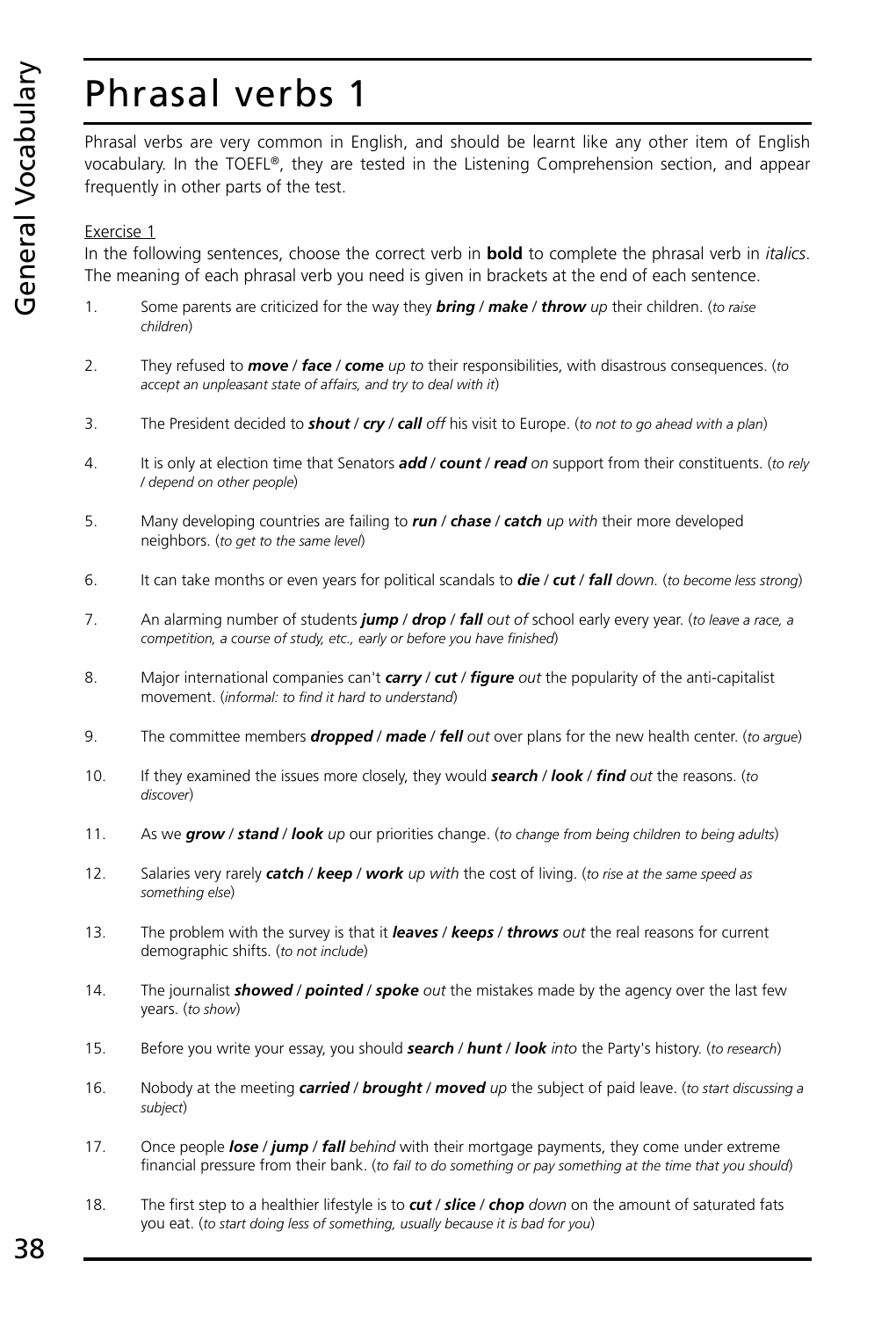### Exercise 2

Now do the same with these. In one of the sentences, all three verbs are possible without a change in meaning.

- 1. During the early 2000s, a lot of state-run hospitals were *controlled* / *taken* / *acquired over* by private trusts. (*to start to do something in place of someone else*)
- 2. In my last essay, I tried to *argue* / *place* / *put forward* the arguments in favor of global capitalism. (*to suggest or state the case for something*)
- 3. Despite the seriousness of the illness, he managed to *carry* / *pull* / *take through*. (*to recover from a serious illness or accident*)
- 4. A lot of restrictions on imports have been *done* / *gone* / *put away with*. (*to get rid of something*)
- 5. If you have a complaint, put it in writing and ask the company to *investigate* / *look* / *see into* it for you. (*to try to discover the facts about something such as a problem*)
- 6. It is very important to *carry* / *work* / *do out* my instructions carefully. (*to do something that you have been told to do, often in a particular way*)
- 7. Many employees *went* / *kept* / *carried on* working despite pressure from the unions. (*to continue*)
- 8. The drug's effects are very powerful, but they begin to *wear* / *come* / *fall off* after a few hours. (*to gradually disappear or become less intense*)
- 9. The meeting will be canceled if not enough people *arrive* / *move* / *turn up*. (*to come somewhere, often unexpectedly*)
- 10. At first, sales of the product were slow, but they *kicked* / *hit* / *picked up* when people realized how useful it was. (*to slowly improve*)
- 11. I have *given* / *put* / *moved across* several suggestions, but so far they have all been ignored. (*to explain an idea, often in a way that is easy for people to understand*)
- 12. I *came* / *ran* / *moved into* Laura outside the theater last week. (*to meet someone by chance*)
- 13. This course has *set* / *moved* / *put* me *back* by about \$2,000. (*informal: to cost someone a particular amount of money, especially a large amount*)
- 14. When I *look* / *consider* / *move back on* my childhood, I remember the many sacrifices my parents made for me. (*think about something that happened in the past*)
- 15. We were all disappointed with the way things *turned* / *came* / *changed out*. (*to develop in a particular way or have a particular result*)
- 16. The exhibition was so popular that a lot of visitors had to be *pushed* / *turned* / *thrown away*. (*to be not allowed to enter a building*)
- 17. The total cost of the project *makes* / *moves* / *works out to* about \$250,000. (*to add up to a particular amount*)
- 18. The telephone service is rather unreliable, and it's quite common to be *cut* / *shut* / *run off* in the middle of a conversation. (*to be disconnected while talking on the telephone*)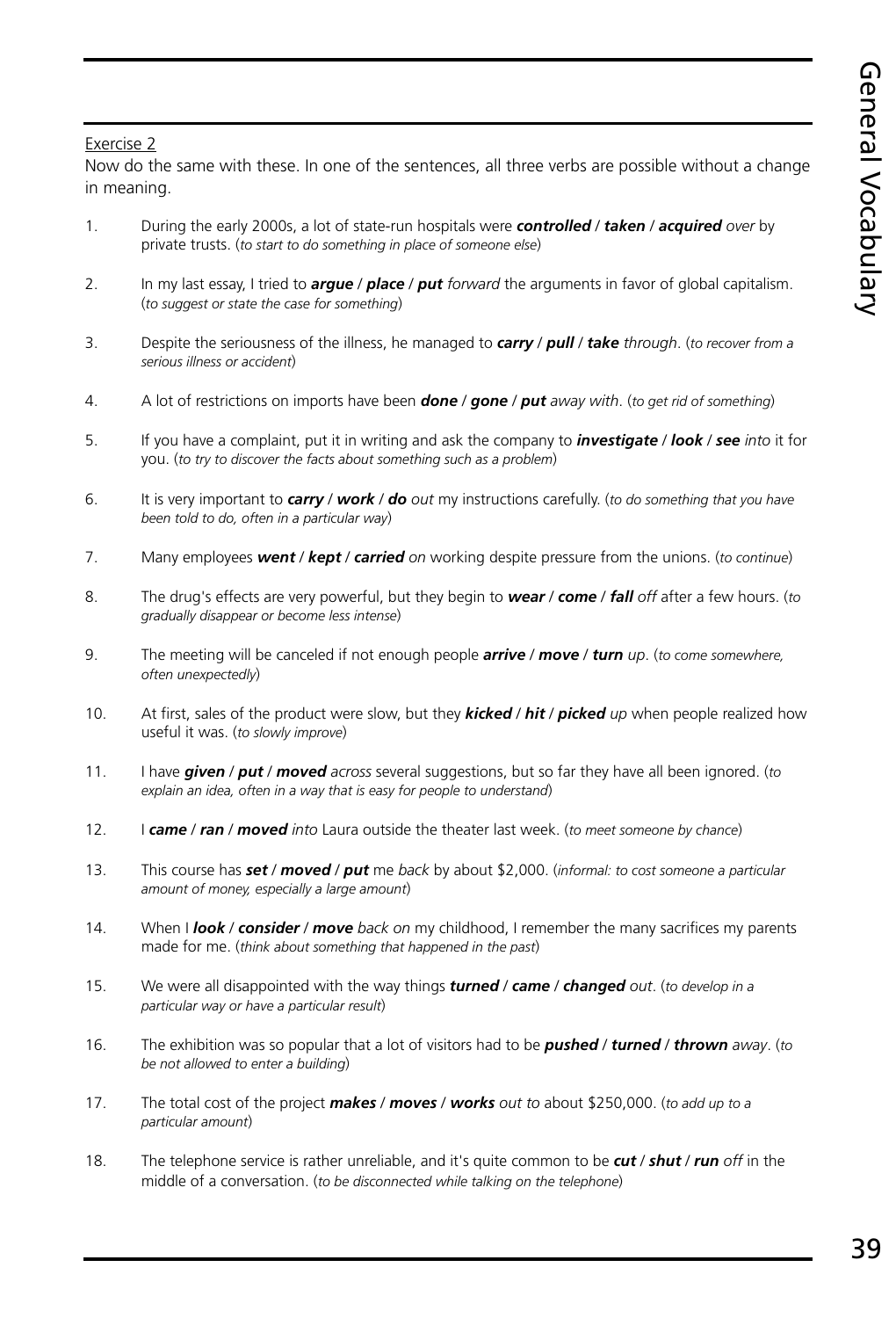## [Phrasal verbs 2](#page-4-0)

#### Exercise 1

The words in **bold** can be preceded by *come*, *get*, *give*, *go*, or *look* to make a phrasal verb. Complete each sentence with one of these words. In some cases, more than one answer is possible. Make sure you use the correct form of the verb in each one. The phrasal verb is explained in brackets at the end of each sentence.

- 1. In rural districts, it can be difficult to ..................................................... **by** without a car. (*to work and operate efficiently*)
- 2. I'd like you to ..................................................... **over** these figures and tell me if you think the project is possible. (*to check something carefully*)
- 3. Large industries can no longer ..................................................... **away with** dumping industrial waste in rivers. (*to avoid being punished for doing something wrong or illegal*)
- 4. Developed countries are usually able to ..................................................... **through** a period of recession by drawing on financial reserves. (*to manage to deal with a difficult situation until it is over*)
- 5. People who have to ..................................................... **after** elderly relatives or other dependents should receive financial support. (*to take care of someone or something and make certain they have everything they need*)
- 6. We decided to ..................................................... **through** with our plans as soon as we had sufficient capital. (*to do something you have planned or agreed to do, especially after not being sure you wanted to do it*)
- 7. It can be very difficult to ..................................................... **down to** studying for exams when the weather is nice. (*to start doing something seriously or with a lot of effort*)
- 8. Lights ..................................................... **out** across the country as power workers went on strike. (*to stop burning or shining*)
- 9. The committee were asked to ..................................................... **into** the latest crime statistics and try to establish a pattern. (*to try to discover the facts about something such as a problem or crime*)
- 10. After years of decline, government investment is revitalizing the area, and things are beginning to ..................................................... **up**. (*to get better, or appear to get better*)
- 11. Scientists ..................................................... **across** the cure by accident, while studying the health benefits of a rare species of plant. (*to find something by chance*)
- 12. Very few students ..................................................... **forward to** their end-of-semester exams. (*to feel happy and excited about something that is going to happen*)
- 13. Generally, people are reluctant to break unpopular rules, but will try to ..................................................... **around** them somehow. (*to find a way of dealing with a problem or avoiding it*)
- 14. The first step to a healthier lifestyle is to ..................................................... **up** smoking. (*to stop doing something you do regularly*)
- 15. The governor ..................................................... **up against** a lot of opposition from locals when she proposed building a jail near the city limits. (*to have to deal with something difficult or unpleasant*)
- 16. Even if you fail the first time, you should ..................................................... **on** trying. (*to continue doing something*)
- 17. The anti-smoking message is finally ..................................................... **through to** people. (*to make someone understand what you are trying to say*)
- 18. As ticket prices ..................................................... **up**, fewer people go to the theater and prefer to stay at home with a DVD instead. (*to increase in price*)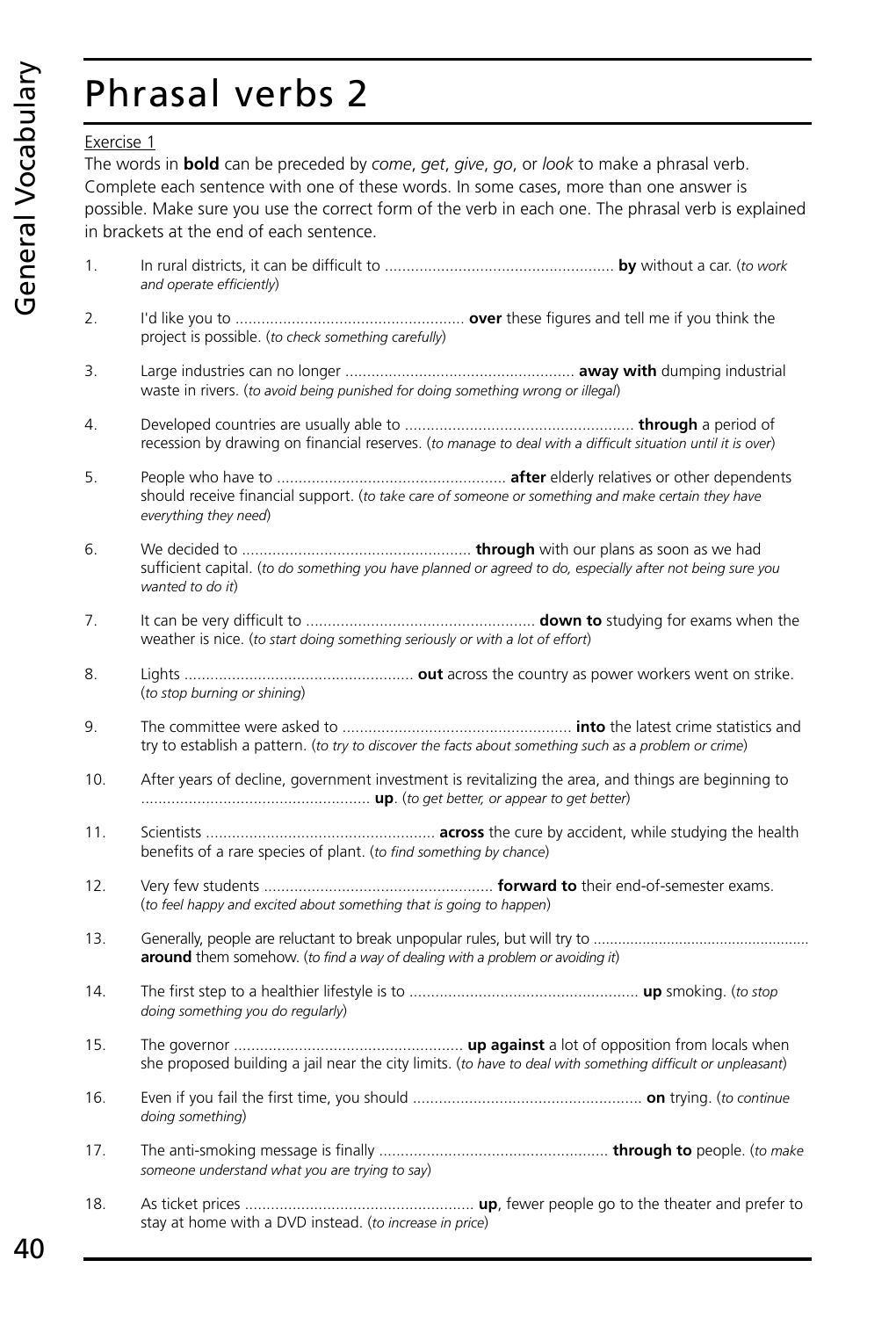### <u>Exercise 2</u>

Now do the same with these.

| 1.  | Doctors realized there was going to be a problem when several people in the same village                                                      |
|-----|-----------------------------------------------------------------------------------------------------------------------------------------------|
|     | particular disease)                                                                                                                           |
| 2.  | they realize the risks that are involved. (to no longer want to do something)                                                                 |
| 3.  | details very carefully. (to check something carefully)                                                                                        |
| 4.  | on with their neighbors. (to try to like someone and be friendly to them)                                                                     |
| 5.  | he was able to expand the company. (to receive money or property when someone dies)                                                           |
| 6.  | tasks. (to do something after you have intended to do it for some time)                                                                       |
| 7.  | excess exhaust. (to produce a gas or smell)                                                                                                   |
| 8.  | company should talk to a trained adviser. (to start dealing with a situation, problem, job, etc., in a<br>particular way)                     |
| 9.  | When supply of a particular good exceeds demand, it is common for the price to                                                                |
| 10. | vehicles. (to be the result of something)                                                                                                     |
| 11. | particular total when everything is added together)                                                                                           |
| 12. | impossible. (to avoid or escape from an unpleasant situation)                                                                                 |
| 13. | In any dispute with an insurance company, it is usually the consumer who<br>competition, fight, or argument)                                  |
| 14. | disaster. (to recover from something)                                                                                                         |
| 15. | themselves up to the police. (to surrender to someone in a position of authority, especially to the police)                                   |
| 16. | purely because of their financial situation. (to think that you are better or more important than someone<br>else)                            |
| 17. | The government had decided to stand firm on their decision, but under pressure from protesters,<br>or arguing and accept that you cannot win) |
| 18. | the residents. (to be connected to someone by telephone, email, text message, etc.)                                                           |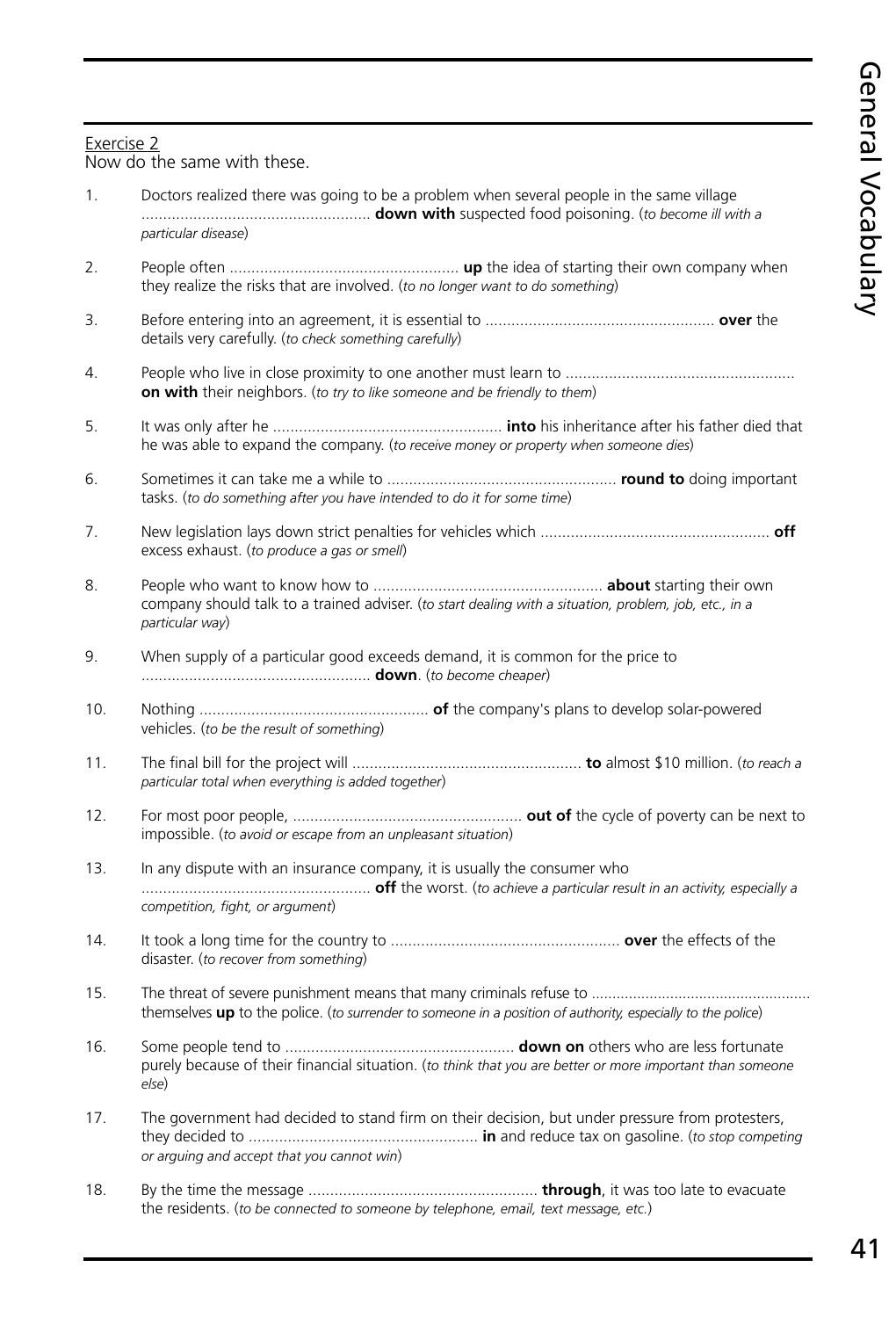## [Phrasal verbs 3](#page-4-0)

• The verbs and particles in the two boxes below can be combined to make phrasal verbs, which can then be used to complete the sentences underneath.

• Decide which phrasal verbs go into each sentence, and write the answers in the crossword grid, which you will find on page 44. In many cases, you will need to change the form of the verb (e.g., past or present participle, third person 's', etc.). The meaning of each phrasal verb is in *italics* at the end of each sentence. The first one has been done as an example

- Don't forget that some phrasal verbs need *two* particles.
- Do not put a gap between the verb and the particle(s) in the crossword grid.

| add<br>factor<br>opt | bring<br>about after against apart<br>break<br>engage<br>hand hold make<br>aside<br>for<br>down<br>from<br>go<br>in<br>of off<br>pick<br>put<br>into<br>run set<br>on<br>out |  |  |  |  |  |  |  |  |  |  |
|----------------------|------------------------------------------------------------------------------------------------------------------------------------------------------------------------------|--|--|--|--|--|--|--|--|--|--|
| shut                 | take talk<br>round<br>with<br>stem<br>to<br>turn<br>up                                                                                                                       |  |  |  |  |  |  |  |  |  |  |
|                      | Clues across $(\rightarrow)$                                                                                                                                                 |  |  |  |  |  |  |  |  |  |  |
| 1.                   | Housing in some cities is so expensive that some people cannot even afford to<br>numming put down minimum the deposit that is required. (to make a deposit)                  |  |  |  |  |  |  |  |  |  |  |
| 5.                   |                                                                                                                                                                              |  |  |  |  |  |  |  |  |  |  |
| 6.                   | in the way they look. (to resemble)                                                                                                                                          |  |  |  |  |  |  |  |  |  |  |
| 7.                   | project. (to stop because something is in the way) (3 words)                                                                                                                 |  |  |  |  |  |  |  |  |  |  |
| 9.                   | When Mr and Mrs Johnson were unable to pay the rent on time, their landlord threatened to                                                                                    |  |  |  |  |  |  |  |  |  |  |
|                      | (to force someone to leave)                                                                                                                                                  |  |  |  |  |  |  |  |  |  |  |
| 10.                  | eschewed sport for more creative interests and pastimes. (to choose someone to attack or criticize)                                                                          |  |  |  |  |  |  |  |  |  |  |
| 11.                  | Although many companies offer their employees a pension scheme, many decide to                                                                                               |  |  |  |  |  |  |  |  |  |  |
|                      | to take part in something)                                                                                                                                                   |  |  |  |  |  |  |  |  |  |  |
| 16.                  | for the interview. (to arrive for a meeting, appointment, etc.)                                                                                                              |  |  |  |  |  |  |  |  |  |  |
| 19.                  | vulnerable. (to start)                                                                                                                                                       |  |  |  |  |  |  |  |  |  |  |
| 20.                  | thousands of dollars every month. (to make debts go up quickly)                                                                                                              |  |  |  |  |  |  |  |  |  |  |
| 22.                  | education. (to keep or save something from a larger amount in order to use it later for a particular purpose)                                                                |  |  |  |  |  |  |  |  |  |  |
| 24.                  | they became the best of friends. (to begin to like someone or something)                                                                                                     |  |  |  |  |  |  |  |  |  |  |
| 28.                  | doing something regularly as a habit)                                                                                                                                        |  |  |  |  |  |  |  |  |  |  |
| 30.                  | management. (to cause a delay or make someone late)                                                                                                                          |  |  |  |  |  |  |  |  |  |  |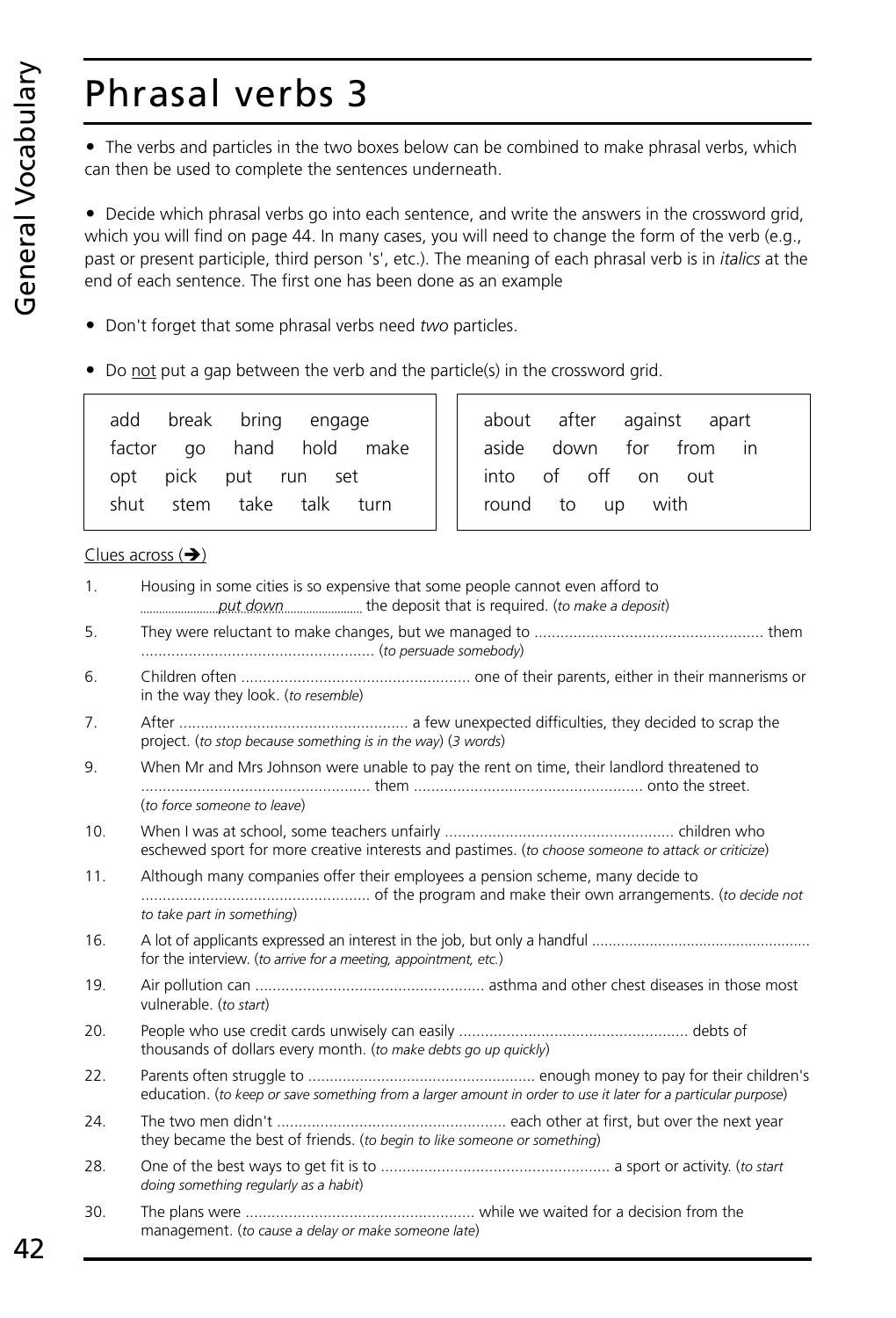37. After ..................................................... expenditure and inflation, profits were very low. (*to include a particular amount when you calculate something*) 38. Our money is ..................................................... quickly, and if we don't act soon, it will be too late. (*to use all of something and not have any left*) 39. Some students can be very creative with the reasons they give for not ..................................................... their assignments on time. (*to give something to a person in authority*) Clues down  $(\blacklozenge)$ 1. It's often a good idea to ..................................................... some money for a 'rainy day'. (*to save money*) 2. Technology is moving at such a fast pace it is no longer possible to ..................................................... all the latest developments. (*to understand or assimilate information*) 3. Radical measures introduced by the college authorities did not ..................................................... a genuine reform of the system. (*to combine to produce a particular result or effect*) (*3 words*) 4. Nobody was ..................................................... by the government's false figures on unemployment. (*to be fooled or tricked*) 6. He ..................................................... the job that was offered to him, even though he was desperate for the money. (*to refuse something which is offered*) 8. Most people will ..................................................... a stressful job if the money is good enough. (*to tolerate something which is not very pleasant*) (*3 words*) 12. Once the equipment has been ....................................................., it is surprisingly difficult to put it back together again. (*to separate an object into pieces*) 13. The revolution was a long, bitter affair which ..................................................... neighbor ..................................................... neighbor. (*to cause two people or groups to fight each other, even though they were in a friendly relationship before*) 14. Doctors and medical experts were unable to ..................................................... why some people survived the virus and others didn't. (*to understand or know the reason for something*) 15. Nobody believed the Senator's explanation for a moment. They all knew he had ..................................................... it ...................................................... (*to invent an explanation for something*) 17. At the age of 38 he ..................................................... the post of President, but lacked sufficient experience to be taken seriously. (*to apply for a job in politics, competing against other people for the same job*) 18. Despite massive promotion by the tourist board, it took a long time for tourism to ..................................................... again after the terrorist attacks. (*to improve, to get better*) 21. Nothing can ..................................................... the damage caused as a result of his actions. (*to take the place of something that has been lost or damaged, or to compensate for something bad that has happened*) (*3 words*) 23. The group plans to ..................................................... an import business by the end of the year. (*to start something such as a business or organization)*

32. The two sides are currently ..................................................... talks which they hope will end the dispute. (*to take part in a particular activity, especially something that takes a lot of time and effort*) 36. Her discovery ..................................................... a chain of events that surprised everyone involved.

(*to cause a situation or a series of events to happen*)

- 25. The results of new rules will start to ..................................................... next month, by which time we should all have familiarized ourselves with the system. (*informal: to start to have an effect*)
- 26. His popularity ..................................................... the fact that he was born in the area. (*to be caused by something*)
- 27. The project should succeed, unless someone decides to ..................................................... at the last minute. (*to stop being involved in an activity, event or situation*)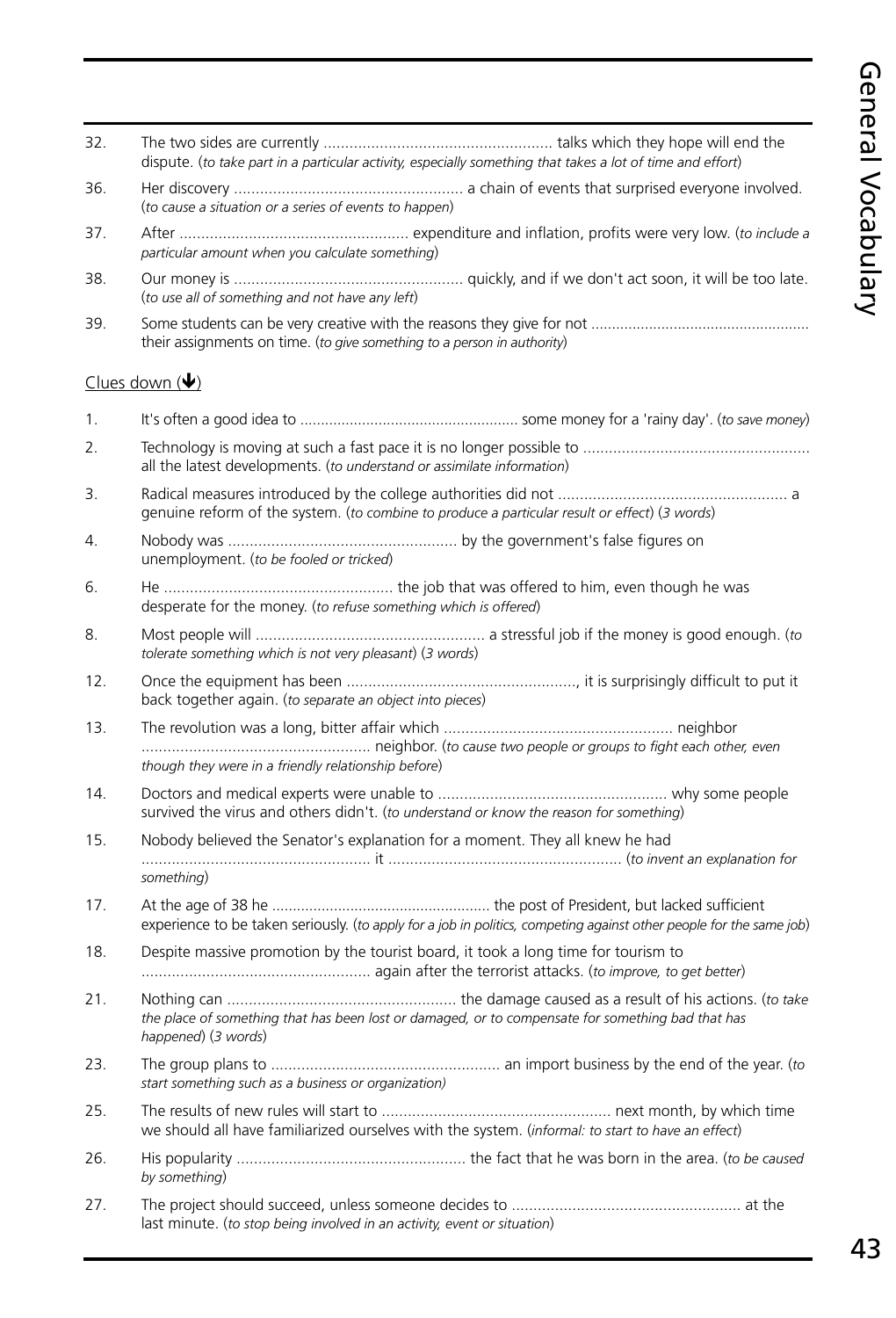- 29. For years women were ..................................................... the political process. (*not allowed to do something or not allowed to be involved in something*) (*3 words*)
- 31. Major spending is required to ..................................................... substantial improvement in housing. (*to make something happen, especially to cause changes in a situation*)
- 33. After several guests had ..................................................... food poisoning, public health inspectors were called to the hotel. (*to become ill with a particular illness*) (*3 words*)
- 34. It has always been my ambition to ..................................................... show business. (*to start to have success in your career or an area of activity*)
- 35. At the auction, the painting ..................................................... for an incredible \$60 million. (*to be sold for a particular amount of money*)

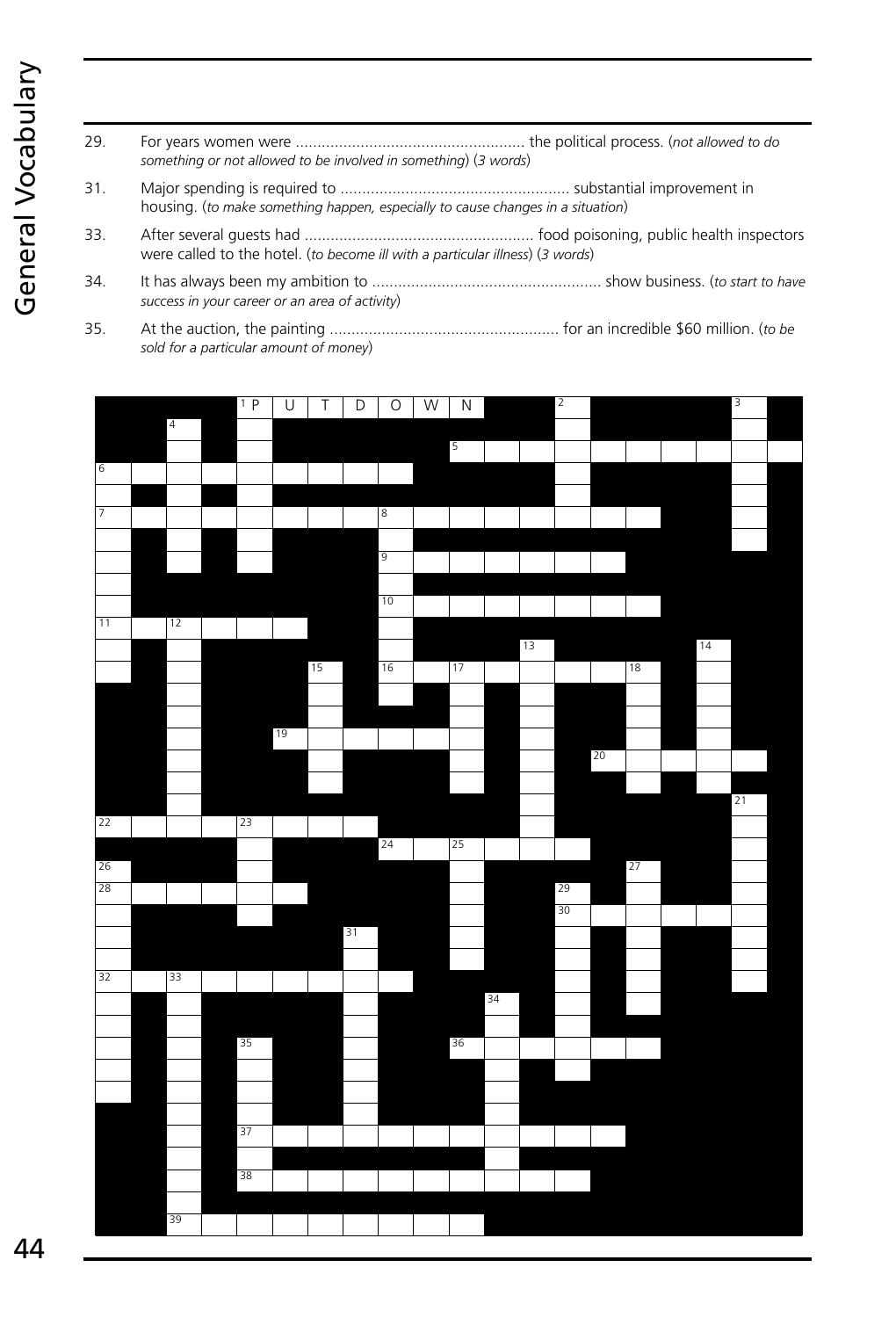### [Presenting an argument](#page-4-1)

#### Exercise 1

Look at the writing task in the box and the sample answer which follows it. Underline the most appropriate words and phrases in **bold** in the answer. In several cases, both options are possible. The first one has been done for you.

*Some say that young people should take a break between school and college or university to go traveling and learn more about the world. Others say that it is better*  for them to go straight to college or university when they finish school, and then go *traveling when they have fi nished their studies.*

What do you think? Use specific reasons and examples to support your answer.

These days, it is very common for young people to take time off studying between school and college. Many of them go traveling, and spend a year or longer visiting interesting and exotic places. (1) **But / However**, is it better to do this, or to continue studying without a break?

(2) **First of all / Firstly**, there are several benefits to taking time off to travel. (3) **As well as / In addition to** meeting lots of interesting people, you can also experience cultures that are very different from your own. (4) **I believe / I think** that first-hand knowledge and experience of the world around you early in life are useful things to have. (5) **Moreover / Furthermore**, you learn to look after yourself in different and often difficult situations. (6) **Although / While** few people have serious problems when they travel, you will occasionally encounter situations where you need to think and act quickly without having friends or family to turn to. Unfortunately, traveling has its disadvantages (7) **also / as well**, such as homesickness and culture shock. (8) **Despite / Nevertheless**, these inconveniences are an inevitable part of traveling and are greatly outweighed by the advantages.

(9) **The most important reason / The main reason** for going straight to university after school is the fact that the sooner you get qualifications, the quicker you can get a job and start earning. (10) **As far as I am concerned / For me**, starting work and making money is one of the most important things in life. I am not alone in this opinion. (11) **Many consider / Many say** a sound career with a good salary to be one of life's most important goals. (12) **Second / Secondly**, if you go straight to university, you learn so many things that will help you in your future life. (13) **Eventually / Finally**, going straight to university from school means that you maintain a momentum that you might lose if you go traveling. (14) **I mean / In other words**, you remain focused on studying.

(15) **In conclusion / To summarize**, I would say that spending a year traveling between leaving school and starting university has its advantages and disadvantages. (16) **On the one hand / To begin**, you are seeing something of the world. (17) **After that / On the other hand**, you are delaying your education and career. (18) **In my opinion / I opinion that**, it is better to carry on with your studies, and leave the traveling until later.

#### Exercise 2.

Using the key words and expressions in **bold** from Exercise 1, present an argument for one of the following issues, or choose one of the essays from the Topics section of the book:

- 1. A government's main priority is to provide education for its people.
- 2. The only way to save the environment is for governments to impose strict quotas on the energy we use (for example, by restricting car ownership, limiting the water we use).
- 3. Satisfaction in your job is more important than the money you earn.
- 4. Living in a town or city is better than living in the countryside.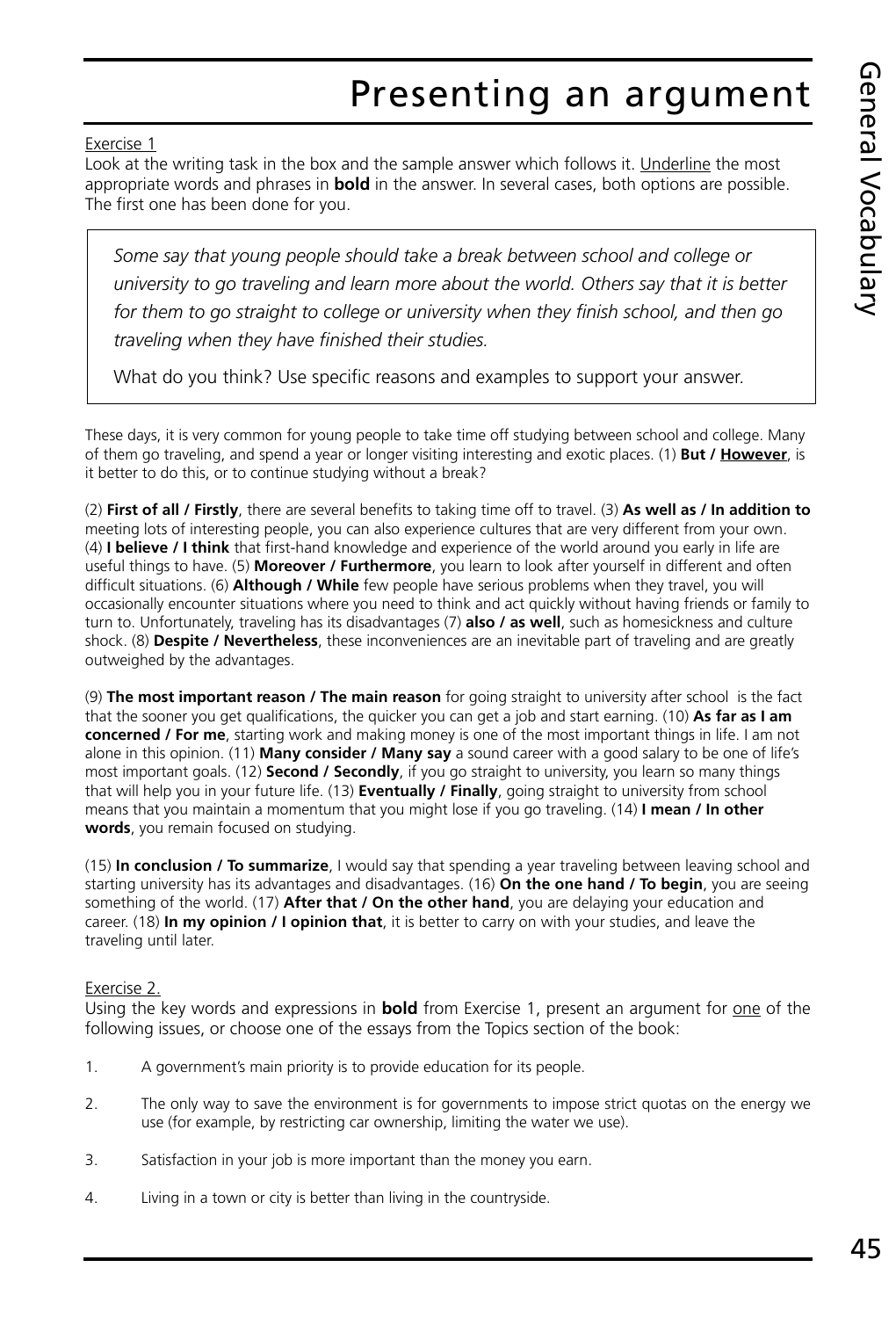## [Pronouns and determiners](#page-4-0)

#### Exercise 1

Complete these sentences with an appropriate pronoun or determiner from the box. You will need to use some of the words more than once.

|     | herself<br>himself<br>itself<br>ourselves that<br>theirs<br>it<br>their<br>them<br>its<br>which<br>themselves<br>there<br>those<br>whose<br>they<br>yourself<br>yours |  |  |  |  |  |  |  |  |  |  |
|-----|-----------------------------------------------------------------------------------------------------------------------------------------------------------------------|--|--|--|--|--|--|--|--|--|--|
| 1.  | southwesterly direction.                                                                                                                                              |  |  |  |  |  |  |  |  |  |  |
| 2.  | they ask for permission at least a week in advance.                                                                                                                   |  |  |  |  |  |  |  |  |  |  |
| 3.  |                                                                                                                                                                       |  |  |  |  |  |  |  |  |  |  |
| 4.  | would call when you got back.                                                                                                                                         |  |  |  |  |  |  |  |  |  |  |
| 5.  | Many playwrights like to act in the plays they have written. Shakespeare                                                                                              |  |  |  |  |  |  |  |  |  |  |
| 6.  |                                                                                                                                                                       |  |  |  |  |  |  |  |  |  |  |
| 7.  | Why did you say that I've missed lots of lessons this semester? Where did you get                                                                                     |  |  |  |  |  |  |  |  |  |  |
| 8.  | been taken or adapted.                                                                                                                                                |  |  |  |  |  |  |  |  |  |  |
| 9.  |                                                                                                                                                                       |  |  |  |  |  |  |  |  |  |  |
| 10. | or don't I?                                                                                                                                                           |  |  |  |  |  |  |  |  |  |  |
| 11. | too much and too often.                                                                                                                                               |  |  |  |  |  |  |  |  |  |  |
| 12. |                                                                                                                                                                       |  |  |  |  |  |  |  |  |  |  |
| 13. | produced from fossil fuels, but requires far higher standards of safety to be applied.                                                                                |  |  |  |  |  |  |  |  |  |  |
| 14. | The authors admitted using material from other books, but we had to give                                                                                              |  |  |  |  |  |  |  |  |  |  |
|     | and interesting.                                                                                                                                                      |  |  |  |  |  |  |  |  |  |  |
| 15. | are so important.                                                                                                                                                     |  |  |  |  |  |  |  |  |  |  |
| 16. | The young chick relies on the adult bird for food, and it will be several weeks before it can feed                                                                    |  |  |  |  |  |  |  |  |  |  |
| 17. | enough power to move without the need for turning the engine on.                                                                                                      |  |  |  |  |  |  |  |  |  |  |
| 18. |                                                                                                                                                                       |  |  |  |  |  |  |  |  |  |  |
| 19. | Research in the 1960s often took a lot of time and patience, as there was no Internet in                                                                              |  |  |  |  |  |  |  |  |  |  |
| 20. | world by a treacherous reef.                                                                                                                                          |  |  |  |  |  |  |  |  |  |  |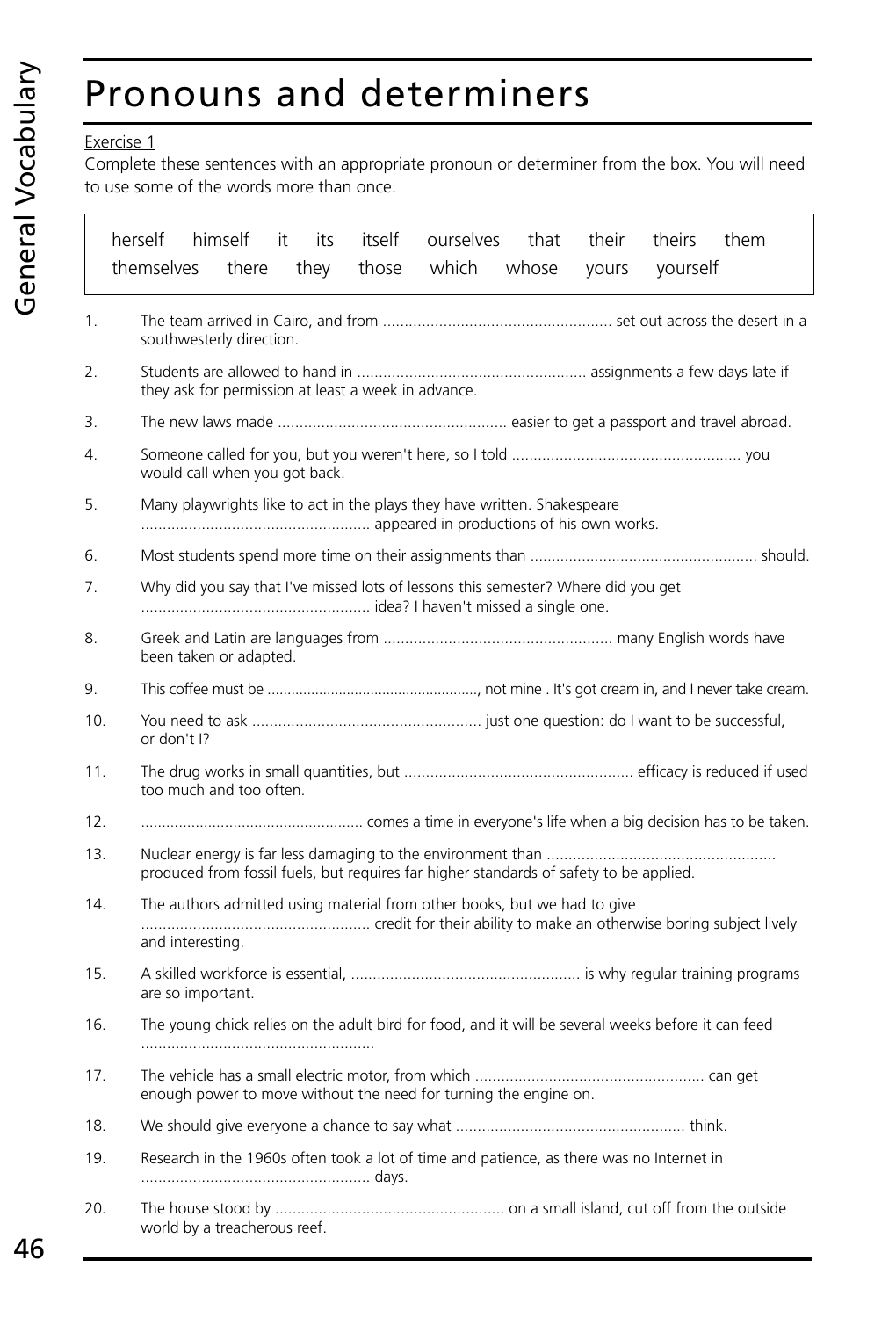| 21.        |                                                                                                                                                                                                                             |
|------------|-----------------------------------------------------------------------------------------------------------------------------------------------------------------------------------------------------------------------------|
| 22.        |                                                                                                                                                                                                                             |
| 23.        | destroyed in the earthquake.                                                                                                                                                                                                |
| 24.        |                                                                                                                                                                                                                             |
| 25.        | competitor for breaching their design copyright.                                                                                                                                                                            |
| Exercise 2 | Complete these sentences without looking at the word box in Exercise 1. Then write the letters<br>indicated (e.g., third letter, last letter, etc.) in the table at the bottom of the page to reveal<br>another determiner. |
| 1.         | last letter)                                                                                                                                                                                                                |
| 2.         | was made in 1942. (Second or last letter)                                                                                                                                                                                   |
| 3.         | The company was forced to cut prices and lay off staff, but the problems didn't end                                                                                                                                         |
| 4.         | Fees must be paid in full before the course begins. Alternatively, you can pay                                                                                                                                              |
| 5.         | (Fourth letter)                                                                                                                                                                                                             |
| 6.         | Newspapers are frequently criticized for invading the privacy of famous people, but on the whole                                                                                                                            |
| 7.         | The software has a few glitches, but the real problem lies in the computer, and not in the software                                                                                                                         |
| 8.         |                                                                                                                                                                                                                             |
| 9.         | People who adopt children tend to be people who have no children of                                                                                                                                                         |
| 10.        | are going to need a lot of money. (Last letter)                                                                                                                                                                             |

Use this word in a sentence of your own:

....................................................................................................................................................................... .......................................................................................................................................................................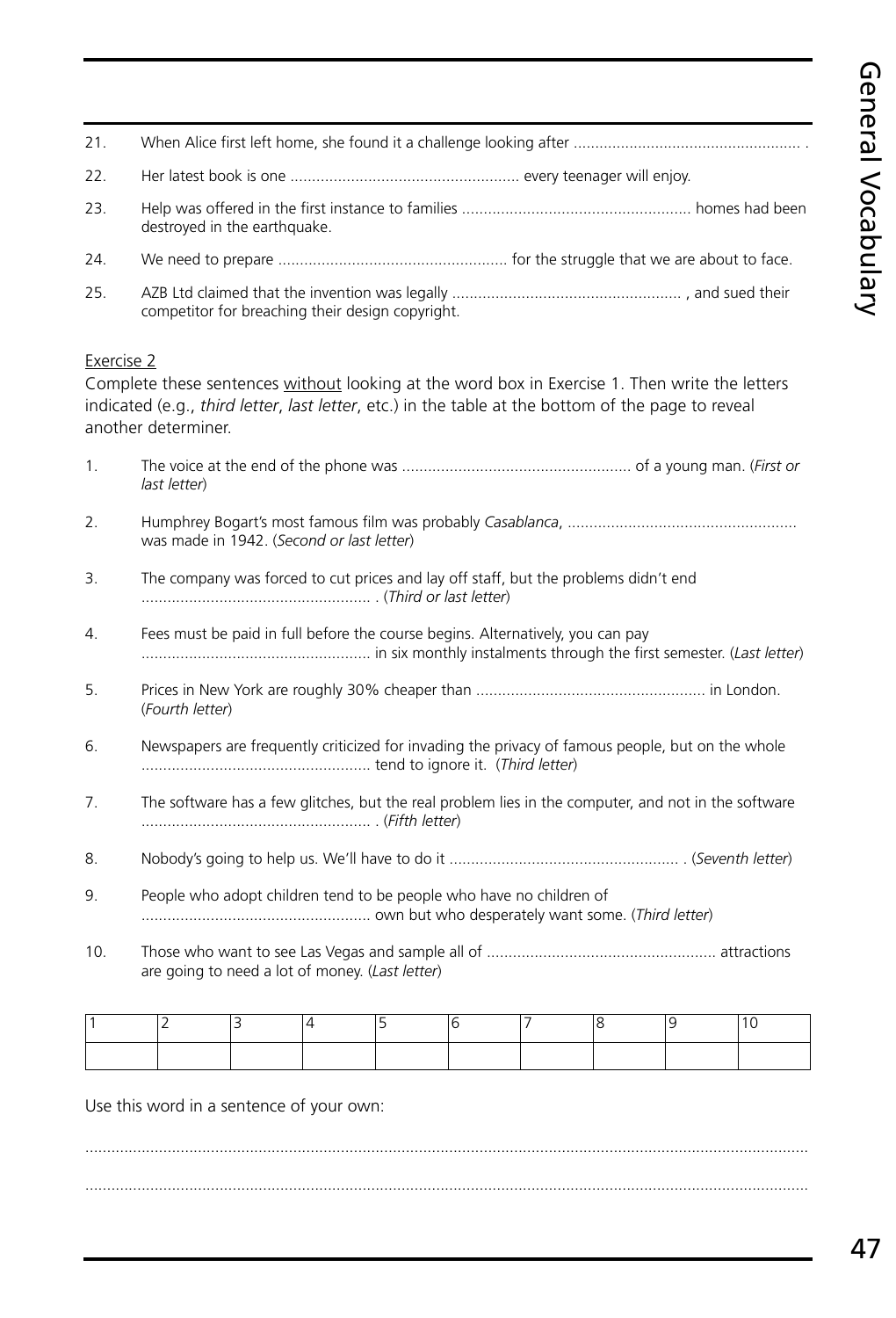## [Similar meanings: Adjectives 1](#page-4-0)

Here is a crossword with a difference. The words, which are all adjectives, are already in the grid, but some of the letters have been removed. With the help of a dictionary, try to fill in the missing letters. The more letters you fill in, the easier it becomes to complete the grid.

When you have done this, match the adjectives in the grid with a word or expression with a similar meaning which you will find in **bold** on the next page. The first one has been done for you (and the word has been completed and shaded in the crossword grid).

|              |           |                           |                                                                                                            |                           | ${\sf N}$                                                                                                                                                                                                                                                                                                                                                                        | $\mathsf E$               | G            | L           |             | G                         |                                                                                                            | $\sf B$                   | L            | $\mathsf E$  |                                                                                                            |                  |             |                          |                          |           |                          |
|--------------|-----------|---------------------------|------------------------------------------------------------------------------------------------------------|---------------------------|----------------------------------------------------------------------------------------------------------------------------------------------------------------------------------------------------------------------------------------------------------------------------------------------------------------------------------------------------------------------------------|---------------------------|--------------|-------------|-------------|---------------------------|------------------------------------------------------------------------------------------------------------|---------------------------|--------------|--------------|------------------------------------------------------------------------------------------------------------|------------------|-------------|--------------------------|--------------------------|-----------|--------------------------|
|              |           | $\mathsf C$               |                                                                                                            |                           |                                                                                                                                                                                                                                                                                                                                                                                  |                           |              |             |             |                           | $\mathsf{N}$                                                                                               |                           |              |              |                                                                                                            |                  | ${\sf R}$   |                          | M                        | ${\sf P}$ |                          |
|              | $\sf T$   |                           | X                                                                                                          | $\mathbf{I}$              |                                                                                                                                                                                                                                                                                                                                                                                  |                           |              |             |             |                           | $\vee$                                                                                                     |                           |              |              |                                                                                                            | $\bigcirc$       |             | U                        |                          |           | Н                        |
|              |           | $\vee$                    |                                                                                                            |                           | $\bigcirc$                                                                                                                                                                                                                                                                                                                                                                       |                           |              |             |             |                           | $\mathsf E$                                                                                                |                           | $\mathsf{H}$ |              |                                                                                                            | $\top$           |             | $\sf T$                  |                          |           | ${\sf R}$                |
| $\mathsf C$  |           | E                         |                                                                                                            | $\perp$                   |                                                                                                                                                                                                                                                                                                                                                                                  | D                         | $\mathsf{I}$ | $\mathsf S$ | ${\sf P}$   | $\mathsf E$               |                                                                                                            | $\mathsf S$               |              | $\sf B$      | L                                                                                                          |                  |             | D                        |                          |           | $\mathbf{I}$             |
| $\bigcirc$   |           | ${\sf R}$                 |                                                                                                            |                           | $\vee$                                                                                                                                                                                                                                                                                                                                                                           |                           |              |             |             |                           | $\top$                                                                                                     |                           | $\mathsf Z$  |              |                                                                                                            | ${\sf N}$        |             | $\mathsf A$              |                          |           | $\vee$                   |
| ${\sf M}$    |           | $\mathsf T$               |                                                                                                            |                           | E                                                                                                                                                                                                                                                                                                                                                                                |                           |              | ${\sf N}$   | $\bigcirc$  | M                         |                                                                                                            | ${\sf N}$                 |              | L            |                                                                                                            | $\top$           |             | $\top$                   |                          |           | $\overline{\phantom{a}}$ |
| ${\sf P}$    |           |                           |                                                                                                            |                           | ${\sf N}$                                                                                                                                                                                                                                                                                                                                                                        |                           |              |             |             |                           | $\vee$                                                                                                     |                           | ${\sf R}$    |              | $\mathsf C$                                                                                                |                  |             |                          | $\vee$                   | E         |                          |
| ${\sf R}$    |           |                           | ${\sf R}$                                                                                                  |                           | $\top$                                                                                                                                                                                                                                                                                                                                                                           |                           |              |             |             |                           | $\mathsf E$                                                                                                |                           | $\mathsf D$  |              | $\bigcirc$                                                                                                 |                  |             | $\mathsf D$              |                          |           | G                        |
|              | ${\sf N}$ | D                         |                                                                                                            | ${\sf R}$                 |                                                                                                                                                                                                                                                                                                                                                                                  | ${\sf N}$                 | G            |             | $\vee$      |                           |                                                                                                            |                           | $\bigcirc$   |              | ${\sf N}$                                                                                                  |                  |             |                          | F                        |           |                          |
| H            |           |                           | D                                                                                                          |                           | $\bigcirc$                                                                                                                                                                                                                                                                                                                                                                       |                           |              |             |             | D                         | $\mathsf E$                                                                                                | Q                         |              | A            |                                                                                                            | $\mathsf E$      |             |                          | $\overline{\phantom{a}}$ |           |                          |
| $\sf E$      |           |                           | $\overline{\phantom{a}}$                                                                                   |                           | ${\sf N}$                                                                                                                                                                                                                                                                                                                                                                        |                           | A            |             | ${\sf R}$   |                           |                                                                                                            |                           | $\mathsf S$  |              | $\mathsf E$                                                                                                |                  |             |                          | ${\sf N}$                |           |                          |
| ${\sf N}$    |           |                           | $\mathsf{M}% _{T}=\mathsf{M}_{T}\!\left( a,b\right) ,\ \mathsf{M}_{T}=\mathsf{M}_{T}\!\left( a,b\right) ,$ |                           | $\mathsf A$                                                                                                                                                                                                                                                                                                                                                                      |                           | $\sf B$      |             | $\mathsf I$ |                           |                                                                                                            |                           |              |              | $\mathsf{M}% _{T}=\mathsf{M}_{T}\!\left( a,b\right) ,\ \mathsf{M}_{T}=\mathsf{M}_{T}\!\left( a,b\right) ,$ |                  |             |                          | $\mathbf{I}$             |           |                          |
| $\sf S$      |           |                           | $\mathsf E$                                                                                                |                           | $\mathsf L$                                                                                                                                                                                                                                                                                                                                                                      |                           |              | $\mathsf T$ |             | $\boldsymbol{\mathsf{A}}$ |                                                                                                            | $\mathsf Y$               |              |              | $\sf P$                                                                                                    |                  |             |                          | $\mathsf T$              |           |                          |
| $\mathsf{I}$ |           |                           | ${\sf N}$                                                                                                  |                           |                                                                                                                                                                                                                                                                                                                                                                                  |                           | $\cup$       |             | $\mathsf D$ |                           | ${\sf R}$                                                                                                  |                           |              | $\mathsf C$  |                                                                                                            | Α                | ${\sf R}$   | $\mathsf S$              |                          |           |                          |
| $\vee$       |           |                           | $\sf T$                                                                                                    |                           |                                                                                                                                                                                                                                                                                                                                                                                  |                           | ${\sf R}$    |             |             |                           | $\boldsymbol{\mathsf{A}}$                                                                                  |                           |              |              | ${\sf R}$                                                                                                  |                  |             |                          |                          |           |                          |
| $\mathsf E$  |           |                           | $\mathsf A$                                                                                                |                           |                                                                                                                                                                                                                                                                                                                                                                                  |                           | D            |             |             |                           | $\mathsf{M}% _{T}=\mathsf{M}_{T}\!\left( a,b\right) ,\ \mathsf{M}_{T}=\mathsf{M}_{T}\!\left( a,b\right) ,$ |                           |              |              | $\mathsf A$                                                                                                |                  |             |                          | ${\sf N}$                |           |                          |
|              |           |                           | ${\sf R}$                                                                                                  |                           |                                                                                                                                                                                                                                                                                                                                                                                  |                           |              | ${\sf R}$   |             |                           | $\mathsf A$                                                                                                |                           |              | $\mathsf C$  |                                                                                                            | $\cup$           | $\mathsf C$ | $\mathbf{I}$             |                          | L         |                          |
|              |           |                           | Y                                                                                                          |                           | ${\sf R}$                                                                                                                                                                                                                                                                                                                                                                        |                           | $\mathsf S$  |             | $\mathsf L$ | $\cup$                    |                                                                                                            | $\mathsf E$               |              |              | Υ                                                                                                          |                  |             |                          | ${\sf R}$                |           |                          |
|              |           |                           |                                                                                                            | $\mathsf{P}$              |                                                                                                                                                                                                                                                                                                                                                                                  | ${\sf R}$                 |              | $\sf B$     |             |                           | $\begin{array}{c} \hline \end{array}$                                                                      |                           |              |              |                                                                                                            |                  |             |                          | ${\sf R}$                |           |                          |
|              |           |                           |                                                                                                            | L                         |                                                                                                                                                                                                                                                                                                                                                                                  | ${\sf R}$                 |              | $\cup$      |             |                           | $\mathsf C$                                                                                                |                           |              | $\mathsf S$  | Н                                                                                                          | $\overline{A}$   | L           | L                        |                          | W         |                          |
|              |           |                           |                                                                                                            | $\boldsymbol{\mathsf{A}}$ |                                                                                                                                                                                                                                                                                                                                                                                  | $\boldsymbol{\mathsf{A}}$ |              | $\mathsf S$ |             |                           |                                                                                                            |                           |              |              |                                                                                                            | $\boldsymbol{B}$ |             |                          | W                        |           |                          |
|              |           |                           |                                                                                                            | $\mathsf C$               |                                                                                                                                                                                                                                                                                                                                                                                  | $\top$                    |              | $\sf T$     |             |                           |                                                                                                            | $\bigcirc$                |              |              |                                                                                                            | ${\sf R}$        |             |                          |                          |           | W                        |
|              |           |                           | ${\sf R}$                                                                                                  |                           | G                                                                                                                                                                                                                                                                                                                                                                                |                           | D            |             |             |                           |                                                                                                            | $\cup$                    |              |              |                                                                                                            | $\cup$           |             | $\subset$                |                          |           | $\mathbf{I}$             |
|              |           |                           |                                                                                                            | $\mathsf D$               |                                                                                                                                                                                                                                                                                                                                                                                  | $\mathsf C$               |              |             |             |                           |                                                                                                            | $\mathsf T$               |              |              |                                                                                                            | $\boldsymbol{P}$ |             | $\bigcirc$               |                          |           | D                        |
|              |           |                           |                                                                                                            |                           |                                                                                                                                                                                                                                                                                                                                                                                  |                           |              |             |             |                           |                                                                                                            |                           | Ε            | G            | $\mathbf{I}$                                                                                               | T                | I           |                          | A                        | $\sf T$   |                          |
|              |           |                           |                                                                                                            |                           |                                                                                                                                                                                                                                                                                                                                                                                  |                           |              |             |             |                           |                                                                                                            | $\mathsf A$               |              |              |                                                                                                            |                  |             | $\mathsf{P}$             |                          |           | $\mathsf S$              |
|              |           | ${\sf R}$                 |                                                                                                            |                           | $\mathsf X$                                                                                                                                                                                                                                                                                                                                                                      | $\mathsf C$               | E            | ${\sf P}$   | $\mathsf T$ |                           | $\bigcirc$                                                                                                 |                           | $\mathsf A$  | $\mathsf{L}$ |                                                                                                            |                  |             | A                        |                          |           | ${\sf P}$                |
|              |           | $\mathsf A$               |                                                                                                            | X                         |                                                                                                                                                                                                                                                                                                                                                                                  |                           |              |             |             | ${\sf N}$                 |                                                                                                            | D                         |              |              |                                                                                                            |                  |             | $\sf T$                  |                          |           | ${\sf R}$                |
|              |           | $\mathsf D$               |                                                                                                            |                           | ${\sf R}$                                                                                                                                                                                                                                                                                                                                                                        | $\bigcirc$                | $\sf S$      | ${\sf P}$   | $\mathsf E$ |                           | $\top$                                                                                                     |                           | $\vee$       | $\mathsf E$  |                                                                                                            |                  |             | $\overline{\phantom{a}}$ |                          |           | E                        |
|              |           | $\mathsf I$               |                                                                                                            | E                         |                                                                                                                                                                                                                                                                                                                                                                                  |                           |              |             |             | $\mathbf{I}$              |                                                                                                            | $\mathsf S$               |              |              | ${\sf R}$                                                                                                  |                  |             | $\sf B$                  |                          |           | A                        |
|              |           |                           | $\cup$                                                                                                     |                           | $\begin{array}{c} \rule{0pt}{2.5ex} \rule{0pt}{2.5ex} \rule{0pt}{2.5ex} \rule{0pt}{2.5ex} \rule{0pt}{2.5ex} \rule{0pt}{2.5ex} \rule{0pt}{2.5ex} \rule{0pt}{2.5ex} \rule{0pt}{2.5ex} \rule{0pt}{2.5ex} \rule{0pt}{2.5ex} \rule{0pt}{2.5ex} \rule{0pt}{2.5ex} \rule{0pt}{2.5ex} \rule{0pt}{2.5ex} \rule{0pt}{2.5ex} \rule{0pt}{2.5ex} \rule{0pt}{2.5ex} \rule{0pt}{2.5ex} \rule{0$ | $\bigcirc$                | U            | S           |             | $\mathsf S$               |                                                                                                            | $\boldsymbol{\mathsf{H}}$ |              |              | E                                                                                                          |                  |             | L                        |                          |           | D                        |
|              |           | $\boldsymbol{\mathsf{A}}$ |                                                                                                            | $\mathsf T$               |                                                                                                                                                                                                                                                                                                                                                                                  |                           |              |             |             | $\mathsf I$               |                                                                                                            |                           | $\mathsf C$  | $\bigcirc$   |                                                                                                            | ${\sf P}$        | L           |                          | X                        |           |                          |
|              |           | L                         |                                                                                                            |                           |                                                                                                                                                                                                                                                                                                                                                                                  |                           |              |             |             | $\vee$                    |                                                                                                            |                           |              |              | $\bigcirc$                                                                                                 |                  |             |                          |                          |           |                          |
|              |           |                           |                                                                                                            |                           |                                                                                                                                                                                                                                                                                                                                                                                  |                           |              |             |             | $\sf E$                   |                                                                                                            | $\mathsf F$               | Ε            | ${\sf R}$    |                                                                                                            |                  | L           | $\mathsf E$              |                          |           |                          |
|              |           |                           |                                                                                                            |                           |                                                                                                                                                                                                                                                                                                                                                                                  |                           |              |             |             |                           |                                                                                                            |                           |              |              | $\mathsf E$                                                                                                |                  |             |                          |                          |           |                          |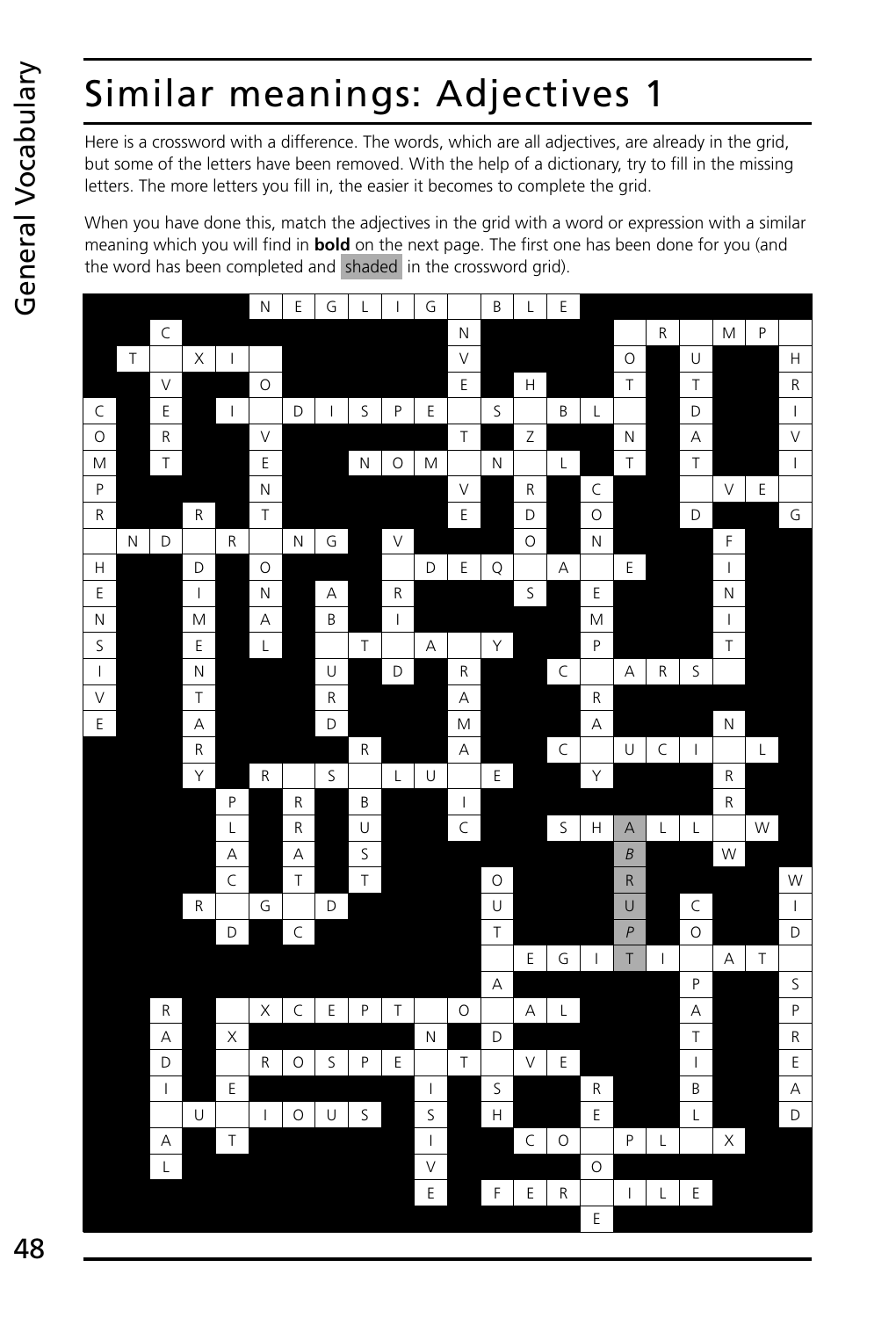| 1.              |  |
|-----------------|--|
| 2.              |  |
| 3.              |  |
| $4_{\cdot}$     |  |
| 5.              |  |
| 6.              |  |
| 7.              |  |
| 8.              |  |
| 9.              |  |
| 10 <sub>1</sub> |  |
| 11.             |  |
| 12.             |  |
| 13.             |  |
| 14.             |  |
| 15.             |  |
| 16.             |  |
| 17.             |  |
| 18.             |  |
| 19.             |  |
| 20.             |  |
| 21.             |  |
| 22.             |  |
| 23.             |  |
| 24.             |  |
| 25.             |  |
| 26.             |  |
| 27.             |  |
| 28.             |  |
| 29.             |  |
| 30.             |  |
| 31.             |  |
| 32.             |  |
| 33.             |  |
| 34.             |  |
| 35.             |  |
| 36.             |  |
| 37.             |  |
| 38.             |  |
| 39.             |  |
| 40.             |  |
| 41.             |  |
| 42 <sub>1</sub> |  |
| 43.             |  |
| 44.             |  |
| 45.             |  |
| 46.             |  |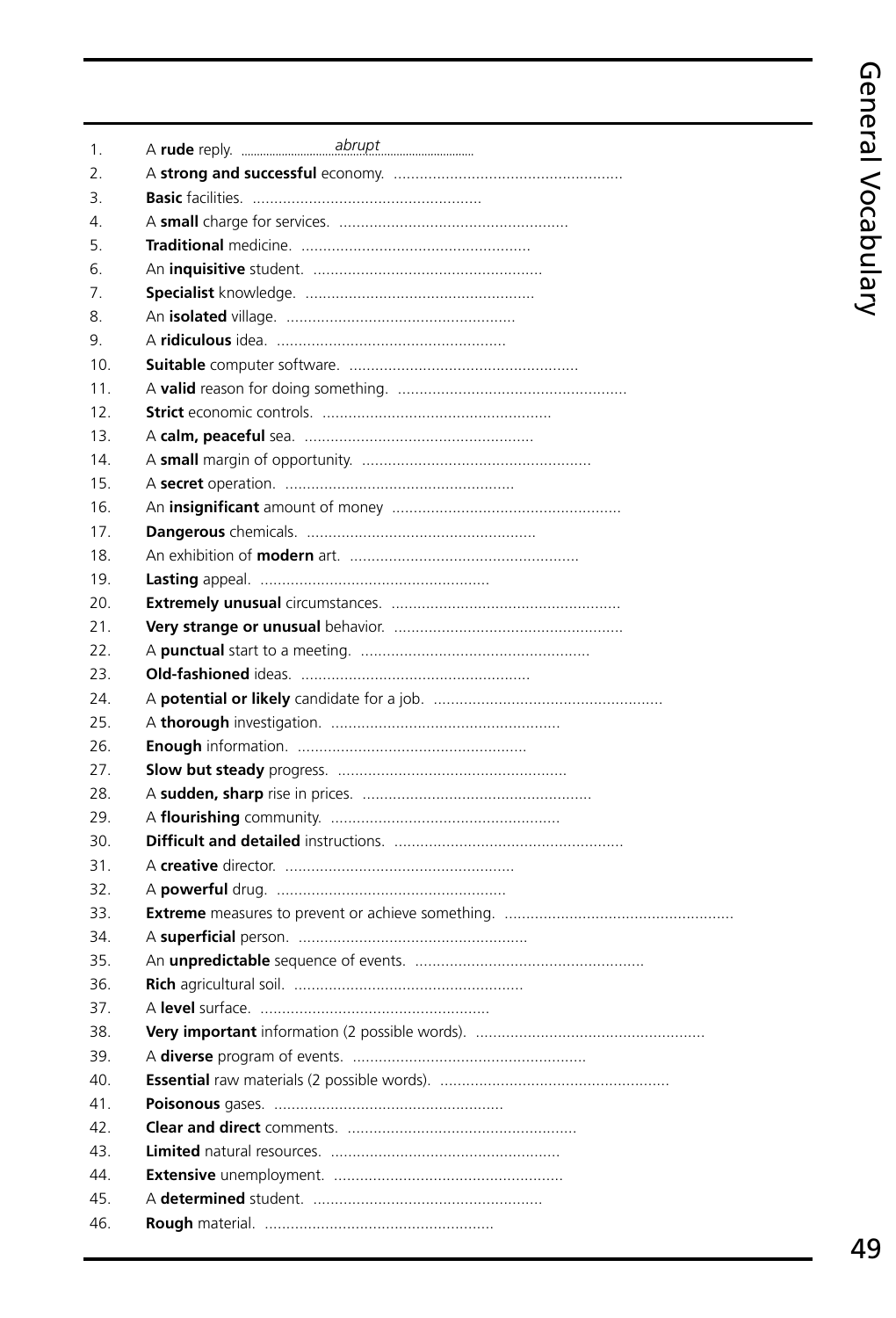## [Similar meanings: Adjectives 2](#page-4-0)

Look at sentences 1 – 14 and choose a word from the box that has a similar meaning to the words and phrases in **bold**. Write these words in the grid below. The first one has been done as an example.

If you do it correctly, you will reveal a word in the shaded vertical strip that is a synonym of the word '*typical*' in this sentence:

*The strong sense of community is typical of an area where people feel they are an underclass who must struggle to survive.*

| abundant archaic chaotic concise credible evident handsome |  |  |                                                                 |
|------------------------------------------------------------|--|--|-----------------------------------------------------------------|
|                                                            |  |  | industrious integral rampant risky scrupulous tedious tenacious |

- 1. His instructions were very **brief and clear**.
- 2. The Chrysler Building is one of New York's most **attractive** skyscrapers.
- 3. Latin is considered by many to be an **outdated** language, despite the fact that many words from the language are still in use today.
- 4. From a financial point of view it was a very **dangerous** plan.
- 5. There are **plenty of** opportunities for promotion if you are prepared to work hard.
- 6. The conference was really **disorganized** and a complete waste of time.
- 7. His lectures are **boring** and I never seem to learn anything useful or interesting.
- 8. It was **obvious** that the President had been told what to say by his advisers.
- 9. **Uncontrolled** corruption and abuse of power by officials eventually prompted new anti-corruption laws.
- 10. The setting of the scene in chapter one of the book is **essential** to the plot.
- 11. He gained a reputation as an **honest and fair** dealer, and therefore won the respect of his customers.
- 12. He was a **resilient** man who believed in fighting for his principles.
- 13. She was a serious, **hardworking** student who achieved excellent grades.
- 14. The story seemed **believable** at first, but a bit of research revealed some startling irregularities.

|                | First letter | Rest of word |
|----------------|--------------|--------------|
| $\mathbf{1}$   | $\mathsf{C}$ | oncise       |
| $\overline{2}$ |              |              |
| $\mathsf 3$    |              |              |
| $\overline{4}$ |              |              |
| 5              |              |              |
| $\,$ 6 $\,$    |              |              |
| $\overline{7}$ |              |              |
| $\,8\,$        |              |              |
| $\mathsf 9$    |              |              |
| 10             |              |              |
| 11             |              |              |
| 12             |              |              |
| 13             |              |              |
| 14             |              |              |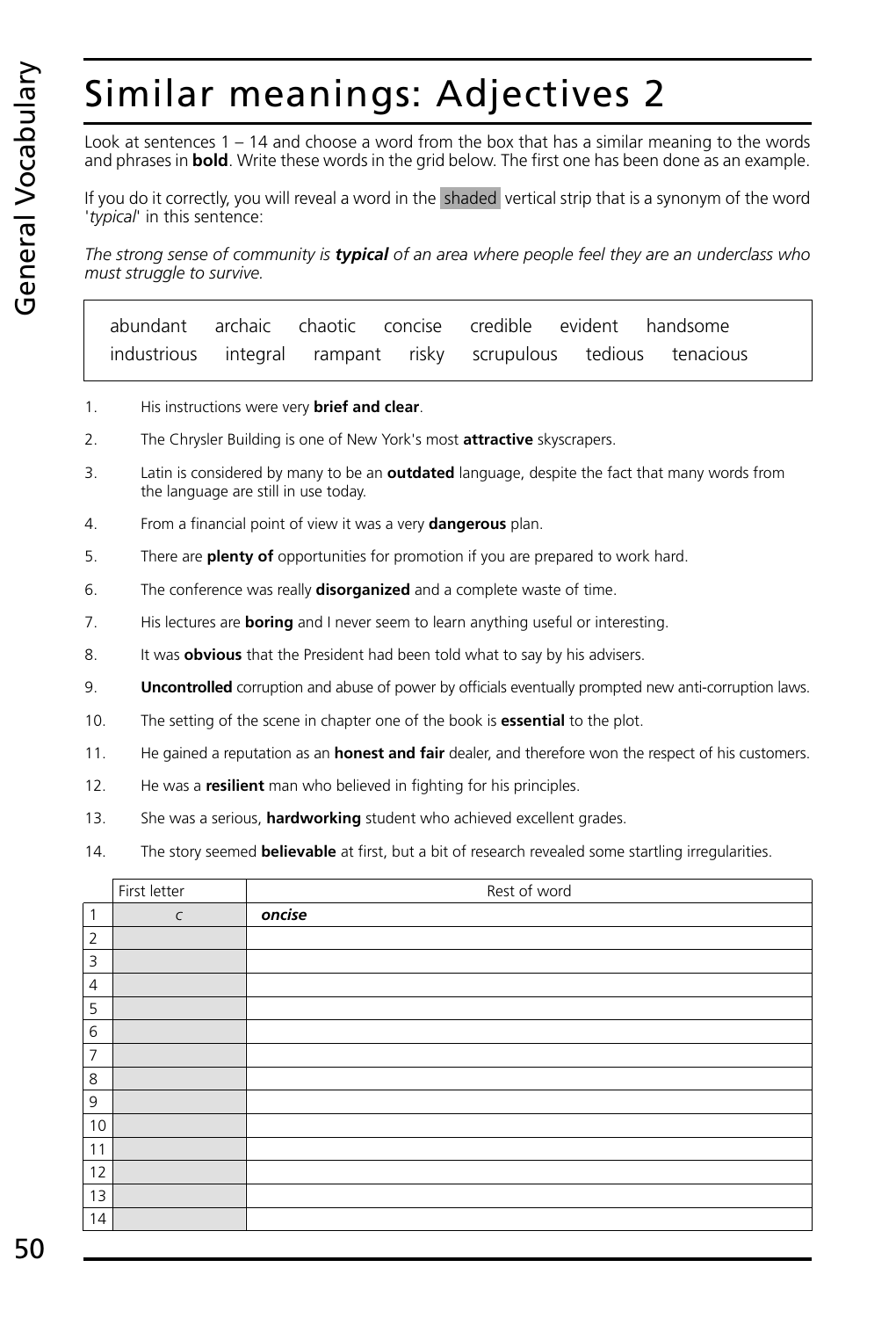## [Similar meanings: Nouns](#page-4-1)

### Exercise 1

The sentences below can either be completed with a word from box A *or* a word with a similar meaning from box B. Identify both the words that could be used. The first one has been done for you.

|         | Α                                                                                    | B                                                                                                 |  |  |  |  |  |  |  |  |
|---------|--------------------------------------------------------------------------------------|---------------------------------------------------------------------------------------------------|--|--|--|--|--|--|--|--|
| acclaim | accommodation<br><del>agenda</del><br>appointment assistance<br>benefits             | advantages closeness decline<br>defects employment evidence                                       |  |  |  |  |  |  |  |  |
|         | discipline discount<br>drop<br>faults                                                | help housing meeting method                                                                       |  |  |  |  |  |  |  |  |
|         | means opposition proof proximity<br>order praise prerequisites                       |                                                                                                   |  |  |  |  |  |  |  |  |
|         | requirements work                                                                    | resistance reduction schedule                                                                     |  |  |  |  |  |  |  |  |
| 1.      | suggest we start as soon as possible.                                                |                                                                                                   |  |  |  |  |  |  |  |  |
| 2.      | for its staff and students.                                                          |                                                                                                   |  |  |  |  |  |  |  |  |
| 3.      |                                                                                      |                                                                                                   |  |  |  |  |  |  |  |  |
| 4.      | I couldn't have done it without you.                                                 |                                                                                                   |  |  |  |  |  |  |  |  |
| 5.      | in the number of people attending afternoon classes.                                 |                                                                                                   |  |  |  |  |  |  |  |  |
| 6.      |                                                                                      |                                                                                                   |  |  |  |  |  |  |  |  |
| 7.      | to the new timetable: nobody likes the earlier starts and later finishes to the day. |                                                                                                   |  |  |  |  |  |  |  |  |
| 8.      | standards of living have improved.                                                   |                                                                                                   |  |  |  |  |  |  |  |  |
| 9.      |                                                                                      |                                                                                                   |  |  |  |  |  |  |  |  |
| 10.     |                                                                                      |                                                                                                   |  |  |  |  |  |  |  |  |
| 11.     |                                                                                      |                                                                                                   |  |  |  |  |  |  |  |  |
| 12.     |                                                                                      |                                                                                                   |  |  |  |  |  |  |  |  |
| 13.     |                                                                                      |                                                                                                   |  |  |  |  |  |  |  |  |
| 14.     | from home: you save on travel costs, for one thing.                                  |                                                                                                   |  |  |  |  |  |  |  |  |
| 15.     |                                                                                      | If you want to do a degree in Middle East Studies, a basic knowledge of Arabic is one of the main |  |  |  |  |  |  |  |  |
| 16.     | around the United States is by Greyhound bus.                                        |                                                                                                   |  |  |  |  |  |  |  |  |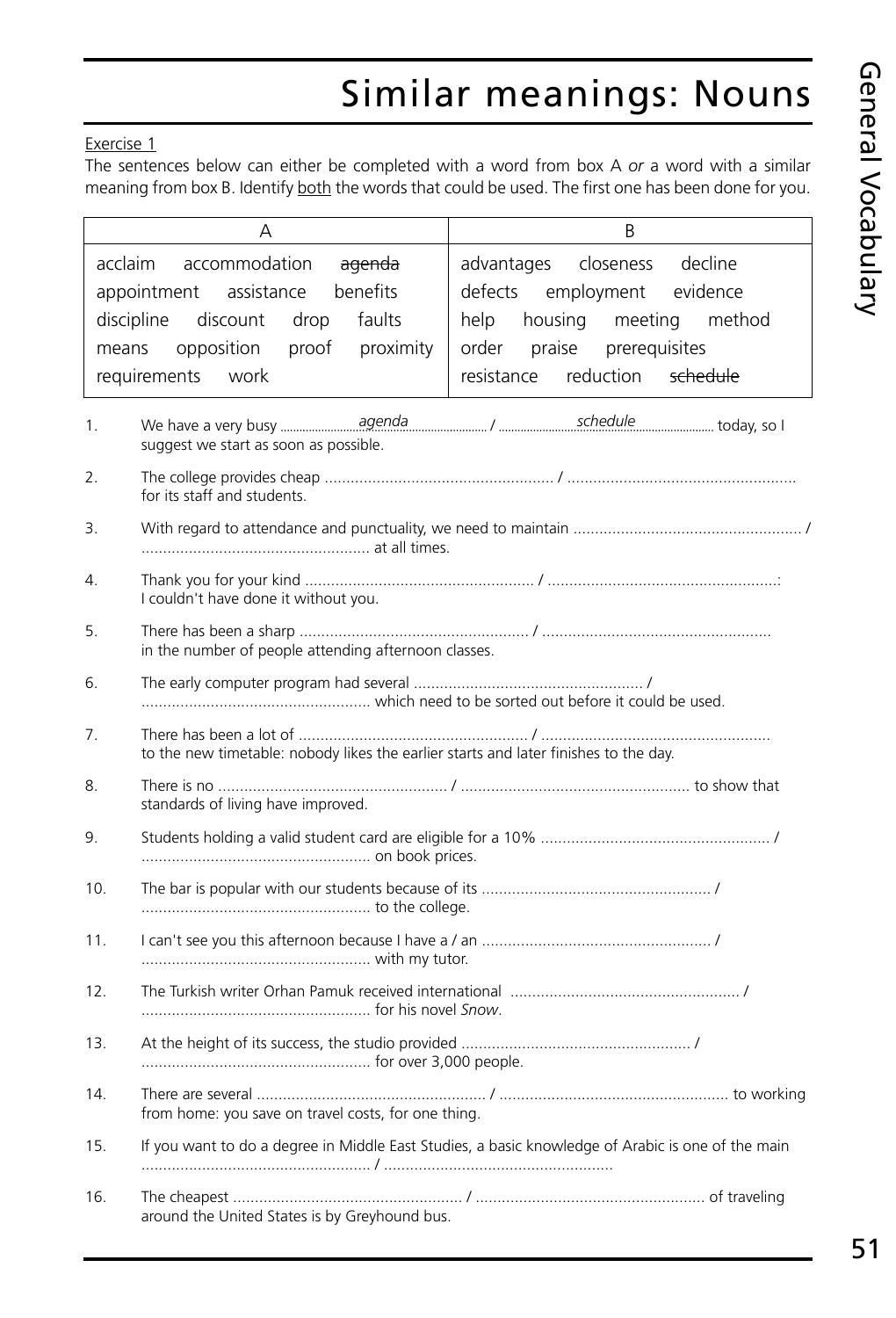### <u>Exercise 2</u>

Now do the same with these.

| A                                                                 | B                                                                                           |
|-------------------------------------------------------------------|---------------------------------------------------------------------------------------------|
| alterations characteristics choices<br>code cooperation liability | changes collaboration complications<br>demonstration (short) description                    |
| magnitude overview priority                                       | features good importance                                                                    |
| problems protest questions                                        | peak plan precedence<br>options                                                             |
| strategy valid winner zenith                                      | responsibility rules victor<br>queries                                                      |
| 1.                                                                | to most parts of the city by midnight, with at least 50 arrests taking place.               |
| 2.<br>students must attend at least 80% of their classes.         |                                                                                             |
| 3.<br>any damage to vehicles in the car park.                     |                                                                                             |
| 4.                                                                | you: work hard on improving your mid-term grades, or consider changing your course.         |
| 5.                                                                |                                                                                             |
| 6.<br>profound changes                                            | the results: it was assumed that everything would stay the same, whereas there were in fact |
| 7.                                                                | affiliated companies, they managed to create a virtual monopoly for their product.          |
| 8.<br>missing so many of your lessons.                            |                                                                                             |
| 9.<br>the end of the nineteenth century.                          |                                                                                             |
| 10.<br>member of staff.                                           |                                                                                             |
| 11.                                                               |                                                                                             |
| 12.                                                               | We had hoped that everything would run smoothly, but unfortunately there have been several  |
| 13.                                                               |                                                                                             |
| 14.                                                               |                                                                                             |
| 15.<br>to the plan, or should we keep it as it is?                |                                                                                             |
| 16.                                                               |                                                                                             |
|                                                                   |                                                                                             |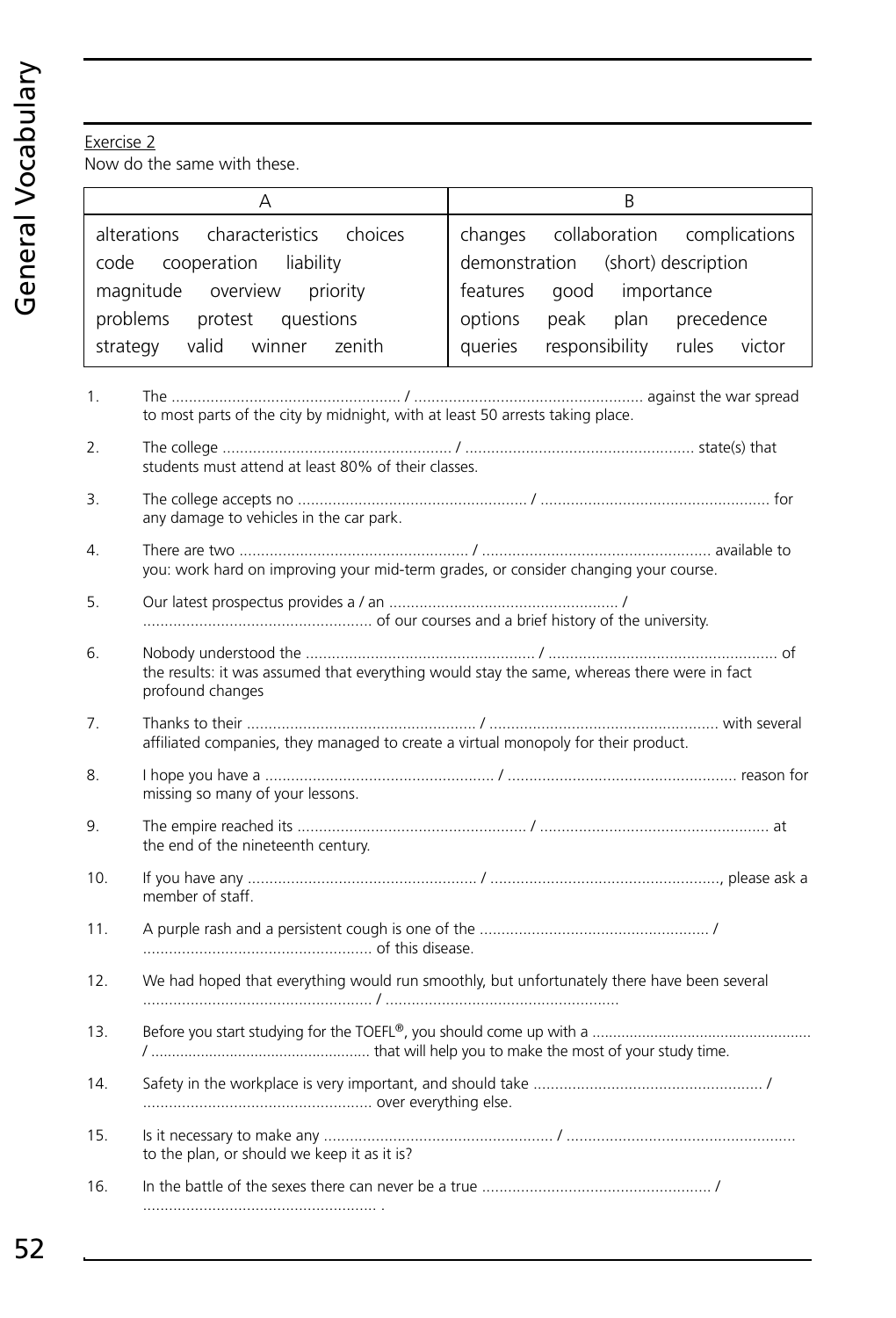### <u>Exercise 3</u>

Finally, do the same with these.

|         | A                                                                                                                                                                                                                                                  | B                                                                                                                                                                                                     |  |  |  |  |  |
|---------|----------------------------------------------------------------------------------------------------------------------------------------------------------------------------------------------------------------------------------------------------|-------------------------------------------------------------------------------------------------------------------------------------------------------------------------------------------------------|--|--|--|--|--|
| reviews | achievement advent argument<br>backing<br>category charisma<br>disparity ending inventions<br>notion numbers parts proceeds<br>specialist ultimatum                                                                                                | accomplishment (personal) appeal<br>appearance classification<br>components concentrations<br>difference dispute earnings<br>expert<br>final demand idea innovations<br>support termination write-ups |  |  |  |  |  |
| 1.      | in the press, and went on to become one of the year's bestsellers.                                                                                                                                                                                 |                                                                                                                                                                                                       |  |  |  |  |  |
| 2.      | in the mid-80s, not many people knew how to type.                                                                                                                                                                                                  |                                                                                                                                                                                                       |  |  |  |  |  |
| 3.      |                                                                                                                                                                                                                                                    |                                                                                                                                                                                                       |  |  |  |  |  |
| 4.      | The best English dictionaries are those for English-language learners: dictionaries in this<br>tend to give very clear (discussion of the control of the control of the control of the control of the control o<br>definitions with good examples. |                                                                                                                                                                                                       |  |  |  |  |  |
| 5.      | research, with the result that it was another five years before a cure for the illness was found.                                                                                                                                                  |                                                                                                                                                                                                       |  |  |  |  |  |
| 6.      | the world in the last 20 years.                                                                                                                                                                                                                    |                                                                                                                                                                                                       |  |  |  |  |  |
| 7.      |                                                                                                                                                                                                                                                    | unemployed people in certain parts of the country have resulted in a rise in crime and street violence.                                                                                               |  |  |  |  |  |
| 8.      | even I know that a drop in unemployment often leads to a rise in inflation.                                                                                                                                                                        |                                                                                                                                                                                                       |  |  |  |  |  |
| 9.      | was able to start an international languages club at the school.                                                                                                                                                                                   |                                                                                                                                                                                                       |  |  |  |  |  |
| 10.     |                                                                                                                                                                                                                                                    |                                                                                                                                                                                                       |  |  |  |  |  |
| 11.     | You will find the problem easier to solve if you try breaking it down into its separate                                                                                                                                                            |                                                                                                                                                                                                       |  |  |  |  |  |
| 12.     |                                                                                                                                                                                                                                                    |                                                                                                                                                                                                       |  |  |  |  |  |
| 13.     |                                                                                                                                                                                                                                                    |                                                                                                                                                                                                       |  |  |  |  |  |
| 14.     |                                                                                                                                                                                                                                                    |                                                                                                                                                                                                       |  |  |  |  |  |
| 15.     | the grounds will be re-invested in the college.                                                                                                                                                                                                    |                                                                                                                                                                                                       |  |  |  |  |  |
| 16.     |                                                                                                                                                                                                                                                    |                                                                                                                                                                                                       |  |  |  |  |  |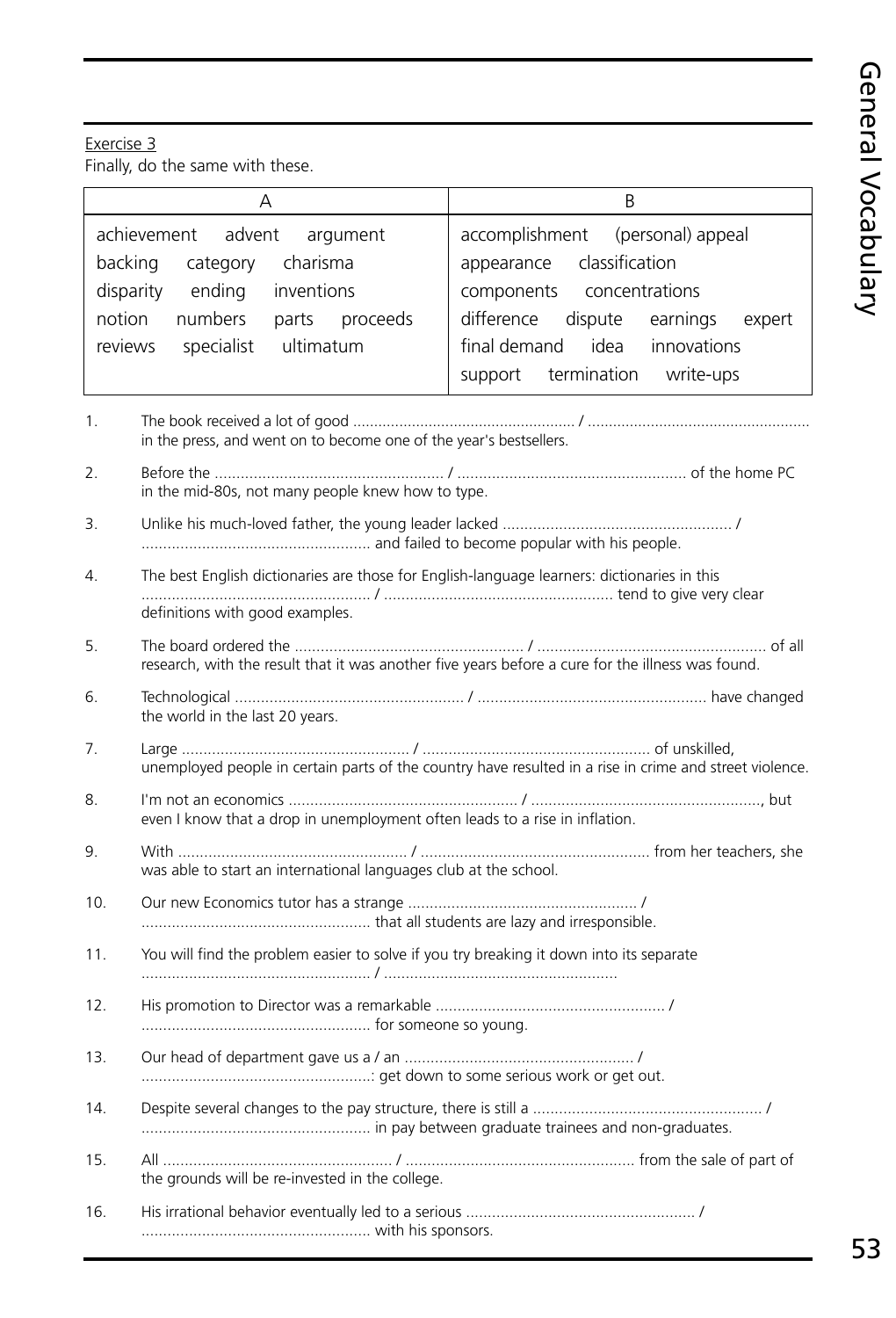## [Similar meanings: Verbs 1](#page-4-0)

Look at the words and phrases in **bold** in the following sentences, and choose a word from the boxes that has the same or a similar meaning *in the same context*. Write these words after each sentence (the first one has been done for you), then use them to complete the crossword on page 56. You do not need to change any of the word forms.

### $Across$  ( $\Rightarrow$ )

|     | allow<br>detect<br>reveal                                                                           | alter<br>direct<br>settle                                                                   | answer<br>enrich<br>submit | assert<br>exceed<br>verify | assume<br>evolve                                                                       | attain<br>refine | baffle<br>relate | convey<br>remove                                                                                       | derive<br>resist                                                                                  |
|-----|-----------------------------------------------------------------------------------------------------|---------------------------------------------------------------------------------------------|----------------------------|----------------------------|----------------------------------------------------------------------------------------|------------------|------------------|--------------------------------------------------------------------------------------------------------|---------------------------------------------------------------------------------------------------|
| 2.  | His job is mainly to <b>control</b> the activities of everyone in the company with a view to making |                                                                                             |                            |                            |                                                                                        |                  |                  |                                                                                                        |                                                                                                   |
| 4.  |                                                                                                     | We normally suppose that most people nowadays have a computer at home.                      |                            |                            |                                                                                        |                  |                  |                                                                                                        |                                                                                                   |
| 5.  |                                                                                                     | Shakespeare said that some people achieve greatness, while others have it thrust upon them. |                            |                            |                                                                                        |                  |                  |                                                                                                        |                                                                                                   |
| 6.  |                                                                                                     |                                                                                             |                            |                            |                                                                                        |                  |                  |                                                                                                        |                                                                                                   |
| 11. |                                                                                                     |                                                                                             |                            |                            |                                                                                        |                  |                  |                                                                                                        |                                                                                                   |
| 12. |                                                                                                     |                                                                                             |                            |                            |                                                                                        |                  |                  | If you want people to take you seriously, you should <b>state firmly</b> your reasons for change.      |                                                                                                   |
| 13. |                                                                                                     |                                                                                             |                            |                            |                                                                                        |                  |                  |                                                                                                        |                                                                                                   |
| 14. |                                                                                                     |                                                                                             |                            |                            |                                                                                        |                  |                  |                                                                                                        |                                                                                                   |
| 15. |                                                                                                     |                                                                                             |                            |                            | Computer software will continue to develop in response to users' needs.                |                  |                  |                                                                                                        |                                                                                                   |
| 16. |                                                                                                     |                                                                                             |                            |                            |                                                                                        |                  |                  |                                                                                                        |                                                                                                   |
| 19. |                                                                                                     |                                                                                             |                            |                            | The two countries have often tried to resolve their differences, but to little effect. |                  |                  |                                                                                                        |                                                                                                   |
| 21. |                                                                                                     | It took him some time to tell the story, and it was late when he eventually finished.       |                            |                            |                                                                                        |                  |                  |                                                                                                        |                                                                                                   |
| 23. |                                                                                                     | The department was asked to <b>propose</b> some ideas for increasing student enrollment.    |                            |                            |                                                                                        |                  |                  |                                                                                                        |                                                                                                   |
| 25. |                                                                                                     |                                                                                             |                            |                            |                                                                                        |                  |                  |                                                                                                        | A revolutionary new scientific method may soon help to alter people's physical appearance without |
| 27. |                                                                                                     |                                                                                             |                            |                            |                                                                                        |                  |                  |                                                                                                        |                                                                                                   |
| 29. |                                                                                                     |                                                                                             |                            |                            |                                                                                        |                  |                  |                                                                                                        |                                                                                                   |
| 32. |                                                                                                     |                                                                                             |                            |                            |                                                                                        |                  |                  | The device is able to <b>confirm</b> whether a banknote is genuine or a forgery by analyzing the paper |                                                                                                   |
| 33. |                                                                                                     |                                                                                             |                            |                            | Some plants, such as beans, <b>benefit</b> the soil in which they are planted.         |                  |                  |                                                                                                        |                                                                                                   |
| 35. |                                                                                                     |                                                                                             |                            |                            | The rules are designed to <b>eliminate</b> obstacles that may discourage investors.    |                  |                  |                                                                                                        |                                                                                                   |
|     |                                                                                                     |                                                                                             |                            |                            |                                                                                        |                  |                  |                                                                                                        |                                                                                                   |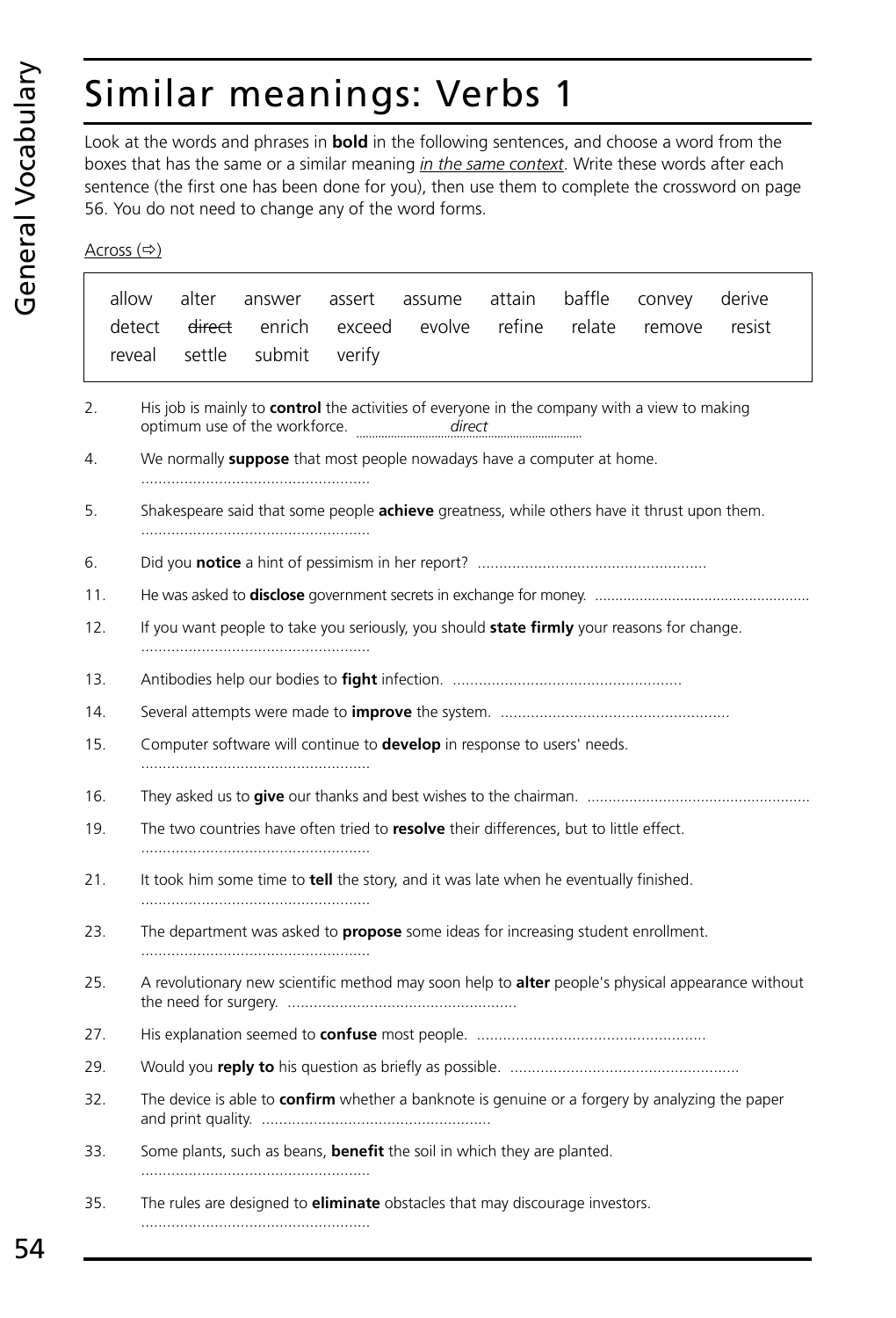36. Everyone believed that the results of his research would **surpass** their expectations.

.....................................................

37. Not all foodstuffs that **come** from animals are properly tested to ensure they are fit for human consumption. .....................................................

Down  $(\sqrtU)$ 

 $\overline{1}$ 

|     | affect<br>demand<br>elicit<br>forbid<br>assist<br>endure<br>create<br>accuse<br>handle<br>launch mirror<br>gather<br>misuse<br>oblige<br>obtain<br>hasten<br>refuse<br>permit |  |  |  |  |  |  |
|-----|-------------------------------------------------------------------------------------------------------------------------------------------------------------------------------|--|--|--|--|--|--|
| 1.  | I don't know who broke your computer, but you can't blame me because I haven't been anywhere                                                                                  |  |  |  |  |  |  |
| 3.  |                                                                                                                                                                               |  |  |  |  |  |  |
| 7.  | To make a new folder, click on the new folder icon at the top of your computer.                                                                                               |  |  |  |  |  |  |
| 8.  | We were unable to <b>obtain</b> the information we needed from the committee.                                                                                                 |  |  |  |  |  |  |
| 9.  | There was general approval when the announcement to <b>ban</b> smoking on college premises was                                                                                |  |  |  |  |  |  |
| 10. | His inability to act quickly enough will probably accelerate their decision to dismiss him.                                                                                   |  |  |  |  |  |  |
| 12. | Even a small change in economic circumstances can <i>influence</i> our spending habits.                                                                                       |  |  |  |  |  |  |
| 14. | Alternative therapies are often suggested for patients who reject conventional medical treatment.                                                                             |  |  |  |  |  |  |
| 17. | The report was based on information that they managed to <b>collect</b> from all parts of the country.                                                                        |  |  |  |  |  |  |
| 18. | The college rules require students to refrain from smoking and drinking inside the faculty buildings.                                                                         |  |  |  |  |  |  |
| 20. |                                                                                                                                                                               |  |  |  |  |  |  |
| 22. | To ask for a loan, you will need to acquire a form from the student welfare office.                                                                                           |  |  |  |  |  |  |
| 24. | It is often argued that not enough laws exist to punish those who abuse the Internet.                                                                                         |  |  |  |  |  |  |
| 26. | The new technique will facilitate rapid identification of possible threats from unstable areas.                                                                               |  |  |  |  |  |  |
| 28. | The company announced it will <b>introduce</b> a new version of its software in January.                                                                                      |  |  |  |  |  |  |
| 30. | The senator's relaxed attitude to the problem didn't reflect those of his constituents.                                                                                       |  |  |  |  |  |  |
| 31. |                                                                                                                                                                               |  |  |  |  |  |  |
| 34. |                                                                                                                                                                               |  |  |  |  |  |  |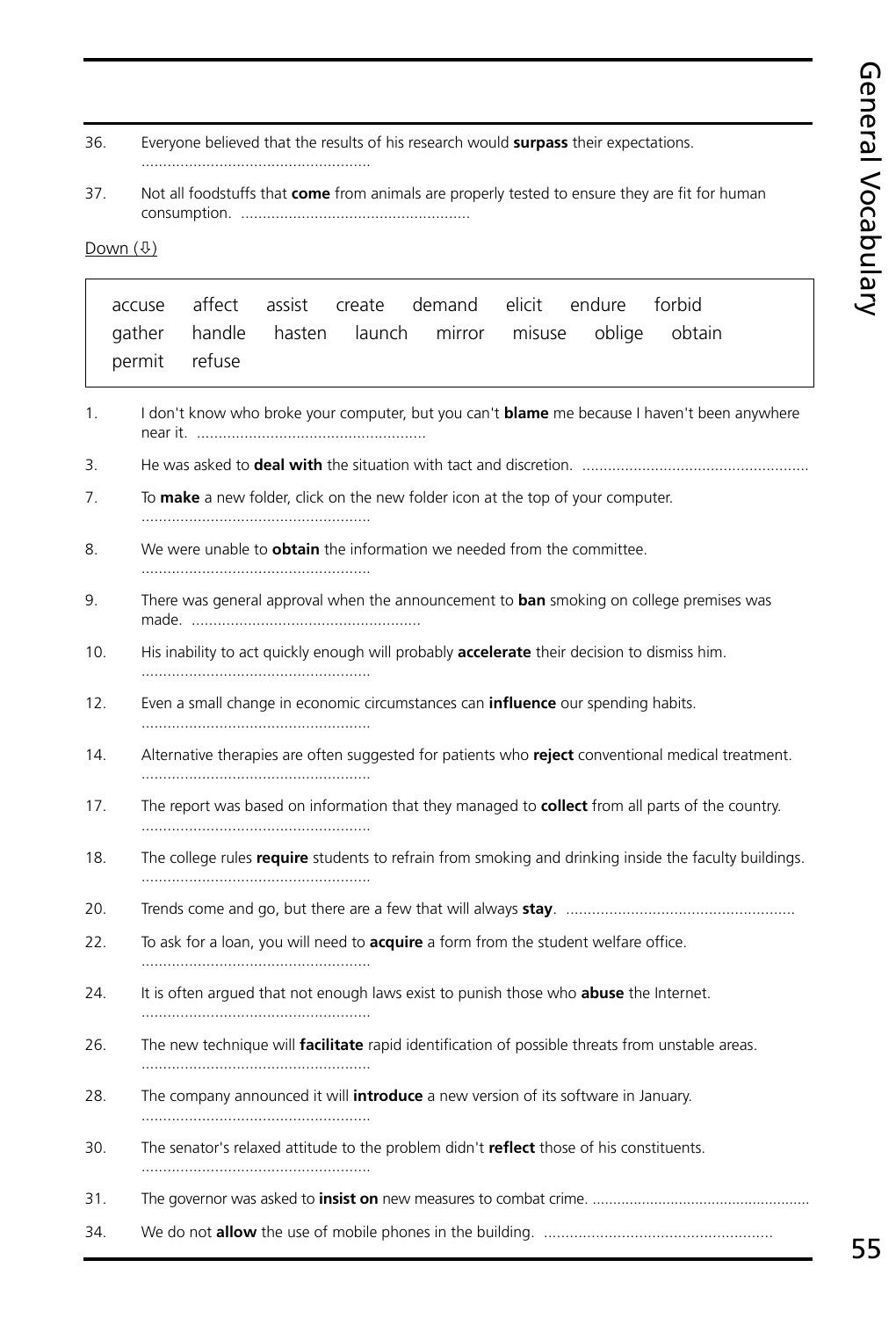General Vocabulary General Vocabulary

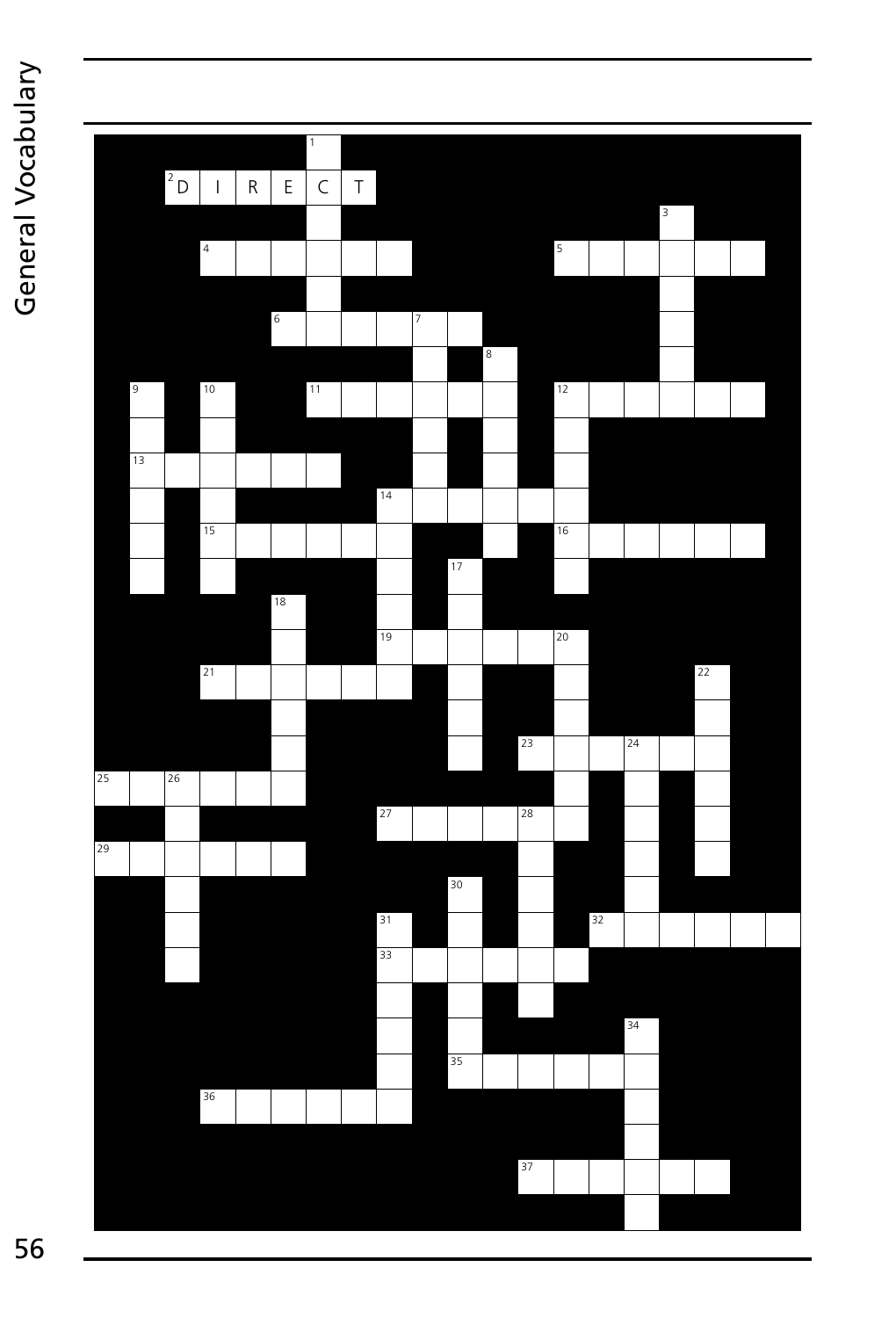# [Similar meanings: Verbs 2](#page-4-1)

### Exercise 1

Rearrange the letters in **bold** at the end of sentences 1 – 16 to make words with the same or a similar meaning to the underlined words and expressions in the sentence. Write your answers in the spaces on the right. The shaded letter in each space is the same as the letter in the **bold** square in the next line. The first one has been done for you.

- 1. The machine was designed to grind rocks for industrial purposes. **srhcu**
- 2. The television campaign helped to increase public awareness of the drug problem. **iehthnge**
- 3. During the election, the Republicans made a great effort to woo younger voters. **tactart**
- 4. Many retail outlets are substituting cashiers with automatic machines. **nelarcpig**
- 5. The new building symbolizes modern American architecture at its best. **pefeliixems**
- 6. Everyone endorsed the treaty as it was critically important to the peace process. **redpupost**
- 7. If you want to reclaim the money you have lost, you will have to fill in a claims form. **evroerc**
- 8. He was asked to account for the changes he had made to the curriculum. **pinelax**
- 9. More must be done to find other sources of fuel for when we deplete our supply of oil. **hatesxu**
- 10. It can take a lot of time and effort to acquire the grade you want in the TOEFL®. **hiveace**
- 11. Violence may have been averted if the police had not acted so aggressively. **vredntepe**
- 12. The media liked to depict the leader as a national hero, when in fact he was a cruel tyrant. **rpryato**
- 13. We know that there are benefits, but they are very difficult to quantify. **sumreea**
- 14. The aim of the organization is to promote travel among young people. **oragnceue**
- 15. The two reports emphasize the problems that are faced by those living in housing projects. **gighihlth**
- 16. The transformation is accelerated by adding salt to the solution. **satheden**

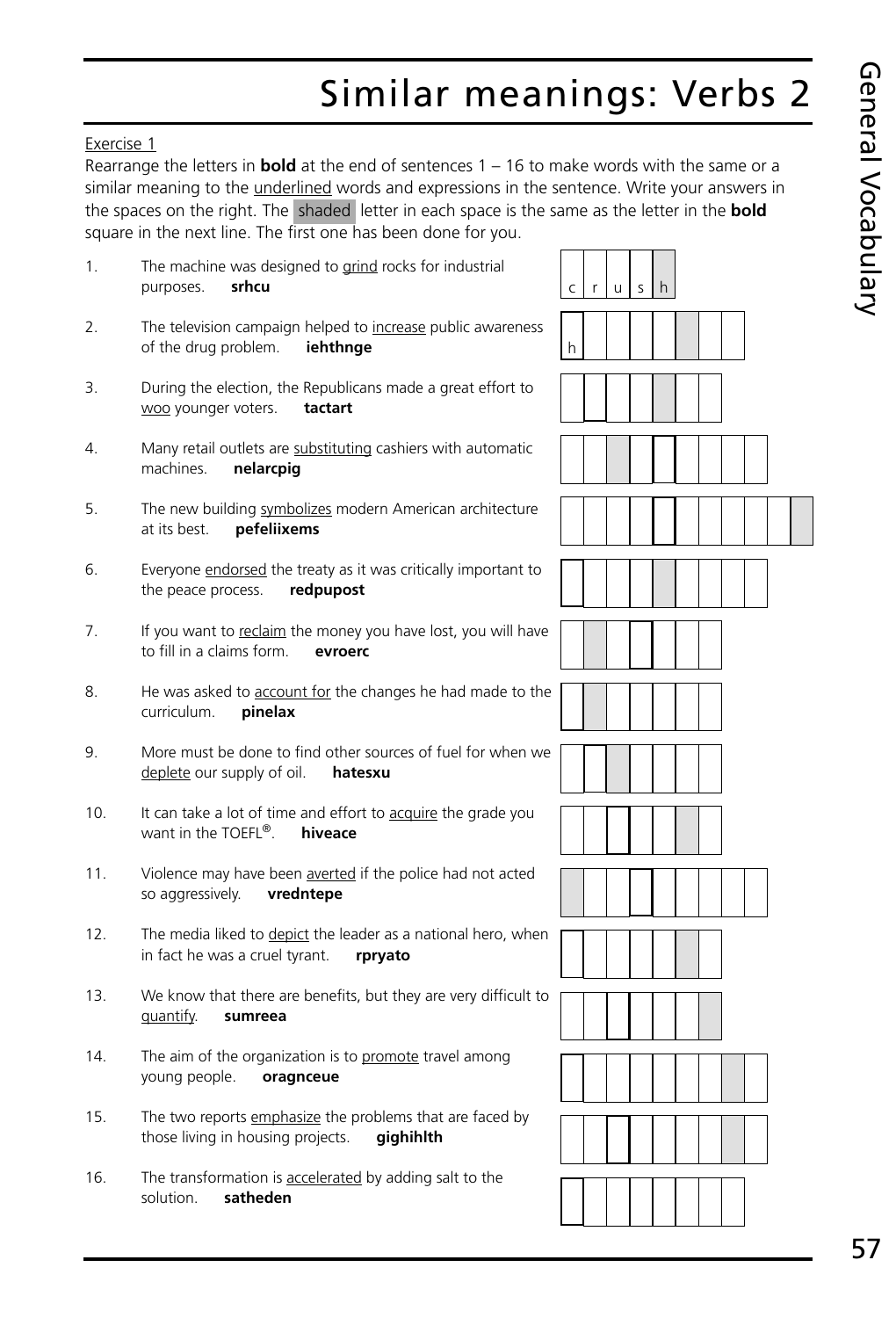### Exercise 2 Now do the same with these.

- 1. The study confirmed the findings of earlier research. **vopdre**
- 2. No one was able to unravel the complex mystery surrounding her sudden disappearance. **vleos**
- 3. Travel can broaden your knowledge of the world around you. **senciare**
- 4. We wanted to involve the community in our plans for a new sports center. **ludecin**
- 5. Their choice was influenced and controlled by political circumstances. **tatdidce**
- 6. If you fail to attend classes, you might lose your right to continue studying at the college. **oeirftf**
- 7. The exhibition was originally conceived as a tribute to the Bauhaus movement. **tcedare**
- 8. The drug was designed to regulate the flow of blood to the brain. **tcoonlr**
- 9. The government is committed to promoting the use of public transport. **gagcuenrino**
- 10. Wind, tides, and the sun can all be used to generate power. **douprec**
- 11. We began to think that the project might involve more work than we had planned. **cpustse**
- 12. Thousands of young men volunteered to defend their country. **totprec**
- 13. Planning regulations limited development on the land outside large towns and cities. **acostrnidne**
- 14. They tolerated poor working conditions in order to finish the job quickly. **petacdec**
- 15. Before they began, they needed to ascertain that the project was feasible. **cehkc**
- 16. Some materials may display the characteristics of both a liquid and a solid. **itehxib**

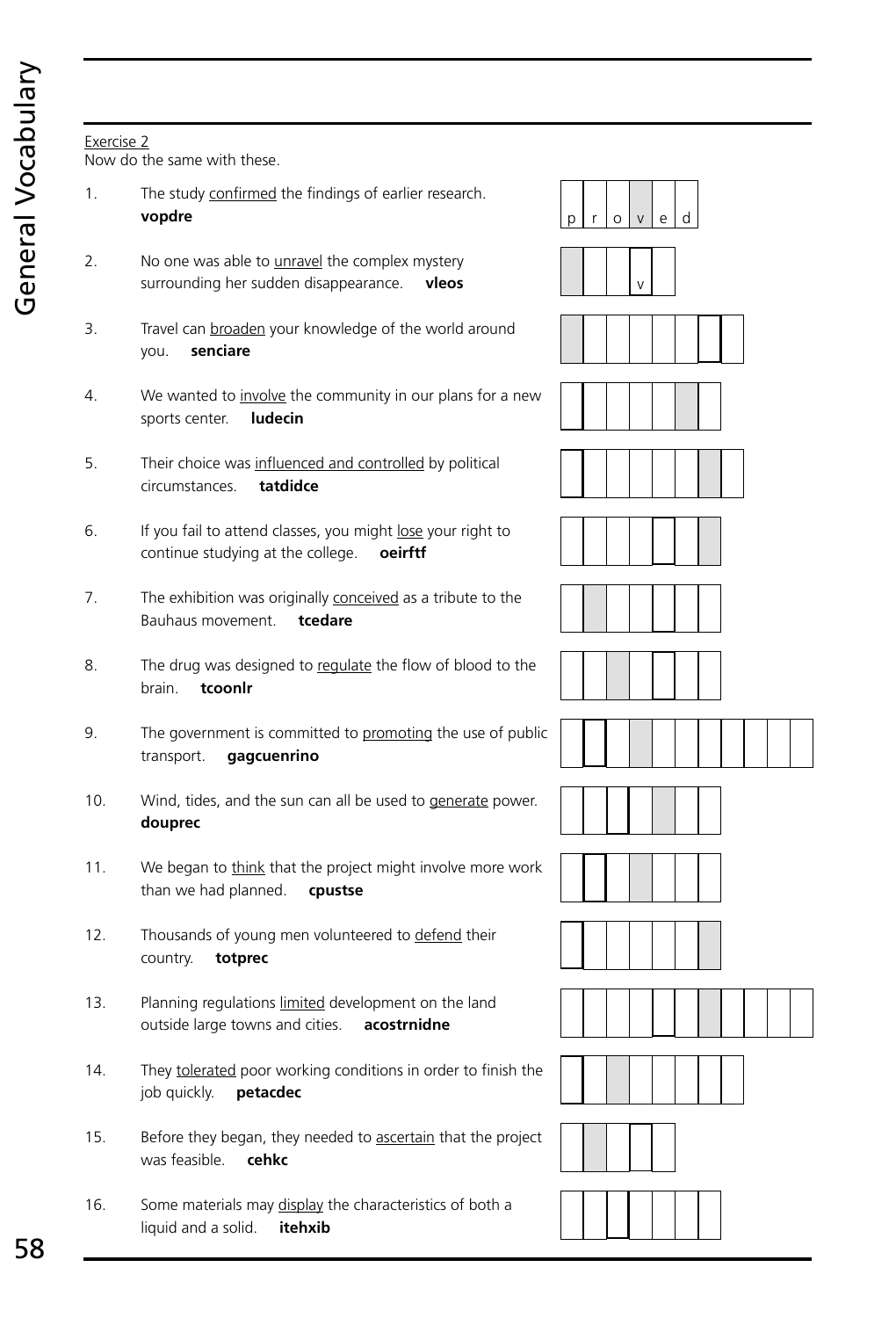#### Exercise 3

Finally, do the same with these.

- 1. We quickly perceived the truth about their intentions regarding the environment. **lredzaie**
- 2. Under his reign peace and mutual understanding flourished. **popederrs**
- 3. The results exceeded everyone's expectations. **spsuareds**
- 4. Political apathy could be interpreted as a sign of satisfaction with the government. **dusneotodr**
- 5. The new drug considerably enhanced the patients' quality of life. **vimodpre**
- 6. Governments have been slow to deal with the problems of global warming. **srsaded**
- 7. They are trying to gather all the facts pertaining to the problem. **tirelagn**
- 8. The concept of factory outlet shopping began in the United States. **giniaoredt**
- 9. The foundation was formed specifically to administer the project. **gaamen**
- 10. Scientists analyzed samples of leaves taken from the area. **meaienxd**
- 11. Many people are reluctant to eliminate certain food products from their diet. **ervmeo**
- 12. We all assumed that he would leave when the project was finished. **pedospus**
- 13. The research failed to yield the information they were looking for. **ocpredu**
- 14. We didn't accomplish much this week. **vehiace**
- 15. The crisis was resolved through a series of open talks and compromise. **tlsedte**
- 16. The company pioneered the idea of selling cars that customers had to assemble themselves. **diubl**

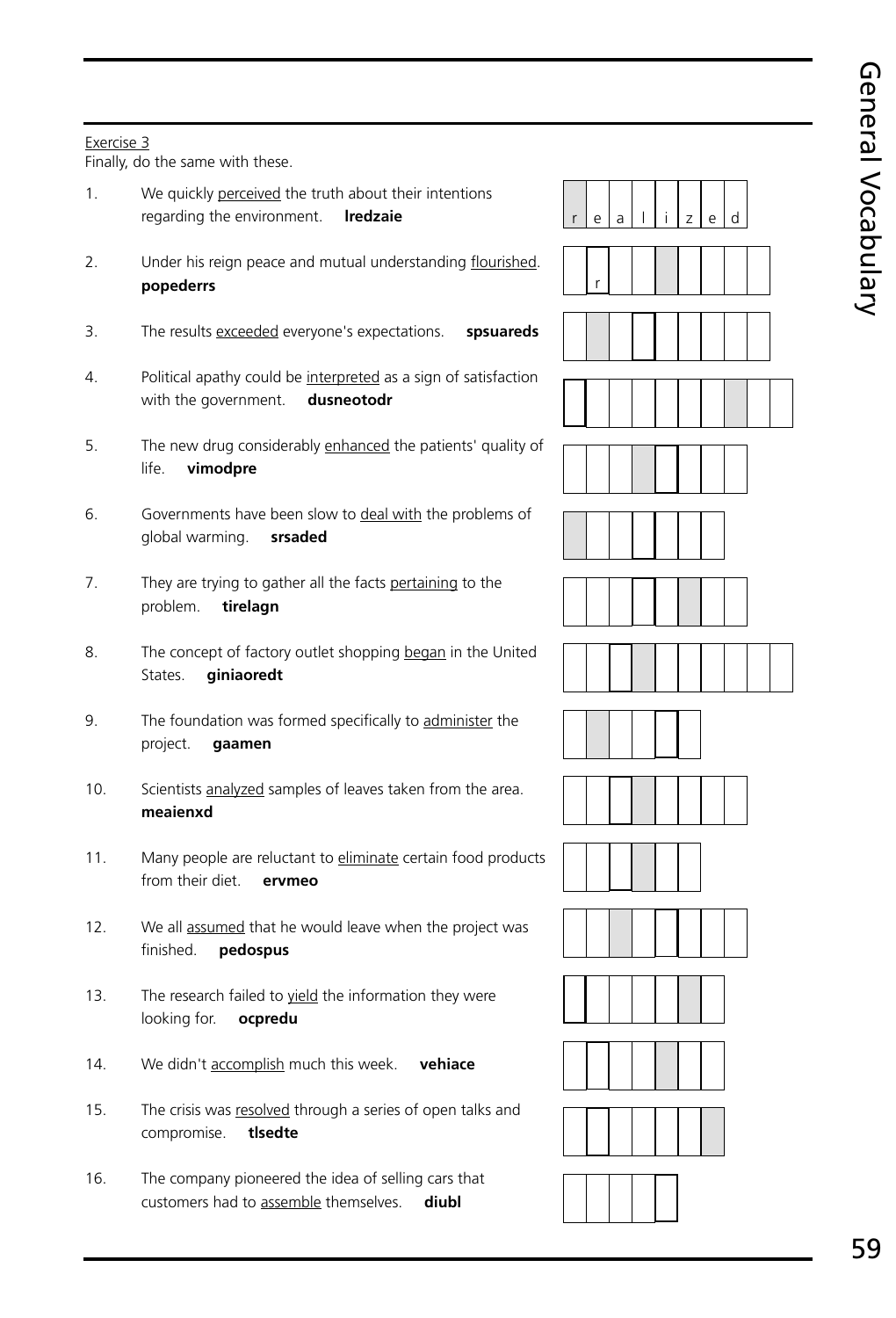# [Spelling](#page-4-0)

#### Exercise 1

Each passage below contains 12 words which have been spelt incorrectly. Underline the words, then write their correct spelling in the box below.

#### 1.

Despite banning tobacco advertiseing and rising the price of cigarrettes, the goverment's anti-smoking campain has failed to have any long-term affects. It is now widely beleived that more drastic measures are neccessary. A new national comittee, which has been formed to tackle the proplem, has made several reccomendations. These include banning smoking in all public areas, and denying hospital treatment to persistant smokers who have been warned by their doctors to give up but failed to do so.

| advertising |  |  |
|-------------|--|--|
|             |  |  |
|             |  |  |

2.

It is argueable wether good pronounciation is more important than good grammer and vocabulery. Consientious students balance their aquisition of these skills, hopeing to acheive both fluency and accuracey. English teachers should encourage there students to practice all the relevant language skills, and use their English at every oportunity.

| arguable |  |  |
|----------|--|--|
|          |  |  |
|          |  |  |

3.

It is becomming increasingly dificult for many people to find decent accomodation in the city at a price they can afford. To put it simpley, there are to many people and not enough homes for them. Local comunity centers and charitable organizeations such as Home Front can offer advise, but it is widely agreed that the situation is no longer managable. The fact that some councils in the city are building cheap, tempory housing for lower-paid profesionals is the only official acknowlegment of this problem.

| becomming |  |  |
|-----------|--|--|
|           |  |  |
|           |  |  |

### Exercise 2

Here are some more words which students of English (and many native English speakers) often spell incorrectly. Can you identify and correct the mistake in each case? Be careful: 3 of the words are spelt correctly!

| 1. reversable    | 2. proffessional | 3. critisize     | 4. neccesary    |
|------------------|------------------|------------------|-----------------|
| 5. begining      | 6. percieve      | 7. indespensable | 8. refering     |
| 9. liason        | 10. tendancy     | 11. definately   | 12. embarass    |
| 13. address      | 14. recommend    | 15. responsable  | 16. seperate    |
| 17. questionaire | 18. miniscule    | 19. intergrate   | 20. categories  |
| 21. wierd        | 22. iresistible  | 23. acheivement  | 24. millenium   |
| 25. occurence    | 26. independant  | 27. supercede    | 28. harrassment |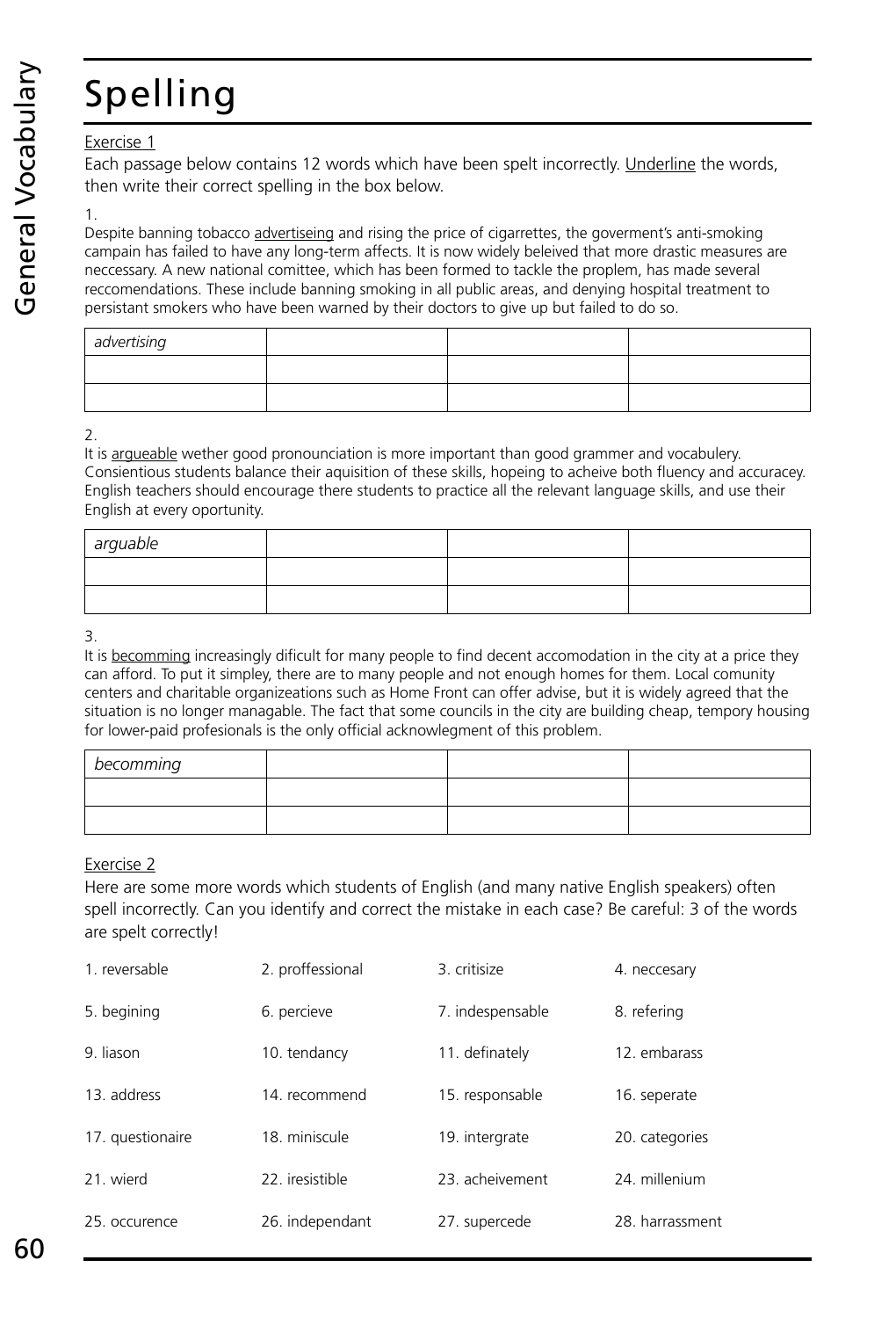## [Starting and stopping](#page-4-1)

#### Exercise 1

The box below contains 37 nouns, verbs, and phrasal verbs related to starting or stopping something. You will find these by reading from left to right  $(\Rightarrow)$  and from right to left  $(\Leftarrow)$ , following the direction of the arrows. Identify as many as you can, and write them in the second box.

|                | Start $\Rightarrow$ |              | А           | Β | 0 |              |   | S | H         | А       | $\mathsf R$ |           | S            | E           | Β       | А | C            | К              | $\sigma$                 |
|----------------|---------------------|--------------|-------------|---|---|--------------|---|---|-----------|---------|-------------|-----------|--------------|-------------|---------|---|--------------|----------------|--------------------------|
| ∉              | S                   | O            |             | C | Ε | S            | А | E | C         |         | E           | C         | $\mathsf{N}$ | A           | C       | Τ | U            | $\circ$        | ₽                        |
| $\phi$         | U                   | $\mathsf{R}$ | E           | D | E | L            | E | Τ | E         | D       | E           | Τ         | Ε            | $\mathsf R$ | D       |   | S            | C              | $\sigma$                 |
| ∉              | S                   | S            |             | D | S | S            |   | M | S         |         | D           | E         | U            | N           |         |   | N            | O              | ↩                        |
| $\phi$         | U                   | А            | D           | E | E | M            | B | A | ${\sf R}$ | К       | E           | ${\sf R}$ | А            | D           |         | C | A            | Τ              | $\overline{\mathcal{L}}$ |
| ∉              | $\mathsf{R}$        |              | F           |   | E | P            | Χ | Ε | Η         | S       |             |           | $\sf B$      | А           | Т       | S | E            | E              | ₽                        |
| Ъ              | E                   | F            | $\mathsf R$ | E | E | Ζ            | E |   | N         | C       | E           | P         | T            |             | $\circ$ | N |              | $\mathsf{N}$   | $\mathfrak{P}$           |
| $\mathcal{L}$  | $\mathsf{C}$        | N            | U           | А |   | F            | F | O | К         | C       |             | Κ         | E            | Т           | А       |   | Τ            |                | ₽                        |
| $\mathfrak{B}$ | $\overline{H}$      | $\circ$      | U           |   | B | $\mathsf{R}$ | E | А | К         | P       | H           | А         | S            | E           |         | N | P            | $\overline{H}$ | $\sigma$                 |
| $\mathcal{L}$  | $\circ$             |              |             | U | P | Τ            | N | E | V         | E       | R           | P         | Τ            | U           | O       | Ε | S            | A              | ₽                        |
| $\phi$         | U                   |              | Q           | U | Α | S            | Η | Q | U         |         | Τ           | R         | E            | S           |         | G | $\mathsf{N}$ | ${\sf R}$      | $\sigma$                 |
| ∉              | U                   | S            | P           | U | Τ | E            | S | F | F         | $\circ$ | Τ           | E         | S            | E           | R       |   | Τ            | E              | ₽                        |
| $\mathfrak{B}$ | P                   | P            | $\mathsf R$ | E | S | S            | S | U | S         | P       | E           | N         | D            | Т           | А       | Κ | E            | $\circ$        | $\sigma$                 |
|                | Finish              |              | Ν           | W | O | D            | Ν | R | U         | Τ       | P           | U         | Ε            | К           | А       |   | F            | F              | ₽                        |

The words and phrases in the box above are:

#### Exercise 2

Now use the words and phrases to complete these sentences. In many cases, these sentences can be completed with more than one of the words / phrases. In the case of the verbs, you will need to change the form of some of them (for example, by adding -*ed* to the end). The first one has been done as an example.

- 1. Unfortunately, this afternoon's seminar on the Middle East has been *canceled*  because the speaker is ill.
- 2. I can't find the document anywhere on my computer. I must have accidentally ..................................................... it.
- 3. The laboratory was forced to end its research project when the sponsoring company ..................................................... and refused to give it any more money.
- 4. Because of an ..................................................... of food poisoning recently, the school cafeteria will be closed until further notice.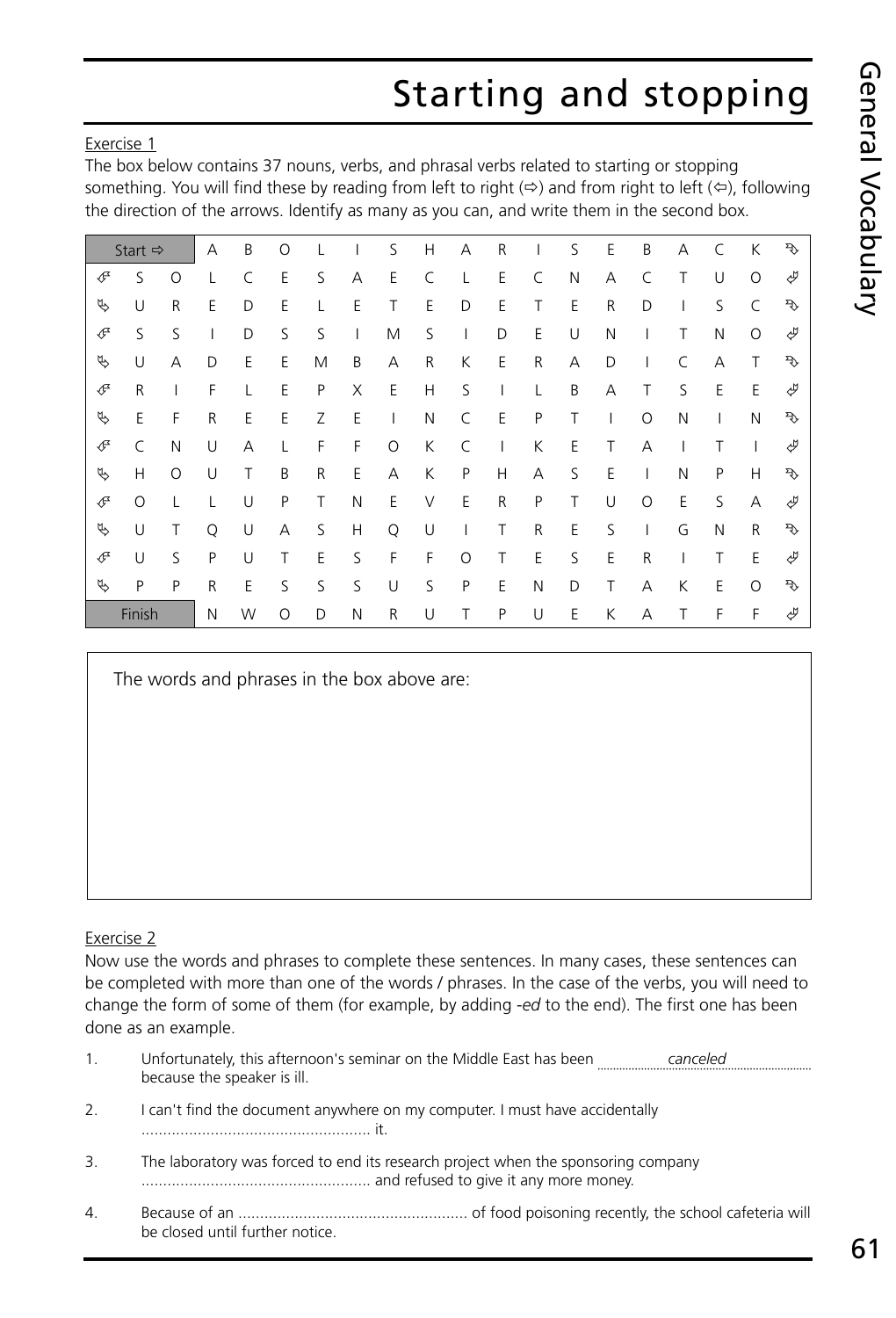| 5.  |                                                                                                          |  |  |  |  |  |
|-----|----------------------------------------------------------------------------------------------------------|--|--|--|--|--|
|     | year later.                                                                                              |  |  |  |  |  |
| 6.  | have everything you need.                                                                                |  |  |  |  |  |
| 7.  | Several of the airline's crews told the press that they were concerned about the safety of its aircraft, |  |  |  |  |  |
| 8.  | As a result of increased security and a bigger police presence, crime has been almost completely         |  |  |  |  |  |
| 9.  | books without checking them out at the counter, but without much success.                                |  |  |  |  |  |
| 10. |                                                                                                          |  |  |  |  |  |
| 11. | little public interest. However, after a concerted marketing campaign, sales rapidly                     |  |  |  |  |  |
| 12. | Owing to technical problems, use of the college IT center has been temporarily                           |  |  |  |  |  |
| 13. | 15 I had already decided to make it my career.                                                           |  |  |  |  |  |
| 14. |                                                                                                          |  |  |  |  |  |
| 15. | in 2002, World Film Studios made over 300 movies.                                                        |  |  |  |  |  |
| 16. | peace treaty was signed.                                                                                 |  |  |  |  |  |
| 17. | miss working here, though.                                                                               |  |  |  |  |  |
| 18. | I had had enough of working there and was about to tell my boss I was going to                           |  |  |  |  |  |
| 19. | this sentence with one phrasal verb)                                                                     |  |  |  |  |  |
| 20. | Course fees have risen rapidly over the last three years, but last week the college announced a          |  |  |  |  |  |
| 21. | students will have to pay the full price for all their books.                                            |  |  |  |  |  |
| 22. | suddenly found themselves much better off.                                                               |  |  |  |  |  |
| 23. | immediately with a report on last year's sales.                                                          |  |  |  |  |  |
| 24. | these is that fact that two courses we had planned are no longer going to go ahead.                      |  |  |  |  |  |
| 25. |                                                                                                          |  |  |  |  |  |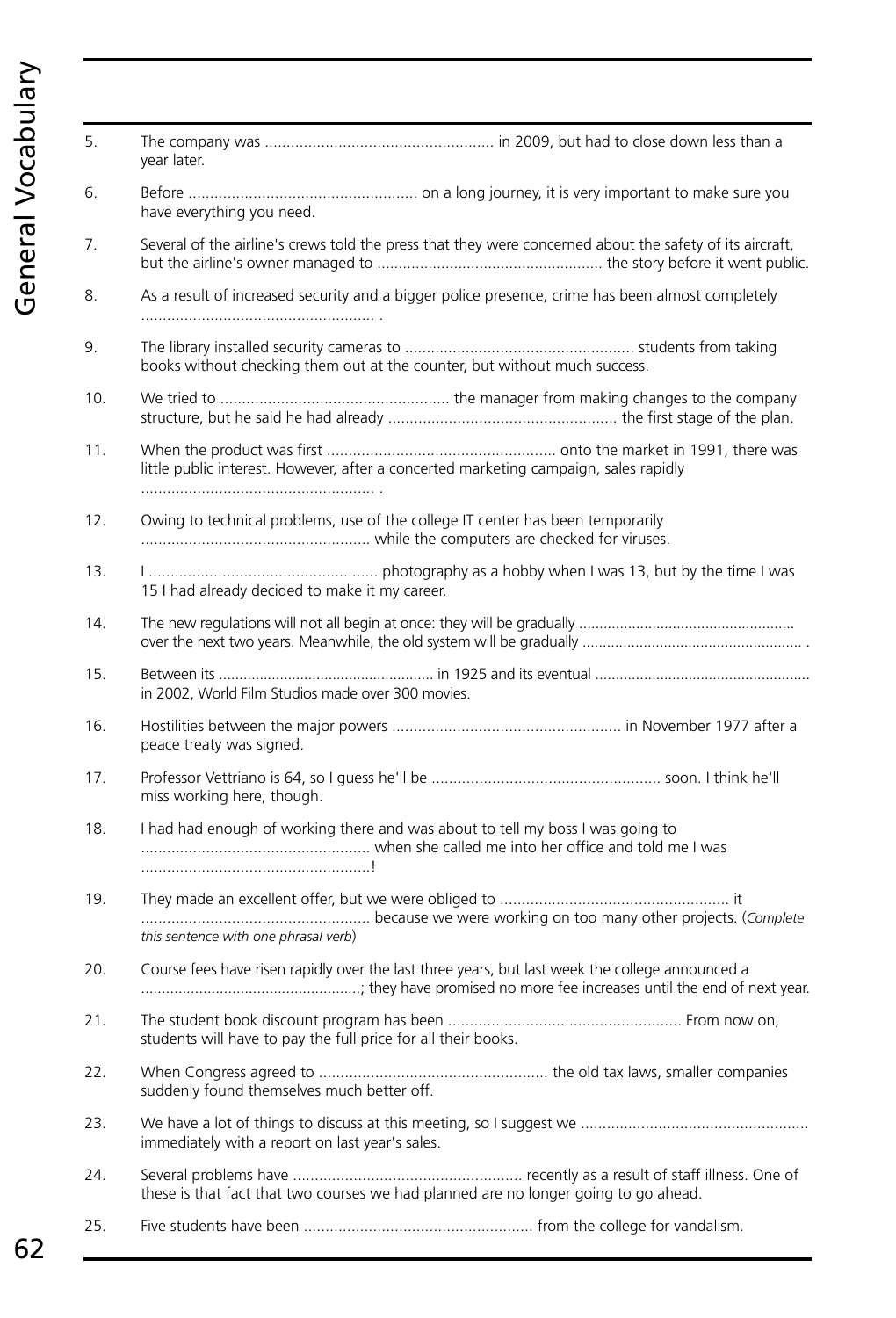### [Task commands](#page-4-1)

#### Exercise 1

Look at the list of tasks in sentences 1 – 8. In particular, look at the words and phrases in **bold**, which are telling the writer / speaker what he / she must do. Match these words with a suitable definition of the task command in  $A - H$ . The first one has been done for you.

- 1. **Account for** the increased use of social networking on the Internet. .....*F*....
- 2. **Analyze** the effects of climate change around the world. .........
- 3. **Evaluate** the improvements you have made to your English since you started using this book. .........
- 4. **Compare** and **contrast** the two machines. .........
- 5. **Define** 'happiness', and say how important it is. .........
- 6. **Demonstrate** the different features on this cellphone. .........
- 7. **Discuss** the advantages and disadvantages of growing up in a big city. .........
- 8. **Elaborate on** your feelings about global capitalism. .........
- A. Give the meaning of something.
- B. Talk about something with someone else, or write about it from different viewpoints.<br>C. Calculate the value, importance, or effect of something.
- Calculate the value, importance, or effect of something.
- D. Explain something closely and scientifically.
- E. Explain something in more detail than you did previously.
- F. Say why something has happened or is happening.
- G. Show how something works, usually by physically operating it so that the other person knows what it does and how it works.
- H. Look at two things side by side to see in what way they are similar and / or different.

#### Exercise 2

Now do the same with these.

- 1. **Estimate** the costs of setting up a Web site for the school. .........
- 2. **Examine** the causes of global warming. .........
- 3. **Illustrate** the problems caused by the increased use of private vehicles. .........
- 4. **Justify** your reasons for only considering one aspect of the problem. .........
- 5. **Outline** your country's environmental policy. .........
- 6. **Predict** the changes that we are going to see in information technology in the next ten years. .........
- 7. **Suggest** ways in which food shortages in some countries could be solved. .........
- 8. **Trace** the development of space travel since the 1960s. .........
- A. Explain, with real examples, why something has happened or is happening.
- B. Say what you think is going to happen in the future.<br>C. Describe what you think can be done in order to ach
- Describe what you think can be done in order to achieve something.
- D. Calculate (but not exactly) the value or cost of something.<br>E. Give the main points of something or a broad description of
- Give the main points of something, or a broad description of something, without giving too much detail.
- F. Give a brief history of something, in the order in which it happened.
- G. Write or talk about the different aspects (e.g., causes, results) of something.
- H. Show that you have a good reason for doing something, especially if other people think you have done something wrong or bad.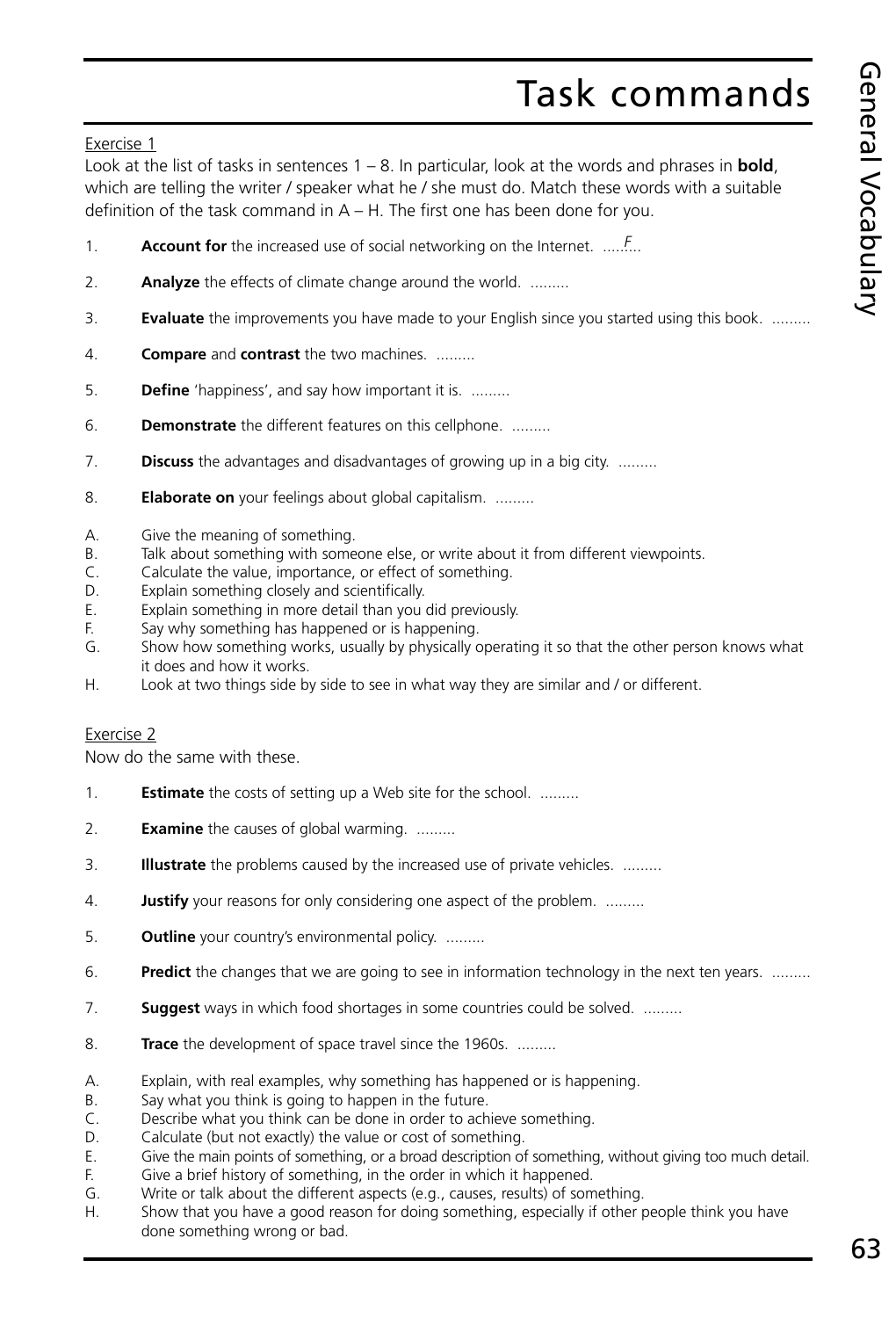## [Time](#page-4-0)

### Exercise 1

Use the words and phrases in the boxes to complete the sentences. Pay particular attention to the words that come before and/or after the gap in each sentence.

### **Part 1: One action or situation occurring before another action or situation**

|    | by the time earlier                                                               | formerly | precede | previously | prior to |
|----|-----------------------------------------------------------------------------------|----------|---------|------------|----------|
|    |                                                                                   |          |         |            |          |
| 1. | the advent of the Industrial Revolution, pollution was virtually<br>unheard of.   |          |         |            |          |
| 2. | completely devastated.                                                            |          |         |            |          |
| 3. |                                                                                   |          |         |            |          |
| 4. |                                                                                   |          |         |            |          |
| 5. |                                                                                   |          |         |            |          |
| 6. | The President made a speech praising charity organizations working in Mozambique. |          |         |            |          |

### **Part 2: One action or situation occurring at the same time as another action**

|                  | at that very moment during in the meantime<br>while                                                                                                      |
|------------------|----------------------------------------------------------------------------------------------------------------------------------------------------------|
| $\mathbf{1}$ .   | the Senator was making his speech, thousands of demonstrators (and the Senator was making his speech, thousands of demonstrators<br>took to the streets. |
| 2.               |                                                                                                                                                          |
| 3.               | onto the streets.                                                                                                                                        |
| $\overline{4}$ . | attacking the demonstrators with batons and tear gas.                                                                                                    |

### **Part 3: One action or situation occurring after another action or situation**

|    |                                        | afterwards as soon as | following                                                |
|----|----------------------------------------|-----------------------|----------------------------------------------------------|
|    | swung into action.                     |                       | the earthquake, emergency organizations around the world |
| 2. | unprecedented scale.                   |                       |                                                          |
| 3. | became practically deserted overnight. |                       | the area                                                 |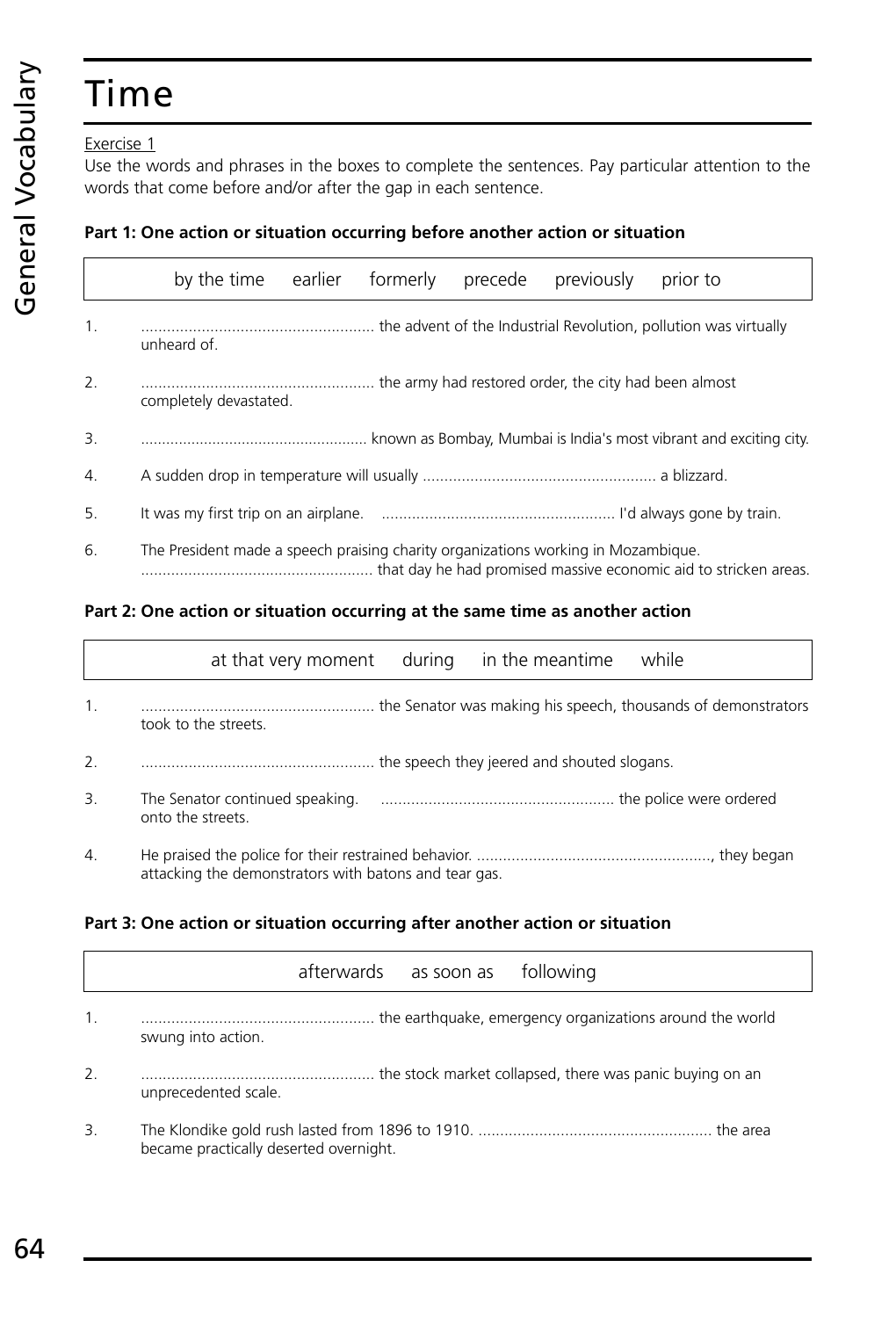#### Exercise 2

Look at the words and phrases in the box below and decide if we usually use them to talk about (1) the past, (2) the past leading to the present, (3) the present or (4) the future.

a few decades ago as things stand at the turn of the century at that point / moment in history back in the 1990s between 2003 and 2005 by the end of this year ever since for the foreseeable future for the next few weeks for the past few months from 2006 to 2011 from now on in another five vears' time in medieval times in my childhood / youth in those days last century lately nowadays one day over the coming weeks and months over the past six weeks sooner or later these days

#### Exercise 3

There are a lot of idioms and other phrases that use the word '*time*' in English. In this exercise, you should match the first part of each sentence on the left with its second part on the right, using the phrases in **bold** to help you.

| 1. I'm very busy at the moment, but I'll try to make                                          | $(a) \ldots$ time warp.                       |  |  |  |
|-----------------------------------------------------------------------------------------------|-----------------------------------------------|--|--|--|
| 2. Don is a really nice man. I have a lot of                                                  | (b) <b>times out of ten</b> she's punctual.   |  |  |  |
| 3. Susanna is so old-fashioned. She seems to be                                               |                                               |  |  |  |
| living in a<br>4. I would love a holiday, but I never seem to find                            | $(c)$ <b>time for everything</b> , I suppose. |  |  |  |
| 5. We thought we would be late, but we arrived                                                | (d)  the time comes.                          |  |  |  |
| with                                                                                          | $(e) \ldots$ time, too.                       |  |  |  |
| 6. Shall we start now? After all, there's no                                                  |                                               |  |  |  |
| 7. At last, here comes our bus. About                                                         | $(f)$ the time.                               |  |  |  |
| 8. Chris is sometimes late, but nine                                                          | $(q)$ time being.                             |  |  |  |
| 9. We really need to hurry. There's no                                                        | $(h) \ldots$ time to time it can be glorious. |  |  |  |
| 10. I don't want to make a decision now; I'll decide<br>when                                  |                                               |  |  |  |
| 11. I don't know if we will be successful; only                                               | (i)  time will tell.                          |  |  |  |
| 12. I'm not really watching this movie; I'm just                                              | $(i)$ the times.                              |  |  |  |
| killing                                                                                       | $(k)$ time now.                               |  |  |  |
| 13. If the company is going to compete successfully,                                          |                                               |  |  |  |
| we will need to <b>move with</b>                                                              | $($ l $)$ time around.                        |  |  |  |
| 14. I've never had Japanese food before, but<br>there's a first                               | $(m)$ his time.                               |  |  |  |
| 15. If we don't win this time, we will the second                                             | $(n) \ldots$ time to spare.                   |  |  |  |
| 16. Picasso was a remarkable artist who was years<br>ahead of                                 | $(o) \ldots$ time for him.                    |  |  |  |
| 17. Winters here are generally cold and gray, but<br>from $\ldots$                            | $(p) \ldots$ time until my friends arrive.    |  |  |  |
| 18. I'm thinking of changing jobs in the future, but<br>I'll continue working here for the    | $(q) \ldots$ the time to see you later.       |  |  |  |
| 19. This isn't a sudden decision. I've been thinking                                          | $(r) \ldots$ time to lose.                    |  |  |  |
| of moving for some                                                                            | $(s) \ldots$ the time for one.                |  |  |  |
| 20. My students just aren't interested in their<br>lessons. They don't even listen to me half | $(t)$ time like the present.                  |  |  |  |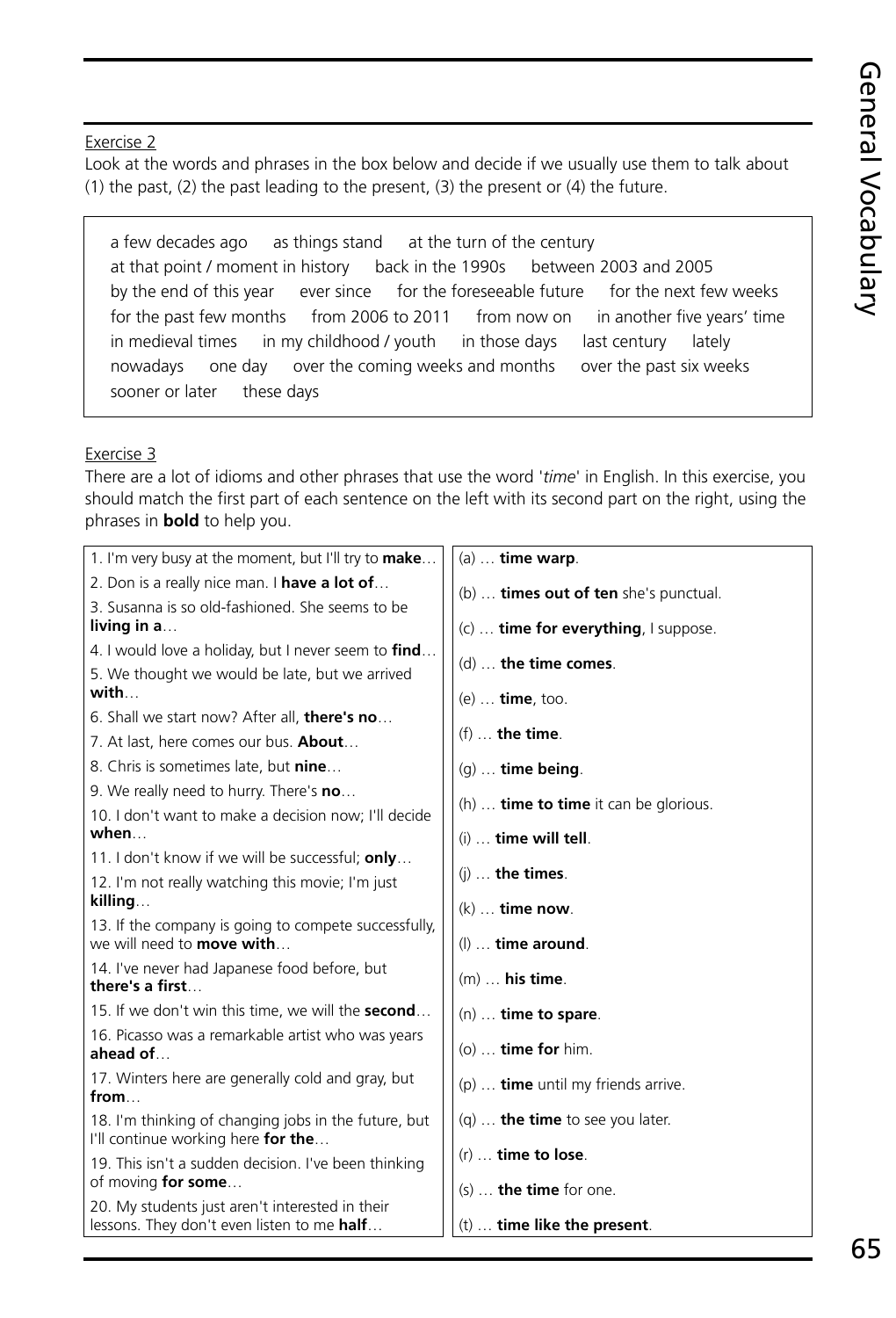## [Word association: Adjectives](#page-4-0)

Complete the sentences with an adjective from the box. This adjective should be one that is often used (i.e., it *collocates*) with the nouns and / or adverbs in *italics* in the sentence. To help you, there is a sample sentence to show you how that adjective could work with one of the nouns or adverbs. The first one has been done as an example.

| careful central critical damaging essential false important           |  |  |  |
|-----------------------------------------------------------------------|--|--|--|
| impossible interested lengthy major material modest noticeable        |  |  |  |
| objective particular popular positive rapid rational realistic severe |  |  |  |

1. *Important* is often followed by the nouns *aspect, element, factor, feature, issue, part,* or *point*. It is often preceded by the adverbs *crucially, extremely, particularly, terribly,* or *vitally*.

(Sample sentence: *It is vitally important to disconnect the appliance from the power supply before dismantling it*).

2. ...................................................... is often followed by the nouns *goods, possessions, prosperity, resources, rewards, wealth,* or *well-being*.

(Sample sentence: *He believed in the principles of life, liberty, and the pursuit of* \_\_\_\_\_ *wealth*).

3. ...................................................... is often followed by the nouns *analysis, assessment, description, evaluation,* or *measurement*. It is often preceded by the adverbs *completely, entirely, purely, totally, truly,* or *wholly*.

(Sample sentence: *We tried to keep a purely* \_\_\_\_\_ *record of what we heard and saw*).

4. ...................................................... is often followed by the nouns *breakthrough, pause, change, concern, contribution, drawback, factor, influence, obstacle, problem, setback, source,* or *upheaval*.

(Sample sentence: *The withdrawal of sponsorship was a* \_\_\_\_\_ *setback to our plans*).

5. ...................................................... is often followed by the nouns *argument, aspect, debate, feature, idea, importance, issue, role,* or *theme*.

(Sample sentence: *The* \_\_\_\_\_ *theme of his talk was the possibility of interstellar travel*).

6. ...................................................... is often followed by the nouns *approach, argument, choice, decision, explanation, hypothesis,* or *thought*.

(Sample sentence: *We need to make a* \_\_\_\_\_ *choice that is based on our needs and on our available funds*).

7. ...................................................... is often followed by the nouns *consequence, effect, impact, result, admission, allegation, criticism,* or *disclosure*.

(Sample sentence: *After a series of* \_\_\_\_\_ *allegations about his professional misconduct, he resigned*).

8. ...................................................... is often followed by the nouns *change, decline, deterioration, expansion, growth, increase, progress, rise,* or *succession*.

(Sample sentence: *The computer industry went through several* \_\_\_\_\_ *changes when the Internet was introduced to the public for the first time*).

9. ...................................................... is often followed by the nouns *accusation, allegation, assumption, belief, claim, description, impression,* or *statement*. It is often preceded by the adverbs *blatantly, completely, entirely, patently, totally,* or *utterly*.

(Sample sentence: *She made several* \_\_\_\_\_ *assumptions about her new professor*).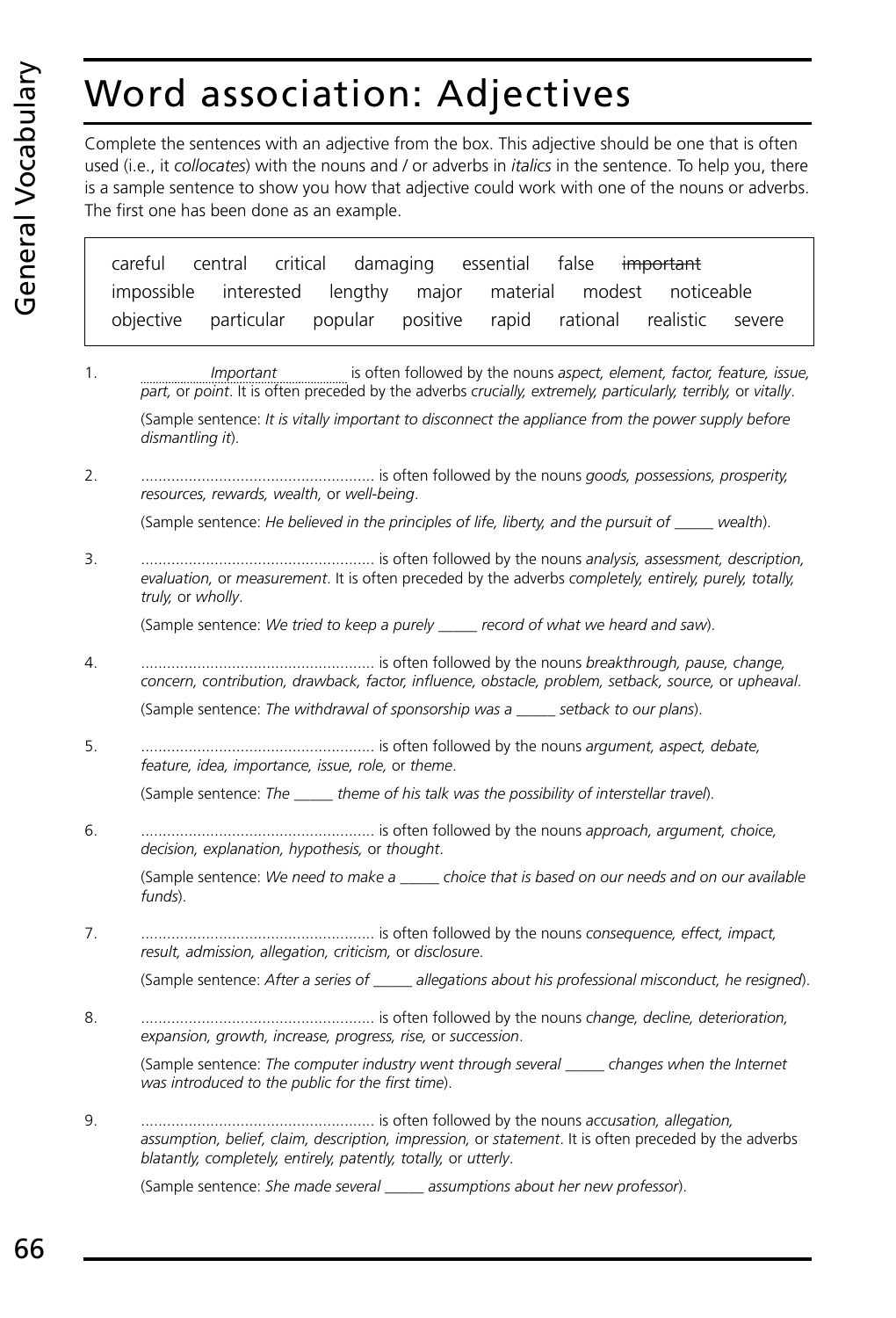| 10. | consideration, deliberation, examination, observation, or planning.                                                                                        |
|-----|------------------------------------------------------------------------------------------------------------------------------------------------------------|
|     | (Sample sentence: After ______ observation, we noticed that the drug was beginning to take effect).                                                        |
| 11. | opinion, or view.                                                                                                                                          |
|     | (Sample sentence: It is a _____ misconception that men are better drivers than women).                                                                     |
| 12. | examination, or scrutiny.                                                                                                                                  |
|     | (Sample sentence: They carried out a _____ examination of the documents to see if they were genuine).                                                      |
| 13. | importance, need, relevance, or significance.                                                                                                              |
|     | (Sample sentence: When you are writing an essay, you should pay _____ attention to cohesion of ideas).                                                     |
| 14. | element, feature, ingredient, part, or requirement.                                                                                                        |
|     | (Sample sentence: A working knowledge of Spanish is an _____ requirement if you want the job).                                                             |
| 15. | rather, relatively, suitably, surprisingly, or very.                                                                                                       |
|     | (Sample sentence: Everyone said he was arrogant and boastful, but when I interviewed him, I found<br>him to be surprisingly _____ about his achievements). |
| 16. | practically, quite, seemingly, totally, utterly, or virtually.                                                                                             |
|     | (Sample sentence: I found the language practically _____ to learn).                                                                                        |
| 17. | mainly, particularly, primarily, principally, or seriously.                                                                                                |
|     | (Sample sentence: I like nineteenth-century art, but I'm primarily ____ in the pre-Raphaelite movement).                                                   |
| 18. | outlook, reinforcement, response, or view.                                                                                                                 |
|     | (Sample sentence: His presentation was well-received, and he got a lot of _____ feedback).                                                                 |
| 19. | improvement, or increase.                                                                                                                                  |
|     | (Sample sentence: There has been a _____ increase in the cost of living over the last three years).                                                        |
| 20. | negotiations, pause, or period.                                                                                                                            |
|     | (Sample sentence: After a _____ pause, she continued speaking).                                                                                            |
| 21. | recession, setback, shortage, or threat.                                                                                                                   |
|     | (Sample sentence: Earlier settlers in the region faced _____ hardship, and many died young from<br>illness and starvation).                                |
| 22. | chance, estimate, expectation, goal, option, prospect, target, or view.                                                                                    |
|     | (Sample sentence: When you are studying for the TOEFL®, you should try to set yourself $\_\_$<br>targets, and not try to do too much too quickly).         |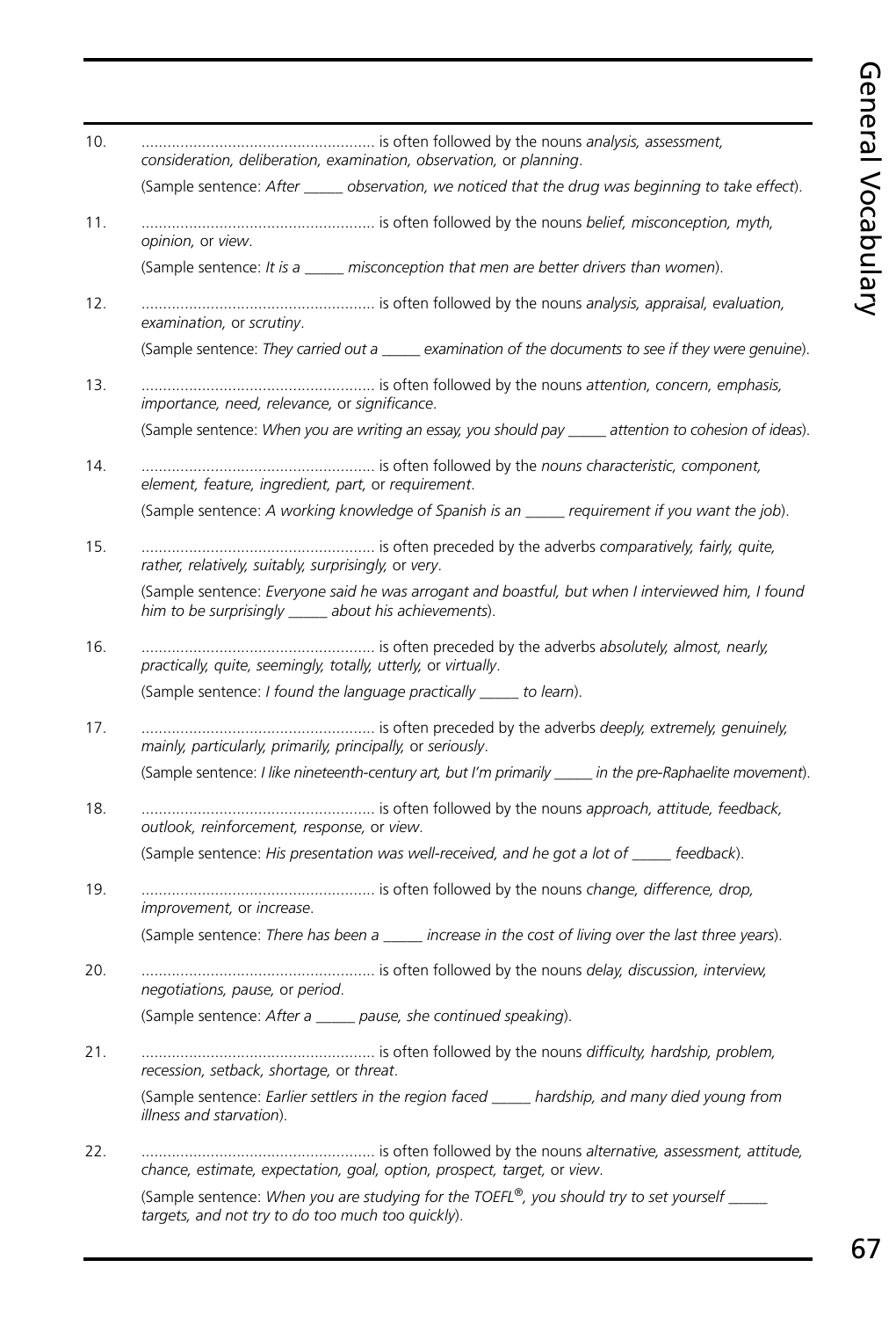## [Word association: Nouns](#page-4-0)

Rearrange the letters in **bold** to make nouns. These nouns should collocate with the verbs, adjectives, and other words in *italics* in the sentences. To help you, the first letter of each noun is underlined. Write your answers in the crossword on page 70. The first one has been done as an example.

### $\angle$ Across ( $\Leftrightarrow$ )

- 1. **aBkrgcdonu** is often preceded by the words *cultural, disadvantaged, educational, ethnic, middleclass, privileged, religious, social,* or *working class*.
- 5. An action can have a / an *adverse, beneficial, cumulative, damaging, detrimental, dramatic, harmful, immediate, major, negative, positive, profound, serious, significant,* or *substantial* **cfefte** on something.
- 7. When they speak, a person might have a *broad, heavy, pronounced, strong, thick,* or *unmistakable* **ceactn**.
- 8. If you are not sure about the answer to a question, you can take a / an *educated, good, informed, inspired, lucky, rough,* or *wild* **esgsu**.
- 11. You can *accept, ask for, follow, get, give, ignore, obtain, offer, provide, receive, take,* or *want* **vacedi** to or from someone.
- 12. You can give a problem *careful, detailed, due,* or *serious* **tieracoidonns**.
- 14. A **esggsuonti** can be *constructive, helpful, positive, practical, sensible,* or *tentative*. You can *adopt, make, offer, oppose, reject, submit, volunteer,* or *welcome* one of these.
- 15. You can *disobey, disregard, follow, give, ignore, issue, obey, provide,* or *repeat* an **tiinstonruc**.
- 17. A **utonsoli** to a problem or dispute can be *ideal, optimal, peaceful, possible, practical, satisfactory, simple,* or *workable*.
- 19. You can *ask, deny, gain, get, give, grant, obtain, receive, refuse, request,* or *seek* **sieomiprsn** to do something.
- 20. You can *encounter, experience, face, find,* or *have* **diulfctyfi** with something.
- 21. A **uaonficaqtili** can be *academic, educational, formal, professional, specialist,* or *vocational*. You can *acquire, gain, get, have, hold, obtain,* or *possess* one of these.
- 22. **Opryuptiotn** is often preceded by the adjectives *ample, excellent, golden, great, ideal, lost, missed, perfect, rare,* or *unique*. It is also often preceded by the verbs *miss, offer, provide, seize,* or *take*.
- 25. When you are trying to guess or calculate something, you can make a / an *accurate, conservative, realistic, reliable,* or *rough* **steimeat**.
- 29. A product or a person can have *broad, mass, popular, universal,* or *wide* **paalpe**.
- 32. You can *collect, destroy, gather,* or *produce* **ideevenc** that something has been done. This can be *admissible, circumstantial, conclusive, incriminating, sufficient,* or *supporting*.
- 33. **Menecidi** can be *alternative, complementary, conventional, herbal, holistic, orthodox,* or *traditional*.
- 34. When you do something, you usually have a / an *compelling, good, legitimate, logical, main, major, obvious, simple,* or *valid* **ernsao** for doing it.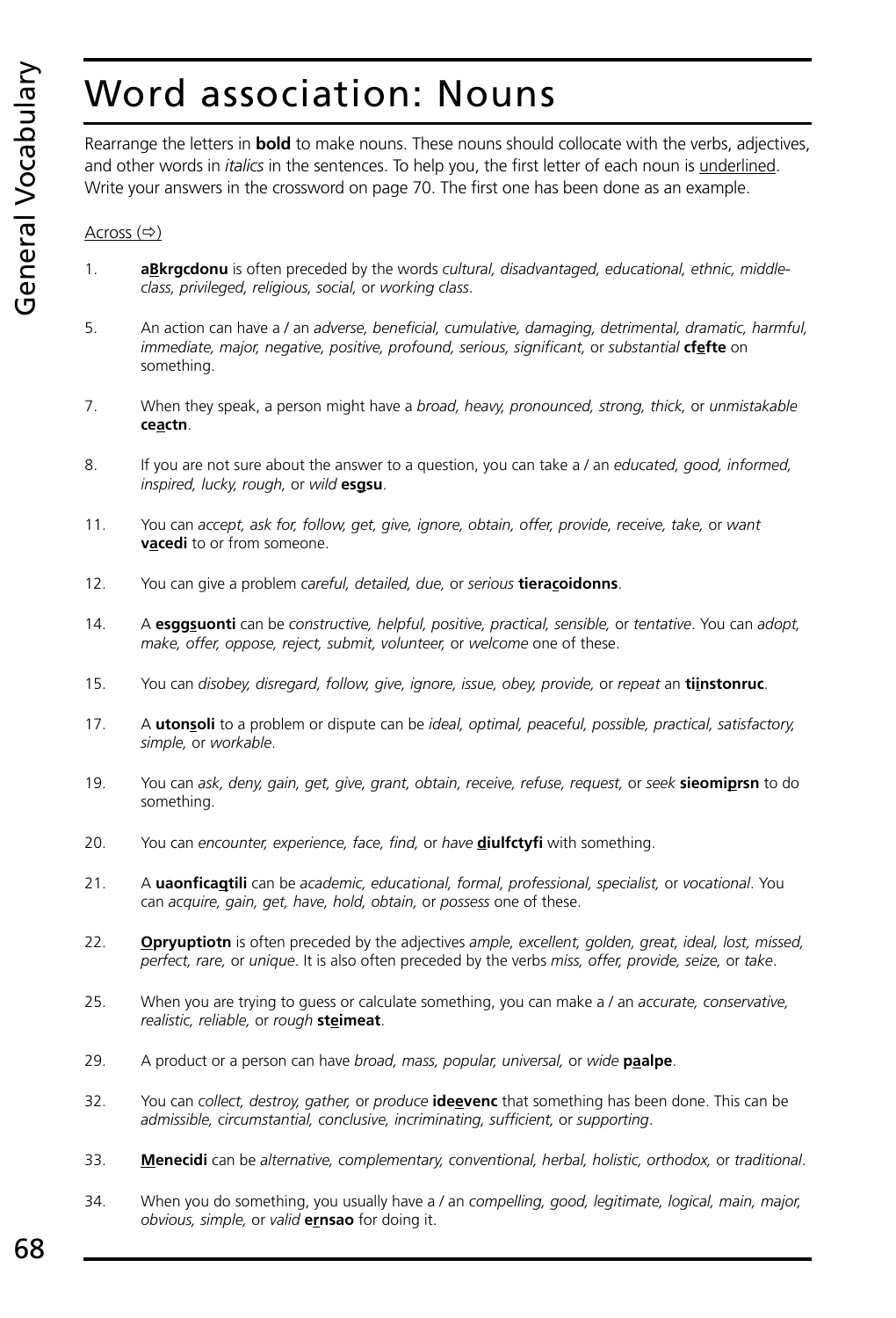#### Down  $(\sqrtU)$

- 2. If you are not careful, or if you are unlucky, you might be involved in a *bad, fatal, horrific, minor, nasty, serious,* or *tragic* **deacntci**.
- 3. You can *accept, assume, bear, exercise, fulfill, shoulder,* or *take* **poretysnsilibi** for your (or someone else's) actions.
- 4. You can *conclude, negotiate, reach, secure,* or *sign* an **garenetme**.
- 6. An object can have *distinctive, important, interesting, key, main, special, striking,* or *unusual* **tufeesar**.
- 9. If someone has a rather 'negative' personality, their **avbeiohr** can be *aggressive, antisocial, bad, disruptive, insulting, threatening,* or *violent*.
- 10. You can have a *brilliant, checkered, distinguished, glittering, promising, successful,* or *varied* **recear**.
- 12. When you work as part of a team, you can make a *great, huge, important, major, outstanding, positive, significant, useful,* or *valuable* **utibconinotr** to the team and its activities.
- 13. You can give a / an *accurate, brief, detailed, full, general, vague,* or *vivid* **ponderitisc** of something.
- 16. **sciCrmiti** of something (for example, a book or the actions of a politician) can be *adverse, fierce, outspoken, severe, strong,* or *widespread*.
- 18. You can *conduct, demand, launch, order, require,* or *undertake* an **tigaiesnvtino** into something.
- 23. For actions and achievements, you can *command, deserve, earn, gain, have, lose, show,* or *win* **pcteres**. This can be *considerable, deep, genuine, healthy, mutual,* or *proper*.
- 24. When doing something complicated, you can *adopt, apply, choose, develop, devise, employ, pioneer, provide,* or *use* a **ehtmdo** that makes it easier or more effective.
- 26. A **qeencsue** can be *alphabetical, chronological, logical, numerical,* or *random*.
- 27. A **gmjutend** can be *affected, delivered, exercised, formed, given, impaired, made, passed, reserved,*  or *suspended*.
- 28. You can undertake a / an *ambitious, collaborative, individual, innovative, joint, major, minor,* or *special* **ctpreoj**.
- 30. You can *assess, chart, check, evaluate, follow, hamper, hinder, impede, monitor, obstruct, review, slow, track,* or *watch* the **prsorseg** of something.
- 31. If someone does something wrong, you might teach them a *hard, harsh, important, salutary,* or *valuable* **solens**.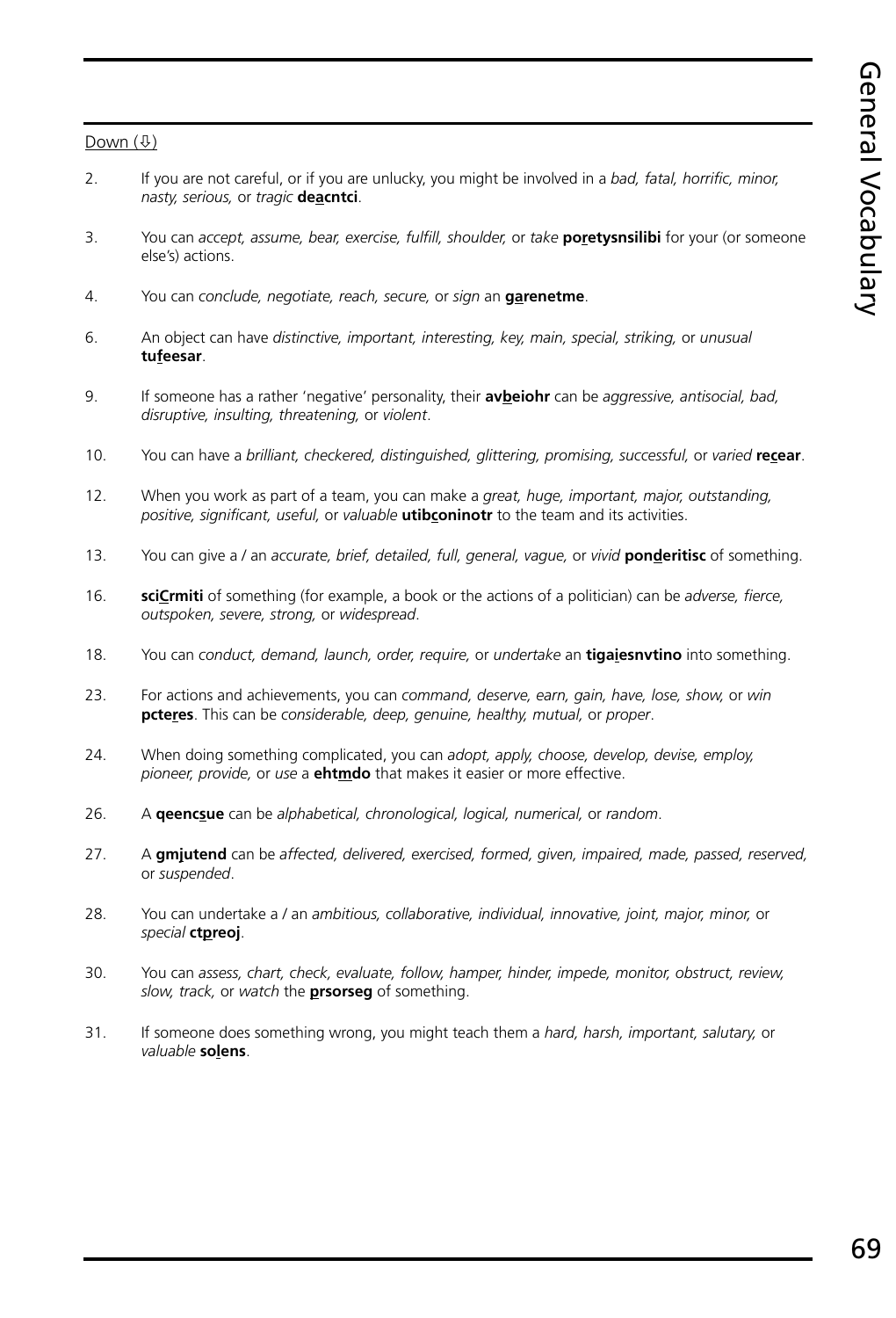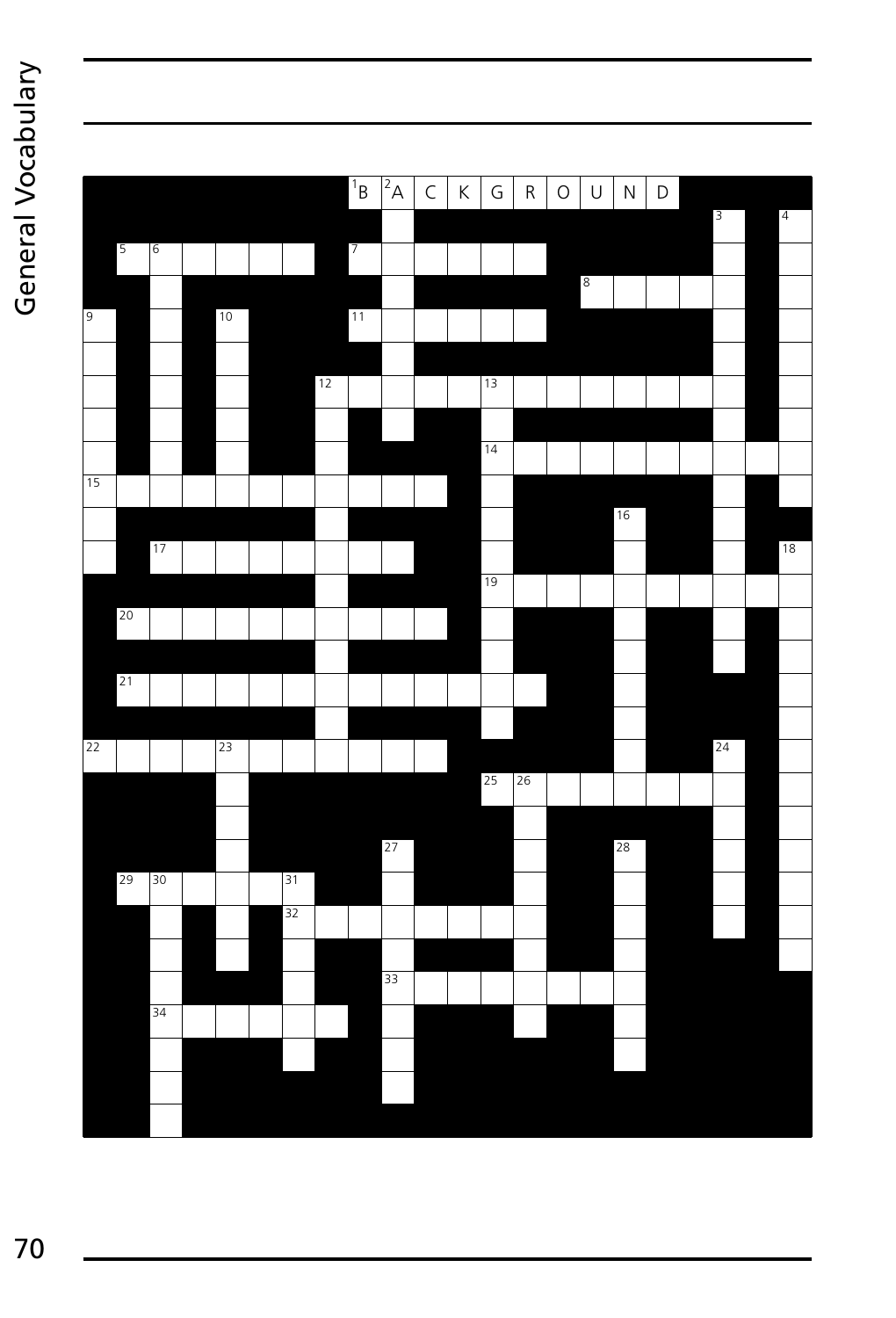# [Word association: Verbs](#page-4-0)

#### Exercise 1

Complete each of the following sentences with one verb. This verb should be one that is often used (i.e., it *collocates*) with the nouns and / or adverbs in *italics*. To help you, the first and last letters of each word have been given to you, and there is a sample sentence to show you how that verb could work with one of the nouns or adverbs.

Write your answers in the appropriate spaces in the grid. If you do this correctly, you will reveal a word in the shaded vertical strip that is often used with one of these nouns: *authority*, *confidence*, *credibility*, *legitimacy*, *morale*, *positions,* or *stability* (for example, '*He's very worried about his exams, so we don't want to do anything that might \_\_\_\_\_ his confidence any further*').

- 1. You can i......................................................e someone's or something's *behavior*, *choice*, *decision*, *development*, *outcome*, or *policy*. (Sample sentence: *I don't want to \_\_\_\_\_ your decision in any way*). 2. You can o......................................................n *approval*, *authorization*, *consent*, *evidence*, *funding*, *information*, *license*, or *permission*. (Sample sentence: *You need to \_\_\_\_\_ permission to use the computers in the library*). 3. You can d......................................................s an *issue*, *a matter*, *a plan*, *a proposal*, *a question*, *a subject*, or *a topic*. (Sample sentence: *We're all very tired. I suggest we \_\_\_\_\_ the matter tomorrow*). 4. You can s......................................................e *an argument*, *a conflict*, *a dispute*, *a quarrel*, or *your differences*. (Sample sentence: *Neither side showed any willingness to \_\_\_\_\_ the dispute*). 5. You can *actively*, *greatly*, *positively,* or *strongly* e......................................................e someone or something. (Sample sentence: *When I was young, my parents actively \_\_\_\_\_ me to read as much as possible*). 6. You can c......................................................y with a *demand*, *legislation*, *an order*, *a regulation*, *a request*, *a requirement*, or *a rule*. (Sample sentence: *You are legally obliged to \_\_\_\_\_ with the regulations*). 7. You can d......................................................e *a mechanism*, *a method*, *a plan*, *a scheme*, *a strategy*, or *a system*. (Sample sentence: *He \_\_\_\_\_ a cunning plan to help his friend*). 8. You can u......................................................r *a conspiracy*, *evidence*, *a fact*, *a fraud*, *a mystery*, *a plot*, *a scandal*, *a secret*, or *the truth*. (Sample sentence: *The investigation \_\_\_\_\_ a scandal that would bring down the government*).
- 9. You can d......................................................e *credit*, *a mention*, *praise*, *recognition*, *respect*, or *support*. (Sample sentence: *They \_\_\_\_\_ a lot of praise for all their hard work*).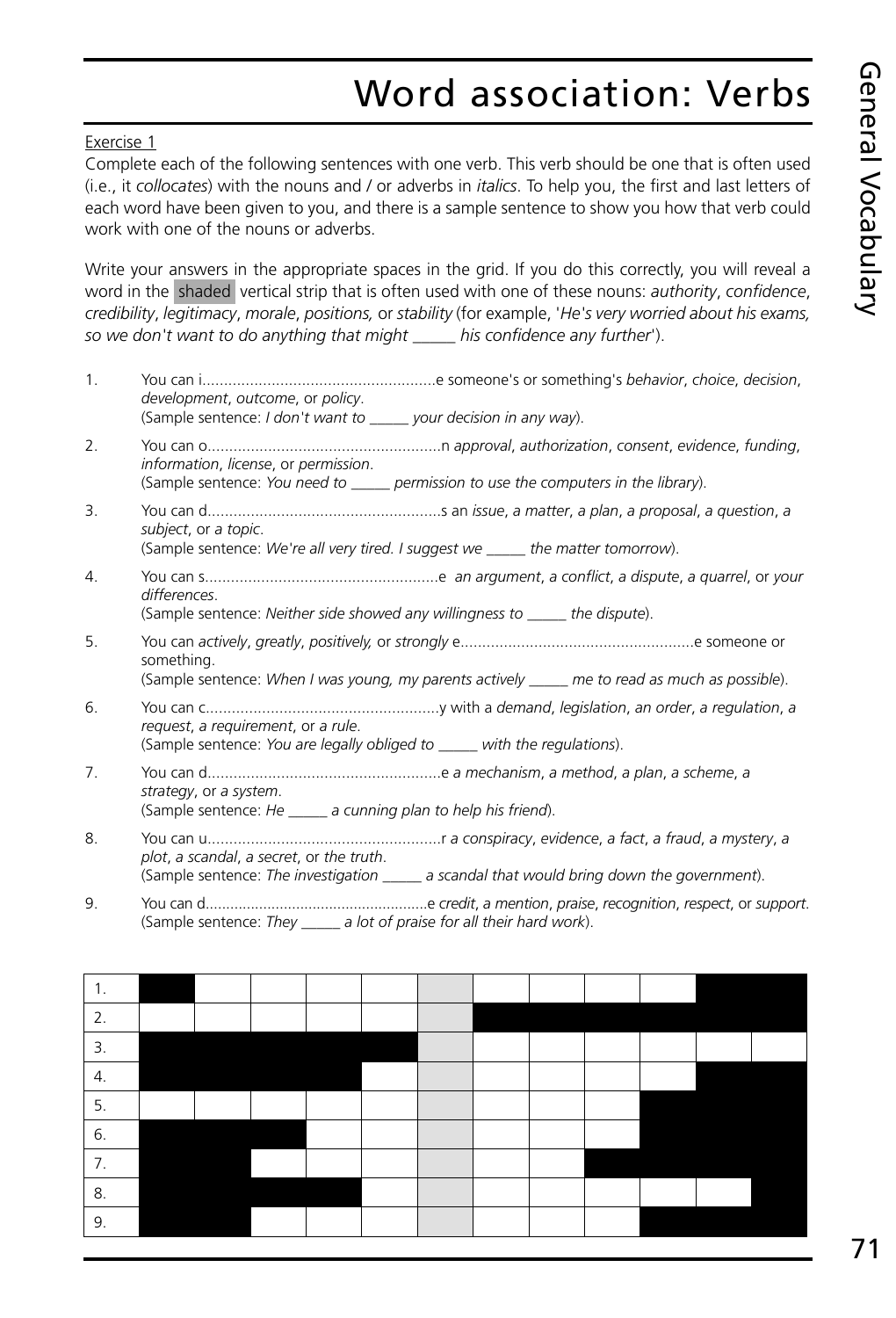Follow the same instructions as Exercise 1. This time, the word you will reveal in the shaded vertical strip is one that is often used with the nouns *agreement, ceasefire, contract, deal, price, settlement, terms, treaty*, or *truce* (for example, '*After the unions refused to end the strike, the management attempted to \_\_\_\_\_ a new contract*').

- 1. You can i......................................................e *affection*, *awe*, *confidence*, *devotion*, *envy*, *loyalty*, or *respect* in other people.
	- (Sample sentence: *His actions did little to \_\_\_\_\_ confidence in his friends and colleagues*).
- 2. You can o......................................................t *bitterly*, *formally*, *strenuously*, *strongly*, *vehemently*, or *vigorously* about something. (Sample sentence: *She \_\_\_\_\_ vehemently when she was accused of cheating*).
- 3. You can a......................................................e *consistently*, *convincingly*, *forcefully*, *passionately*, *persuasively*, *plausibly*, or *strongly* for or about something. (Sample sentence: *They \_\_\_\_\_ forcefully for a change to the existing rules*).
- 4. You can o......................................................e something *bitterly*, *fiercely*, *implacably*, *strenuously*, *strongly*, *vehemently*, or *vigorously*. (Sample sentence: *Darwin's theories are still bitterly \_\_\_\_\_ by many people*).
- 5. You can f......................................................t *corruption*, *crime*, *discrimination*, *prejudice*, or *terrorism*. You can do this *desperately*, *doggedly*, *hard*, *stubbornly*, or *tenaciously*. (Sample sentence: *The new government promised the electorate that it would \_\_\_\_\_ corruption at all levels*).
- 6. You can h......................................................t *a danger*, *a difference*, *a difficulty*, *a fact*, *the importance (of something)*, *an issue*, *a need (for something)*, *the plight (of something)*, *a problem*, or *a weakness*.

(Sample sentence: *Her report \_\_\_\_\_ the plight of migrant workers in the state*).

- 7. You can c......................................................e something or someone *completely*, *considerably*, *dramatically*, *drastically*, *fundamentally*, *radically*, or *significantly*. (Sample sentence: *Global warming is believed to have radically \_\_\_\_\_ the climate in some parts of the world*).
- 8. You can u......................................................e *an analysis*, *an assessment*, *an investigation*, *a program*, *a project*, *research*, *a review*, *a study*, *a survey*, or *a task*. (Sample sentence: *The board promised to \_\_\_\_\_ a review of current working practices*).
- 9. Something or someone can d......................................................r *considerably*, *greatly*, *markedly*, *radically*, *sharply*, *significantly*, *substantially*, or *widely* from something or someone else. (Sample sentence: *English \_\_\_\_\_ markedly from Spanish in that the words are not always pronounced as they are written*).

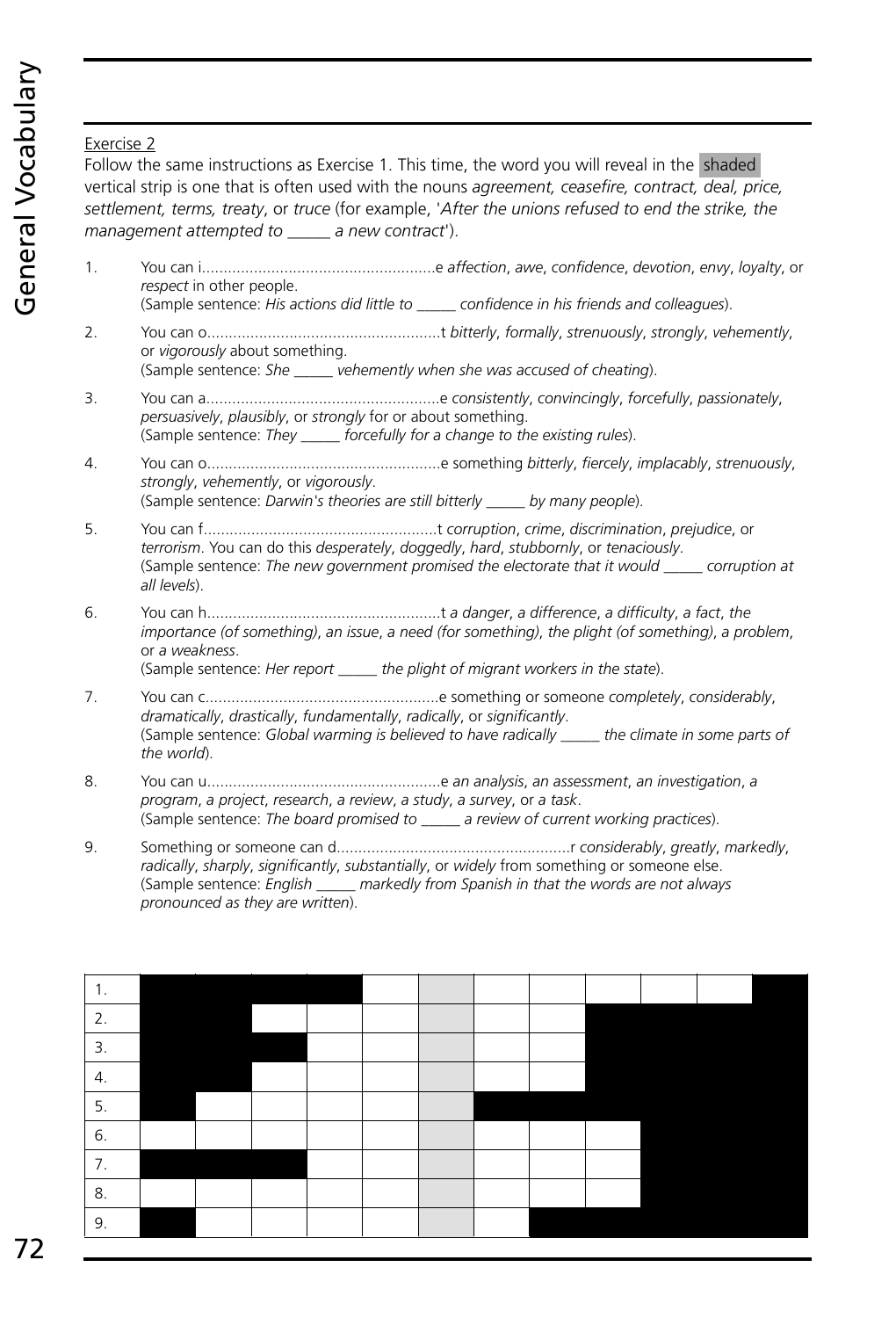Follow the same instructions as Exercises 1 and 2. This time, the word you will reveal in the shaded vertical strip is one that is often used with the nouns *attitude*, *belief*, *idea*, *impression*, *notion*, *stereotype*, *tendency*, *trend*, or *view* (for example, '*The latest figures \_\_\_\_\_ the view that young people read less than they used to*').

- 1. You can *heartily*, *thoroughly*, *warmly*, *wholeheartedly*, *officially*, *overwhelmingly*, *personally*, or *unanimously* a......................................................e of someone or something. (Sample sentence: *We wholeheartedly \_\_\_\_\_ the measures that you have taken to boost morale*).
- 2. You can l......................................................n to something or someone *attentively*, *carefully*, *closely*, *hard*, *intently*, or *closely*.

(Sample sentence: *\_\_\_\_\_ carefully*, *because I will say this only once*).

- 3. You can d......................................................s *an allegation*, *a claim*, *an idea*, *a notion*, *a suggestion*, or *a theory*. (Sample sentence: *She \_\_\_\_\_ my allegation as a complete fabrication*, *and more or less accused me of lying*).
- 4. You can a......................................................n *a belief*, *a claim*, *a commitment*, *a concept*, *an idea*, *a policy*, or *a principle*. (Sample sentence: *He used to be quite religious*, *but \_\_\_\_\_ his beliefs when his wife died in a road accident*).
- 5. Something can f......................................................l *dramatically*, *rapidly*, *sharply*, *slightly*, *steadily*, or *steeply*. (Sample sentence: *Unemployment figures \_\_\_\_\_ dramatically under the government's Work or Starve initiative*).
- 6. You can c......................................................t *crime*, *discrimination*, *disease*, *fraud*, *inflation*, *poverty*, *racism*, *terrorism*, *unemployment*, or *violence*. (Sample sentence: *The organization's main mission statement is to \_\_\_\_\_ disease and poverty In developing nations*).
- 7. Someone or something can u......................................................e *a difficulty*, *a fact*, *the importance (of something)*, *the need (for something)*, *a point*, *a problem*, or *the significance (of something)*. (Sample sentence: *The survey results \_\_\_\_\_ the need for change in people's attitudes toward the homeless*).
- 8. You can c......................................................e *an agreement*, *a contract*, *a deal*, *a pact*, or *a treaty*. (Sample sentence: *At the end of the summit*, *an agreement was \_\_\_\_\_ under which trade sanctions between both countries would be lifted*).
- 9. You can o......................................................e *a barrier*, *a difficulty*, *a disadvantage*, *a fear*, *a hurdle*, *limitations*, *an obstacle*, *a problem*, *resistance*, or *a weakness*. (Sample sentence: *Hypnosis helped him to \_\_\_\_\_ his fear of flying*).

| 1. |  |  |  |  |  |
|----|--|--|--|--|--|
| 2. |  |  |  |  |  |
| 3. |  |  |  |  |  |
| 4. |  |  |  |  |  |
| 5. |  |  |  |  |  |
| 6. |  |  |  |  |  |
| 7. |  |  |  |  |  |
| 8. |  |  |  |  |  |
| 9. |  |  |  |  |  |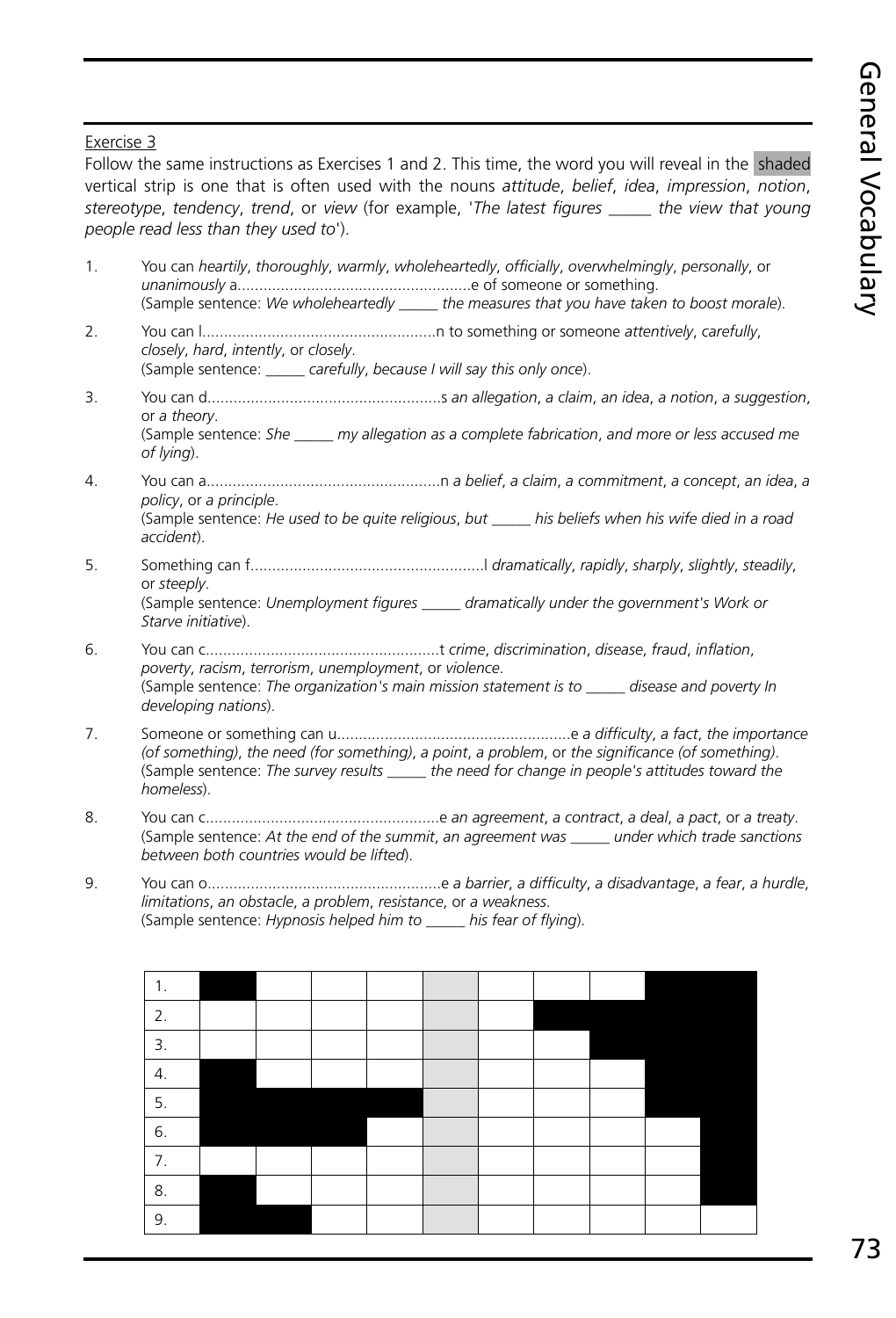## [Word forms: Nouns from verbs](#page-4-1)

### Exercise 1

The verbs in the top box can all be made into nouns by removing and / or adding letters. Decide on the noun form of each verb, and then write it (in its noun form) in the appropriate section of the table, depending on the changes that are made to it. There are five words for each section of the table, and there are 10 words that do not fit into any section of the table.

abolish acquire admire\* apply\* argue arrive assure attend behave choose coincide compete consult\* consume\* criticize\* decide determine disturb emphasize expand expect expose fail identify imply intervene labor lose maintain manage\* negotiate\* notify permit persuade prefer produce\* prohibit promote\* provide qualify\* recognize recommend refuse rehearse relax require respond scrutinize sign solve subscribe\* suggest supervise\* survive\* warn

\* Note: NOT the person who does these things (i.e., *admirer*, *applicant*, *consultant*, *consumer*, *critic*, *laborer*, *manager*, *negotiator*, *producer*, *promoter*, *provider*, *qualifier*, *subscriber*, *supervisor*, *survivor*)

| Remove 2 letters, then add 4 letters: | (Example: conclude $\rightarrow$ conclude $\rightarrow$ conclusion)          |
|---------------------------------------|------------------------------------------------------------------------------|
| Remove 1 letter, then add 7 letters:  | (Example: verify $\rightarrow$ verify $\rightarrow$ verification)            |
| Remove 1 letter, then add 5 letters:  | (Example: examine $\rightarrow$ examine $\rightarrow$ examination)           |
| Remove 1 letter, then add 4 letters:  | (Example: reduce $\rightarrow$ reduce $\rightarrow$ reduction)               |
| Remove 1 letter, then add 3 letters:  | (Example: concentrate $\rightarrow$ concentrate $\rightarrow$ concentration) |
| Remove 1 letter, then add 2 letters:  | (Example: disperse $\rightarrow$ disperse $\rightarrow$ dispersal)           |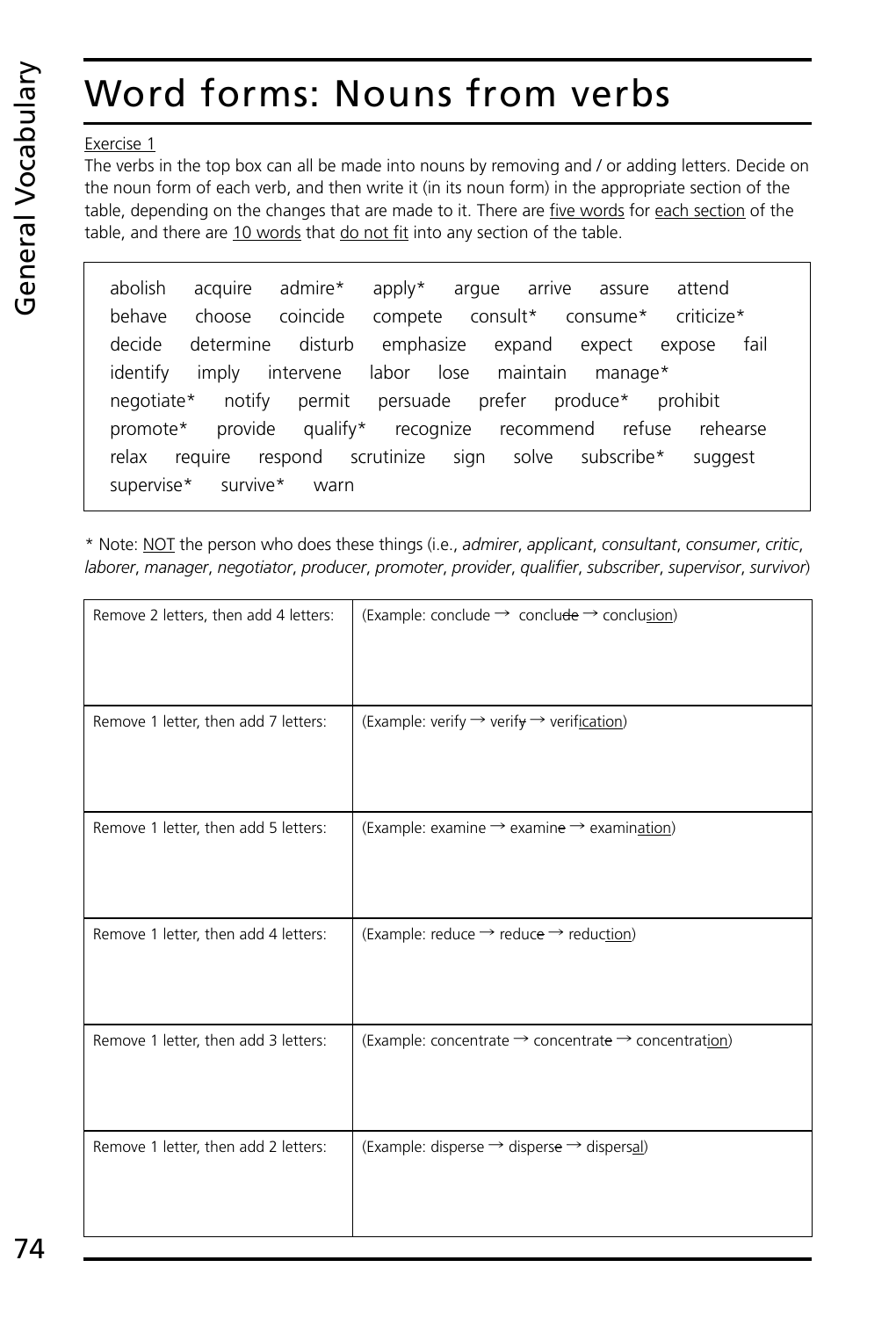| Add 3 letters: | (Example: depart $\rightarrow$ departure)     |
|----------------|-----------------------------------------------|
| Add 4 letters: | Example: improve $\rightarrow$ improvement)   |
| Add 5 letters: | (Example: confirm $\rightarrow$ confirmation) |

Now take the verbs from the box that did *not* fit into any of the sections in Exercise 1, change them into nouns and use them to complete these sentences. The words you need for the sentences appear in the same order as they do in the box.

| 1.  | perfume bottle.                                                                      |
|-----|--------------------------------------------------------------------------------------|
| 2.  |                                                                                      |
| 3.  |                                                                                      |
| 4.  | serve rather than the quantity.                                                      |
| 5.  |                                                                                      |
| 6.  | shipbuilding industry in Belfast.                                                    |
| 7.  | expensive.                                                                           |
| 8.  | Once you start making mistakes, you will find that your work comes under much closer |
| 9.  | fuel problems.                                                                       |
| 10. |                                                                                      |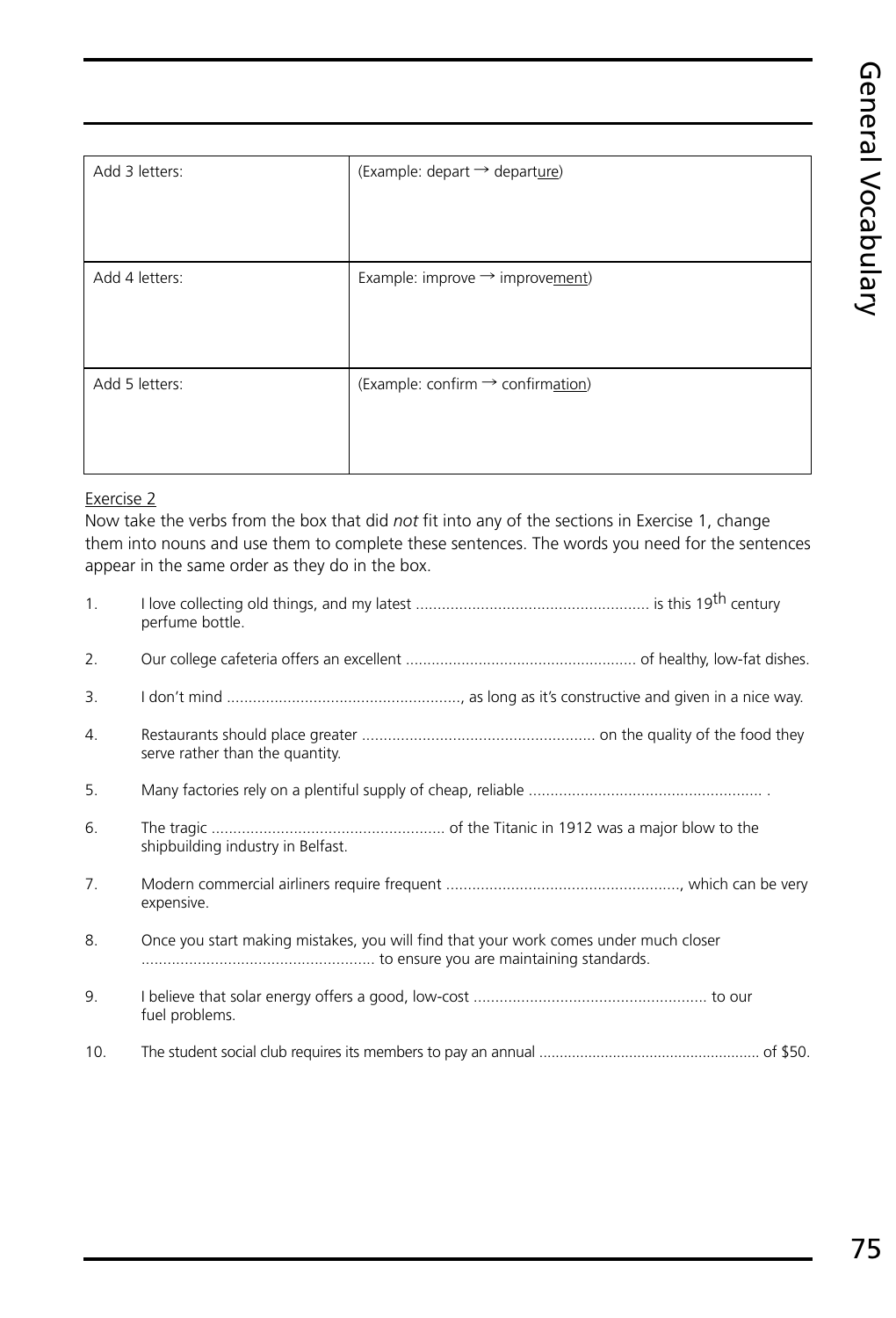# [Word forms: Nouns from adjectives](#page-4-1)

### Exercise 1

Change the adjective in **bold** in each of these sentences to a noun so that the word is grammatically correct in the sentence.The first one has been done for you.

1. Items of **valuable** can be left in the safe at reception. *value*  2. Money cannot make up for bad **tasteful** and bad manners. ...................................................... 3. Do you have a **thirsty** for knowledge? Then why not enroll on one of our evening college courses? ...................................................... 4. It is often said that '*honest* is the best policy'. ...................................................... 5 It can often be lack of **confident** that prevents a student from maximizing his or her potential. ...................................................... 6. Many people heading off to college for the first time are often unaware of the **expensive** involved in simple day-to-day life. ...................................................... 7. Student discounts are offered on most products and services on our Web site, although some **restricted** apply. ...................................................... 8. There were a few **similar** between the Boeing 727 and the Tupolev 154 airliners, but these were mainly cosmetic. ...................................................... 9. The Director of Studies is unable to say with any **certain** when the new changes will be implemented. ...................................................... 10. Unnecessary **absent** from work is costing American companies millions of dollars a year. ...................................................... 11. Please complete the form and return it at your earliest **convenient**. ...................................................... 12. The student union has questioned the **necessary** of CCTV in the library, but the management insists it is necessary in order to reduce petty theft. ...................................................... 13. Despite a **relaxed** of regulations, many feel that they are under too much pressure to conform to a set of outdated rules. ...................................................... 14. Sometimes in business, rules have to be changed according to needs: **flexible** is the key to success. ...................................................... 15. Health and **safe** issues should be a priority with any organization. ...................................................... 16. The management accepts no **responsible** for items lost or stolen in the cafeteria and immediate area. ...................................................... 17. In advertising, **accurate** is very important when it comes to identifying the target market. ...................................................... 18. The legal **professional** is often criticized for concentrating on making money instead of upholding the law. ...................................................... 19. There were several unforeseen **complicated** with the new airport extension owing to opposition from environmental groups. ...................................................... 20. Do you know the **different** between *net* profit and *gross* profit? Is *overtime* the same as *allowed time*? If you answered 'no' to the first and 'yes' to the second, it's time you joined our Business for Basics course! ......................................................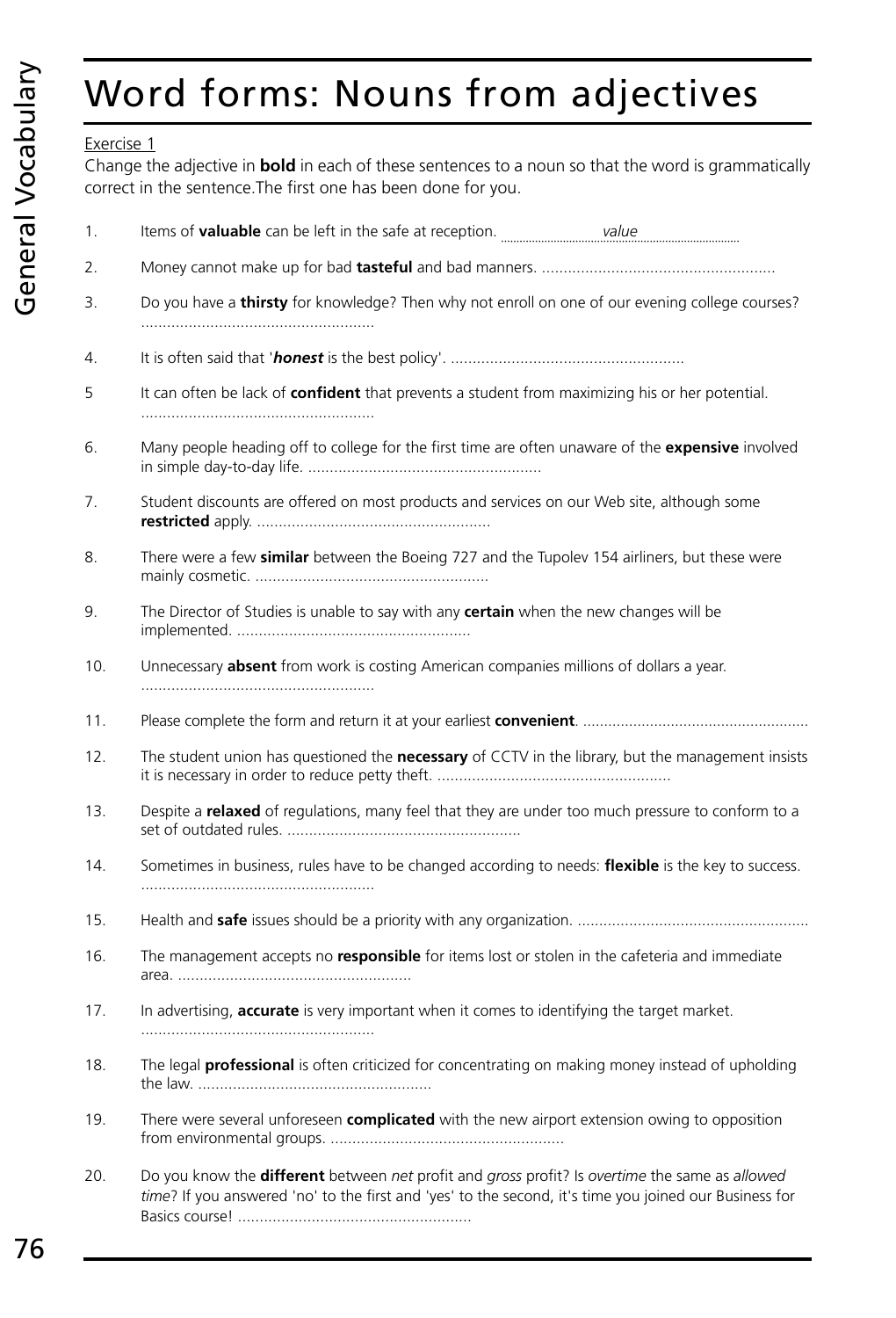21. His success and popularity were probably due in part to his wonderful **charismatic**. ...................................................... 22. There is a growing problem of drug **addicted** in our cities. ...................................................... 23. The US **constitutional** guarantees freedom of the press. ...................................................... 24. As soon as the **investigative** is complete, we can make a decision. ...................................................... 25. There can be no **justified** for paying health workers so little money. ...................................................... 26. By the time he was 30, he was no longer able to differentiate between fantasy and **real**.

### Exercise 2

......................................................

Change the adjectives in the box into nouns following the instructions in the table. Each instruction relates to three of the adjectives in the box. One has been done as an example.

able aggressive appreciative available aware bored comfortable compatible confused considerate convenient creative deep familiar fashionable functional high hot logical long loyal mature optimistic optional pessimistic popular punctual realistic secure serious strong sufficient systematic true warm weak

| Remove 4 letters:                     | comfort |
|---------------------------------------|---------|
| Remove 3 letters, then add 5 letters: |         |
| Remove 3 letters, then add 1 letter:  |         |
| Remove 2 letters, then add 5 letters: |         |
| Remove 2 letters, then add 3 letters: |         |
| Remove 2 letters, then add 2 letters: |         |
| Remove 2 letters:                     |         |
| Remove 1 letter, then add 3 letters:  |         |
| Remove 1 letter, then add 2 letters:  |         |
| Add 2 letters:                        |         |
| Add 3 letters:                        |         |
| Add 4 letters:                        |         |

Try to use some of the words above in some of your own sentences.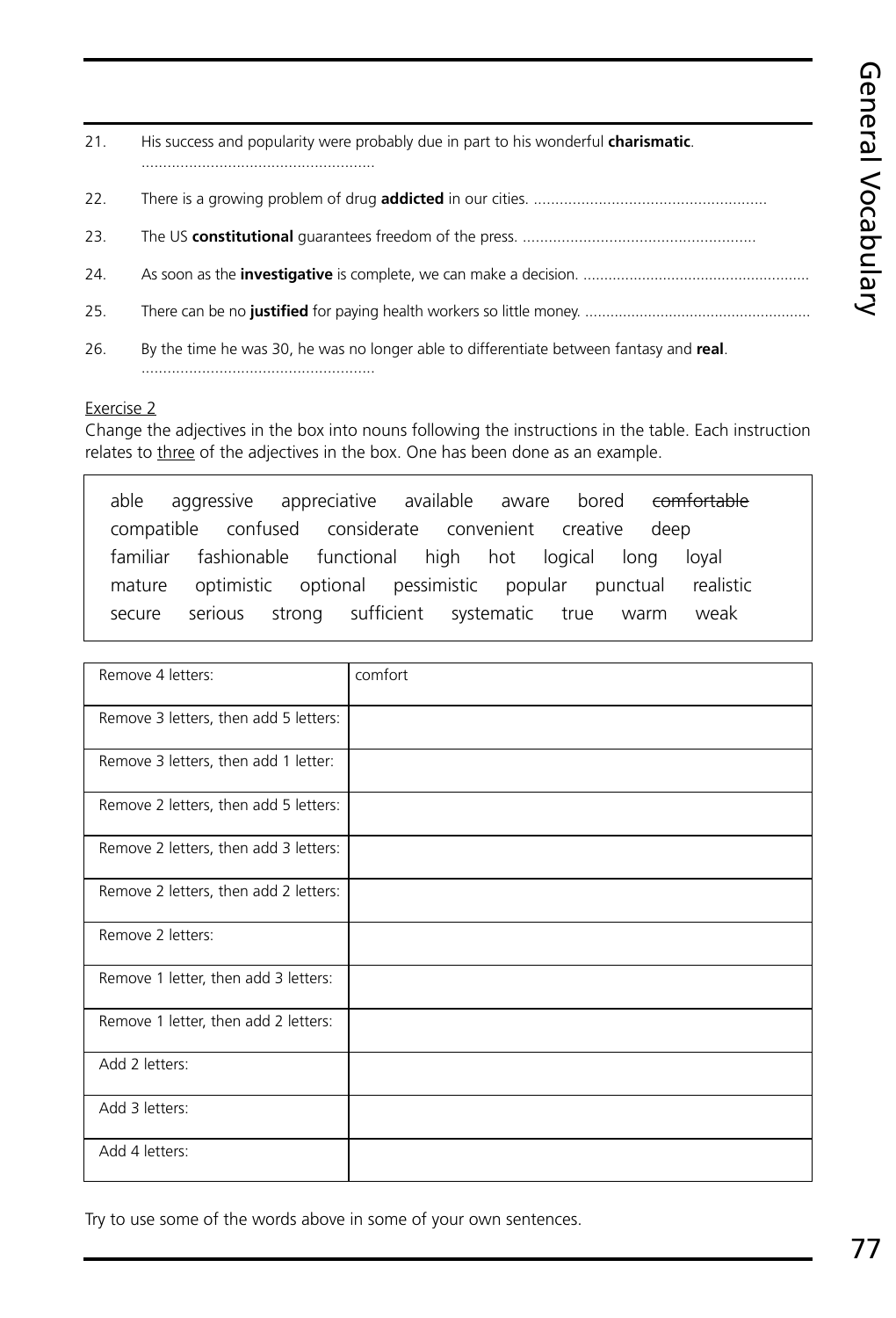# [Word forms: Adjectives from verbs](#page-4-1)

Change the verbs in **bold** into their correct adjective form so that they are grammatically correct in the context of the sentences. The first two have been done for you.

| 1.  | At the recruitment drive we were shown a lot of <b>promote</b> material, but it wasn't very inspire.<br>promotional                                                                                                                                 |
|-----|-----------------------------------------------------------------------------------------------------------------------------------------------------------------------------------------------------------------------------------------------------|
| 2.  | Recently, there have been some innovate and impress plans to change the student social areas.                                                                                                                                                       |
| 3.  | In the interests of the environment, we all need to change our <b>waste</b> habits, so the college is<br>introducing an <b>oblige</b> code for recycling and cutting down on waste.                                                                 |
| 4.  | The task we were given was very repeat and as a result it quickly became very bore.                                                                                                                                                                 |
| 5.  | Everybody was very excite when we were told about the cultural trip to Paris, but I was a little                                                                                                                                                    |
| 6.  | Our new Director of Studies isn't very decide and needs to play a more act role in the day-to-day                                                                                                                                                   |
| 7.  | Computer software designers need to be far more invent if they want to keep up with a changing                                                                                                                                                      |
| 8.  | The Coke and coffee machines have both been out of order five times this week, and the air-<br>conditioning hasn't been working for a month: these continue breakdowns, coupled with the<br>continue heat, have resulted in a lot of short tempers. |
| 9.  | My tutor isn't very <b>approach</b> : in fact, some of my fellow students find him a little bit frighten!                                                                                                                                           |
| 10. | Her presentation wasn't very convince, and several of her classmates were extremely criticize of her                                                                                                                                                |
| 11. | The market for all-include holidays (in which customers pay for their flight, accommodation, meals,<br>and drinks in advance) has become very compete.                                                                                              |
| 12. | Our tutor is very help and support, but unfortunately he isn't very depend.                                                                                                                                                                         |
| 13. | The mistake was easily rectify, but it would have been far more prefer if it hadn't happened in the                                                                                                                                                 |
| 14. | Fees are non-negotiate, and you will need to pay a non-refund deposit of \$500 before we can                                                                                                                                                        |
| 15. | There is restrict access to the building, and all visitors will need to show a validate pass and some                                                                                                                                               |
| 16. | Participation in the evening training seminars is entirely <b>volunteer</b> , but we hope that everyone will<br>attend these highly construct sessions.                                                                                             |
| 17. | The accident was avoid, and it wouldn't have happened if you hadn't been so care.                                                                                                                                                                   |
| 18. | He's a very create and imagine artist, and his commitment to helping young painters is admire.                                                                                                                                                      |
| 19. | When you apply for a job, it is very important to be specify about your occupy qualifications, and                                                                                                                                                  |
| 20. | A good job should offer an <b>attract</b> salary and other <b>excel</b> benefits, such as a company car and free                                                                                                                                    |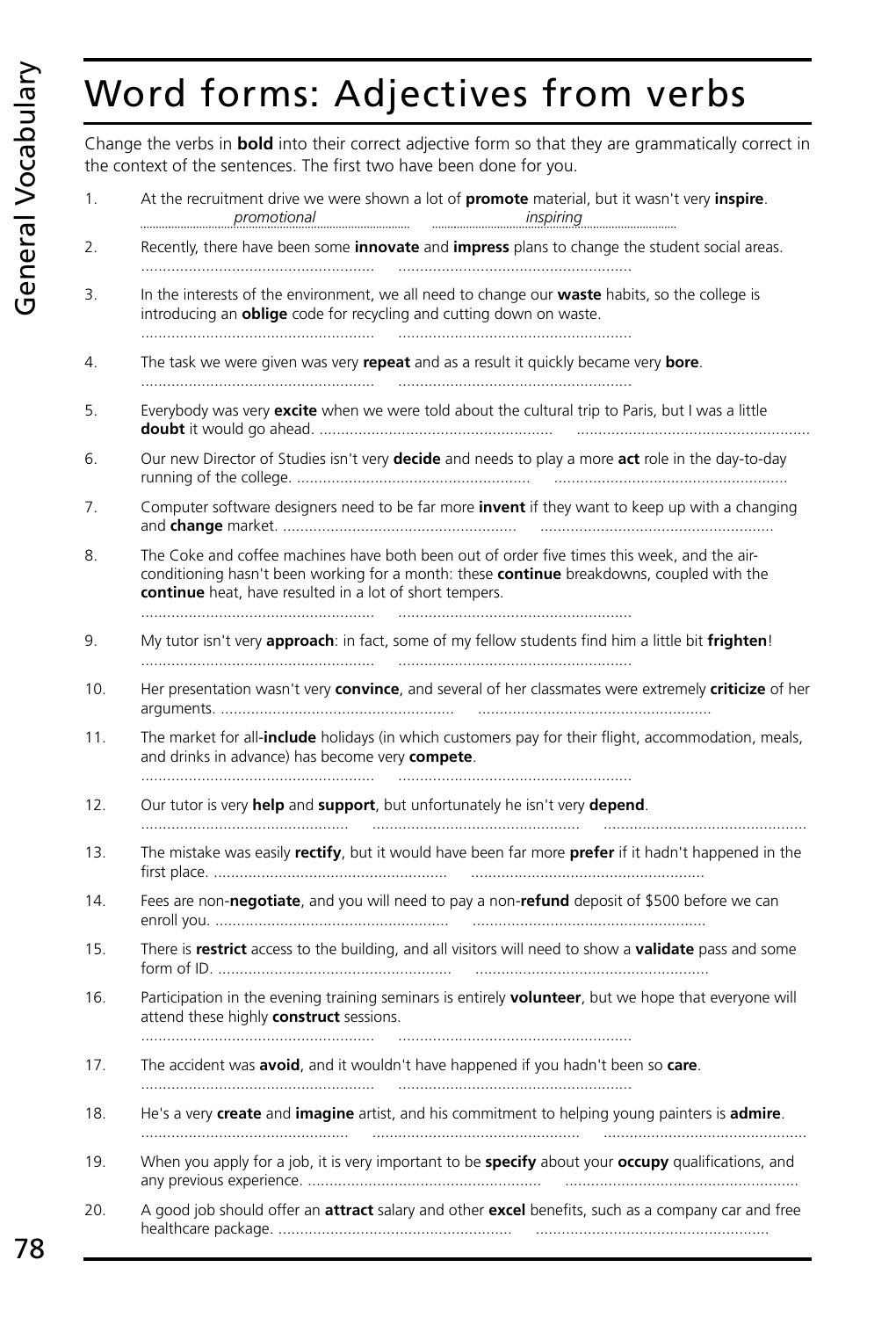### [Working words](#page-4-0)

#### Exercise 1

This exercise lets you review some of the more common 'grammar'-type words (prepositions, conjunctions, pronouns, prepositions, etc.). Underline the correct word or phrase in each **bold** pair in these sentences. Read the *whole* sentence first. In some cases, both words and / or phrases are correct.

- 1. I'm afraid **of / to** say you have absolutely **no / not** chance **for / of** passing the exam.
- 2. A few years **ago / before**, people **use / used** to write letters to each other. **Now / These** days, it's all e-mails and text messages.
- 3. You **can / may** leave early today **if / providing** you promise to work late tomorrow.
- 4. **Between / From** 2006 and 2008, the book sold **more / over** a million copies.
- 5. One or two of my friends live abroad, but **most / the most** of them live **close / near** my home.
- 6. Please **be / being** quiet. I'm trying to concentrate **at / on** my project.
- 7. **If / Unless** it rains tomorrow, we can go **for / on** a picnic.
- 8. We wanted to see the exhibition **at / on** the art gallery, but **knowing / realizing** how many other people **are / would** be there, we decided to give it a miss.
- 9. In **despite / spite** of missing most of his lessons, he **managed / succeeded** to pass the exam.
- 10. Teachers are **as / also** capable of making mistakes as **anybody / anyone** else.
- 11. I enjoy **to work / working** with people who come from a wide range of backgrounds. This is why I'm so keen **for / on** working for the UN.
- 12. Jan Kelly, a teacher **which / who** works at Park Green College in Boston, has **just / recently** been given a 'Teacher of the Year' award.
- 13. He approached his English lessons **in / with** enthusiasm, and **did / made** excellent progress as a result.
- 14. His sudden decision to leave the team took everyone **by / for** surprise, since previously he **had / was** been very interested in the project.
- 15. He spent the second half of his life living in **a / the** remote village of Hogstail Rise, **where / which** he wrote most of his novels.
- 16. **By / When** the time she retired, she **had / has** worked for the company for 32 years, and during **this / that** time, she only took one or two days **absent / off** sick.
- 17. We **lost / missed** the bus into town, so we had to walk instead, and by the time we got to the theater, we were **so / too** late to catch the beginning of the movie.
- 18. **How's / What's** my brother like? Well, he's **little / quite** friendly, and has a great sense of humor, but he is **also / as well** lazy and selfish.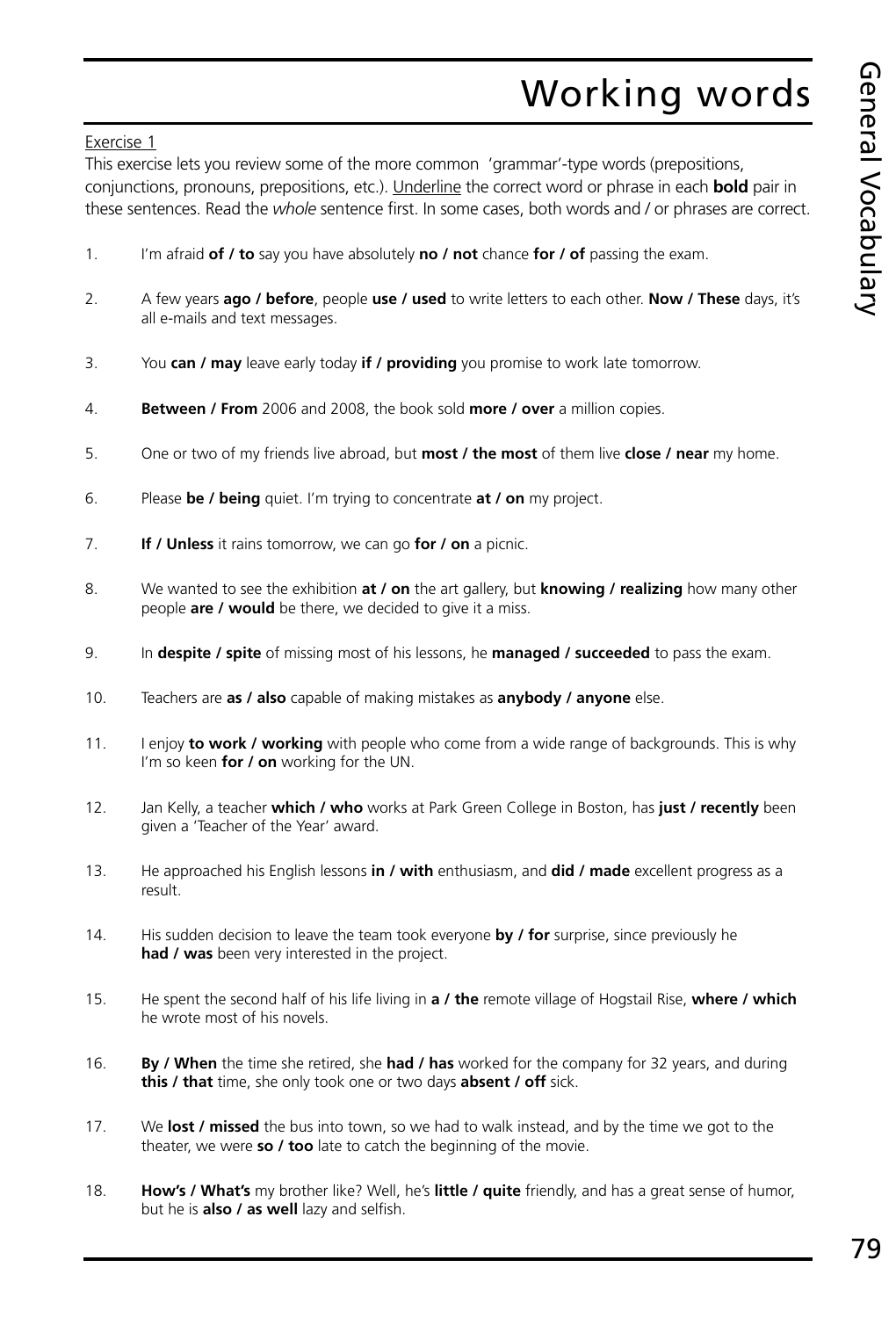Now do the same with these.

- 1. Some people try to give **in / up** cigarettes by smoking **to / until** they feel sick, or by limiting themselves to one or **few / two** a day, but **these / those** methods are not very effective.
- 2. My English school, **which / who** is near the center of the city, is **a one / one** of the **best / better** language schools **at / in** the country.
- 3. There were at **least / less** 60 people in the room, which was far **extra / more** than the organizers expected, and **as / since** there were only 20 chairs, most of us **had / must** to stand.
- 4. In most respects he was a normal child, but **how / what** made him different **as / from** everybody **else / others** was his enthusiasm for solving complex mathematical puzzles.
- 5. On one hand I love **attending / going** to concerts, but on **another / the other** hand I get nervous in large crowds of people.
- 6. I've **been / being** working on this essay **during / for** over a week, but **any / no** matter how hard I try, I just can't seem to finish it.
- 7. Up **to / until** a few years ago, people **might / would** have the same career for life. Nowadays, **they / these** can reasonably expect to change careers two **and / or** three times.
- 8. In spite of **be / being** rather lazy, he is always able **can / to** get good results and has made **a / the** good impression **on / to** his tutors.
- 9. **Between / From** 2001 to 2004, unemployment figures dropped to an all-time low, **but / however** they then started climbing again, reaching **a / their** peak in 2009.
- 10. Students are **not / only** allowed to miss a class **in / on** condition that they inform **their / there** tutor at least three days in advance (**if / unless** they are ill, in which case they should try to call the college on the day **itself / themselves**).
- 11. Please come **at / on** time to your lessons, and **be / do** prepared to work **a lot / much** harder from now on.
- 12. He admitted **borrowing / to borrow** my camera without asking **about / for** my permission, but he vigorously denied **breaking / to break** it.
- 13. If you cause **a / any** damage to college property, whether **by / on** accident or **by / on** purpose, you will be **held / holding** liable for any costs.
- 14. When I worked last summer, I **had to / must** leave the apartment at seven o'clock every morning, and I often didn't **arrive / get** home until seven or eight **at / in** the evening.
- 15. When I arrived in the city I **made / spent** several days looking **after / for** somewhere to live, and **eventually / finally** found a nice apartment by the river.
- 16. I **hope / wish** I had more money. If I did, I **will / would** be able to buy a new computer, and get rid of this slow old thing that I've had **for / since** ages.
- 17. I moved here **at / in** April last year, and it's March now, so next month I'll **be / have been** here for exactly **a / one** year.
- 18. Last night, Ron asked me **about / for** \$10 so that he **can / could** buy pizza, but I refused **lending / to lend** him anything.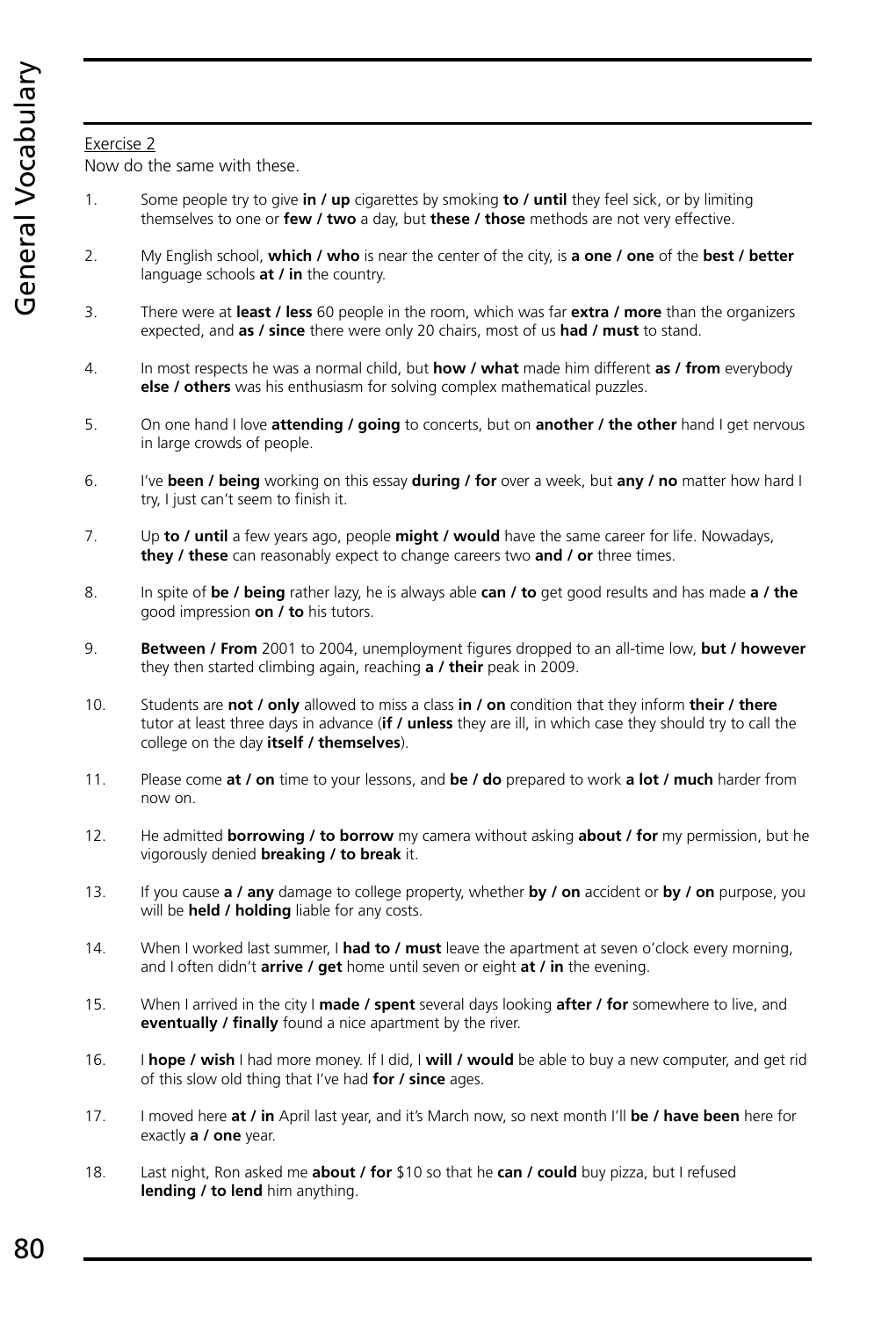# [Children and the family](#page-4-0)

Exercise 1

Complete definitions 1 – 15 with words and phrases from the box. There are some that you do not need.

adolescence adolescent adopt authoritarian birth rate bring up dependent divorced extended family family life formative years foster foster child foster family freedom infancy infant juvenile juvenile delinquency lenient minor (noun) nuclear family nurture over-protective protective raise rebellious relationship relatives responsible separated siblings single parent single-parent family strict supervision running wild teenager upbringing well-adjusted

<sup>1. ......................................................</sup> is the period in someone's life when they change from being a child to being a young adult. A boy or a girl who is at this stage in their life is called an ...................................................... . 2. A ...................................................... is someone who has not reached the age at which they are legally an adult. 3. Your brothers and sisters are sometimes referred to as your ...................................................... . 4. A couple (for example, a husband and wife) who are ...................................................... no longer live together. If a married couple get ......................................................, their marriage is legally ended. 5. A ...................................................... is a family that looks after someone else's child in their own home for a period of time. A child who lives with this family is called a ...................................................... . The verb is ...................................................... . 6. A ...................................................... is a formal word for a young person, and can also be used as a word for a young person who has committed a crime. 7. A ...................................................... child is one who is mentally strong and able to deal with problems without becoming upset. A child who is badly behaved and refuses to obey his / her parents, teachers, etc., can be described as ...................................................... . 8. Your ...................................................... are those in your life when your character and beliefs are most strongly influenced. 9. If you bring someone else's child into your family and legally make him or her your own child, we say that you ...................................................... him / her. 10. A ...................................................... is a child between the ages of 13 and 19. 11. An ...................................................... is a baby or very young child. This period in a child's life is called ...................................................... . 12. ...................................................... and ...................................................... both mean the same thing: to take care of children while they are growing up. 13. An ...................................................... is a family group that includes grandparents, aunts, uncles, etc. A ...................................................... is a family unit consisting of a mother, a father and their children. 14. A ...................................................... or ...................................................... parent is one who makes their children follow rules and behave in a very 'correct' way. The opposite of this is ...................................................... . 15. A ...................................................... is a child or other relative to whom you give food, money and a home. This word can also be an adjective.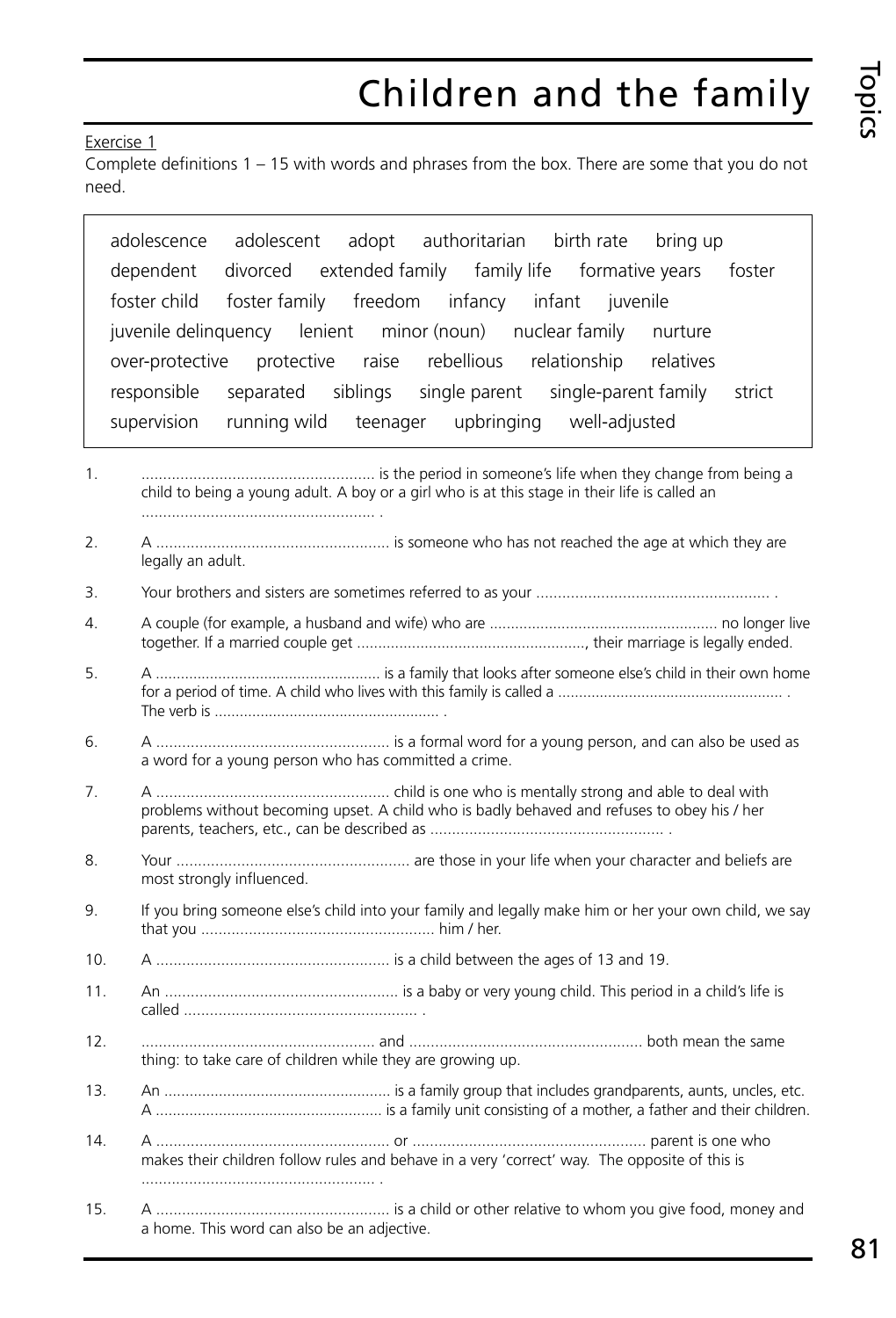Use your dictionary to check the meanings of the other words and phrases in the box.

### Exercise 3

Complete this case study with appropriate words and phrases from the box in Exercise 1. You may need to change the form of some of the words.

|                                         | guardians who would look after them properly. The foster father objected to this, pointing out that Bob's        |
|-----------------------------------------|------------------------------------------------------------------------------------------------------------------|
|                                         |                                                                                                                  |
|                                         |                                                                                                                  |
|                                         | This has raised some interesting questions about the modern family system. While it is true that parents         |
|                                         |                                                                                                                  |
|                                         |                                                                                                                  |
|                                         | realities of life, it is also true that they should not be too strict. It has also highlighted the disadvantages |
|                                         |                                                                                                                  |
|                                         |                                                                                                                  |
|                                         |                                                                                                                  |
|                                         |                                                                                                                  |
|                                         | extensive research has shown that children from these families are generally better behaved and have a           |
| getter chance of success in later life. |                                                                                                                  |

### Exercise 4

Now try this essay. Use words and phrases from the vocabulary box in Exercise 1, and any other words or phrases that you think would be relevant.

*Some people believe that children nowadays have too much freedom. Others believe that children are protected too much by their parents. Which of these statements do you agree with? Use specific reasons and examples to support your decision.*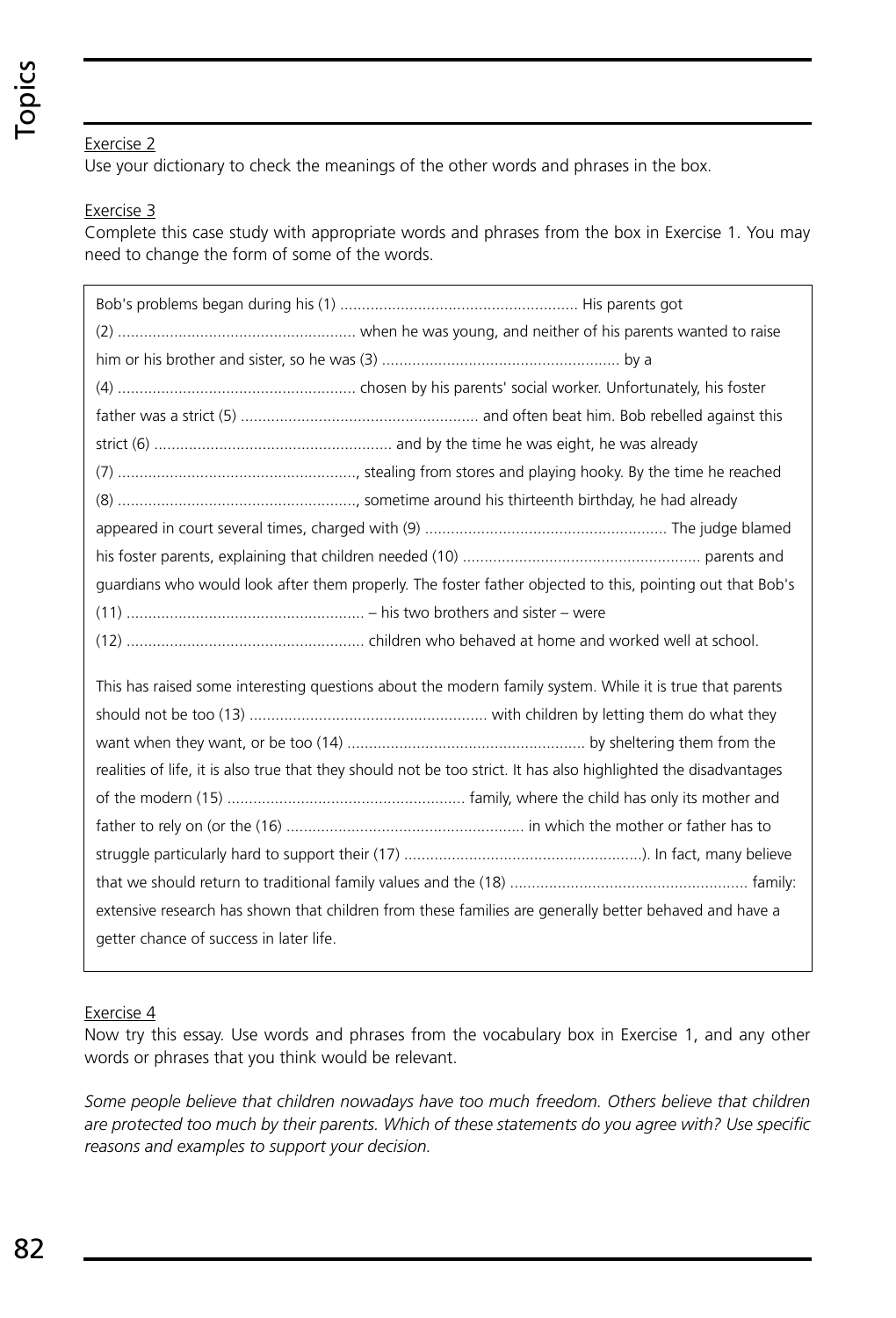# [Education](#page-4-0)

Exercise 1

Complete definitions 1 – 14 with words and phrases from the box. You will not need all of them.

| acquire class course day-release degree discipline doctorate                    |
|---------------------------------------------------------------------------------|
| elementary (education) elementary school enroll exam experience                 |
| faculty fail fees grade grades grade school graduate (noun)                     |
| graduate (verb) graduate school grant higher degree higher education            |
| high school junior high school kindergarten learn                               |
| learning resources center lecture lecturer lesson literacy                      |
| mature (student) middle school night class numeracy on line course              |
| opportunity pass physical education private school professor                    |
| prospectus public school qualifications quarter resit (an exam)                 |
| resources secondary (education) semester seminar                                |
| SAT® (Scholastic Aptitude Test) sit / take (an exam) skills<br>subject<br>study |
| topic tutor tutorial undergraduate<br>syllabus                                  |

| 1.                    |                                                                            |                                                                                               |
|-----------------------|----------------------------------------------------------------------------|-----------------------------------------------------------------------------------------------|
|                       | people who work during the day. People who have a job might be given       |                                                                                               |
|                       | work about once a week to attend a course of study.                        |                                                                                               |
| 2.                    | take before they can go to university.                                     |                                                                                               |
| 3.                    |                                                                            |                                                                                               |
| $\mathcal{A}_{\cdot}$ |                                                                            |                                                                                               |
|                       |                                                                            | meeting at which one student, or a small group of students, discusses something that they are |
| 5.                    |                                                                            |                                                                                               |
|                       | refers to basic skills in mathematics.                                     |                                                                                               |
| 6.                    | students).                                                                 | Once a student who has read this book decides he / she would like to study there, he/she must |
| 7 <sub>1</sub>        | used to refer to the teaching staff of a school, college, university, etc. |                                                                                               |
| 8.                    |                                                                            |                                                                                               |
|                       | school subject.                                                            |                                                                                               |
| 9.                    |                                                                            |                                                                                               |
| 10.                   |                                                                            |                                                                                               |
|                       |                                                                            |                                                                                               |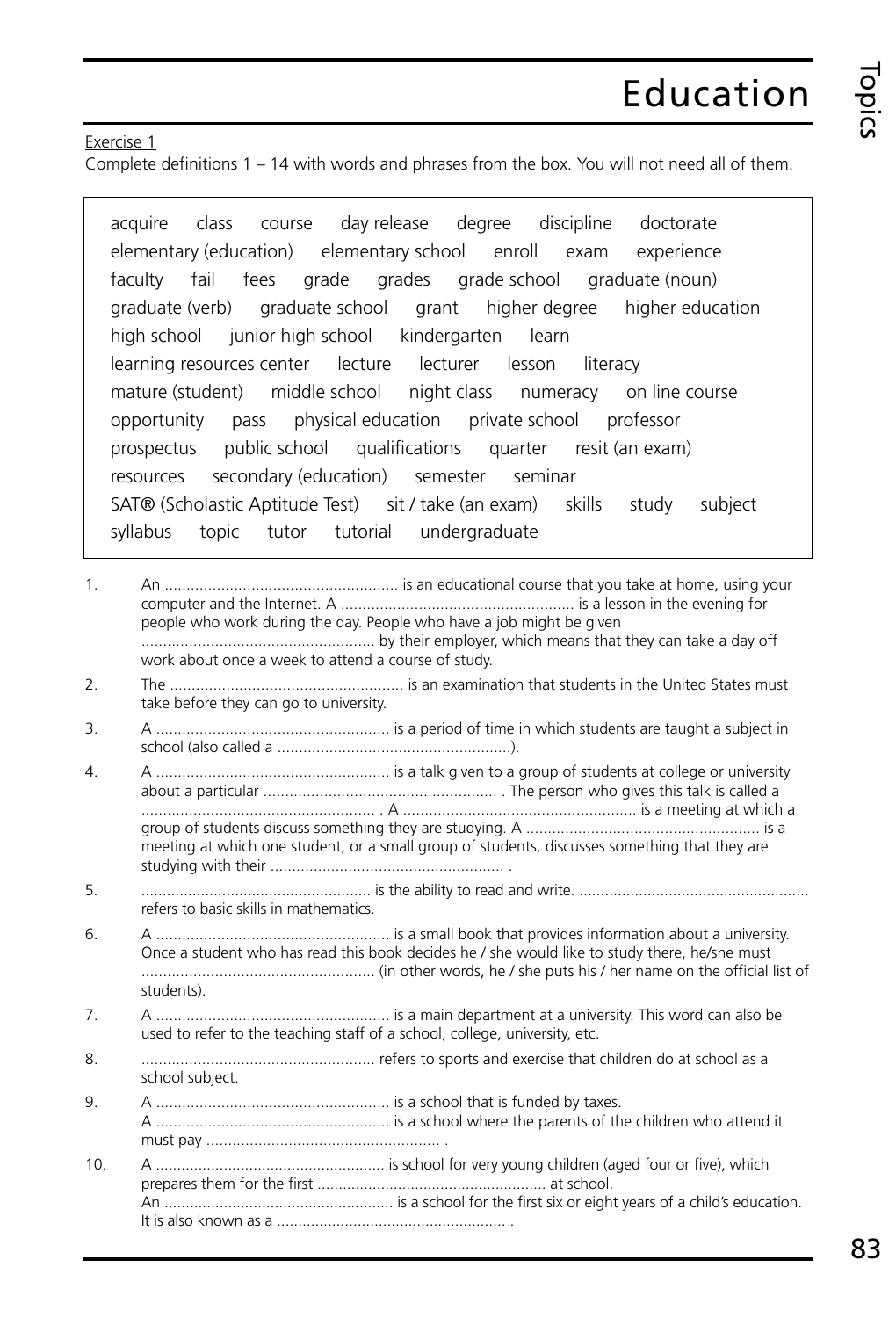11. A ...................................................... is a list of the main subjects in a course of study (sometimes called a curriculum). 12. A ...................................................... is a school for students between the ages of 12 and 14 or 15. It is also known as a ...................................................... . From the age of 14 or 15, students attend a ...................................................... . 13. A ...................................................... is one of two periods into which the school year is divided. A ...................................................... is one of four periods into which the school year is divided. 14. A ...................................................... is someone who has completed a course at school, college, or university. A ...................................................... is a college or university where students can study for a ...................................................... such as a Master's or PhD.

### Exercise 2

Use your dictionary to check the meanings of the other words and phrases in the box.

### Exercise 3

Complete this essay with appropriate words and phrases from the box in Exercise 1. You may need to change the form of some of the words.

'You are never too old to learn.' Do you agree with this statement? Education is a long process that not only provides us with basic (1) ...................................................... such as (2) ...................................................... and (3) ...................................................... but is also essential in shaping our future lives. From the moment we enter (4) ...................................................... as fi ve-year-olds, and as we progress through (5) ...................................................... and (6) ...................................................... education, we are laying the foundations for the life ahead of us. We must (7) ...................................................... ourselves to work hard so that we can (8) ...................................................... exams and gain the (9) ...................................................... we will need to secure a good job. We must also (10) ...................................................... valuable life skills so that we can fi t in and work with those around us. And of course (11) ...................................................... helps us to develop our bodies and stay fit and healthy. For most people, this process ends when they are in their mid-to-late teens and they (12) ...................................................... from high school. For others, however, it is the beginning of a lifetime of learning. After they fi nish school, many progress to (13) ...................................................... education where they will work towards a (14) ...................................................... in a chosen (15) ...................................................... at university. After that, they may work for a while before opting

to study at a (16) ...................................................... for a Master's degree, or a (17) ...................................................... . Alternatively, they may choose to attend a (18) ...................................................... after work or, if they have a sympathetic employer, obtain (19) ...................................................... so that they can study during the week. And if they live a long way from a college or university, they might follow an (20) ...................................................... using the Internet. In fact, it is largely due to the proliferation of computers that many people, who have not been near a school for many years, have started to study again and can proudly class themselves as (21) ...................................................... students.

We live in a fascinating and constantly changing world, and we must continually learn and acquire new knowledge if we are to adapt and keep up with changing events. Our schooldays are just the beginning of this process, and we should make the best of every (22) ...................................................... to develop ourselves, whether we are 18 or 80. You are, indeed, never too old to learn.

### Exercise 4

Now try this essay. Use words and phrases from the vocabulary box in Exercise 1, and any other words or phrases that you think would be relevant.

*Do you agree with this statement: 'The most important things in life are not learnt at school or college'? Use examples and details in your answer.*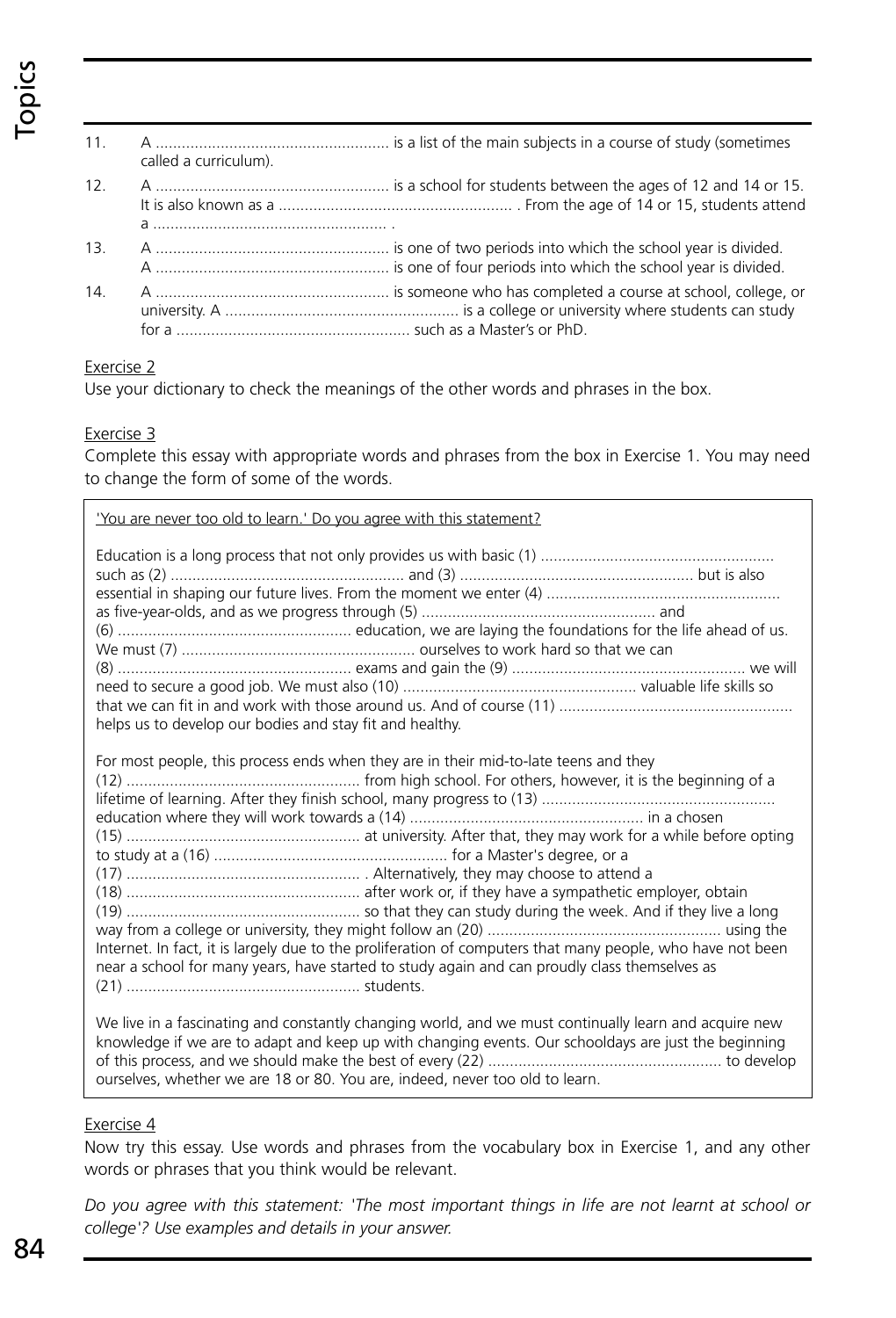### [Food and diet](#page-4-0)

Exercise 1

Complete definitions and sentences  $1 - 12$  with words and phrases from the box. You will not need all of them.

allergy allergic anorexia balanced diet bulimia calcium calories carbohydrates cholesterol consume consumption diabetes diet (noun + verb) eating disorder exercise fast food fat fat farm fiber food groups food intolerance food poisoning free range fresh genetically modified (GM) harvest health food heart disease junk food listeria malnutrition malnourished minerals monounsaturated nutrition nutritious obese obesity organic overweight processed protein salmonella saturated scarce scarcity shortages underweight vegan veganism vegetarian vegetarianism vitamins

| 1.                    |                                                                                                                                                                      |
|-----------------------|----------------------------------------------------------------------------------------------------------------------------------------------------------------------|
| 2.                    | chemical element that is an important part of bones and teeth, and is found in food products such<br>bread, and potatoes, and supply your body with heat and energy. |
| 3.                    | expression for a place where people can go to try to lose weight by eating in a healthy way and                                                                      |
| $\mathcal{A}_{\cdot}$ | from a plant or animal that has had its gene structure changed in order to make it more productive<br>or resistant to disease.                                       |
| 5.                    | People who eat too much, or who don't eat enough (often because they think they look fat), suffer                                                                    |
| 6.                    | from animals (including cheese and milk).                                                                                                                            |
| 7.                    |                                                                                                                                                                      |
| 8.                    |                                                                                                                                                                      |
| 9.                    |                                                                                                                                                                      |
| 10.<br>11.            | food; you do not eat too much of one particular sort of food.                                                                                                        |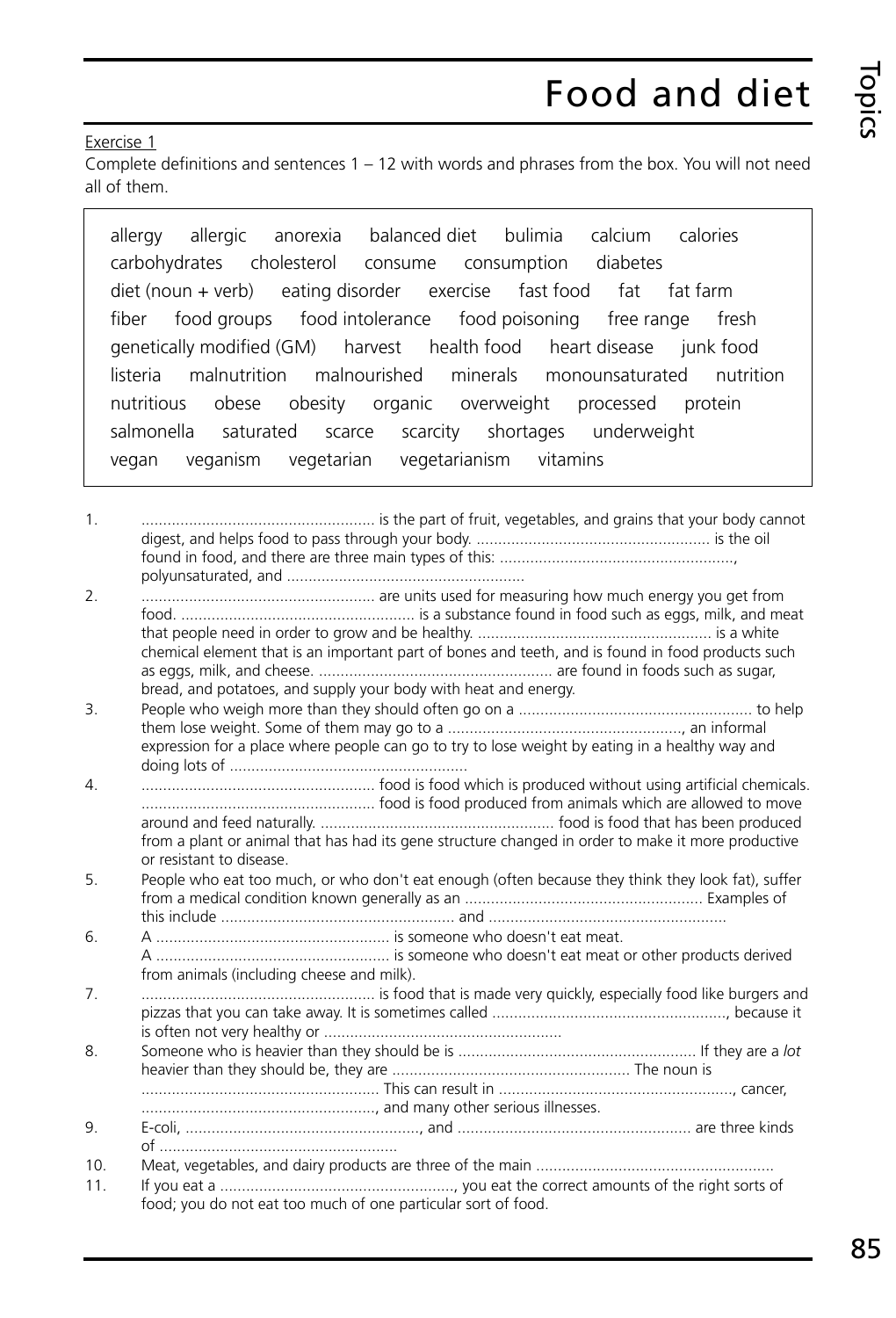12. People who have a ....................................................... are unable to eat certain kinds of food because it has a negative effect on them (although it may not affect them seriously). People with an ....................................................... to certain kinds of food must avoid them, as the effects may be much more serious (for example, if someone who is ....................................................... to peanuts eats something with peanuts in, it might kill them).

### Exercise 2

Use your dictionary to check the meanings of the other words and phrases in the box.

#### Exercise 3

Complete this essay with appropriate words and phrases from the box in Exercise 1. You may need to change the form of some of the words.

| that 39% of $8 - 15$ year-olds are seriously overweight). |                                                                                                                                                                                                                                                                                                                                                                                                                                                             |
|-----------------------------------------------------------|-------------------------------------------------------------------------------------------------------------------------------------------------------------------------------------------------------------------------------------------------------------------------------------------------------------------------------------------------------------------------------------------------------------------------------------------------------------|
|                                                           |                                                                                                                                                                                                                                                                                                                                                                                                                                                             |
|                                                           |                                                                                                                                                                                                                                                                                                                                                                                                                                                             |
|                                                           | of food. In fact, in many parts of the developed world, a lot of children show similar symptoms to those                                                                                                                                                                                                                                                                                                                                                    |
|                                                           |                                                                                                                                                                                                                                                                                                                                                                                                                                                             |
|                                                           | deaths from starvation, especially in the wake of natural disasters which ruin crops and in some cases                                                                                                                                                                                                                                                                                                                                                      |
|                                                           |                                                                                                                                                                                                                                                                                                                                                                                                                                                             |
|                                                           |                                                                                                                                                                                                                                                                                                                                                                                                                                                             |
|                                                           | are believed to be partly responsible for increased cases of heart disease in young people, a recent                                                                                                                                                                                                                                                                                                                                                        |
| phenomenon that is causing great concern.                 |                                                                                                                                                                                                                                                                                                                                                                                                                                                             |
|                                                           |                                                                                                                                                                                                                                                                                                                                                                                                                                                             |
|                                                           |                                                                                                                                                                                                                                                                                                                                                                                                                                                             |
|                                                           | $\mathcal{L}(\mathcal{L}(\mathcal{L}(\mathcal{L}(\mathcal{L}(\mathcal{L}(\mathcal{L}(\mathcal{L}(\mathcal{L}(\mathcal{L}(\mathcal{L}(\mathcal{L}(\mathcal{L}(\mathcal{L}(\mathcal{L}(\mathcal{L}(\mathcal{L}(\mathcal{L}(\mathcal{L}(\mathcal{L}(\mathcal{L}(\mathcal{L}(\mathcal{L}(\mathcal{L}(\mathcal{L}(\mathcal{L}(\mathcal{L}(\mathcal{L}(\mathcal{L}(\mathcal{L}(\mathcal{L}(\mathcal{L}(\mathcal{L}(\mathcal{L}(\mathcal{L}(\mathcal{L}(\mathcal{$ |

| as it is essential they consume sufficient quantities of the different food groups. They should be |                                                                                                       |
|----------------------------------------------------------------------------------------------------|-------------------------------------------------------------------------------------------------------|
|                                                                                                    |                                                                                                       |
|                                                                                                    |                                                                                                       |
|                                                                                                    | burger or pizza, but these should be seen as an occasional treat rather than forming the main part of |
| their diet.                                                                                        |                                                                                                       |

### Exercise 4

Now try this essay. Use words and phrases from the vocabulary box in Exercise 1, and any other words or phrases that you think would be relevant.

*'If food tastes good, it's probably bad for you'. How far do you agree with this statement? Use specific reasons and examples to support your opinion.*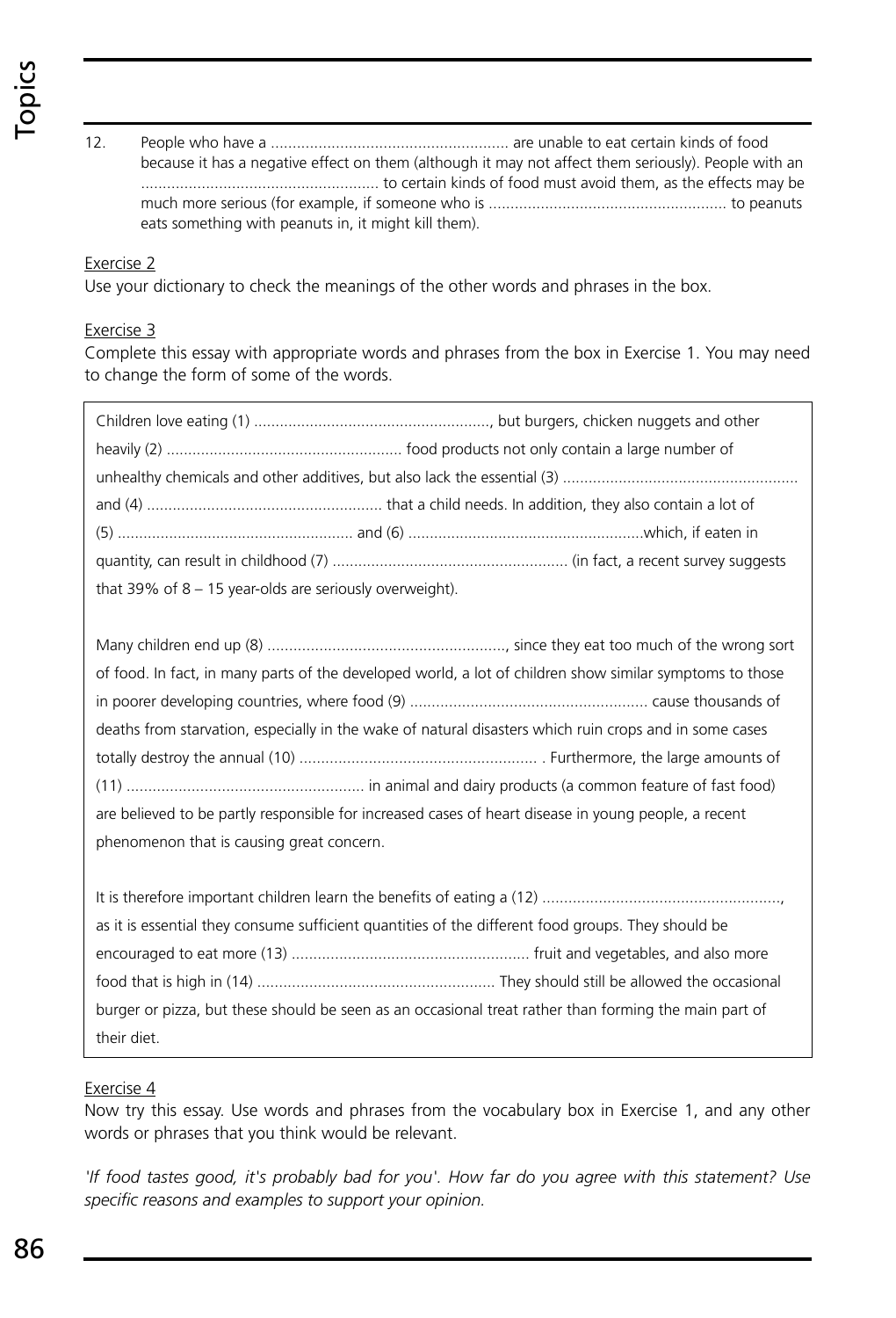### [The media](#page-4-0)

Exercise 1

Complete sentences and definitions 1 – 12 with words and phrases from the box. You will not need all of them.

airtime audience broadcast broadsheet censor censorship channel check book journalism circulation current affairs coverage documentary download dumbing down editor entertainment exploit feature freedom of the press gutter press honest information informed Internet invasion of privacy journalism journalist libel libelous log on mass media media circus media event media tycoon news on line paparazzi the press program read between the lines readership reality TV reporter restriction slander slanderous tabloid tabloid TV unscrupulous Web site

- 1. ....................................................... is the crime of saying something about someone that is not true and is likely to damage their reputation (the adjective is .......................................................) . ....................................................... is the illegal act of writing things about someone that are not true (the adjective is .......................................................).
- 2. If you ......................................................., you guess something that is not expressed directly (for example, if a newspaper reports a story, it might not tell you the truth or give you all the information you want, so you try to guess what that information is).
- 3. ....................................................... is an occasion when someone finds out or uses information about your private life.
- 4. A ....................................................... is a newspaper that is printed on large sheets of paper, and usually contains serious news. A ....................................................... is a newspaper that is printed on smaller sheets of paper and generally contains stories about famous people (papers like these are sometimes referred to as the ......................................................., because many of the stories are either untrue, or are about sex and crime). ....................................................... refers to television programs that are intended to be shocking or exciting.
- 5. If a media company is accused of ....................................................... its stories or programs, it means that it presents these stories or programs in a simple and attractive way without giving many details.
- 6. A ....................................................... is someone who writes news reports for newspapers, television, etc. A ....................................................... often does the same thing, and then tells people the news himself / herself (for example, by appearing on a television program).
- 7. The process of removing parts of books, films, letters, etc., that are considered unsuitable for moral, religious or political reasons is called ....................................................... .
- 8. A ....................................................... is someone who owns and controls several different newspapers, television stations, etc., and is very rich as a result.
- 9. ....................................................... programs are television programs in which ordinary people are put into artificially-created environments and situations in order to entertain people (the most famous example is *Big Brother*).
- 10. A ....................................................... is a radio or television program that deals with real people, events, places, etc., and is designed to inform people about different things. A ....................................................... program is one that deals mainly with political, social, and economic events that are happening now.
- 11. ....................................................... is the practice of paying people a lot of money for information that can be used in newspaper stories, especially stories about crime or famous people.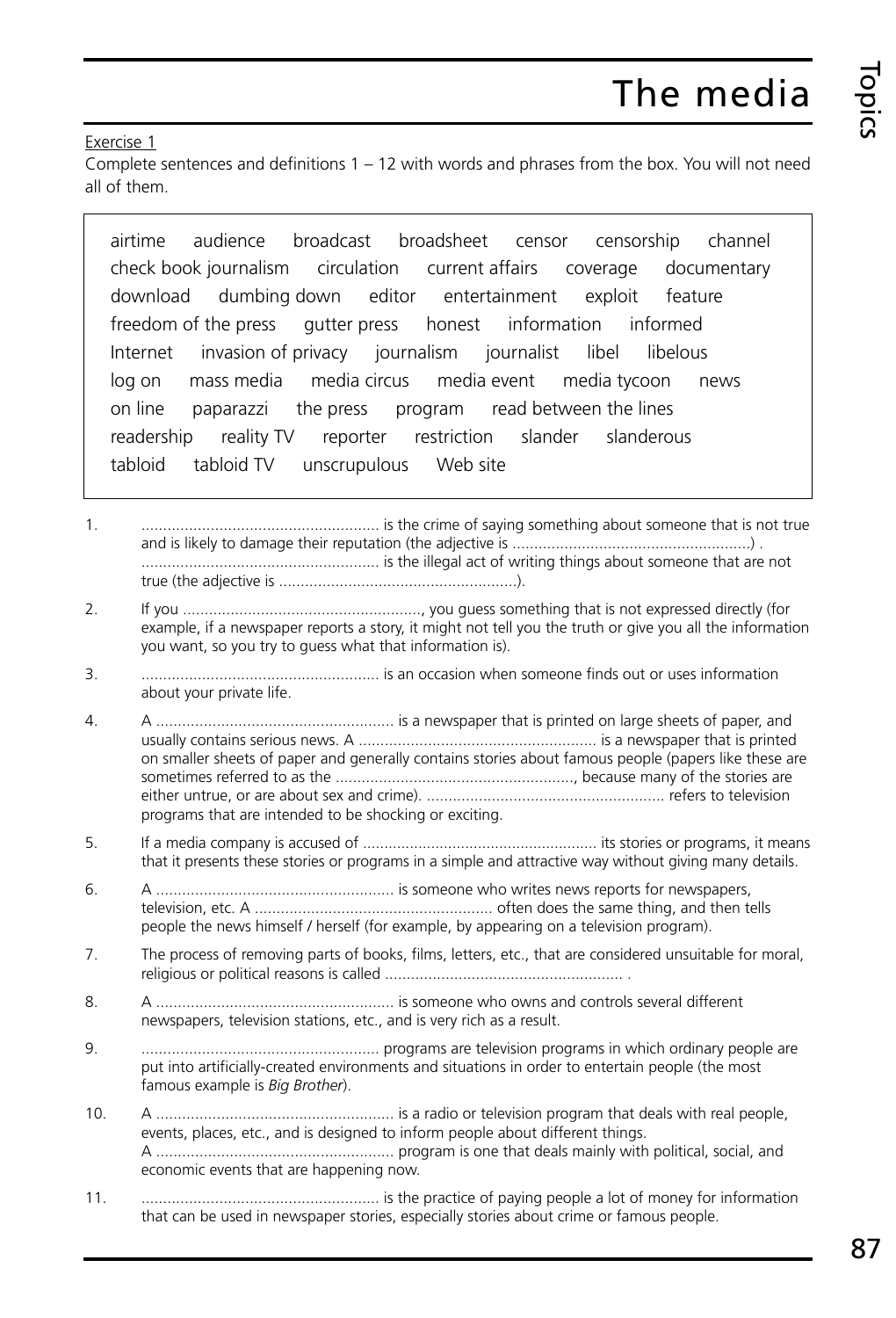Topics

12. ....................................................... refers to the amount of time given to someone or something in a radio or television broadcast. ....................................................... refers to the amount of attention that television, radio, and newspapers give to something, or to the way in which something is reported. A newspaper's ....................................................... is the group or number of people who read that newspaper.

### Exercise 2

Use your dictionary to check the meanings of the other words and phrases in the box.

### Exercise 3

Complete this essay with appropriate words and phrases from the box in Exercise 1. You may need to change the form of some of the words.

| The media plays a valuable role in keeping us informed and entertained. However, many people believe it<br>has too much power and freedom. Do you agree?                                                                                                                                                                                                                                                                                                                                                                                                                                                                                                                        |
|---------------------------------------------------------------------------------------------------------------------------------------------------------------------------------------------------------------------------------------------------------------------------------------------------------------------------------------------------------------------------------------------------------------------------------------------------------------------------------------------------------------------------------------------------------------------------------------------------------------------------------------------------------------------------------|
| going on in the world, we had to rely on word of mouth or, at best, newspapers. But because<br>communication technology was very basic, the news we received was often days or weeks old.                                                                                                                                                                                                                                                                                                                                                                                                                                                                                       |
| We still have newspapers, of course, but they have changed almost beyond recognition. Whether we<br>are exposed to a wealth of information barely conceivable at the beginning of the last century.                                                                                                                                                                                                                                                                                                                                                                                                                                                                             |
|                                                                                                                                                                                                                                                                                                                                                                                                                                                                                                                                                                                                                                                                                 |
| (or 'infotainment' as they are now sometimes collectively called) have their negative side. Famous<br>to get a picture or a story regardless of who they upset. Newspapers are often accused of<br>the crime they committed or what their famous neighbor has been up to. Of course, it is not just the papers<br>which are to blame. Sex and violence are increasing on the television, and many complain that there is<br>being presented in a simple and attractive way, but with very little detail. Others argue that too much time is<br>artificially created environments and situations for our entertainment. Meanwhile, anyone with a computer<br>undesirable people. |
| is the keystone of a free country. Personally, I take the view that while the media may occasionally abuse its<br>position of power, the benefits greatly outweigh the disadvantages. Our lives would be much emptier                                                                                                                                                                                                                                                                                                                                                                                                                                                           |

### Exercise 4

Now try this essay. Use words and expressions from the box in Exercise 1, and any other words or expressions that you think would be relevant.

without the wealth of information available to us today, and perhaps we are better people as a result.

*What are the qualities or features of a good newspaper, current affairs television program, or news Web site? Use specific details and examples to explain your answer.*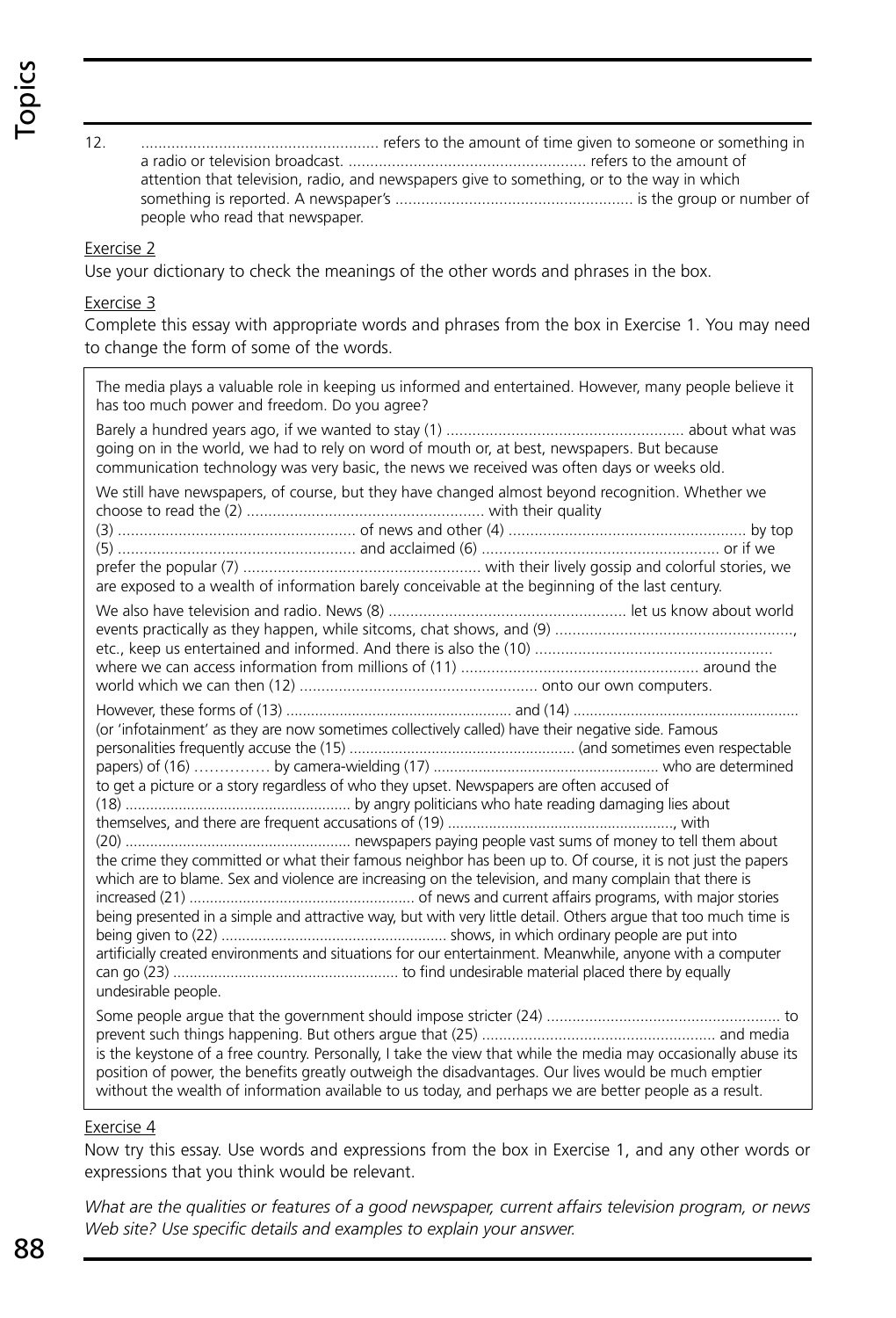# [Money and finance](#page-4-0)

### Exercise 1

Complete sentences and paragraphs  $1 - 20$  with a word or phrase from the box. In each case, the word / phrase you need is connected in some way with the word in **bold** in the same sentence / paragraph (for example, it might have a similar meaning, it might be an opposite, or it might be a word that is sometimes confused with that word). In some cases you might need to change the form of the word in the box.

balance bank bankrupt bargain bill borrow broke cash check cost of living credit card credit debt debit deposit discount distribution of wealth dividends economical economize exorbitant expenditure extravagant frugal income income tax inflation inherit insolvent interest in the black in the red invest investment invoice lend loan loss market mortgage on credit overcharged overdraft overpriced pension priceless profit receipt reduction refund salary save savings and loan association shares statement stocks tax / rent (etc.) rebate undercharged unemployment / housing / child (etc.) welfare wage wealthy welfare withdraw worthless

- 1. **Income** is the money you receive (your *wage* or *salary* is part of your income), and ....................................................... refers to the money you spend.
- 2. If you **lend** money, you let someone use your money for a certain period of time. If you ....................................................... money, you take someone's money for a short time, and then you pay it back.
- 3 A **discount** is the percentage by which a full price is reduced in a store. A ....................................................... is money paid back to a customer when, for example, they return something to a store.
- 4. If a person or company is **insolvent**, they have lost all their money. If a person or company is ......................................................., they have lost all their money, have then borrowed a lot, and cannot pay it back.
- 5. A bank **statement** is a detailed written document from a bank showing how much money has gone into and come out of a bank account. A ....................................................... is the amount of money you have in your bank account.
- 6. If your bank account is **in the red**, the amount of money you have spent is greater than the money you have made, and so you have less than \$0 in your bank account. If your account is ......................................................., you have some money in your bank account.
- 7. An **invoice** is a note, or *bill*, sent to you to ask for payment for goods or services, and a ....................................................... is a note (from a store, for example) which shows how much you have paid for something.
- 8. When you make a **profit**, you gain money from selling something which is more than the money you paid for it. When you make a ......................................................., you have spent money which you have not gotten back.
- 9. Something which is **overpriced** is too expensive. Something which is ....................................................... costs much more than its true value.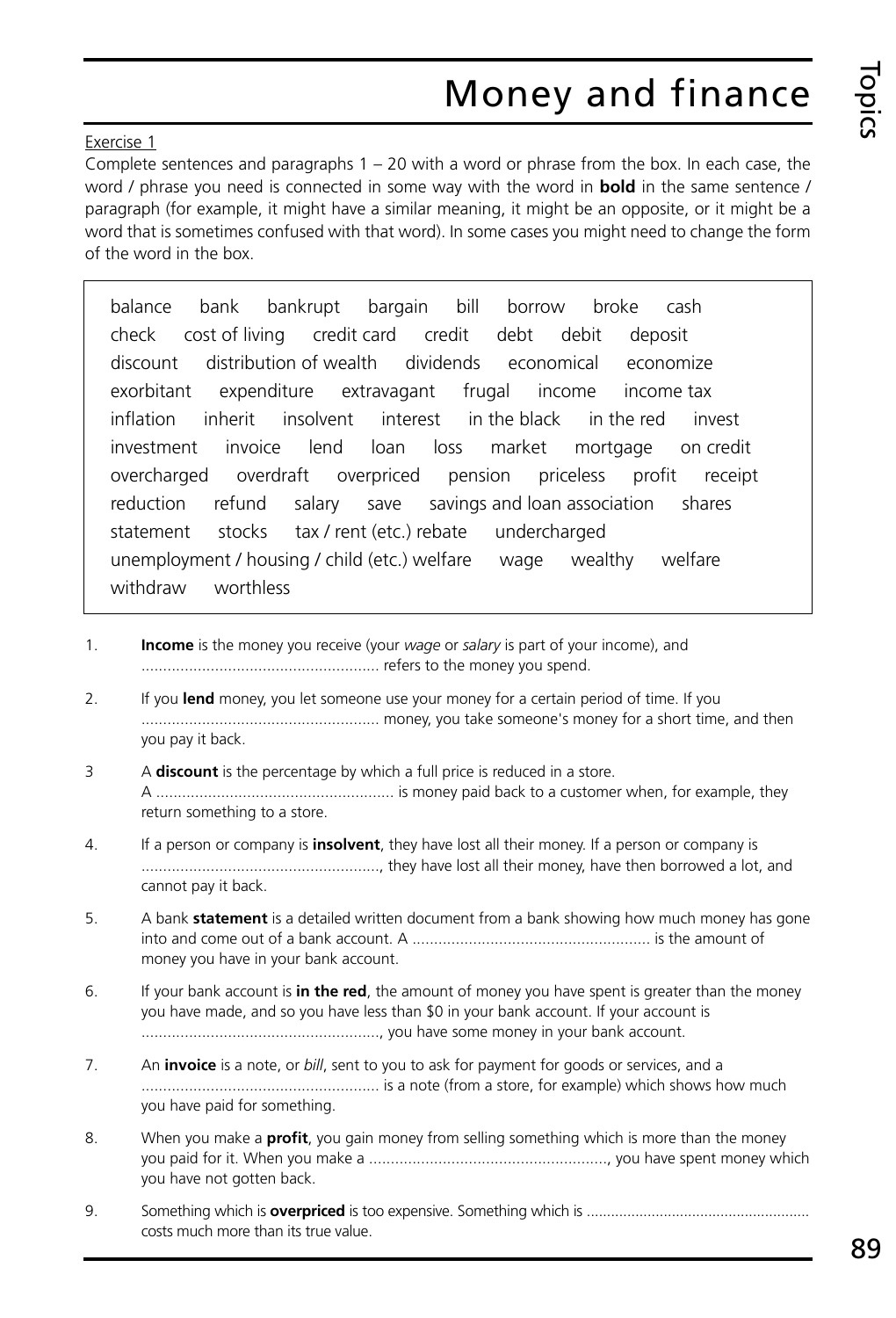- 10. If you **save** money, you keep it so that you can use it later. If you ....................................................... money, you put it into property, stocks, etc., so that it will increase in value.
- 11. A **wage** and a ....................................................... are both money you receive for doing a job, but the first is usually paid *daily* or *weekly* and the second is usually paid *monthly*.
- 12. A **worthless** object is something which has no value. A ....................................................... object is an extremely valuable object.
- 13. If you **deposit** money in a bank account, you put money into your account. If you ....................................................... money, you take it out of your account.
- 14. If you have been **undercharged**, you have paid less than you should have for goods or services. If you have been ......................................................., you have paid too much.
- 15. **Extravagant** describes someone who spends a lot of money. ....................................................... describes someone who is careful with money.
- 16. A **bill** is a piece of paper showing the amount of money that you have to pay for goods or services. A ....................................................... is the same thing, but shows what you have to pay after a meal in a restaurant.
- 17. When a bank account is **credited** with money, money is put into the account. When a bank account is ......................................................., money is taken out.
- 18. A **bank** is a business which holds money for its clients, and deals with money generally. A ....................................................... is similar, but is usually used by people who want to save money, or to borrow money to buy a house.
- 19. A **loan** is money that you borrow from a bank to buy something. A ....................................................... is similar, but in this case the money is only used to buy property.
- 20. A **loan** is money that you borrow from a bank, where a formal arrangement has been made with the bank to borrow it. An ....................................................... is the amount of money that you take out of your bank account, which is more than there is in your account. It is usually done without making a formal arrangement with your bank.

Use your dictionary to check the meanings of the other words and phrases in the box. Note that many of them can have more than one grammatical function without changing their form (for example, *balance* can be a noun *and* a verb). Also note that some of the words can have more than one meaning (for example, a *bill* is a banknote, and it is also a piece of paper showing you how much you have to pay for a product or service).

### Exercise 3

Complete this conversation with appropriate words and phrases from the box in Exercise 1. You may need to change the form of some of the words.

#### Financial advice from a father to a son

In the play *Hamlet* by William Shakespeare, a father gives his son some financial advice. 'Neither a borrower nor a lender be', he says. He is trying to tell his son that he should never (1) ....................................................... money from anyone because it will make it difficult for him to manage his finances. Likewise he should never give a financial (2) ....................................................... to a friend because he will probably never see the money again, and will probably lose his friend as well.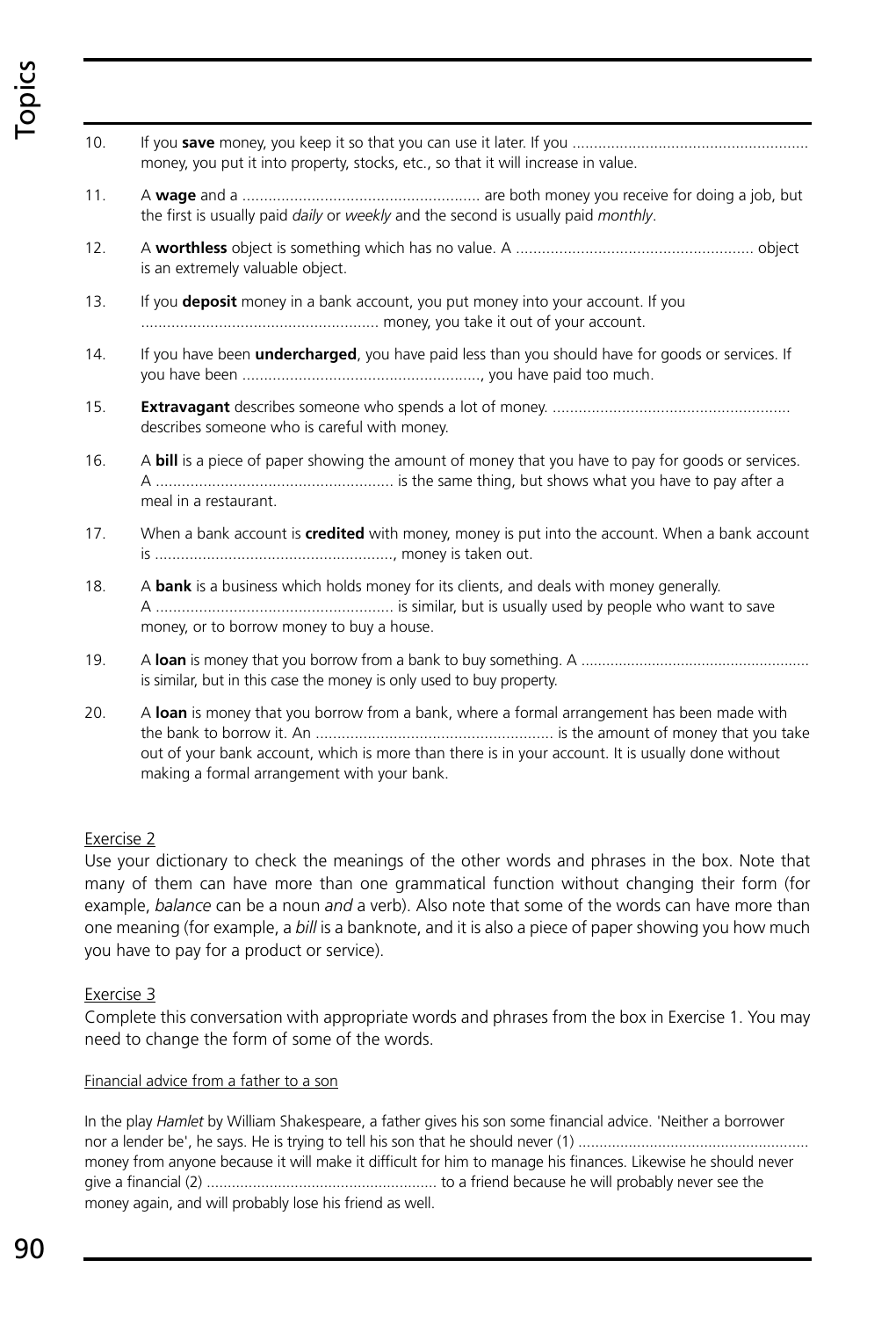The play was written over four hundred years ago, but today many parents would give similar advice to their children. Imagine the conversation they would have now:

Jim: Right, Dad, I'm off to college now.

Dad: All right, son, but let me give you some sound financial advice before you go.

Jim: Oh come on, Dad…

Dad: Now listen, this is important. The first thing you should do is to make sure you balance your (3) ....................................................... – the money you receive from me and Mom – and your (4) ....................................................... – the money you spend. If you spend too much, you will end up with an (5) ....................................................... at the bank. Don't expect me to pay it for you.

- Jim: But it's so difficult. Things are so expensive, and the (6) ....................................................... goes up all the time. (7) ....................................................... is running at about 8%.
- Dad: 8.2% to be exact. But you should try to (8) ........................................................ Avoid expensive stores and restaurants. Also, put your money in a good local (9) ....................................................... account . They offer a much higher rate of (10) ....................................................... than banks. Also, avoid buying things (11) ........................................................

Jim: Why?

Dad: Because some stores charge you an (12) ....................................................... amount of money to buy things over a period of time. It's much better to (13) ....................................................... a little bit of money each week so that when you see something you want, you can buy it outright. Try to wait for the sales, when stores offer huge (14) ....................................................... and you can pick up a (15) ........................................................ And try to get a (16) ........................................................

- Jim: How do I do that?
- Dad: Easy. When you buy something, ask the shop if they'll lower the price by, say, 5 or 10%. You'd be surprised how many will say, 'Sure, ok'.

Jim: I can't imagine that working in Macy's, but I'll give it a go. Anything else you think I should know?

Dad: Yes. When you eventually get a job and are earning a good salary, try to (17) ....................................................... the money in a good company. Buy (18) ....................................................... in government organizations or (19) ....................................................... in private companies. I know an accountant who can give you some good advice, if you like.

Jim: OK, Dad, I've heard enough. Thanks for the advice. It's been (20) ........................................................

Dad: Well, it's true what they say: there are some things that money just can't buy.

### Exercise 4

Now try this essay. Use words and phrases from the box in Exercise 1, and any other words or phrases that you think would be relevant.

*Some people say that 'Money makes the world go round'; others say that 'Money is the root of all evil'. Which of these do you agree with? Use examples and details in your answer.*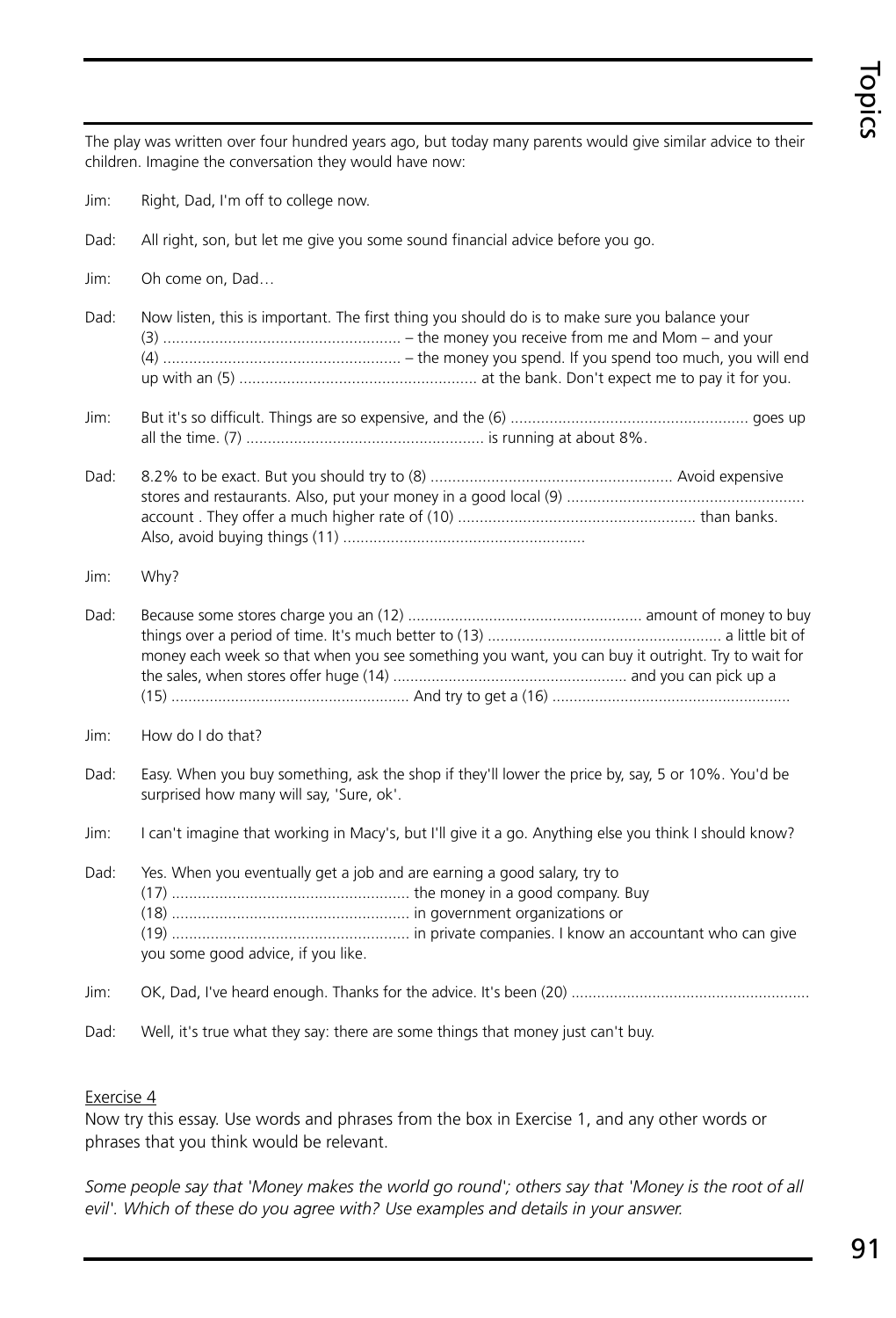# Topics

### [Nature and the environment](#page-4-1)

### Exercise 1

Replace the words and phrases in **bold** in sentences 1 – 15 with one of those from the box. You will not need all of the words and phrases from the box.

acid rain activists animal rights battery farming biodegradable packaging biodiversity biofuels breeding (in) captivity CFC gases climatic change conservation conserve conservation program contaminated deforestation degradation desertification eco-friendly ecological ecology ecosystem emissions endangered species environmentalists environmentally friendly erosion extinct fossil-fuels fumes genetically-modified green-belt global warming greenhouse effect greenhouse gases intensive farming natural behavior natural resources organic organic farming ozone-friendly ozone layer poaching pollute (air) pollution rare breeds rainforest recycle recycling renewable / sustainable energy research solar power tidal energy toxic waste unleaded gas wildlife management

- 1. In some countries, building is restricted or completely banned in the **area of farmland or woods and parks which surround a community**. .......................................................
- 2. More and more companies are using **boxes, cartons, and cans which can easily be decomposed by organisms such as bacteria, or by sunlight, sea, water, etc.**, for their products. .......................................................
- 3. The burning of some fuels creates **carbon dioxide, carbon monoxide, sulfur dioxide, and methane** which rise into the atmosphere. .......................................................
- 4. Farmers have cleared acres of **thick wooded land in tropical regions where the precipitation is very high** to provide pasture for their cattle. .......................................................
- 5. Planting trees and bushes can provide some protection from the **gradual wearing away** of soil. .......................................................
- 6. We should all try to **process waste material so that it can be used again**. .......................................................
- 7. Many shops now sell fruit and vegetables which are **cultivated naturally, without using any chemical fertilizers or pesticides**. .......................................................
- 8. This bread is made from wheat which has been **altered at a molecular level so as to change certain characteristics which can be inherited**. .......................................................
- 9. **The process of removing trees from an area of land** is destroying millions of acres of woodland every year. .......................................................
- 10. **Polluted precipitation which kills trees** often falls a long distance from the source of the pollution. .......................................................
- 11. Human activity has had a devastating effect on the **living things, both large and small**, in many parts of the word. .......................................................
- 12. The **gases and other substances** which come from factories using oil, coal, and other **fuels which are the remains of plants and animals** can cause serious damage to the environment.
- 13. Don't drink that water. It's been **made dirty by something being added to it**. .......................................................
- 14. Friends of the Earth, Greenpeace, and other **people concerned with protecting the environment** are holding an international summit in Geneva next month. .......................................................

15. **The heating up of the earth's atmosphere by pollution** is threatening life as we know it. .......................................................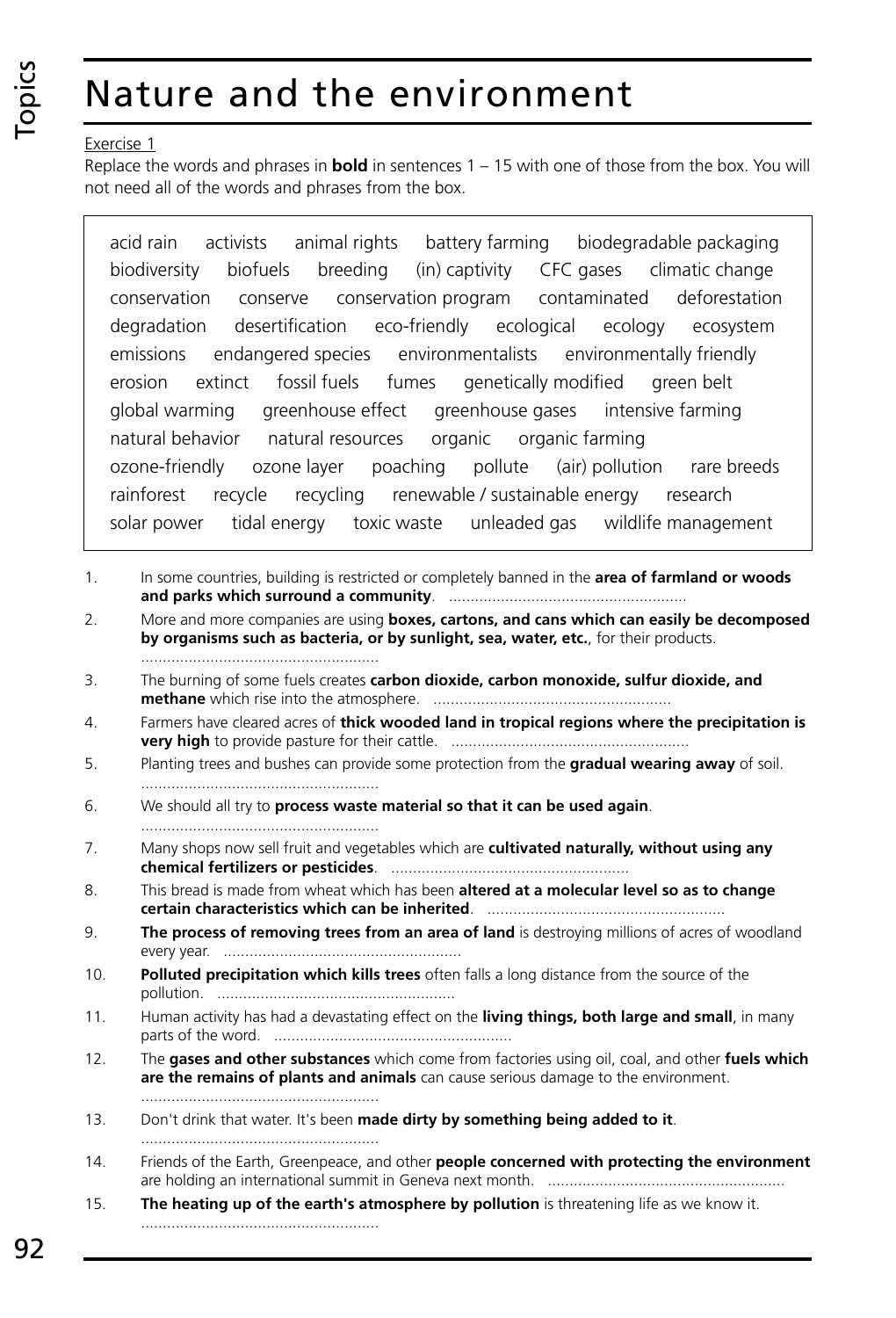Use your dictionary to check the meanings of the other words and phrases in the box.

Exercise 3

Read this essay and complete the gaps with one of the words or phrases from the box in Exercise 1.

*Environmental degradation is a major world problem. What causes this problem, and what can we do to prevent it?*

| by industrial waste that it is no longer safe to go swimming. Cars pump out poisonous<br>destroyed by human greed and thoughtlessness.                                                                                                                                                                                                                                                                                                                                                              |
|-----------------------------------------------------------------------------------------------------------------------------------------------------------------------------------------------------------------------------------------------------------------------------------------------------------------------------------------------------------------------------------------------------------------------------------------------------------------------------------------------------|
| There is a lot we can all do, however, to help prevent this. The easiest thing, of course, is to<br>again. We should also check that the things we buy from supermarkets are packaged in<br>until someone proves that they are safe both for us and for the environment). If you are truly committed<br>fruit and vegetables, safe in the knowledge that they have been naturally cultivated. Finally, of course, we<br>SUVs. Even better, we should try to make more use of public transportation. |
| sure our forests are kept safe for future generations. They will oppose activities which are harmful to                                                                                                                                                                                                                                                                                                                                                                                             |

(19) ....................................................... around our towns and cities free from new building.

We cannot all be as committed as them, but we can at least do our own little bit at a grass roots level. We humans control our planet, but that doesn't mean we can do whatever we like with it.

### Exercise 4

Now try this essay. Use words and phrases from Exercise 1, and any other words or phrases that you think would be relevant.

*Some people think that the government should spend as much money as possible on protecting the environment. Others think this money should be spent on other things such as education and healthcare. Which one of these opinions do you agree with? Use specific reasons and details to support your answer.*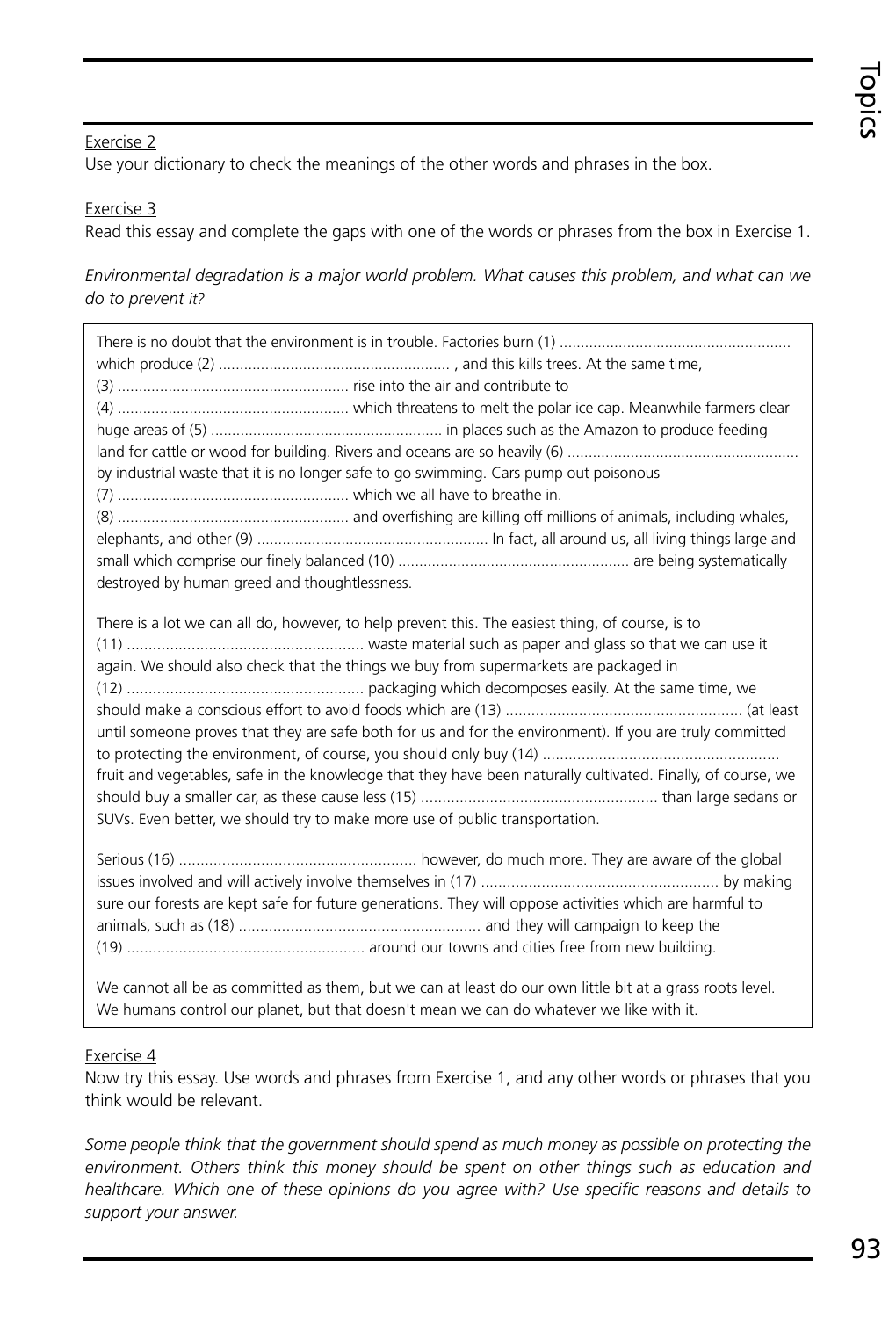### [On the road](#page-4-1)

### Exercise 1

Some of the words and phrases from the box below have been defined in sentences 1 – 16. In some cases, these definitions are correct, and in some they are incorrect. Decide which are which.

accelerate accident black spot accident risk auto theft back out brake congestion crosswalk cut in (in a vehicle) cycle lane destination dominate drink-driving driver driver's license driving test expressway fatalities a fine freeway gas highway highway patrol injuries intersection interstate joyriding mile mobility overtake park and ride pedestrian pedestrian mall pollution public transport pull in pull over road rage road work rush hour safety island sidewalk to speed speed limit subsidized (e.g., public transport) to tailgate traffic light / signal traffic calming traffic circle / rotary traffic-free zone traffic jam traffic school transport strategy turnpike

- 1. **Rush hour** is the time of day when there are not many vehicles on the road because most people are at home. *Correct / Incorrect*
- 2. If a service such as public transportation is **subsidized**, all of its running costs are paid for by the government or a local authority. *Correct / Incorrect*
- 3. A **traffic school** is a school for people who want to learn to drive a motor vehicle. *Correct / Incorrect*
- 4. An **expressway** is a wide road (usually in a city) where people can drive quickly, and is the US equivalent of a British *dual carriageway*. *Correct / Incorrect*
- 5. **Road rage** is anger or violent behavior by one driver towards another driver. *Correct / Incorrect*
- 6. **Traffic calming** measures are fines and other penalties imposed by the police on bad or dangerous drivers. *Correct / Incorrect*
- 7. In the United States, the **interstate** is part of the national public transportation system (including trains and buses) which people use to travel around the country. *Correct / Incorrect*
- 8. Someone who has been accused of **joyriding** has stolen a car in order to drive it for pleasure, usually in a dangerous way. *Correct / Incorrect*
- 9. A **turnpike** is a main road in the eastern part of the United States that drivers must pay to use. *Correct / Incorrect*
- 10. Someone who **backs out** in a vehicle drives it very quickly and dangerously, usually in a busy or built-up area. *Correct / Incorrect*
- 11. A **cycle lane** is a part of the road that is set aside for people on bicycles, and which may not be used by drivers of motor vehicles. *Correct / Incorrect*
- 12. A **traffic-free zone** is a main road between major towns and cities that drivers do not have to pay to use. *Correct / Incorrect*
- 13. **Fatalities** (in this context) refers to people who are injured in accidents on the road. *Correct / Incorrect*
- 14. A **black spot** is a place on a road where a lot of car accidents happen. *Correct / Incorrect*
- 15. A **mile** is a measure of distance equivalent to 1.609 kilometers. *Correct / Incorrect*
- 16. A **sidewalk** is a part of the road in a town or city where drivers can park their vehicle. *Correct / Incorrect*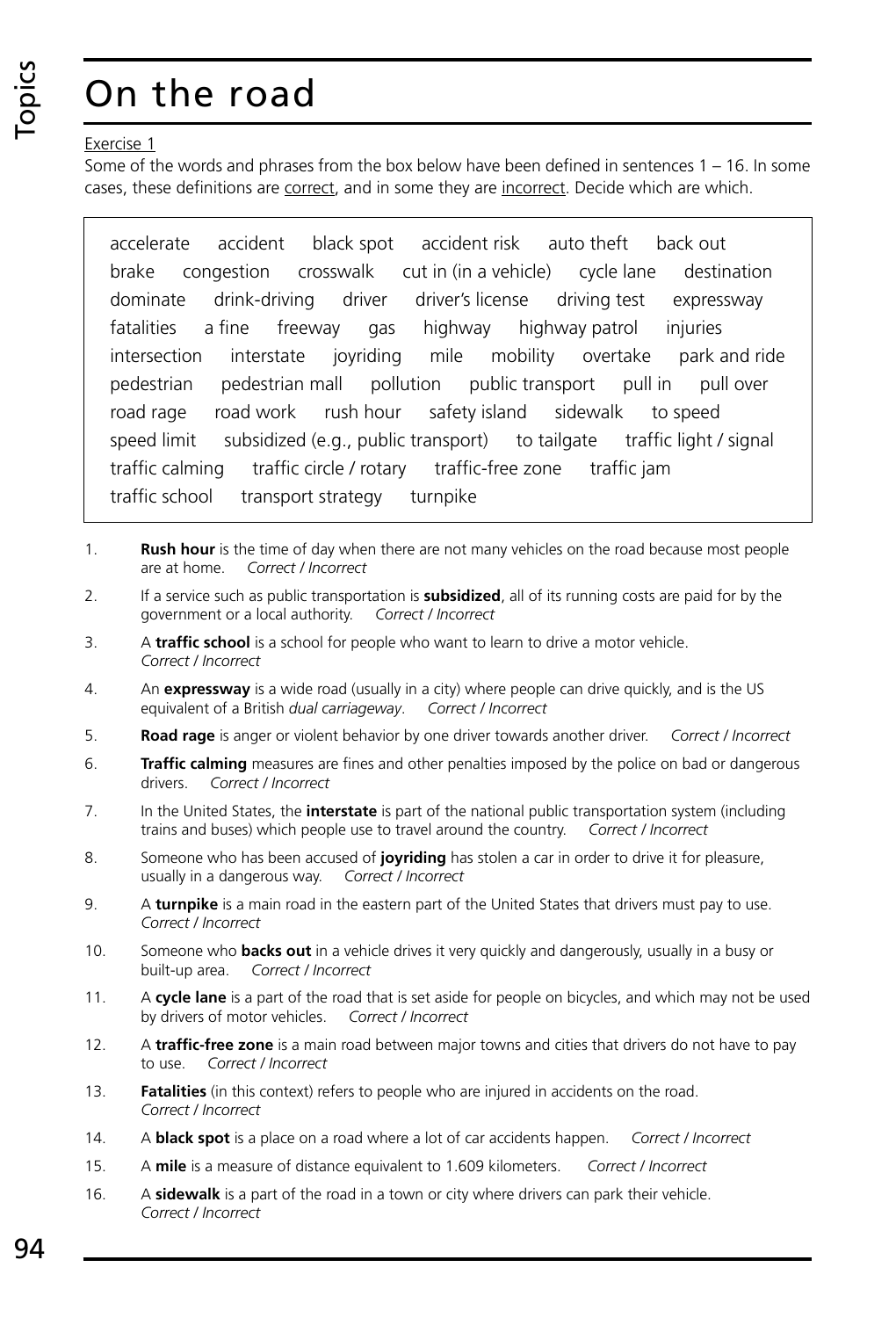Use your dictionary to check the meanings of the other words and phrases in the box.

### Exercise 3

Complete this article with appropriate words and phrases from the box in Exercise 1. You may need to change the form of some of the words.

|                                                                            | increasing from year to year: last year, 2,827 people were killed and almost 300,000 hurt in traffic-related |  |
|----------------------------------------------------------------------------|--------------------------------------------------------------------------------------------------------------|--|
|                                                                            |                                                                                                              |  |
|                                                                            |                                                                                                              |  |
|                                                                            |                                                                                                              |  |
|                                                                            |                                                                                                              |  |
| who are the victims, knocked down as they are walking across the street at |                                                                                                              |  |
|                                                                            |                                                                                                              |  |
|                                                                            |                                                                                                              |  |
|                                                                            | But these innocent victims, together with the help of the highway patrol and local safety groups, are        |  |
|                                                                            |                                                                                                              |  |
|                                                                            |                                                                                                              |  |
|                                                                            |                                                                                                              |  |
|                                                                            |                                                                                                              |  |
|                                                                            |                                                                                                              |  |
|                                                                            |                                                                                                              |  |
|                                                                            |                                                                                                              |  |
|                                                                            | reduce the number of cars in the city, as office workers and shoppers leave their cars outside the city and  |  |
|                                                                            | bus in instead. Lincoln Street, the main shopping thoroughfare, has been designated a                        |  |
|                                                                            |                                                                                                              |  |
|                                                                            |                                                                                                              |  |
| number of students and residents who rely on bicycles to get around. And   |                                                                                                              |  |
|                                                                            |                                                                                                              |  |
|                                                                            | buses. Meanwhile, the police and the courts are coming down hard on drivers who misuse the roads,            |  |
|                                                                            |                                                                                                              |  |
|                                                                            |                                                                                                              |  |
|                                                                            |                                                                                                              |  |

### Exercise 4

Now try this essay. Use words and phrases from the box in Exercise 1, and any other words or phrases that you think would be relevant.

*Do you agree or disagree with the following statement: 'It is time we all relied less on private motor vehicles to get around, and instead used other forms of transport'? Use specific examples and details to support your answer.*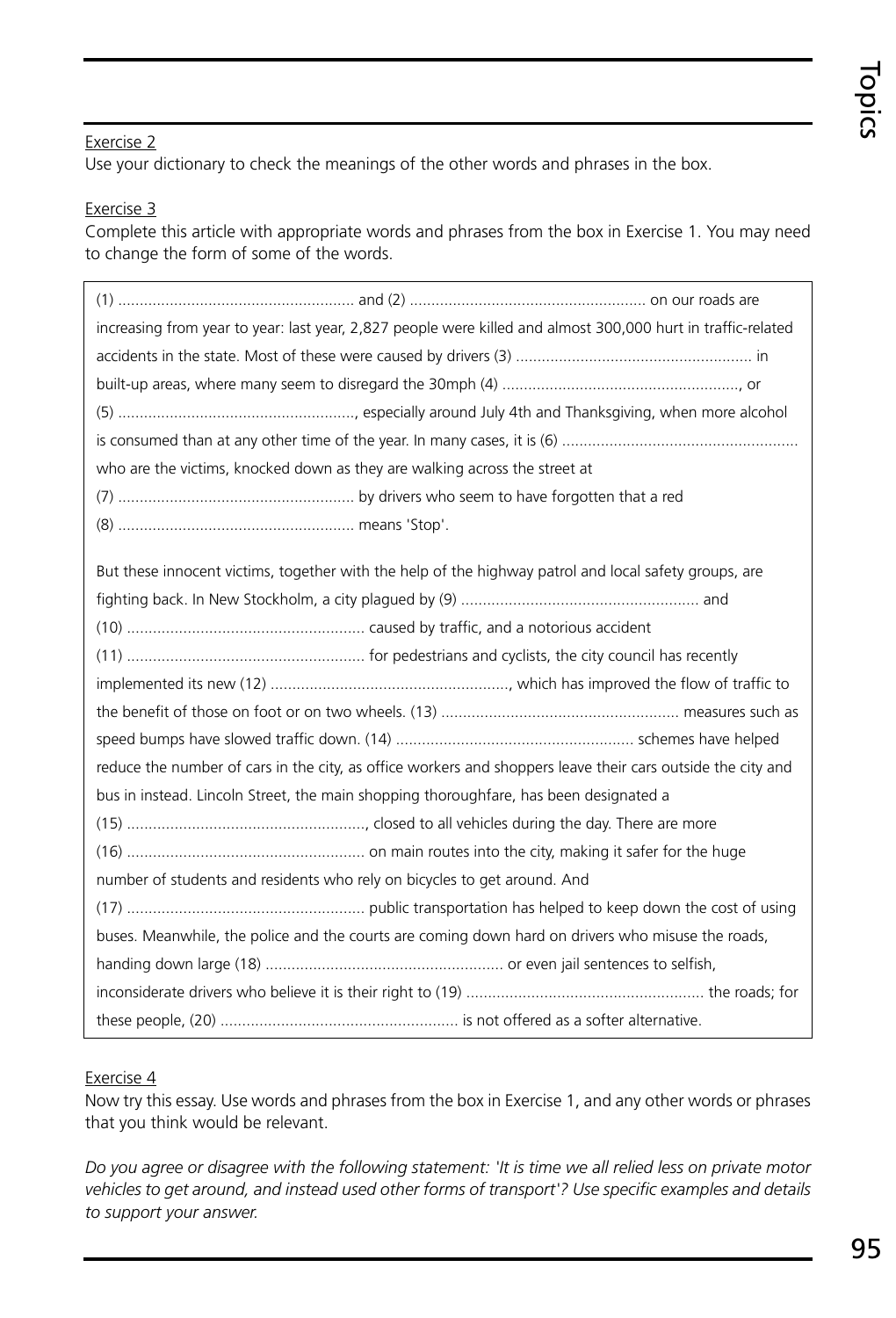## [Science and technology](#page-4-1)

### Exercise 1

Topics

Complete definitions 1 – 15 with words and phrases from the box. You will not need all of them.

analyze bioclimatology biology breakthrough cellphone chemistry computers control cryogenics cybernetics development digital discover discovery e-mail experiment genetic engineering genetic fingerprinting genetic modification geneticist information technology (IT) innovation Internet invent invention  $l$ ife expectancy microchip modified molecular biology nuclear engineering physics research safeguard scientist technocrat technologist technophile technophobe

- 1. ....................................................... is the practice or science of changing the genes of a living thing, especially in order to make it more suitable for a particular purpose.
- 2. A ....................................................... is a rule, law, or plan that protects people or something from harm or problems.
- 3. ....................................................... is the study of living things.
- 4. A ....................................................... is someone who does not like, trust or want to use technology, especially computers.
- 5. A ....................................................... is a discovery or achievement that comes after a lot of hard work.
- 6. ....................................................... is the study or use of computers and electronic systems for storing and using information.
- 7. If something is  $\ldots$  is  $\ldots$  is  $\ldots$  is  $\ldots$  it is changed slightly in order to improve it.
- 8. A ....................................................... is a scientist who studies or works in genetics.
- 9. ....................................................... is the use of technology to make copies of natural things (for example, artificial body parts).
- 10. A ....................................................... is a scientist or other technical expert with a high position in industry or government.
- 11. ....................................................... is the detailed study of something in order to discover new facts.
- 12. ....................................................... is the science that studies the effects of low temperatures, especially the use of low temperatures for preserving the bodies of dead people.
- 13. An ....................................................... is a scientific test to find out what happens to someone or something in particular conditions.
- 14. ....................................................... is the length of time that someone is likely to live.
- 15. ....................................................... is the invention or use of new ideas, methods, equipment, etc.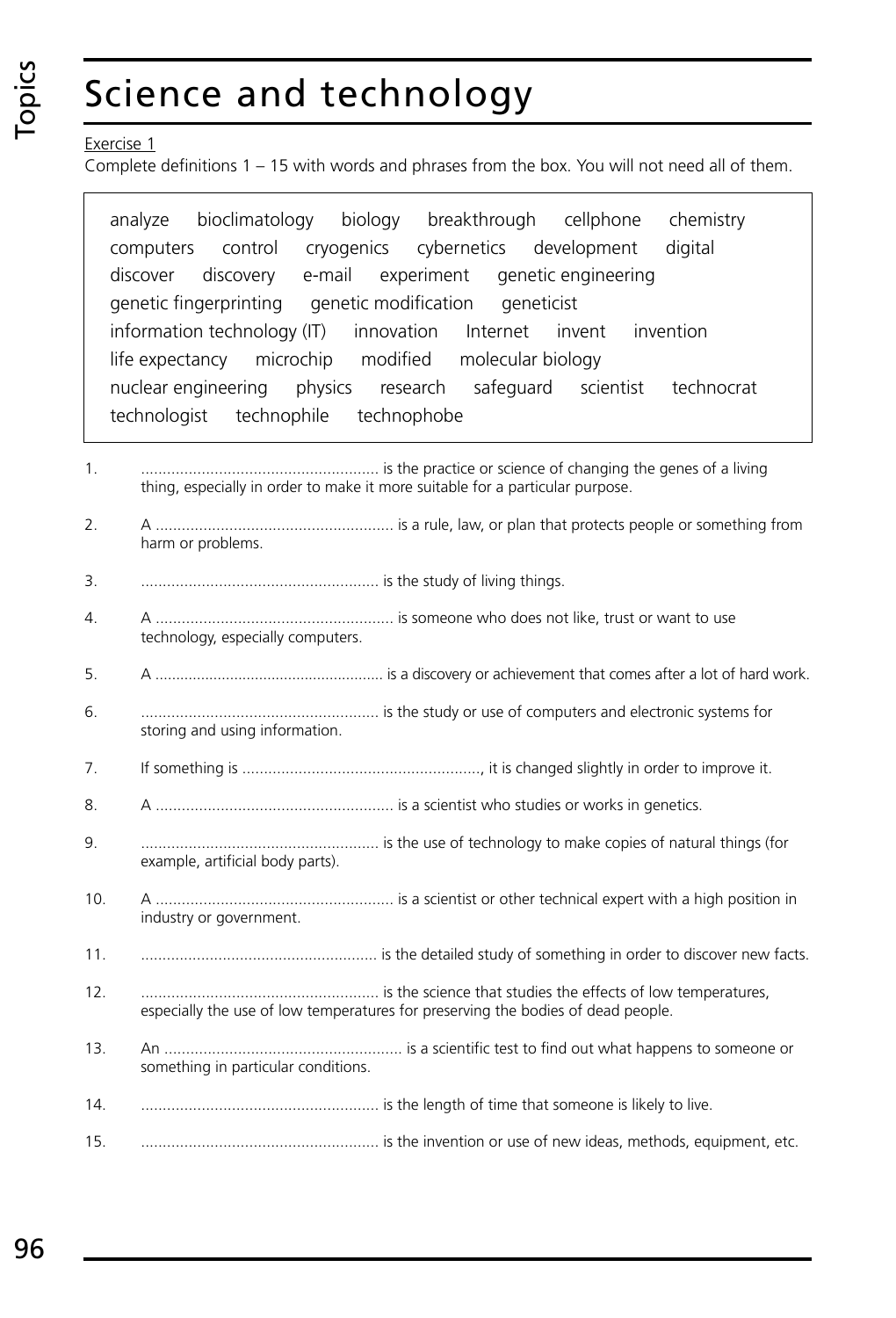Use your dictionary to check the meanings of the other words and phrases in the box.

### Exercise 3

Complete this essay with appropriate words and phrases from the box in Exercise 1. You may need to change the form of some of the words.

*'Science and technology have come a long way in the last 60 years, and our lives have become better as a result.' Do you agree with this statement?*

| In scientific and technological terms, the twentieth century saw more changes than in the previous five<br>would have once been fatal, and there were many other remarkable advances in medicine that helped to<br>matter of years, this tiny piece of silicon and circuitry would be found in almost every household object<br>from the kettle to the camcorder. And nobody could have predicted the sudden proliferation of<br>computers that would completely change our lives, allowing us to access information from the other side<br>cheaper for us to talk to friends and relations around the world. Good news for |
|-----------------------------------------------------------------------------------------------------------------------------------------------------------------------------------------------------------------------------------------------------------------------------------------------------------------------------------------------------------------------------------------------------------------------------------------------------------------------------------------------------------------------------------------------------------------------------------------------------------------------------|
| automation in factories, which in turn led to millions losing their jobs. The genius of Einstein led to the<br>(we often hear of accidents and mishaps at nuclear power stations around the world, where<br>perhaps one of the most irresponsible decisions of the late twentieth and early twenty-first century.<br>on animals, a move that many consider to be cruel and unnecessary.                                                                                                                                                                                                                                     |

Of course we all rely on modern science and technology to improve our lives. However, we need to make sure that we (17) ....................................................... it rather than the other way round.

### Exercise 4

Now try this essay. Use words and phrases from the box in Exercise 1, and any other words or phrases that you think would be relevant.

What, in your opinion, has been the single most important scientific or technological development *of the last 50 years? Use specific reasons and details to support your answer.*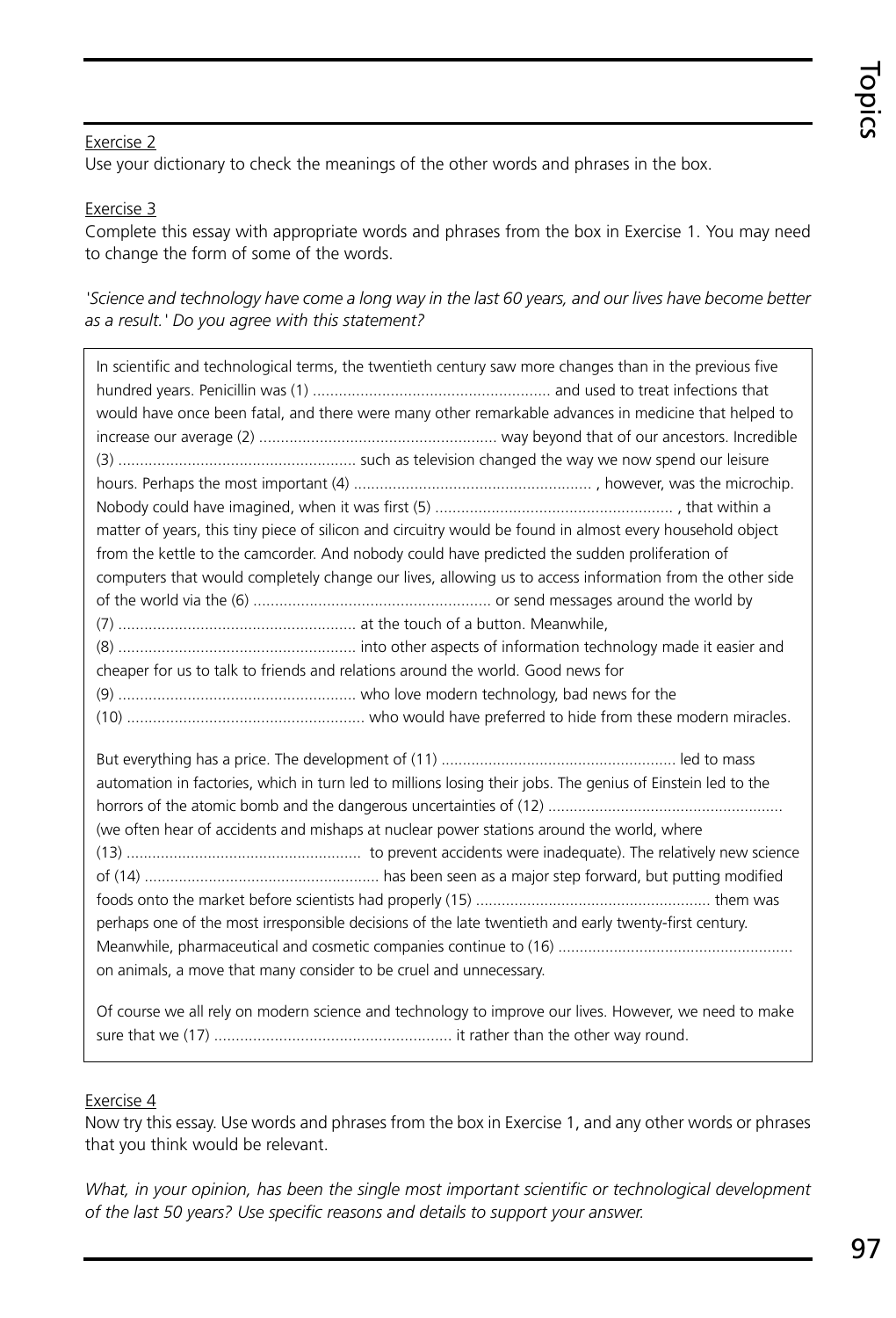### [Town and country](#page-4-1)

### Exercise 1

Complete sentences 1 – 12 with a word or phrase from the box. Then take the letter indicated at the end of each sentence, and write it in the grid that follows the sentences. If you do this correctly, you will 'find' another word which means '*showing the influence of many different countries and cultures*'.

agriculture amenities apartment block arable land atmosphere to breed crime building sites Central Business District (CBD) commute commuter commuter belt congestion construction cost of living crops crowded cultivation cultural events depopulation development drug abuse employment environment fields green belt industry infrastructure housing project inner city lively mall / shopping mall melting pot metropolis migration nature nightlife outskirts peaceful peak period pedestrian precinct pollution population population explosion poverty productive land property prices prospects resident residential area rural rush hour slum street crime stressful suburbs unemployment urban urban lifestyle urban sprawl

- 1. If the town in which you live offers you good ......................................................., it offers you the chance for success, especially in a job or career. (*Write the 7th letter of this word in the grid*)
- 2. A ....................................................... is a big city, especially one that is busy and exciting. (*Write the 5th letter of this word in the grid*)
- 3. An ....................................................... is the set of systems within a place or organization that affects how well it operates (for example, a public transport system or road system). (*Write the 6th letter of this word in the grid)*
- 4. A ....................................................... is someone who travels regularly to and from work. (*Write the 3rd letter of this word in the grid*)
- 5. The ....................................................... of a town or city are the areas that are furthest away from the center. (*Write the 1st letter of this word in the grid*)
- 6. ....................................................... is a situation in which many people leave a place in order to live somewhere else, leaving very few people living there. (*Write the 3rd letter of this word in the grid*)
- 7. ....................................................... occurs when there are a lot of vehicles on the road, and as a result the traffic moves very slowly. (*Write the 2nd letter of this word in the grid below*)
- 8. If a town or city is described as a ......................................................., it has people of many different races, religions, cultures, etc., living together. (*2 words: Write the 3rd letter of the 1st word in the grid*)
- 9. ....................................................... refers to the movement of people from one place to another (often from one part of a country to another, or from one country to another country). (*Write the 2nd letter of this word in the grid*)
- 10. If a situation, place, etc., is ......................................................., it causes a lot of pressure and makes people worry. *(Write the 2nd letter of this word in the grid)*
- 11. ....................................................... is an adjective relating to towns and cities. (*Write the 4th letter of this word in the grid*)
- 12. A town's ....................................................... are the things that make it comfortable and pleasant to live in (for example, parks, theaters, stores, etc.). (*Write the 4th letter of this word in the grid*)

| Sentence number: | <u>_</u> |  | ۔ |  | ◡ | $\sim$ |  |
|------------------|----------|--|---|--|---|--------|--|
| Letter:          |          |  |   |  |   |        |  |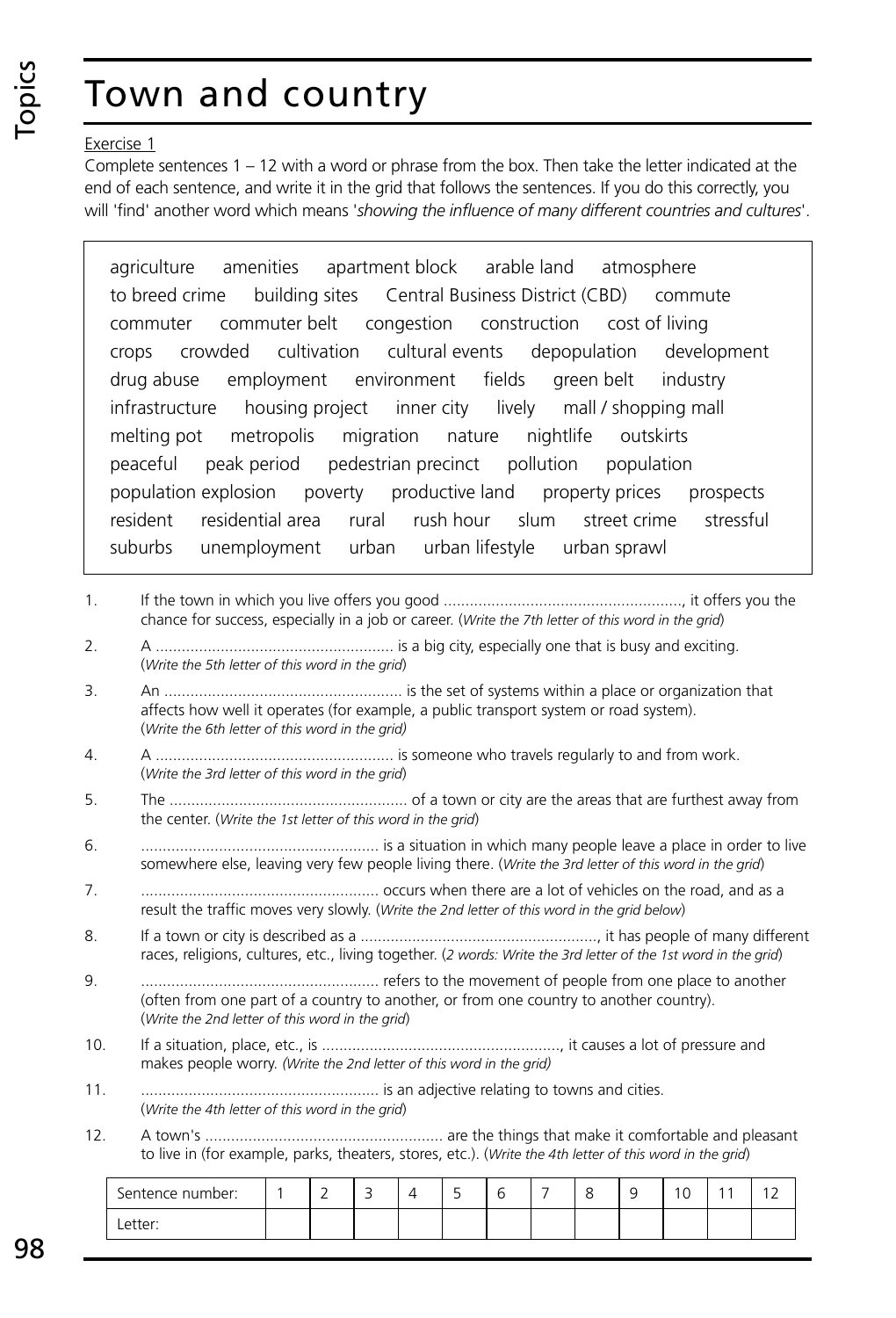Use your dictionary to check the meanings of the other words and phrases in the box.

Exercise 3

Complete this essay with appropriate words and phrases from Exercise 1. You may need to change the form of some of the words, and one of the words you will need is the extra word you revealed by doing Exercise 1.

Describe a place where you live or have lived, outlining its good points and bad points. For seven years I lived in Singapore, a (1) ....................................................... of over three million people. Like London, Paris, and New York, Singapore is a (2) ....................................................... city, with people from different parts of the world living and working together. I enjoyed the (3) ....................................................... lifestyle I led there, and made the most of the superb (4) ......................................................., ranging from the excellent stores and shopping malls to some of the best restaurants in the world. In the evenings and at weekends there were always (5) .......................................................: with such diverse attractions as classical western music, an exhibition of Malay art, or a Chinese opera in the street, it was difficult to get bored. Perhaps most impressive, however, was the remarkable transport (6) ......................................................., with excellent roads, a swift and efficient bus service, and a state-of-the-art underground system which could whisk (7) ....................................................... from the suburbs straight into the heart of the city. This was particularly important, as the government imposed a charge on private cars entering the (8) ....................................................... during the morning and afternoon (9) ....................................................... in order to reduce (10) ....................................................... on the roads and (11) ....................................................... from the exhausts. Of course, living in a city like this had its disadvantages as well. For a start, the (12) ....................................................... was very high – renting an apartment, for example, cost me almost half my salary. And as the city was continually expanding, there were a lot of (13) ....................................................... where new apartments were continually being built to deal with the (14) ......................................................., a direct result of the government encouraging people to have more children. Fortunately, Singapore doesn't suffer from problems that are common in many cities such as (15) ......................................................., which is partly the result of the government imposing very severe penalties on anyone bringing narcotics into the country, so it is safe to walk the streets at night. In fact, the (16) ....................................................... housing estates there are probably the safest and most orderly in the world. Singapore wouldn't be ideal for everyone, however, especially if you come from the countryside and are used to a (17) ....................................................... lifestyle. The traditional villages that were once common have disappeared as the residents there realized there were no (18) ....................................................... for their future and moved into new government housing in the city. Nowadays, there is very little (19) ....................................................... around the city, which means that Singapore imports almost all of its food. And despite a 'green' approach to city planning, the (20) ....................................................... which has eaten into the countryside has had a detrimental effect on the (21) ........................................................

### Exercise 4

Now try this essay. Use words and phrases from Exercise 1, and any other words or phrases that you think would be relevant.

*Some people prefer to live in the countryside or in a small town. Others prefer to live in a big city. Which place would you prefer to live in? Use specific reasons and details to support your answer.*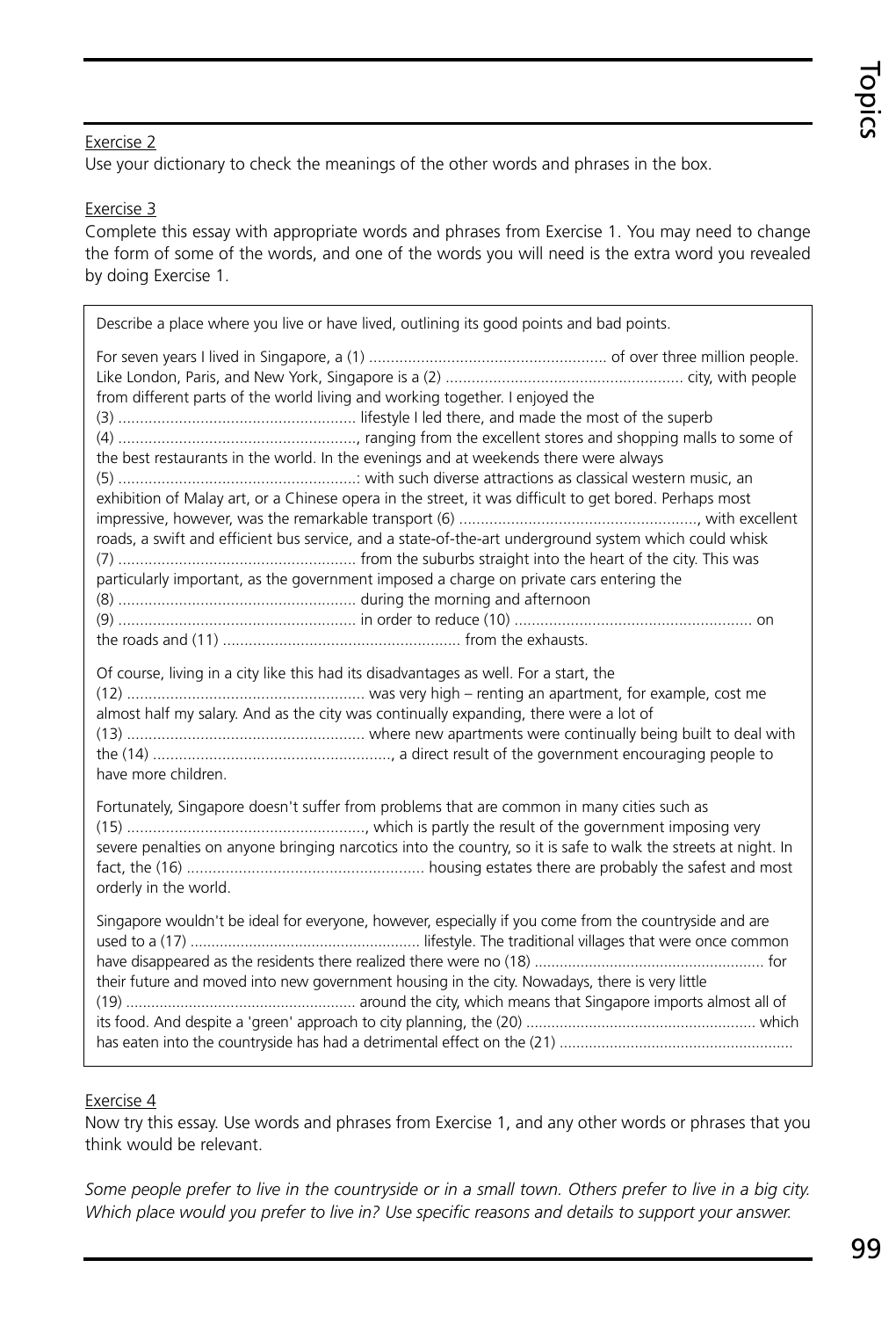### [Travel](#page-4-1)

### Exercise 1

Look at the words and phrases in the box, then answer questions  $1 - 16$ . Some of these questions ask you to explain what a word or phrase means, and some of them ask you to complete a sentence with the appropriate word(s) or phrase(s).

acclimatize alien all-inclusive business class check in (to a hotel or for a flight) check out (of a hotel) coach class consulate cruise culture shock customs deport disembark displaced economic migrants ecotourism embark embassy emigrate emigration excursion expatriate first-class flight gate green-card illegal-alien immigrant immigration independent traveler internally displaced journey long-haul luggage mass tourism migrant migrate package tour package tourist passport persona non grata refugee repatriate safari short-haul tour operator trafficking travel-agency travel agent trip UNHCR visa voyage work permit

- 1. What does the expression *persona non grata* mean?
- 2. Complete this sentence: ....................................................... is the nervous or confused feeling that people sometimes get when they arrive in a place that is very different from the place they normally live.

3. What is the difference between a *travel agency* and a *tour operator*?

- 4. Complete this sentence: An ....................................................... is a short trip somewhere, usually for one day or part of a day.
- 5. Complete this sentence: A ....................................................... seat is the cheapest type of seat on a plane or train. The most expensive type of seat is called ........................................................ Between these two, there is ........................................................
- 6. Would you be happy if the country that you were staying in *deported* you?
- 7. Complete this sentence: ....................................................... refers to the large numbers of people that travel for their vacation, usually over long distances.
- 8. What is the difference between a *package tourist* and an *independent traveler*?
- 9. Is a *refugee* the same as an *expatriate*?
- 10. What do you think the letters *UNHCR* stand for?
- 11. Complete this sentence: ....................................................... is the business of creating and selling holidays that give people the chance to learn about a natural environment, and which cause little damage to the environment itself.
- 12. If someone has been *repatriated*, what has happened to them?
- 13. What is a *cruise*? What is a *safari*?
- 14. Why might someone want a *green card*?
- 15. If someone is *trafficking* something, are they doing something that is *legal* or something that is *illegal*?
- 16. Complete this sentence: A person who has been ....................................................... has been forced to move from one part of their country to another (often because of a war or other threatening situation).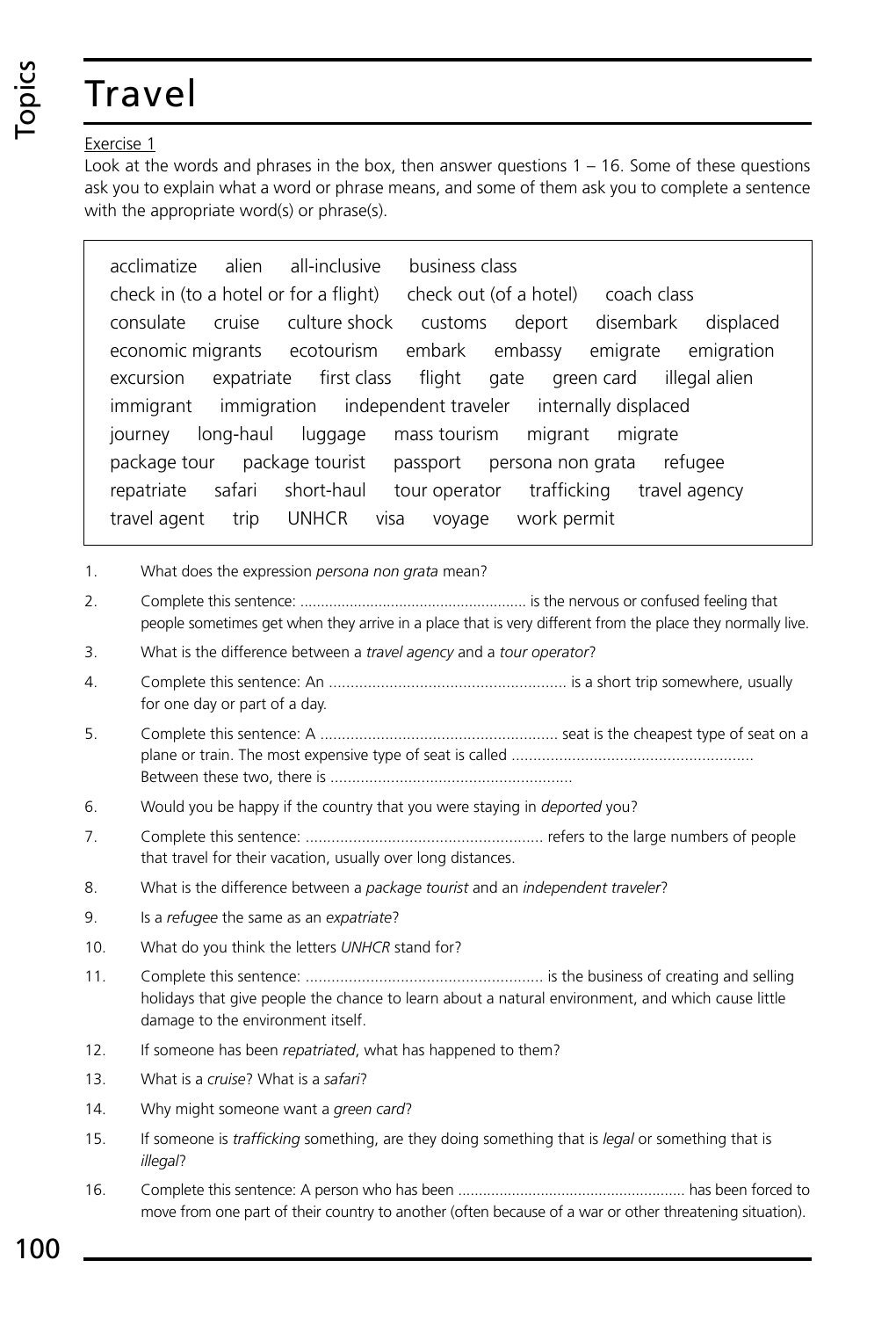Read this essay and complete the gaps with one of the words or phrases from the box in Exercise 1. You may need to change the form of some of the words.

'There are two types of traveler: those who do it because they *want* to, and those who do it because they *have* to' Discuss this statement, using specific examples.

| Most of us have, at some point in our lives, experienced the joys of travel. We go to a            |  |
|----------------------------------------------------------------------------------------------------|--|
|                                                                                                    |  |
|                                                                                                    |  |
|                                                                                                    |  |
| to the country and travel around from place to place with a rucksack on our back). We make sure we |  |
|                                                                                                    |  |
|                                                                                                    |  |
|                                                                                                    |  |
|                                                                                                    |  |
| greeting us. Nowadays, it seems, the whole world goes on holiday at once: the age of               |  |
|                                                                                                    |  |

But for the great majority of people around the world, travel for them is done in the face of great adversity and hardship. They never get to indulge in an (9) ....................................................... holiday in a luxury hotel with all meals and drinks included. They never get to explore the lush Amazon rainforest or the frozen wastes of the Arctic on an (10) ....................................................... holiday. For them, travel is a matter of life and death. I refer, of course, to all the (11) ....................................................... escaping from danger in their own countries, or the (12) ....................................................... moved from one part of their country to another by an uncaring government, or (13) ....................................................... forced to find a job and seek a living wherever they can.

Can you imagine anything worse than the misery these people must face? Let us not confuse them with those (14) ....................................................... who choose to live in another country and often have nice houses and high salaries. These people are simply desperate to survive. As well as losing their homes because of war or natural disasters, they must come to terms with their new environment: for many, the (15) ....................................................... can be too great. And while many countries with an open policy on (16) ....................................................... will welcome them in with open arms, others will simply turn them away. These people become (17) ....................................................... , unwanted and unwelcome. Even if they manage to get into a country, they will often be (18) ....................................................... or repatriated. Their future is uncertain.

| Perhaps this is something we should all think about the next time we are |  |  |  |  |
|--------------------------------------------------------------------------|--|--|--|--|
|                                                                          |  |  |  |  |
|                                                                          |  |  |  |  |

### Exercise 3

Now try this essay. Use words and phrases from the box in Exercise 1, and any other words or phrases that you think would be relevant.

*What are the good things and bad things about traveling? Use specific examples to explain your answer.*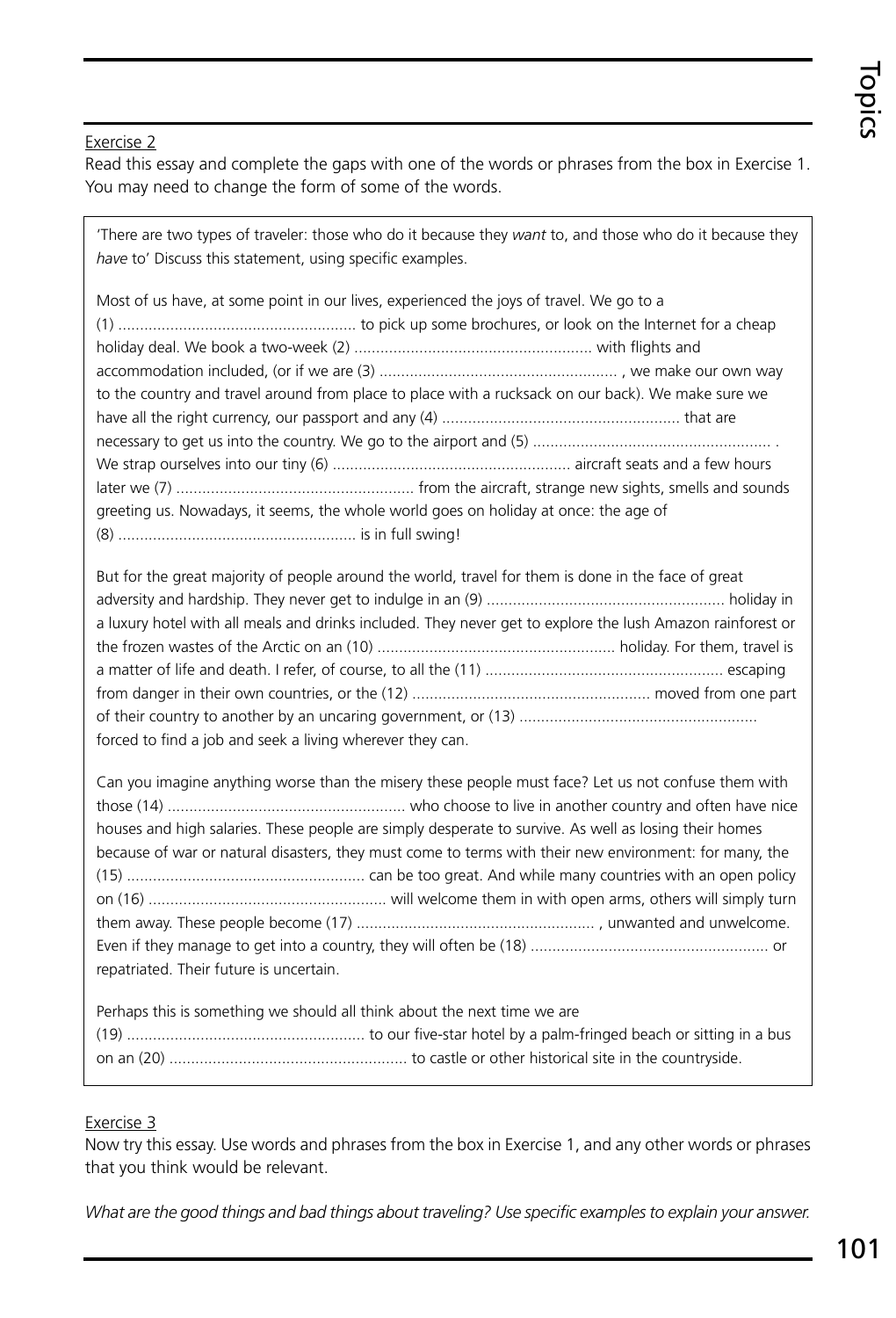### [Work](#page-4-1)

### Exercise 1

Look at the words and phrases in the box, and use some of them to answer questions  $1 - 14$ . You may need to change the form of some of the words.

adverse working conditions applicant application form be made redundant blue-collar worker boss candidate commission demanding dismiss dismissal downsize employee employer fire fixed-income flexible working hours freelance full time hire homeworker incentives incentive scheme income increment interview interviewee interviewer job satisfaction job security manager manual worker manufacturing industry (on) leave overtime part-time pension pension contributions perks profession promotion raise recruitment drive repetitive strain injury (RSI) resign retire rewards and benefits salary self-employed semi-skilled service industry sick building syndrome sickness benefit skilled a steady job stress supervisor unemployed unemployment union unskilled unsociable hours wage (on) welfare white-collar worker workaholic

- 1. Replace the word in **bold** in this sentence with another word from the box which has a similar meaning: 'A lot of people wanted the job, but she was the best **candidate**'.
- 2. What is the difference between a *wage* and a *salary*?
- 3. Complete this sentence: ....................................................... is a painful condition of the muscles in the hands and the arms caused by doing the same movement many times (for example, using a computer over a long period of time).
- 4. Replace the word in **bold** in this sentence with another word from the box which has a similar, but less formal, meaning (you will need to change the form of the word): 'When he was caught stealing from the company, he was instantly **dismissed** .......................................................'.
- 5. Complete this sentence: The word *raise* in the box is similar in meaning to ....................................................... (which is also in the box).
- 6. What is the difference between a *blue-collar worker* and a *white-collar worker*?
- 7. True or false?: When a company *downsizes* its work force, this means that it pays its workers less than before. .......................................................
- 8. Complete this sentence: ....................................................... are extra payments or benefits that you get in your job (for example, free meals, health insurance, company car, etc.).
- 9. What do you think *sick building syndrome* is?
- 10. Complete this sentence: If you have ......................................................., you have work which is reliable and will last for a long time.
- 11. True or false?: *retire* and *resign* have the same meaning. .......................................................
- 12. Complete this sentence: Banks, hospitals, and hotels are examples of ........................................................
- 13. Would you be happy if you had *adverse working conditions*?
- 14. Complete this sentence: A person who is ....................................................... is not permanently employed by one company, but sells their services to more than one company.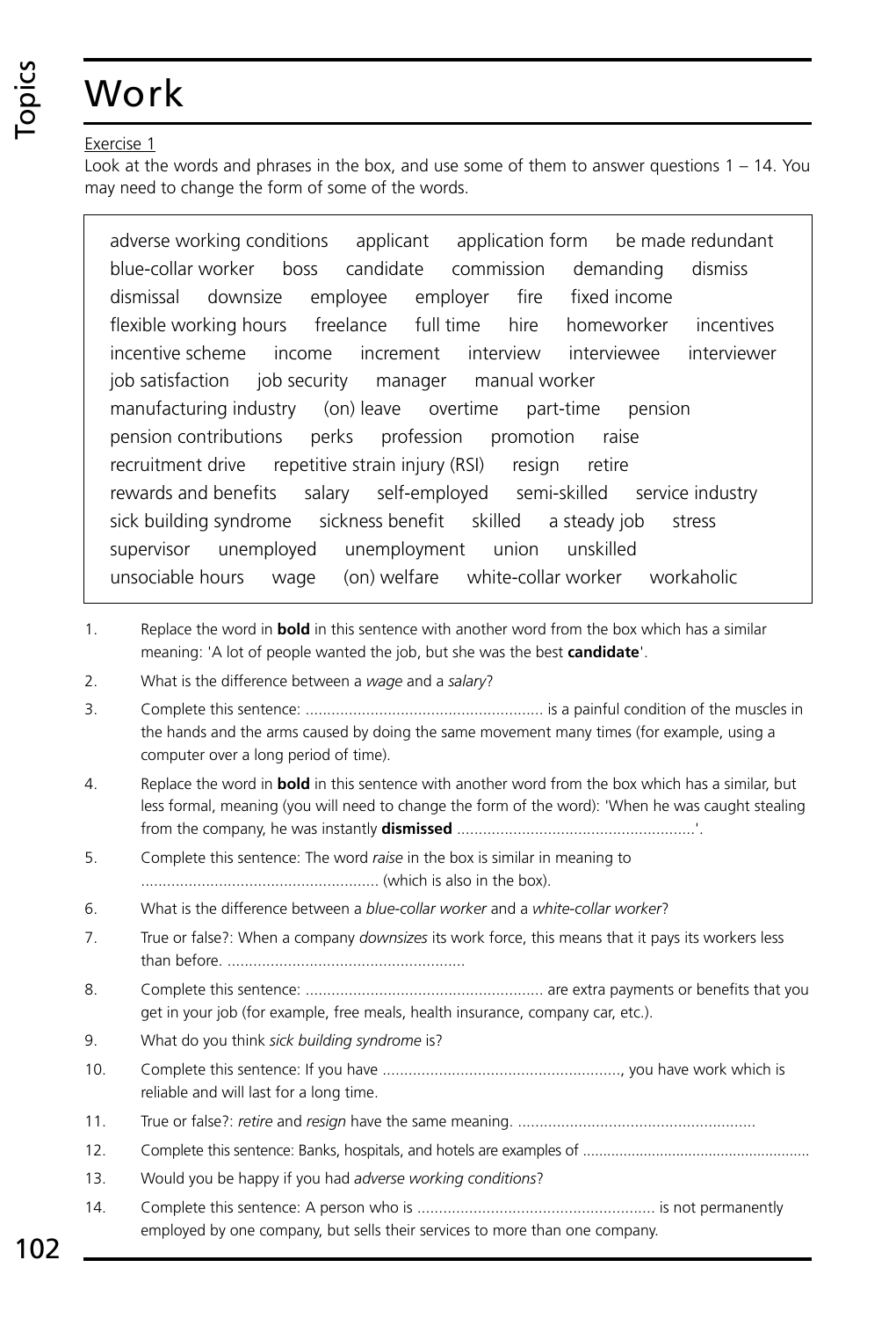Use your dictionary to check the meanings of the other words and phrases in the box.

### Exercise 3

Complete this essay with appropriate words and phrases from the box in Exercise 1. You may need to change the form of some of the words.

'Some people live to work and others work to live. In most cases, this depends on the job they have and the conditions under which they are employed.' In your opinion, what are the elements that make a job worthwhile? In answering this question, I would like to look first at the elements that combine to make a job *un*desirable. By avoiding such factors, potential (1) ....................................................... are more likely to find a job that is more worthwhile, and by doing so, hope to achieve happiness in their work. First of all, it doesn't matter if you are an (2) ....................................................... worker cleaning the fl oor, a (3) ....................................................... (4) ....................................................... worker on a production line in one of the (5) ....................................................... , or a (6) ....................................................... worker in a bank, shop, or one of the other (7) .......................................................: if you lack (8) ......................................................., with the knowledge that you might lose your job at any time, you will never feel happy. Everybody would like a (9) ....................................................... in which he or she is guaranteed work. Nowadays, however, companies have a high turnover of staff, (10) ....................................................... new staff and (11) ....................................................... others on a weekly basis. Such companies are not popular with their workers. The same can be said of a job in which you are put under a lot of (12) ....................................................... and worry, a job which is so (13) ....................................................... that it takes over your life, a job where you work (14) ....................................................... and so never get to see your family or friends, or a physical job in which you do the same thing every day and end up with the industrial disease that is always in the papers nowadays – (15) ....................................................... . With all these negative factors, it would be difficult to believe that there are *any* elements that make a job worthwhile. Money is, of course, the prime motivator, and everybody wants a good (16) ....................................................... . But of course that is not all. The chance of (17) ....................................................... , of being given a better position in a company, is a motivating factor. Likewise, (18) ....................................................... such as a free lunch or a company car, an (19) ....................................................... scheme to make you work hard such as a regular (20) ....................................................... above the rate of infl ation, (21) ....................................................... in case you fall ill, and a company (22) ....................................................... scheme so that you have some money when you retire all combine to make a job worthwhile. Unfortunately, it is not always easy to find all of these. There is, however, an alternative. Forget the office and the factory fl oor and become (23) .......................................................instead. When you work for yourself, your future may not be all that secure. However, at least you will be happy.

### Exercise 4

Now try this essay. Use words and phrases from the box in Exercise 1, and any other words or phrases that you think would be relevant.

*'It is more important to have a job you enjoy doing than a job which pays well.' How far do you agree with this statement? Use specific reasons and examples to support your answer.*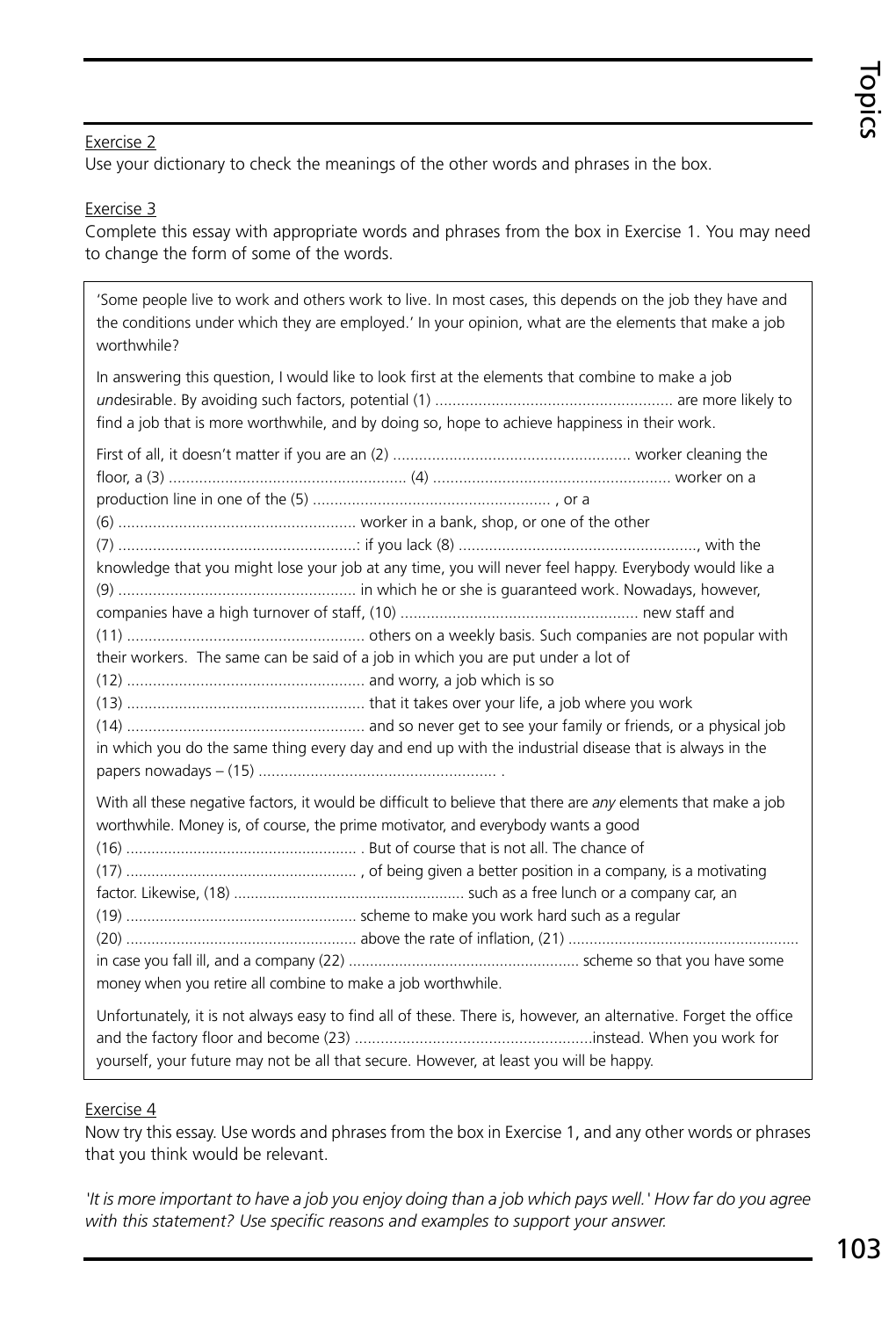## [Mini topics](#page-4-1)

### Friends and relations

### Exercise 1

Complete the sentences with the most appropriate words and phrases from the box. In some cases, more than one answer is possible, and there are some words you do not need.

acquaintance admire amiable a lot in common bond boss brother close employee fallen out family ties friendship kinship on good terms related relationship respect see eye to eye shared interests siblings sister supportive

- 1. I have two .......................................................: an older .......................................................called Robert, and a younger ......................................................., Louise.
- 2. I have .......................................................with my friend Andy, and we have several ......................................................., like football and photography.
- 3. My father and I don't always .......................................................on everything, but there's a good .......................................................between us and we've never ....................................................... with each other over anything.
- 4. I'm .......................................................with my ......................................................., Mrs Underhill. She treats me as a friend rather than an ......................................................., and she's always very .......................................................if I have problems at work.
- 5. I know Sally, but not particularly well. We like and .......................................................each other, but we're not ....................................................... . She's an ....................................................... rather than a friend.
- 6. Everyone likes Alice: she's a very .......................................................person. She also looks a lot like me, but we're not .......................................................in any way.

### Exercise 2

Now answer these questions.

- 1. Choose the best word in bold to complete this sentence: Sue and I really like each other there's really good **chemistry / biology / physics** between us.
- 2. True or false?: *bring up* a child and *raise* a child have the same meaning.
- 3. Rearrange the letters in bold to make an informal word for a friend: **uydbd**
- 4. True or false?: to *get on with* someone is the same as to *adore* someone.
- 5. Choose the best word to in bold to complete this sentence: I have a shared bedroom in the college dorm. My **colleague / classmate / room mate** is great fun.
- 6. What's the difference between a *nuclear family* and an *extended family*?
- 7. True or false?: a *relation* is the same as a *relative*.
- 8. Rearrange the letters in bold to make a formal word for a girlfriend or boyfriend: **rpnetar**
- 9. What does it mean when we describe two people as being *inseparable*?
- 10. Rearrange the letters in bold to make the opposite of a friend: **meyne**
- 11. True or false?: *spouse* is a formal word for a child.
- 12. Choose the best word to in bold to complete this sentence: My fourth grade form teacher Mr Wickham was a real **inspire / inspiration / inspiring** to me.

### Exercise 3

Now try this essay. Use words and phrases from Exercises 1 and 2, and any other words or phrases that you think would be relevant.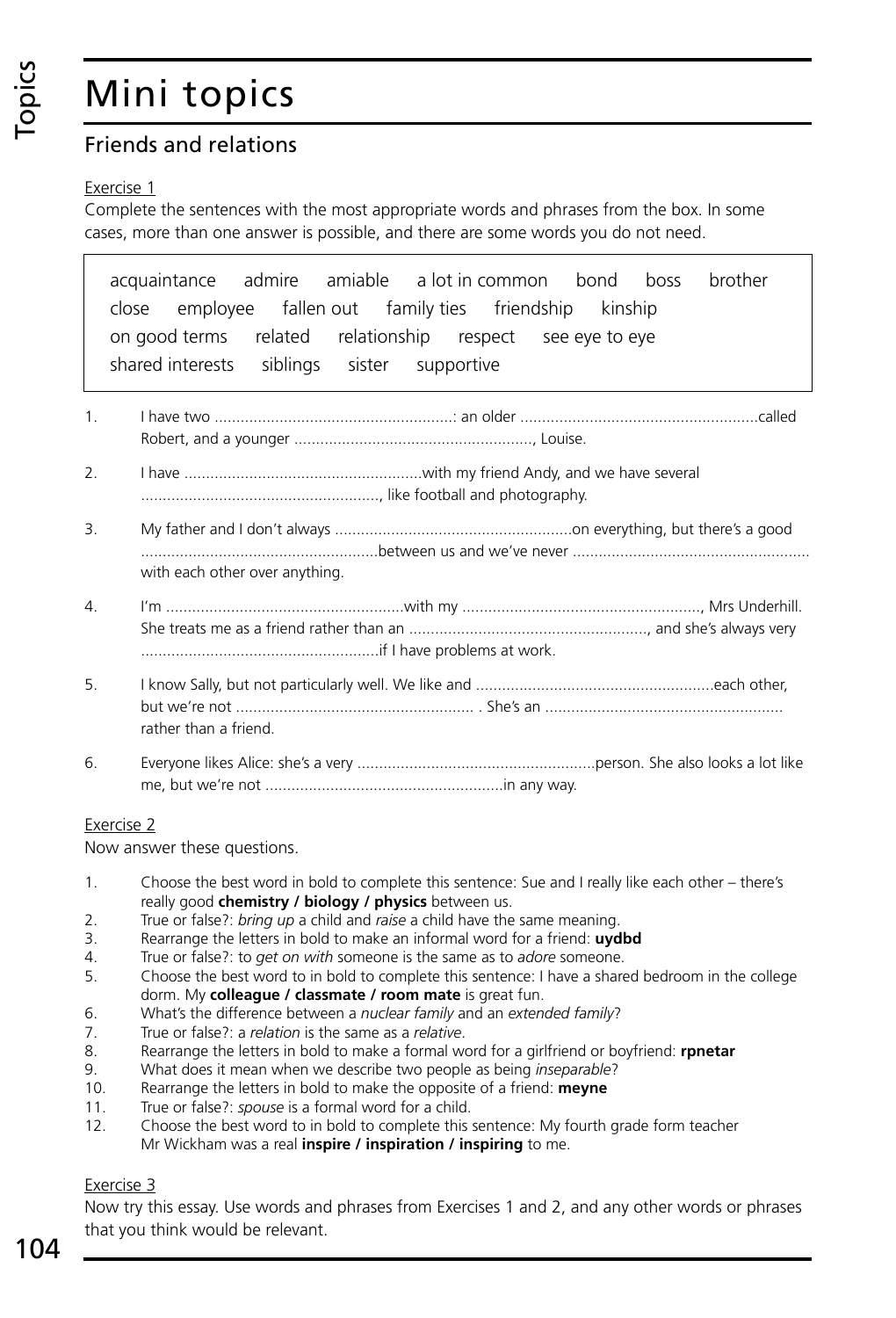*Different people influence our lives in different ways. How? Illustrate your answer with specific examples.*

### \* \* \* \* \*

### Health and exercise

### Exercise 1

Complete the sentences with the most appropriate words and phrases from the box. In some cases, more than one answer is possible, and there are some words you do not need.

active aerobics balanced diet cut down eating disorder fall ill fast food fat give up go jogging go swimming health club health problems heart disease in good shape keep fit lifestyle look after obese obesity on a diet overweight put on weight sedentary skin problems slim take up underweight unhealthy

| 1.                    |                                                    |  |  |  |  |
|-----------------------|----------------------------------------------------|--|--|--|--|
|                       | squash or tennis.                                  |  |  |  |  |
| 2.                    |                                                    |  |  |  |  |
|                       |                                                    |  |  |  |  |
| 3.                    |                                                    |  |  |  |  |
|                       |                                                    |  |  |  |  |
|                       |                                                    |  |  |  |  |
|                       | instead of living on chips and candy all the time. |  |  |  |  |
| $\mathcal{A}_{\cdot}$ |                                                    |  |  |  |  |
|                       |                                                    |  |  |  |  |
|                       |                                                    |  |  |  |  |
|                       |                                                    |  |  |  |  |
| 5.                    |                                                    |  |  |  |  |
|                       |                                                    |  |  |  |  |
|                       |                                                    |  |  |  |  |
| 6.                    |                                                    |  |  |  |  |
|                       |                                                    |  |  |  |  |
|                       |                                                    |  |  |  |  |
|                       |                                                    |  |  |  |  |

### Exercise 2

Now try this essay. Use words and phrases from Exercise 1, and any other words or phrases that you think would be relevant.

*Too many young people these days are unhealthy and / or overweight. What advice would you give somebody who wanted to become fit and healthy?*

 $\begin{array}{cccccccccccccc} \Phi & \Phi & \Phi & \Phi & \Phi & \Phi \end{array}$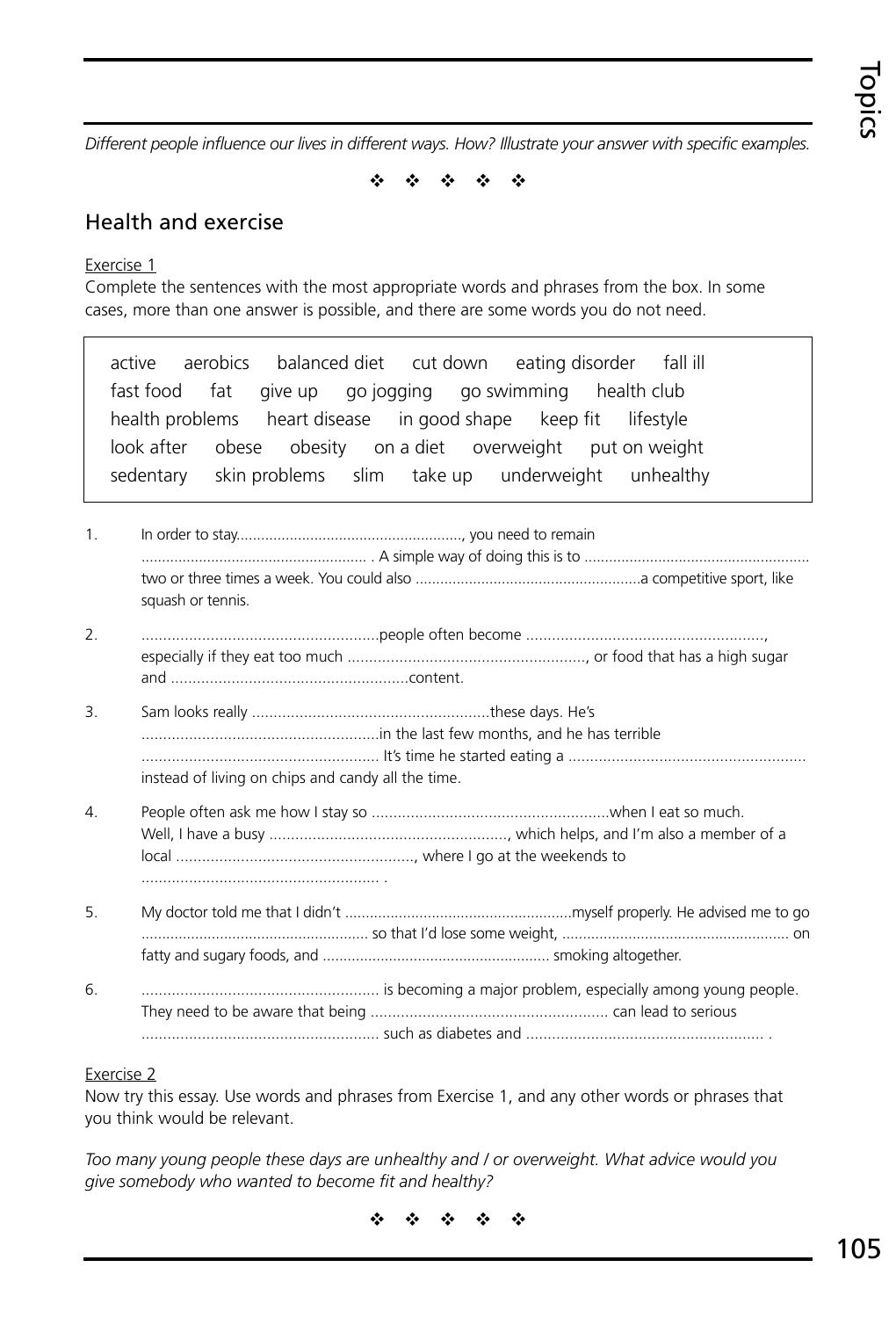### Movies and the theater

#### Exercise 1

Complete the conversations with the most appropriate words and phrases from the box. In some cases, more than one answer is possible, and there are some words you do not need.

1. **Tom:** I loved the music in that movie we saw the other week. **Lisa:** Which one? **Tom:** That ....................................................... movie. You know, the one about the alien invaders trashing Los Angeles. **Lisa:** Oh, that one. Yes, the music was good. I wonder if you can get the ....................................................... anywhere. 2. **John:** What did you do last night? **Kelly:** I watched a movie on TV called *What Happened to my Dog?*. It was supposed to be a ......................................................., but it wasn't very ....................................................... . In fact, I didn't laugh once. And the ....................................................... was terrible. 3. **Mike:** Who's your favorite .......................................................? **Don:** Kiera Knightley. **Mike:** And your favorite .......................................................? **Don:** Probably Clint Eastwood. **Mike:** I thought he was a ....................................................... **Don:** Well, he does both. 4. **Ian:** I saw a great ....................................................... movie the other night. acting actor actress atmosphere audience believable big budget box office cast characters comedy director documentary drama entertaining exciting feel-good frightening funny horror musical performance play plot science-fiction screen soundtrack special effects stage stars storyline terrifying thriller

**Judy:** Oh, I hate those. All those monsters and zombies and stuff. They're really ....................................................... I always have nightmares after watching them. **Ian:** This one was great. There wasn't much of a ....................................................... I mean, nothing really happened, you know? But the ....................................................... were fantastic. At times, it seemed like the monsters were about to come right out of the ....................................................... **Judy:** It sounds absolutely ....................................................... 5. **Brad:** What was the name of the ....................................................... you saw on Broadway at the weekend? **Jenny:** *Singing for your Supper*. Actually, it was a ....................................................... **Brad:** Was it any good? **Jenny:** Oh, fantastic. Really ....................................................... The songs were great, and the dance routines were amazing. And I've never seen such a professional ....................................................... They were fantastic, so professional. **Brad:** Anyone famous? **Jenny:** I don't think there were any big ......................................................., but I recognized one or two familiar faces.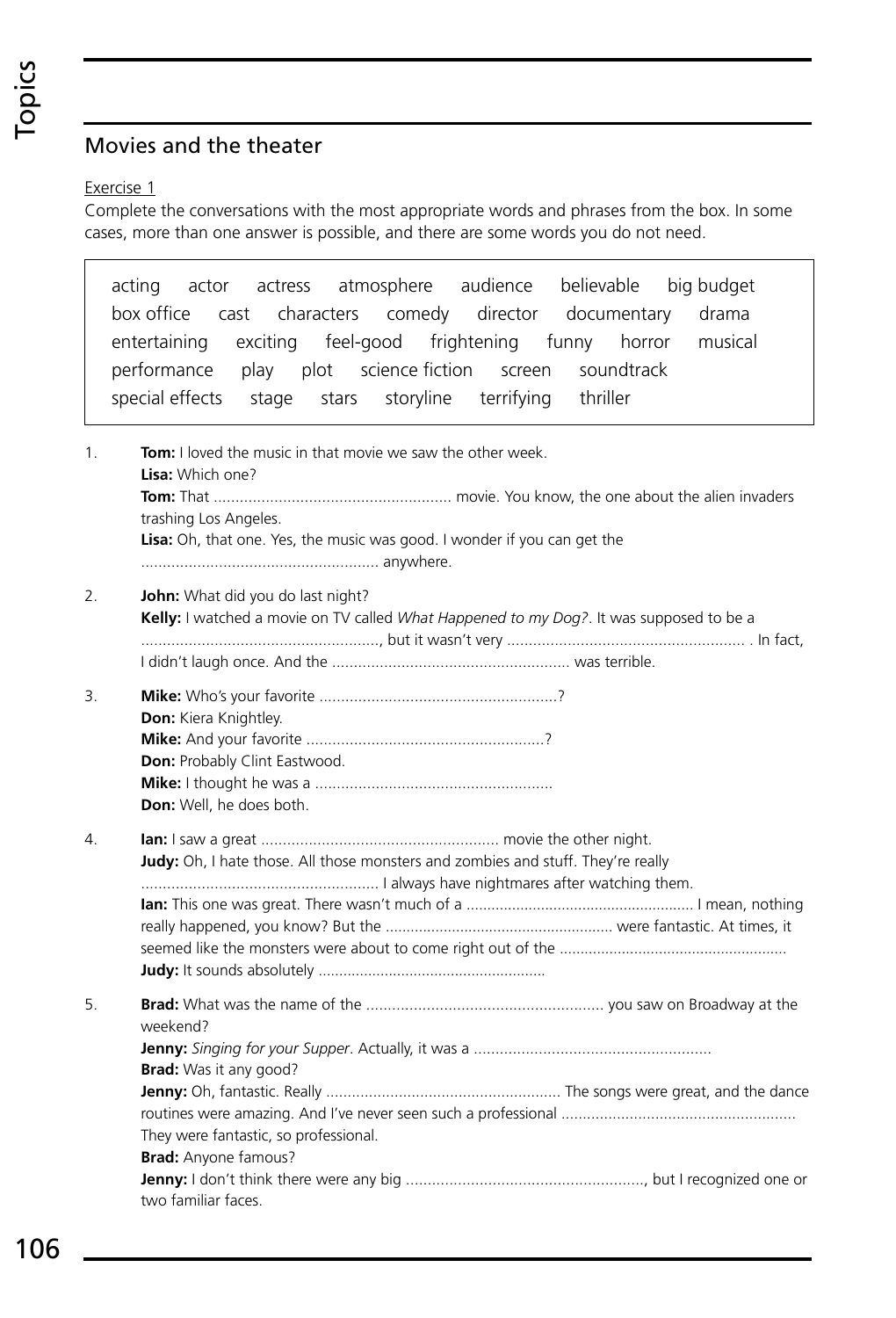6. **Clark:** What kind of movies do you like?

Jan: I like ............... movies. You know, the sort where you leave the theater with a big smile on your face and a nice, warm feeling inside.

**Clark:** Me too. And that feeling you get when the …………… all get really involved in the movie, you know, when they really relate to the …………… in the story, and you get a great …………… in the theater.

# Exercise 2

Now try this essay. Use words and phrases from Exercise 1, and any other words or phrases that you think would be useful.

*What kinds of movies do you enjoy watching, and why do you enjoy watching them? Use specific examples to explain your answer.*

 $\ddot{\phi}$  ,  $\ddot{\phi}$  ,  $\ddot{\phi}$  ,  $\ddot{\phi}$  ,  $\ddot{\phi}$ 

# Your home town

Exercise 1

Complete the sentences with the most appropriate words and phrases from the box. There are some you do not need.

| amenities                                                      |  | busy character community spirit demolished environment          |  |       |  |  |
|----------------------------------------------------------------|--|-----------------------------------------------------------------|--|-------|--|--|
| healthcare                                                     |  | historic homelessness housing projects job opportunities        |  |       |  |  |
| local customs                                                  |  | monuments museum neighborhood neighbors nightlife               |  |       |  |  |
| parks                                                          |  | peaceful pedestrianized population public-transport rejuvenated |  |       |  |  |
| shopping mall<br>sports center street crime<br>renovated rural |  |                                                                 |  |       |  |  |
|                                                                |  | traffic congestion unemployment                                 |  | urban |  |  |

What do I like about my home town?

| 1.               |                                            |  |
|------------------|--------------------------------------------|--|
| 2.               | keep the town a pleasant place.            |  |
| 3.               |                                            |  |
| $\overline{4}$ . | worrying about the traffic.                |  |
| 5.               | baseball field, and a large swimming pool. |  |
| 6.               | art is amazing.                            |  |
| 7.               |                                            |  |
| 8.               |                                            |  |
| 9.               |                                            |  |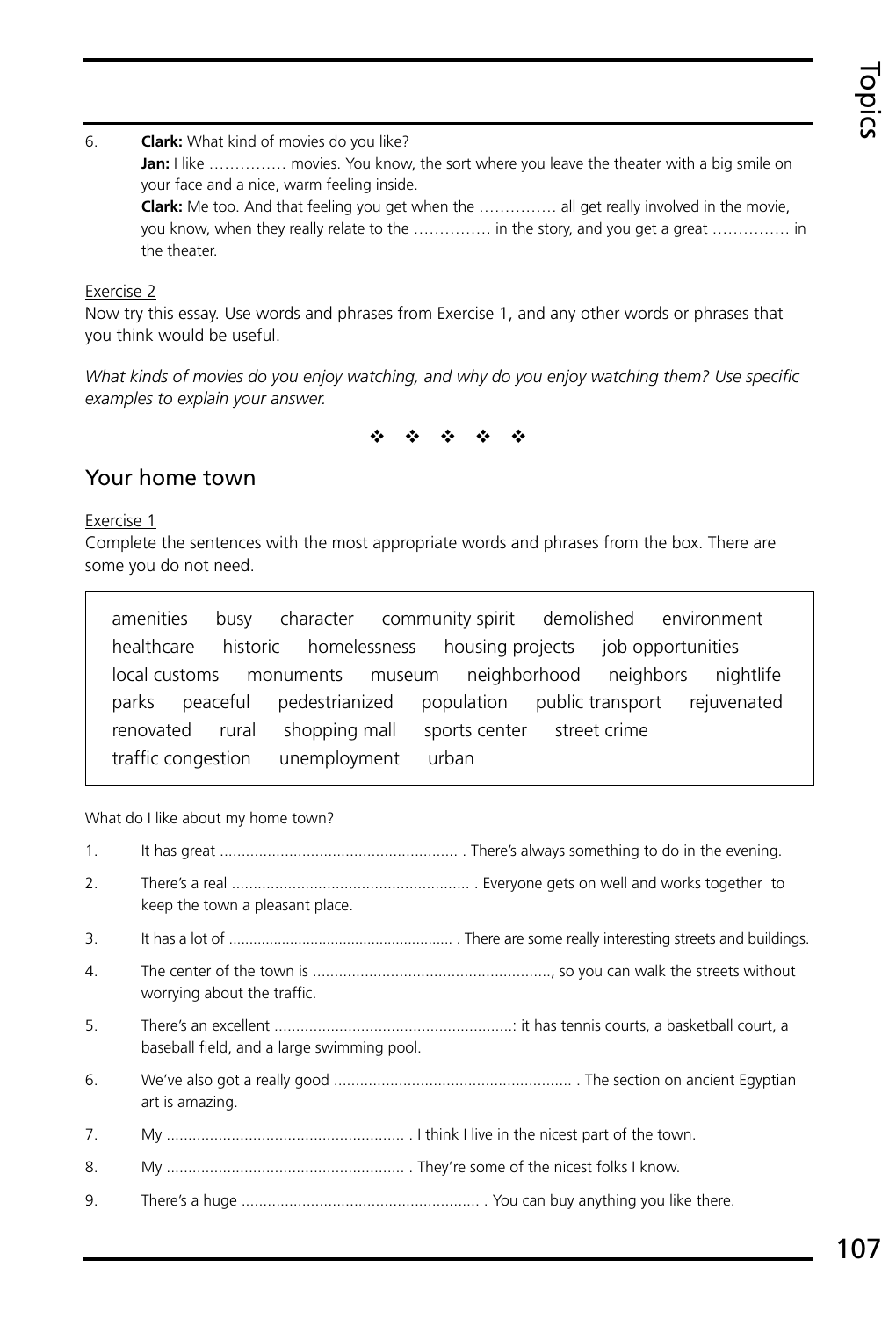Topics

| 10.        | know you're in good hands.                                                                                                  |
|------------|-----------------------------------------------------------------------------------------------------------------------------|
| 11.        | ball game, or just chill out with your friends.                                                                             |
| 12.        | lots of restaurants, and some great bars and cafés.                                                                         |
| 13.        |                                                                                                                             |
| 14.        | when they were first built.                                                                                                 |
| 15.        | built in their place.                                                                                                       |
| 16.        | they're really nice places to live or work.                                                                                 |
| 17.        | back to the War of Independence.                                                                                            |
| 18.        |                                                                                                                             |
| 19.        | about being attacked or robbed.                                                                                             |
| 20.        | around the town.                                                                                                            |
| 21.        | service and a new subway mean people can get in and out of the town center easily.                                          |
| 22.        | anti-pollution measures.                                                                                                    |
| 23.        | Because of all the trees and open green spaces, the town has a wonderful                                                    |
| 24.        | throwing flowers at each other on Independence Day, and a race called 'Chasing the boundary',<br>which goes back 200 years. |
| Exercise 2 |                                                                                                                             |

Now try this essay. Use words and phrases from the box, and any other words or phrases that you think would be relevant.

*You have been asked for some suggestions to make your home town a better place. What suggestions would you make, and why?*

\* \* \* \* \*

# Learning languages

Exercise 1

Rearrange the letters in bold in sentences 1–18 to make words and phrases, then use the words and phrases to complete the crossword. Do not leave any spaces between words in the crossword.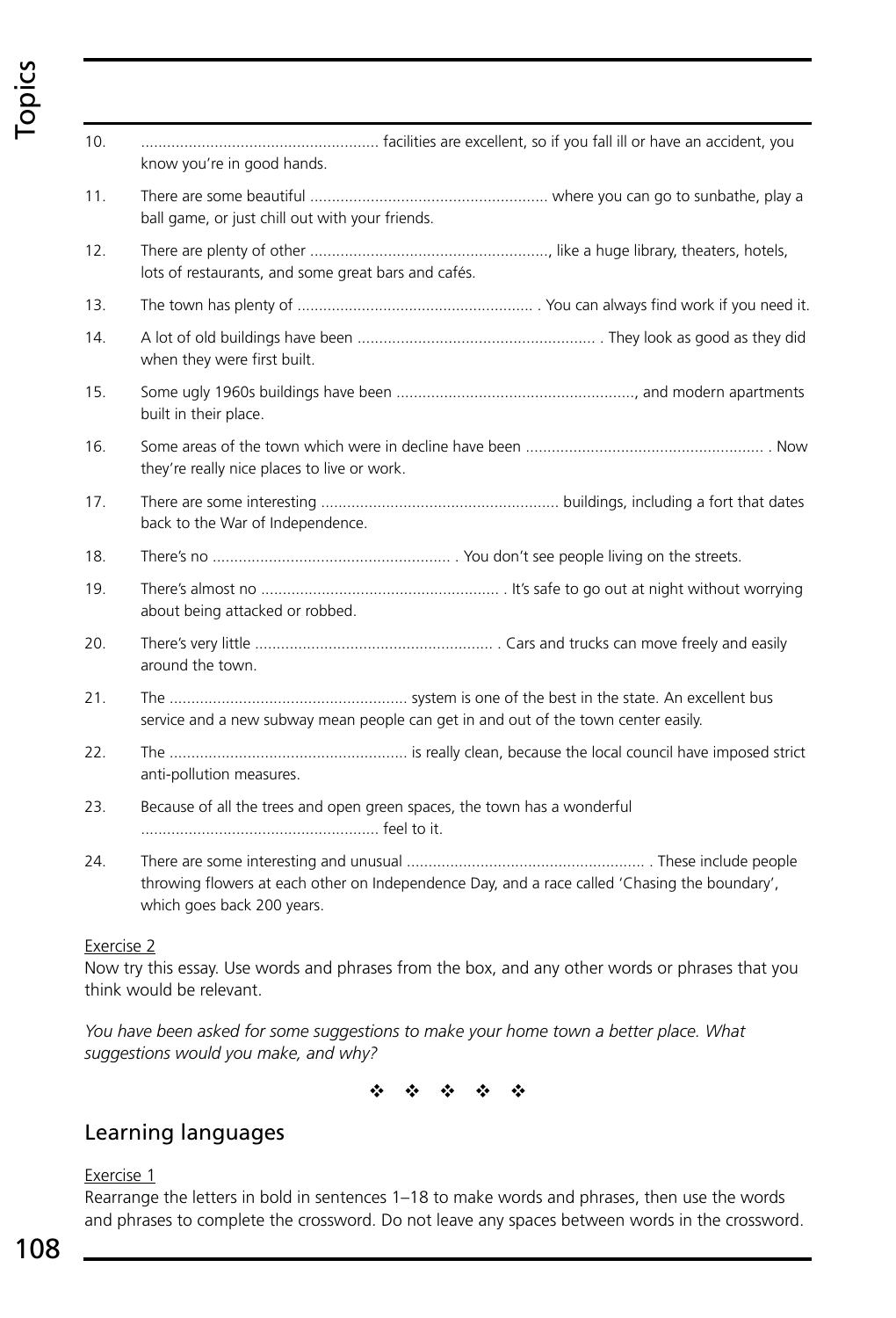- 1. I'm quite worried about my lack of **esgrpsro** in English.
- 2. I don't speak French well, but I manage to **etg yb** in the language when I go to France.<br>3. If you're not sure what a word means, you should look it up in a **ondaitirve**
- 3. If you're not sure what a word means, you should look it up in a **ondaitiryc**
- 4. I speak English quite well, but I think I still have quite a strong Spanish **cetcan**.
- 5. I don't speak Malay, but on my last trip to Malaysia, I managed to **ikpc pu** a bit of the language.
- 6. My father is **iualngbli**. He speaks Russian and English perfectly.
- 7. One of the best ways of developing your English **abyulvocra** is to read as much as possible.
- 8. In my country, everyone learns English as a **ecdosn gnglaeua**.
- 9. My English isn't great. I'd say that I was **ecmpntoet** in the language, but no more.
- 10. I come from Brazil, so my **heotmr utgeon** is Portuguese.
- 11. I have quite a few problems with my English **ontiunprciano**. I find the combination of t and h particularly difficult.
- 12. When you are learning a language, it is important to **retpicac** using it as much as possible.
- 13. When you move to another country, you should learn about the local **uulrect** as well as learn the language.
- 14. Learning **margarm** is usually quite boring, but our teacher always makes it interesting and fun.<br>15. After working in Tokyo for 10 years, he spoke **eintuf** Japanese.
- 15. After working in Tokyo for 10 years, he spoke **elntuf** Japanese.
- 16. The main advantage of learning a language is that you can **uncoiatemcm** effectively with more people.
- 17. I always thought my German was quite good, until I tried using it for the first time with **ivneat** speakers!
- 18. In my opinion, learning a language is challenging but **warngrdie**.



# Exercise 2

Now try this essay. Use words and phrases from the box, and any other words or phrases that you think would be useful.

*What are the most effective ways of learning a foreign language? Illustrate your answer with specific examples.*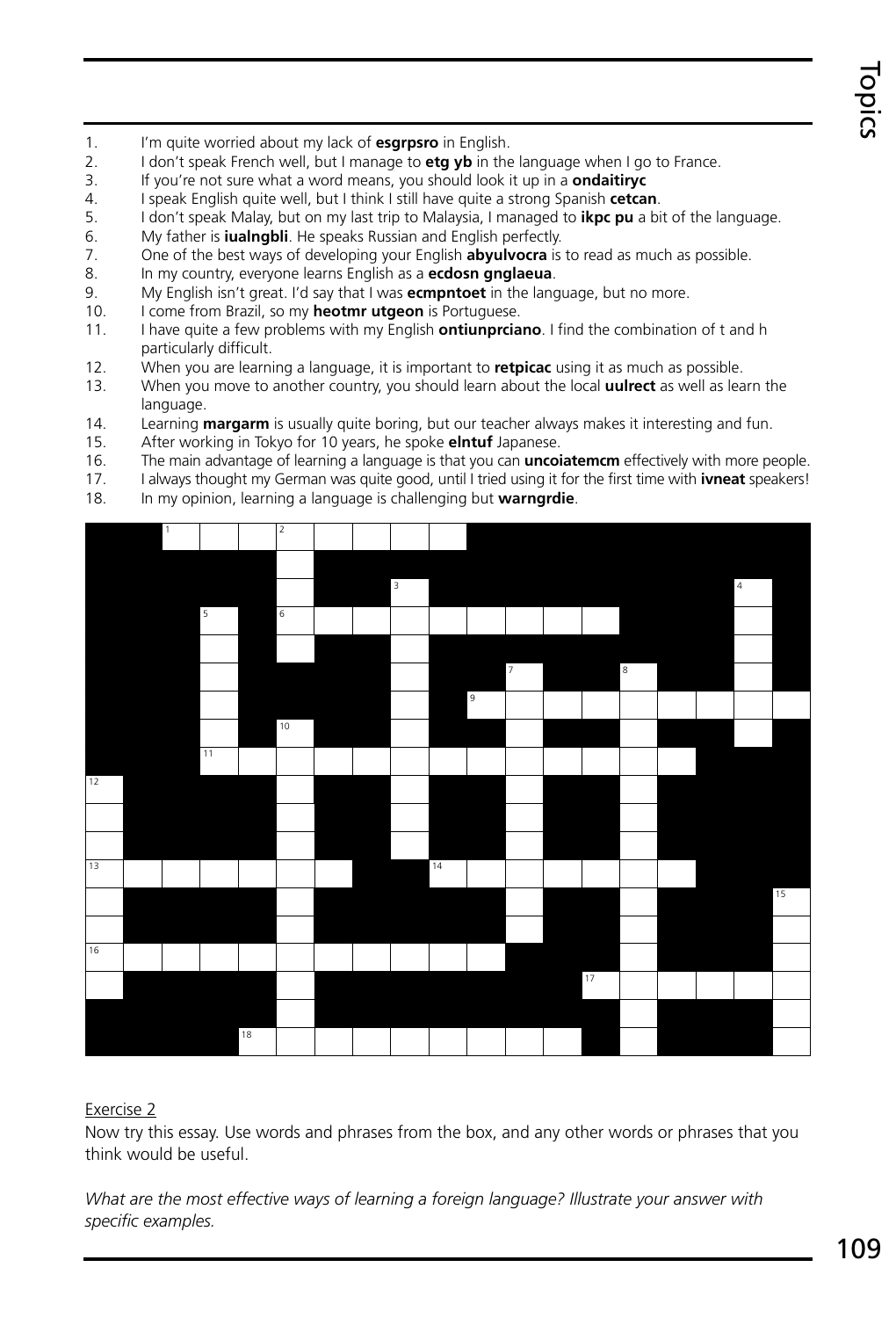# [Vocabulary record sheet](#page-4-0)

Photocopy this page as many times as you like, and use it to keep a record of new words, phrases, and expressions that you learn. Try to build up a personal vocabulary bank, and keep this in a file or folder with the words, etc., stored in alphabetical order. See the next page for a sample completed record sheet.

| Word or phrase:                             |                                           |  |
|---------------------------------------------|-------------------------------------------|--|
|                                             |                                           |  |
| Topic area(s) (if relevant):                |                                           |  |
| Definition(s):                              |                                           |  |
|                                             | Translation or equivalent in my language: |  |
| Other forms of this word<br>(if relevant):  |                                           |  |
| <b>Sample sentences:</b>                    |                                           |  |
| <b>Other collocations:</b>                  |                                           |  |
| Related words, phrases, and<br>expressions: |                                           |  |
| <b>Other information:</b>                   |                                           |  |
|                                             |                                           |  |
|                                             | You may photocopy this page               |  |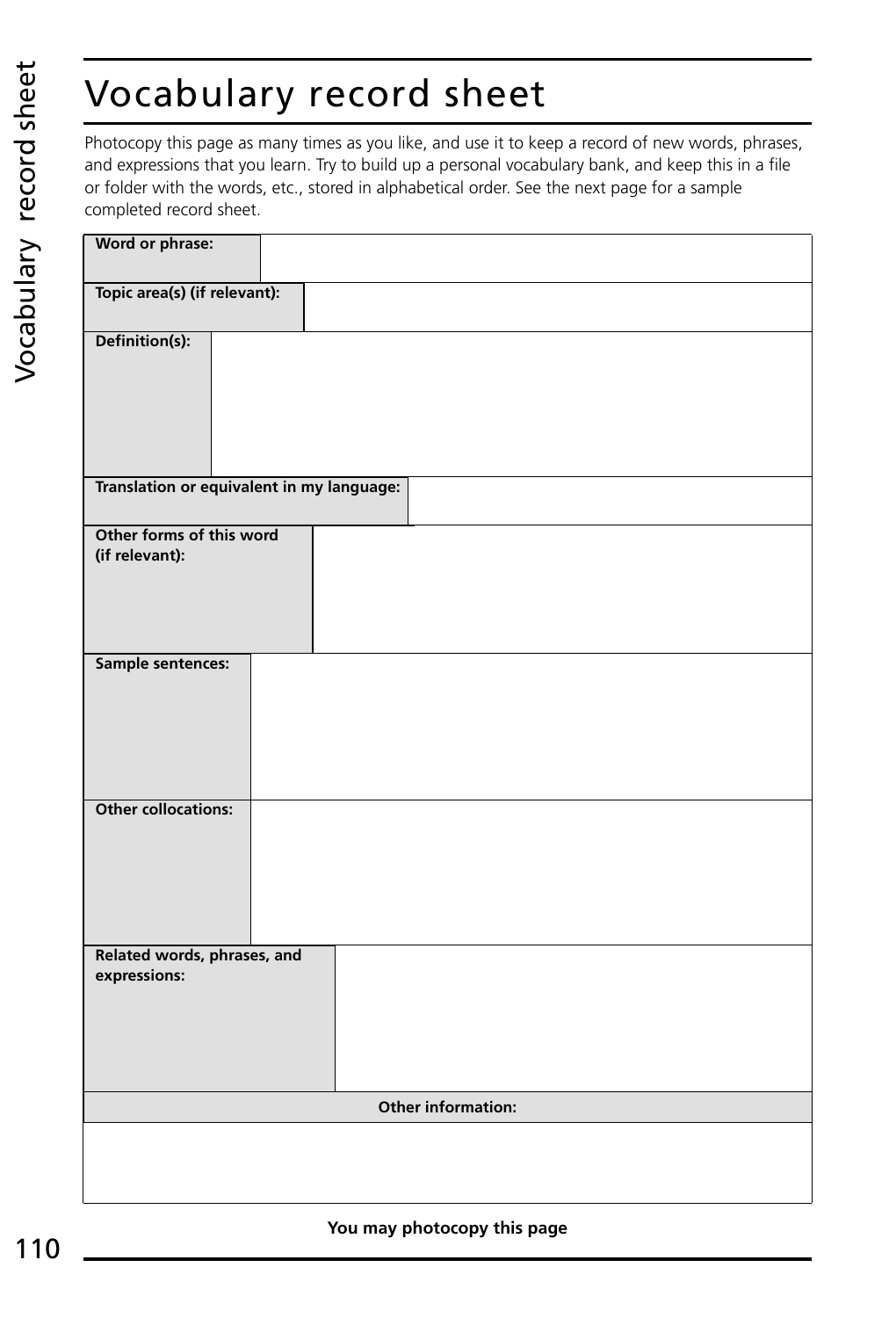# [Sample vocabulary record sheet](#page-4-1)

| Word or phrase:                                                                                                                                  |                                                           | Reject (verb, regular, transitive) / rI'dzekt /                                   |  |  |  |
|--------------------------------------------------------------------------------------------------------------------------------------------------|-----------------------------------------------------------|-----------------------------------------------------------------------------------|--|--|--|
| Topic area(s) (if relevant):                                                                                                                     |                                                           | Refusing or disagreeing                                                           |  |  |  |
| Definition(s):                                                                                                                                   |                                                           | 1. to not agree to an offer, proposal, or request.                                |  |  |  |
|                                                                                                                                                  | 2. to disagree with an idea, argument, or suggestion.     |                                                                                   |  |  |  |
|                                                                                                                                                  |                                                           | 3. to refuse to take something, maybe because it is damaged.                      |  |  |  |
|                                                                                                                                                  |                                                           | 4. to behave in an unkind way to someone who wants kindness or love.              |  |  |  |
| 5. (of a human body) to have a bad reaction to an organ after a transplant.                                                                      |                                                           |                                                                                   |  |  |  |
| Translation or equivalent in my language:                                                                                                        |                                                           | rejeter / refuser                                                                 |  |  |  |
| Other forms of this word                                                                                                                         |                                                           | reject, rejection (noun)                                                          |  |  |  |
| (if relevant):                                                                                                                                   |                                                           | 'Reject' can also be used as a noun without changing its form when                |  |  |  |
|                                                                                                                                                  |                                                           | we are talking about something that is not accepted because it has                |  |  |  |
|                                                                                                                                                  |                                                           | not reached the necessary standard: 'The computer was cheap                       |  |  |  |
|                                                                                                                                                  |                                                           | because it was a reject'.                                                         |  |  |  |
| <b>Sample sentences:</b><br>It is almost certain that our offer will be rejected.                                                                |                                                           |                                                                                   |  |  |  |
|                                                                                                                                                  |                                                           | The court rejected the defendant's argument.                                      |  |  |  |
|                                                                                                                                                  |                                                           | The company rejected the whole shipment.                                          |  |  |  |
|                                                                                                                                                  |                                                           | He claimed he had been rejected by his parents.                                   |  |  |  |
|                                                                                                                                                  | His body rejected the kidney and he became seriously ill. |                                                                                   |  |  |  |
| <b>Other collocations:</b>                                                                                                                       |                                                           | to reject categorically / decisively / firmly / flatly / out of hand / outright / |  |  |  |
|                                                                                                                                                  |                                                           | totally / unanimously / vigorously.                                               |  |  |  |
|                                                                                                                                                  |                                                           | With the exception of 'outright' and 'out of hand', these words can also          |  |  |  |
|                                                                                                                                                  |                                                           | come <b>before</b> the word 'reject'.                                             |  |  |  |
|                                                                                                                                                  |                                                           |                                                                                   |  |  |  |
| Related words, phrases, and                                                                                                                      |                                                           | refuse, decline, turn down, throw out, veto, dismiss, rebuff, shun,               |  |  |  |
| expressions:                                                                                                                                     |                                                           | snub, take a rain check (idiom. 'Would you like to go for a meal                  |  |  |  |
|                                                                                                                                                  |                                                           | tonight?' 'I'll take a rain check, if that's ok with you')                        |  |  |  |
|                                                                                                                                                  |                                                           |                                                                                   |  |  |  |
|                                                                                                                                                  |                                                           |                                                                                   |  |  |  |
| <b>Other information:</b>                                                                                                                        |                                                           |                                                                                   |  |  |  |
|                                                                                                                                                  |                                                           |                                                                                   |  |  |  |
| The opposite of reject is accept. The opposite of rejection is acceptance.<br>Reject is often used with as $+$ an adjective or adjective phrase: |                                                           |                                                                                   |  |  |  |
|                                                                                                                                                  |                                                           |                                                                                   |  |  |  |
| 'He rejected the idea as ridiculous'. 'She rejected my offer as being too expensive'.                                                            |                                                           |                                                                                   |  |  |  |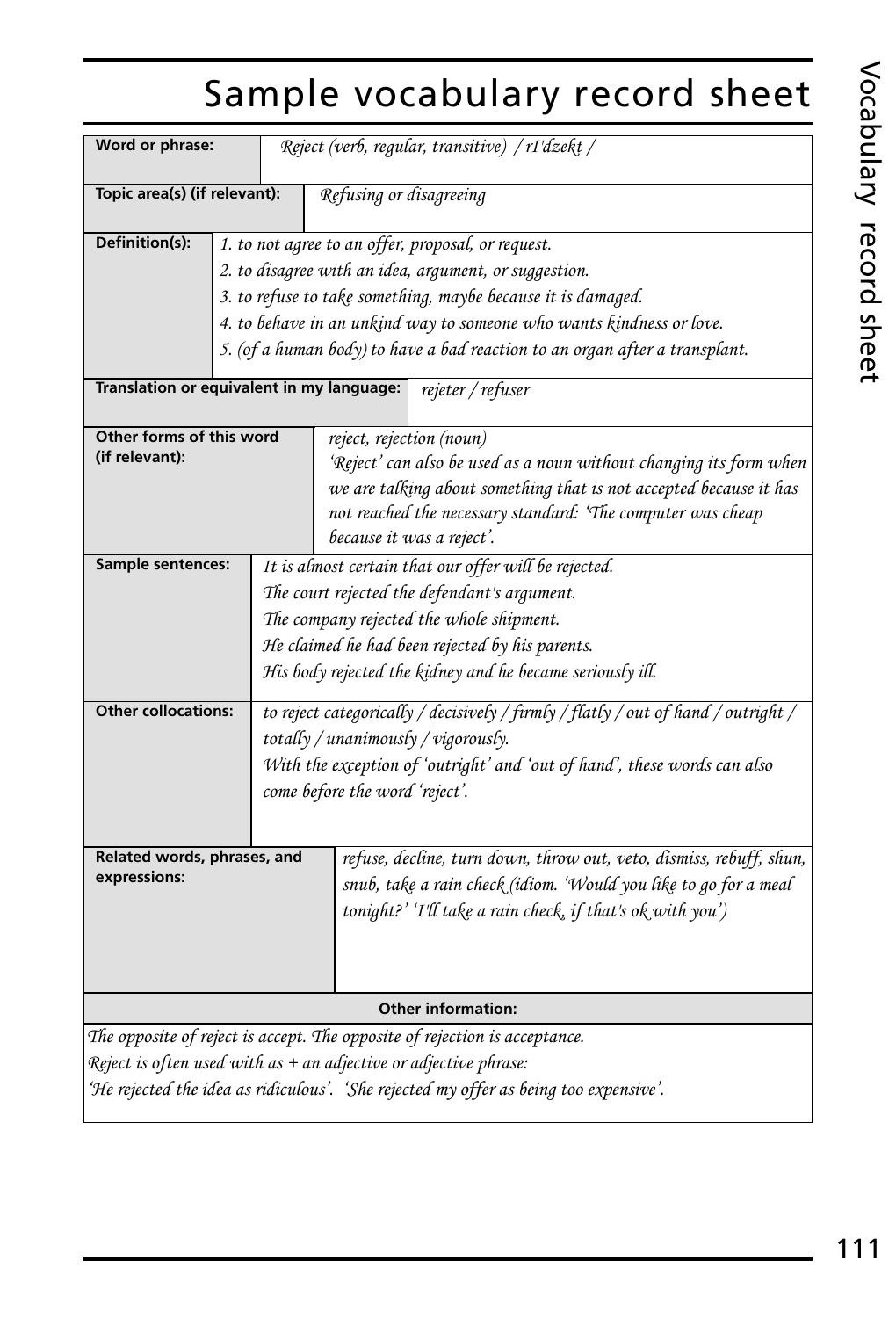# **Addition, equation and conclusion (page 4)**

### Exercise 1

| Addition:   | along with (this could also be equation) also as well as besides furthermore in addition<br>and<br>moreover too what's more |
|-------------|-----------------------------------------------------------------------------------------------------------------------------|
| Equation:   | correspondingly in the same way likewise similarly<br>equally                                                               |
| Conclusion: | in conclusion in brief thus to conclude to summarize to sum up briefly therefore<br>we can conclude that                    |

# Exercise 2

**1.** Furthermore / Moreover / In addition / What's more (this is less formal than the other expressions) **2.** As well as / Besides **3.** Likewise / Similarly / In the same way (the verbs in both sentences – i.e., *respect* – are the same and refer to the same thing, so we can use a word of equation here) **4.** As well as / Along with **5.** In addition **6.** Likewise / Similarly **7.** Likewise / In the same way / Correspondingly **8.** In brief **9.** We can conclude that **10.** Therefore (*To sum up, To conclude* and *To summarize* are usually used to conclude longer pieces of writing – e.g., at the end of an essay. *Thus* is slightly more formal than *therefore*, but has the same meaning)

Note: It is important that you are familiar with the way these words and phrases are used, including the other words in a sentence that they 'work' with. Use a dictionary to look up examples of these words and phrases, and keep a record of them to refer to the next time you use them.

# **American English (pages 5 – 7)**

# Across

**2.** intermission **6.** over (in the context of repeating something completely only. In other contexts, *again* is used in the same way as it is used in British English) **8.** mail **9.** recognize (note that in British English, this word can be spelt *recognise* or *recognize*)\* **11.** theater\* **13.** underpass **16.** gas **18.** elevator **20.** realtors **24.** highway **26.** raise **27.** recess **29.** guy **30.** faculty\*\* **32.** fall **35.** sedan **36.** store **37.** defense\* **38.** round-trip **40.** alumnus **41.** cellphone

# **Down**

**1.** zip code **3.** through **4.** movies *(movie theater* is also used) **5.** bill **7.** labor\* **10.** gotten **12.** apartments **14.** travelers\* **15.** first **17.** sidewalk **19.** movie **21.** freeway (*expressway* is also used) **22.** this **23.** dialog\* **25.** drugstore **28.** subway **31.** attorney (*lawyer* is also used) **33.** eraser **34.** vacation **39.** bathroom

\* Note the following spelling differences between British and American English:

- Words which usually end in *–ise* in British English end with *–ize* in American English (*recognize*, *realize*, *itemize*, etc.).
- Words which end with *–re* in British English usually end with *–er* in American English (*theater*, *center*, *liter*, etc.).
- Words which end with *–our* in British English normally end with *–or* in American English (*humor*, *labor*, *color*, etc.).
- Words which end with *–ogue* in British English normally end with just *–og* in American English (*dialog*, *catalog*, etc.).
- Words that end in *–ence* in British English end with *–ense* in American English (*pretense*, *defense*, *offense*, etc.).
- Words that end with *–amme* in British English usually just end with *–am* in American English (*kilogram*, *program*, *telegram*, etc.)
- Words with a double L in the middle in British English (such as *traveller* or *travelling*) usually use a single L in American English (*traveler*, *traveling*, etc), but some words that use a single L followed by a consonant in British English use a double L in American English (skillful, installment).

There are other spelling differences which do not follow any particular 'rules', and these words have to be learnt individually (for example, *judgement* / *judgment*).

\*\* This is one of several words that are used in both British and American English, but which have a different meaning (often depending on the context in which they are used). In this case, *faculty* is usually used by North Americans to talk about the people who work in a school, college, university, etc, while in British English it is used to talk about a particular department in a university (e.g., *the Humanities Faculty*). *Gas* (see 16 across) in American English is a short form of *gasoline*. The word *gasoline* is also used in British English, but the word *petrol* is more common: British-English speakers normally use the word *gas* to talk about a substance that is used to heat the house or cook food. To make things more complicated, it also has the same meaning in North America.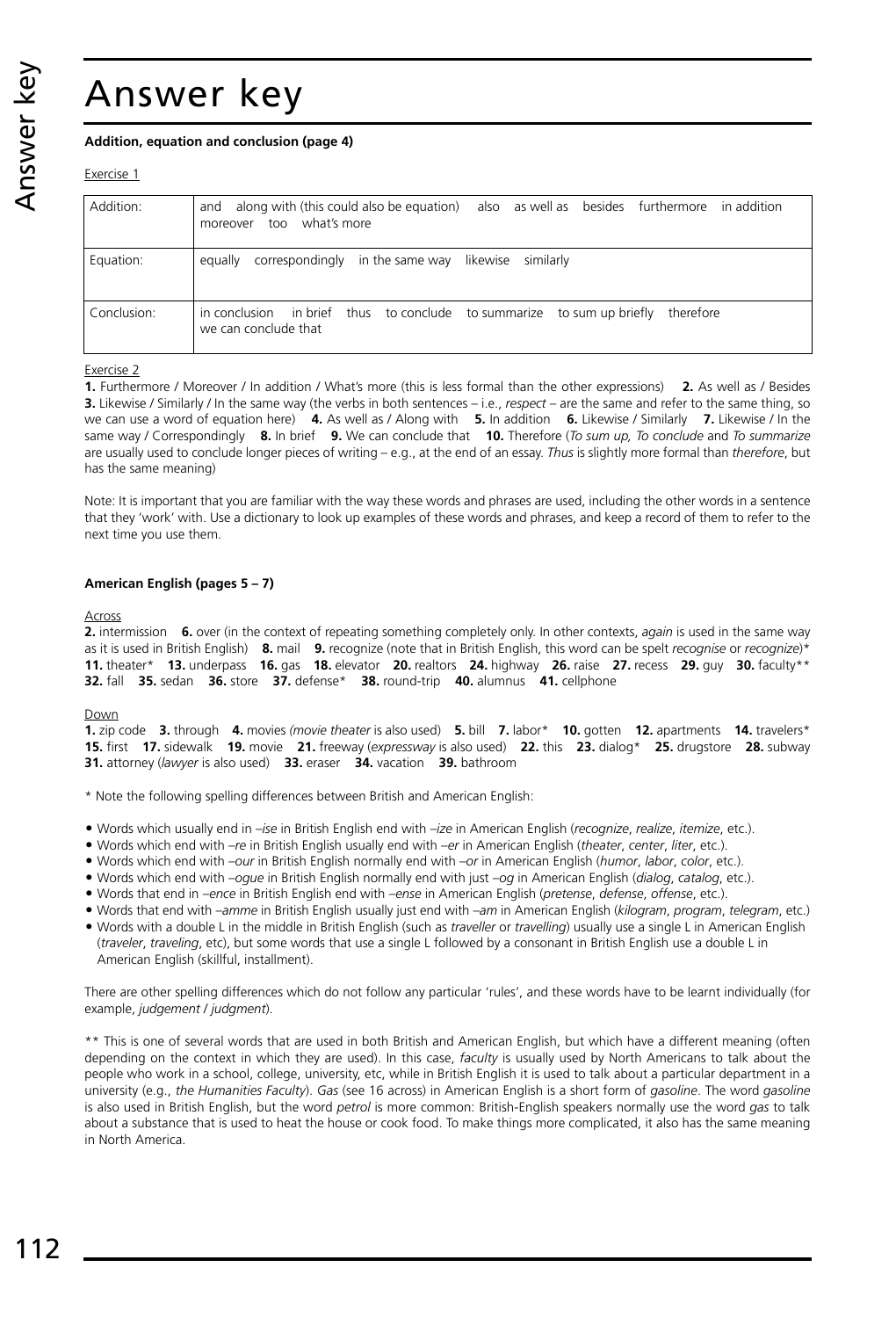Answer key

# **Changes (pages 8 – 9)**

### Exercise 1.

**1.** True **2.** True **3.** False: there has been an *improvement* **4.** False: there has been an *increase* **5.** False: there has been a *strengthening* of the dollar **6.** False: there has been a *relaxation* of border controls **7.** False: we're *increasing* or *building up* our stock of coal **8.** True **9.** False: there has been a *slight* fall **10.** False: they're going to *decrease* the number **11.** False: there has been a *decline* **12.** False: there has been a *tightening up* of the rules **13.** False: there has been a *widening* of the gap **14.** True **15.** False: there has been a *downward* trend **16.** True **17.** True **18.** True **19.** True **20.** False: Americans want to *broaden* their horizons.

*Increase*, *decrease*, *rise*, *fall*, *progress* and *cut* are used as nouns in these sentences. These words can also be verbs without changing their form.

*Deterioration*, *weakening*, *tightening up*, *growth*, *relaxation*, *narrowing*, *improvement* and *expansion* are nouns or noun phrases in these sentences. They can also be used as verbs with a change in their form (*deteriorate*, *weaken*, *tighten up*, *grow*, *relax*, *narrow*, *improve*, *expand*)

### Exercise 2

The words in the box are:

adapt replace expand promote reduce transform switch renovate exchange demote alter disappear vary raise lower extend enlarge heighten lengthen deepen shorten stretch revise amend cut outsource deteriorate streamline upgrade restructure downsize

**1.** exchanged **2.** adapt **3.** transformed **4.** renovated 5. switched **6.** vary **7.** expands **8.** deteriorating **9.** revised *or* amended (*revised* prices are usually increased, but they can also go down, as in this example. This verb in this context is usually used in the passive voice) **10.** stretched

# **Comparing and contrasting (page 10)**

**1.** contrast **2.** differ **3.** differentiate **4.** characteristics **5.** distinction **6.** Compared **7.** comparison **8.** similar to **9.** similarities **10.** In the same way **11.** Likewise **12.** By way of contrast **13.** Nevertheless / Even so / However (*Even so* is more common in spoken than in written English) **14.** discrepancy **15.** whereas

#### **Condition and requirement (page 11)**

**1.** As long as **2.** Unless **3.** on condition that (*that* = optional) **4.** providing that (*that* = optional. We can also say *provided that*) **5.** preconditions **6.** In case of (note that in this particular expression, we do not say *In case of a fire*. In other situations, an article or pronoun would be needed after *in case of*) **7.** in the event of **8.** stipulation **9.** unconditional **10.** Assuming that (*that* = optional) **11.** on the assumption that **12.** prerequisites **13.** terms / conditions **14.** requirement **15.** Failing that (*Failing that* means that if the first option – *telephoning us* – is not possible, you should try the second option – *send us an email*) **16.** otherwise

#### **Confusing words (pages 12 –14)**

**1.** action / activity **2.** advise / advice **3.** effect / affect **4.** alternative / alternate **5.** appreciable / appreciative **6.** assumption / presumption **7.** prevent / avoid **8.** beside / besides **9.** shortly / briefly **10.** canal / channel **11.** complementary / complimentary **12.** conscious / conscientious **13.** continual / continuous **14.** control / inspect **15.** objection / criticism **16.** injury / harm / damage **17.** disinterested / uninterested *or* disinterested (it is a common misconception in English that *disinterested* cannot be used in the same way as *uninterested* when we want to say that someone does not find something interesting) **18.** for / while / during **19.** However / Moreover **20.** infer / imply **21.** wounded / injured **22.** job / work **23.** lie / lay **24.** watch / look at **25.** percent / percentage **26.** permit / permission **27.** possibility / chance **28.** priceless / worthless **29.** principle / principal / principal / principle **30.** trouble / problem **31.** rise / raise **32.** remember / remind **33.** objective / subjective **34.** tolerant / tolerable **35.** treat / cure

#### **Idioms and colloquialisms 1 (pages 15 – 16)**

Here are the most suitable answers:

#### Exercise 1

**<sup>1.</sup>** I really don't mind. It's up to you. **2.** You've got to be kidding! **3.** I couldn't agree more. **4.** Can I take a rain check on that? **5.** Let me sleep on it. **6.** It does nothing for me. **7.** You really should get a life *or* You've got to be kidding! **8.** I couldn't care less. **9.** Wow! Way to go! **10.** Why not? Go for it! **11.** You're welcome, but it was nothing really. **12.** Never mind. It can't be helped.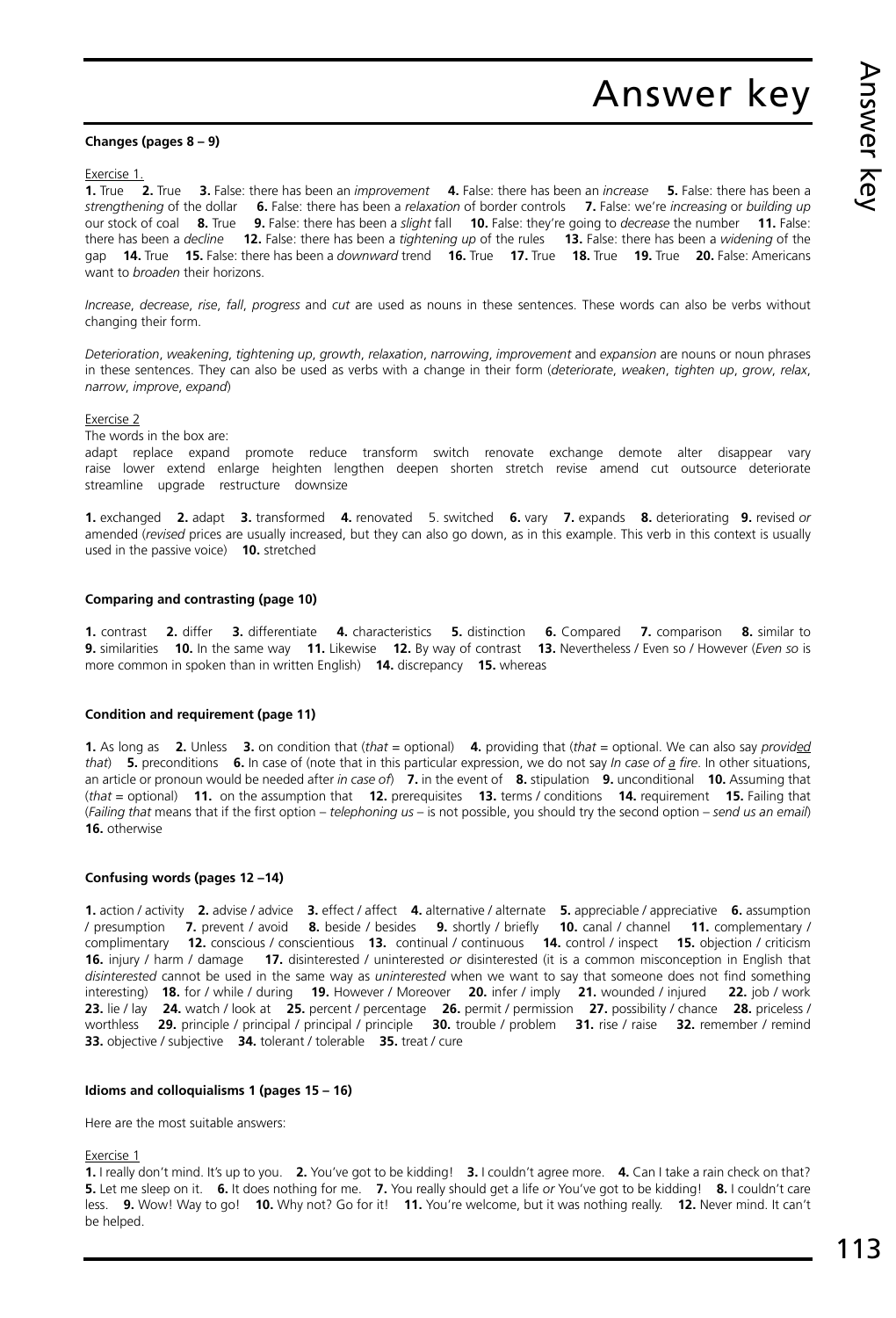# Exercise 2

**1.** Sure. Why not? **2.** How's it going? **3.** How should I know? **4.** What a drag! **5.** You bet! **6.** I'm going to give it all I've got. **7.** Oh, I'm used to it. **8.** What do you have in mind? **9.** I'm afraid you're out of luck. **10.** Let me lend a hand. **11.** Sorry, I'm a bit tied up right now. **12.** Is it any wonder?

# **Idioms and colloquialisms 2 (pages 17 – 18)**

### Exercise 1

**1.** I'd be glad to (this is a polite way of agreeing to do something) **2.** Be my guest (this is a polite way of giving somebody permission to do something) **3.** A little bird told me (we say this when we don't want to say who said something to us) **4.** My lips are sealed (we say this when we promise to keep a secret, or when we refuse to tell someone a secret) **5.** I'm keeping my fingers crossed (we say this when we are hoping that something will happen) **6.** Rather you than me (this means that we are glad we are not doing something that somebody else is) **7.** Fire away, I'm all ears (this means that we are ready and eager to listen to something) **8.** Now you're talking (we say this when somebody suggests something that is more acceptable or enjoyable than something else they have already suggested) **9.** I'm having second thoughts (this means that we will probably change our mind about something we have already agreed to) **10.** That'll be the day (this means that we don't believe something will happen. We can also say *And pigs might fly!* or *I'll believe it when I see it*) **11.** Who let the cat out of the bag? (we say this when we want to know who revealed something that was supposed to be a secret, a surprise, etc) **12.** That'll teach you! (we say this to someone who has done something bad, and is now suffering the consequences)

# Exercise 2

**1.** This is on me (we say this when we are offering to pay for something) **2.** Congratulations (this is another way of saying *Well done*) **3.** I'd love to (we say this when we are accepting an offer to do something) **4.** You're welcome (this is a polite way of acknowledging someone when they thank you for something. We can also say *Not at all*, *Don't mention it* or *My pleasure*, or sometimes a combination of these, as in this dialog. More informally, we can say *OK* or *No problem*. *No worries* is also sometimes **5.** Make yourself at home (this is an expression we use when somebody visits our house). **6.** Hold on (an informal expression which means *Wait*. We can also *say Hang on*) **7.** Take care and keep in touch (an expression we use when we will not see somebody for a while) **8.** Couldn't be better (this means that we are very well) **9.** I'd rather you didn't (this is a polite way of telling somebody that you don't want them to do something) **10.** That's too bad (this is another way of saying *Hard luck*, *Bad luck* or *Tough luck*, and we use it to sympathize with someone) **11.** It doesn't ring any bells (this means that you do not recognize the name of someone or something) **12.** Yes, knock on wood (*Knock on wood* is an expression we use when we hope that something will, or won't, happen)

# Exercise 3

**1.** How's it going? (an informal way of asking somebody if something is going well or badly) **2.** I'll say (when we agree completely with somebody) **3.** Not on your life! (an informal way of saying that we would never do something) **4.** That's a load off my mind (when we are suddenly no longer worried about something that was troubling us. We can also say *That's a weight off my mind*) **5.** Well, keep it to yourself (= don't tell anyone else, usually because something is, or should be, a secret) **6.** Sure thing (an informal way of saying we agree to do something) **7.** Take a seat (*Take a seat* means *Please sit down*) **8.** Don't kill yourself (this is an informal way of telling somebody not to work too hard, or to calm down, relax) **9.** It's not the end of the world (this means that things are not as bad as they seem to someone) **10.** Have a good time (we want the person to whom we are speaking to enjoy themselves) **11.** So I guess you're in the doghouse again (if you are *in the doghouse*, you are in trouble with someone) **12.** Gesundheit! (we say this German word, which means *health*, when someone sneezes. We can also say *Bless you!*)

# **Idioms and colloquialisms 3 (pages 19 – 20)**

Exercise 1 **1.** E **2.** J **3.** D **4.** A **5.** L **6.** C **7.** I **8.** G **9.** B **10.** K **11.** F **12.** H Exercise 2 **1.** L **2.** C **3.** K **4.** I **5.** E **6.** J **7.** A **8.** D **9.** F **10.** G **11.** H **12.** B

# **Idioms and colloquialisms 4 (pages 21 – 22)**

Exercise 1 **1.** candle **2.** worms **3.** bull **4.** nose **5.** blind **6.** track **7.** pressed **8.** weather **9.** blue **10.** question **11.** record **12.** ground **13.** ice **14.** air **15.** shop **16.** ground **17.** close **18.** picture

Exercise 2

**1.** name **2.** world **3.** strings **4.** played **5.** red **6.** good **7.** out **8.** ground **9.** level **10.** can **11.** flow **12.** parade **13.** leaf **14.** break **15.** running **16.** large **17.** five **18.** sixth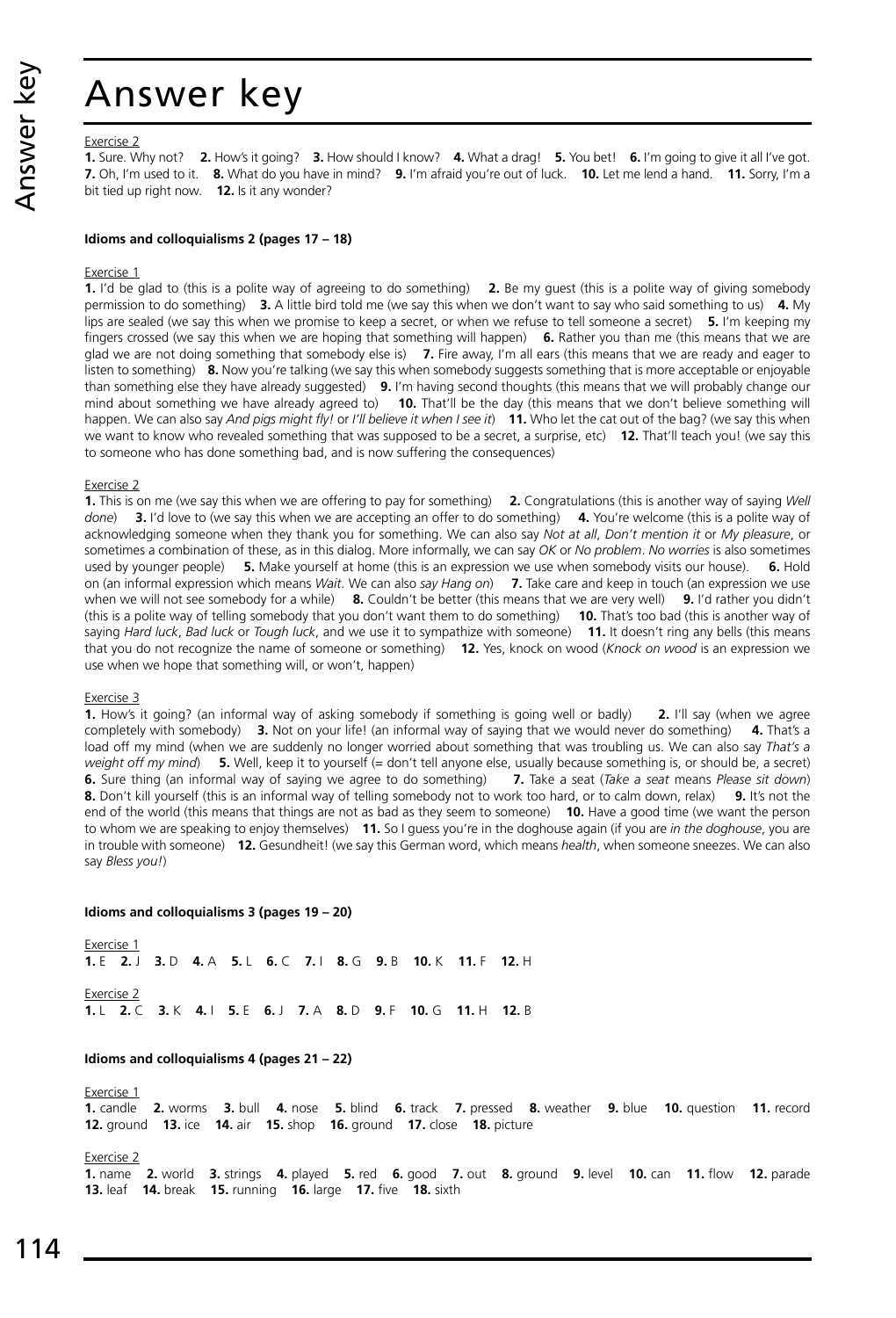# **Metaphors (pages 23 – 25)**

#### Exercise 1

**1.** edifice **2.** sow the seeds **3.** constructed **4.** buttressed **5.** deep-rooted **6.** architect **7.** laid the foundations **8.** towering or ground-breaking **9.** blueprint **10.** built up **11.** built on **12.** under construction **13.** collapsed **14.** ground-breaking **15.** ruins **16.** demolished **17.** fertile **18.** took root **19.** stemmed from **20.** fruitful

### Exercise 2

**1.** argument **2.** intelligence\* **3.** help **4.** important / unimportant **5.** effort **6.** knowledge **7.** opportunity **8.** discover or find out **9.** life or a career path **10.** force **11.** discussion **12.** problem **13.** enthusiasm / excitement **14.** successful / failure

\* Metaphorically, *intelligence* can also be like a knife or something sharp (e.g., 'He was very *sharp-witted*', 'She was an *incisive* critic')

# **Modified words (pages 26 – 27)**

### Exercise 1

**1.** teleconferences **2.** biannual **3.** autobiography **4.** transformed **5.** predetermined **6.** semi-final (this can also be written as one word, *semifinal*, or two words, *semi final*) **7.** postgraduate **8.** co-workers **9.** micro-organisms (this can also be written as one word, *microorganisms*, or two words, *micro organisms*) **10.** Unisex **11.** substandard **12.** circumnavigate **13.** International **14.** monolingual **15.** underachiever **16.** overpopulated

### Exercise 2

**1.** Microwaves **2.** telecommunications **3.** unilateral **4.** semicircle **5.** autopilot **6.** bilingual **7.** circumvented **8.** post-war (this can also be written as one word, *postwar*) **9.** premature **10.** overweight **11.** subconscious **12.** coeducational (this can also be written as *co-educational*) **13.** underestimated **14.** transatlantic (note that *Atlantic* does not begin with a capital letter in this word, but would need to when used on its own) **15.** interrelationship **16.** monotone

### Exercise 3

**1.** underestimate **2.** autobiography **3.** Premature **4.** Overpopulation **5.** co-workers **6.** transatlantic **7.** Transforming **8.** unisex **9.** subconsciously **10.** biannual

# **Numbers and symbols (page 28)**

**1.** 2011 = two thousand (and) eleven (some people also say *twenty eleven*) / 1998 = nineteen ninety eight **2.** 24/7 = twenty four seven (= 24 hours a day, 7 days a week) **3.** 0.8% = zero point eight per cent (we can also say *point eight of a percent*) **4.** 3.45 = three forty five, or quarter of four\* **5. 1800** = eighteen hundred (hours) **6.** 30 June = the thirtieth of June *or* June thirtieth **7.** 10/3 = the third of October / October third (in the United States) or the tenth of March / March the tenth (in the United Kingdom). Alternatively, you could say *the third of the tenth* **8.** 27½ = twenty seven and a half **9.** ¾ = three quarters *or* three fourths **10.** 2m x 1m x 1m = two metres by one metre by one metre **11.** \$1.99 = one dollar ninety nine (or *one dollar and ninety nine cents*) **12.** \$100.99 = one hundred dollars ninety nine (or *one hundred dollars and ninety nine cents*) **13.** \$120.75 = one hundred and twenty dollars seventy five (or *one hundred and twenty dollars and seventy five cents*) / \$1,120.75 = one thousand, one hundred and twenty dollars seventy five (or *one thousand, one hundred and twenty dollars and seventy five cents*) **14.** ACB81 - 25/B = ACB eighty one dash (or *hyphen*) 25 slash (or *stroke*) B **15.** 020 7921 3567 = oh two oh, seven nine two one, three five six seven **16.** 0845 601 5884 = oh eight four five, six oh one, five double eight four **17.** 0800 231415 = oh eight hundred, two three one four one five (or oh eight hundred, twenty three, fourteen, fifteen) **18.** 999 = nine nine nine / 911  $=$  nine one one / 000  $=$  triple oh **19.**  $\# =$  hash / 0  $=$  zero /  $* =$  star **20.** \$200K  $=$  two hundred thousand dollars / mid-50s  $=$ mid-fifties **21.** \$6M = six million dollars **22.** 2:1 = two to one (when talking about odds and ratios) **23.** @snailmail.com = at snailmail dot co dot u k **24.** GR8 = great / :-) = happy / CUL8R = see you later (informal abbreviations and emoticons\*\* such as these are commonly used in text messages, notes and e-mail) **25.** 4x4 = four by four (a vehicle with four-wheel drive, also called a *4WD* or *SUV – Sports Utility Vehicle*) **26.** 2:0 = two nil / 3:3 = three all **27.** 37,762,418 = thirty seven million, seven hundred and sixty two thousand, four hundred and eighteen **28.** 1099 = ten ninety nine (this is a document that people in the United states send to the IRS – the US tax department – that gives details of the money they have earned during the year other than their salary) **29.** © = copyright (the material cannot be copied without permission) **30.** ® = registered (the name is registered, and cannot be used by another company for another product)

\* In British English, people say *(a) quarter to four*. Note that for times before the half hour, people say *past* in British English and *after* in American English (for example, 4.10 is *ten past four* in British English, and *ten after four* in American English).

\*\* **:-)** is an *emoticon*, a symbol that shows emotion. Emoticons take the form of a face on its side, and use standard punctuation symbols and letters. In this case, it is a smiling face to show happiness. Other emoticons include **:-(** to show unhappiness, **:-0** to show surprise, **:-||** to show anger, **:-@** to show fear, **:-X** to indicate a kiss. Some computers automatically turn some emoticons into proper faces (for example, by entering  $\cdot$ -), the computer automatically makes a  $\circledcirc$ ).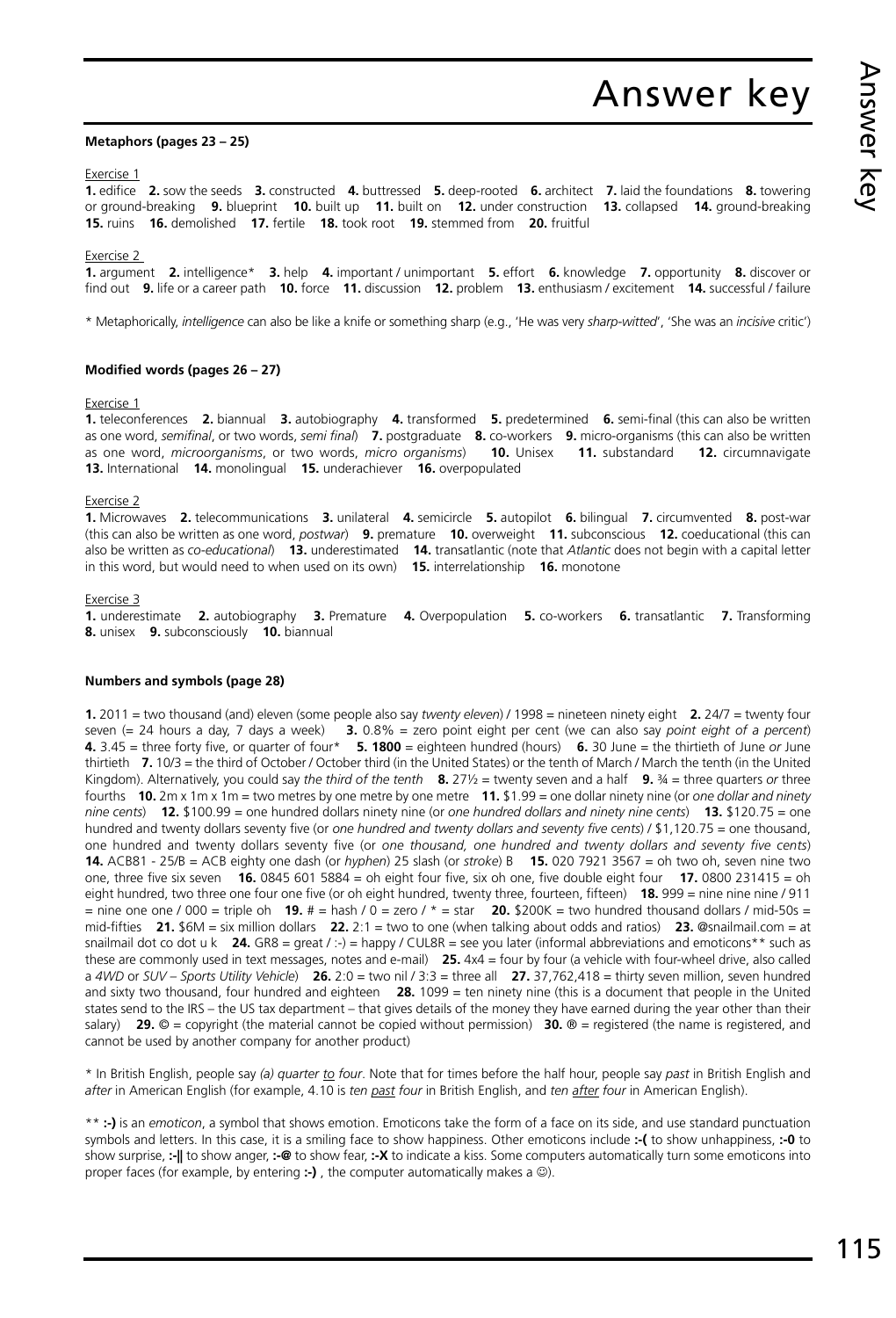# **Obligation and option (page 29)**

**1.** required / needed (not *mandatory* or *compulsory*, as these cannot be followed with *by*) **2.** compulsory (We can also say *obligatory*). **3.** must (not *have*, as this must be followed with *to*) **4.** have / need **5.** liable (not *obliged* or *compelled*, as these must be followed with *to*) **6.** forced (this is better than *obliged* or *compelled*, as it is stronger and suggests that the company has no other choice. Also, *obliged* and *compelled* are usually used when somebody makes somebody else do something) **7.** exempt **8.** Mandatory (this is better than *Compulsory*, as it suggests the checks must be carried out because of a law) **9.** voluntary (not *optional*, as the gap is preceded by *a*, not *an*) **10.** optional / voluntary **11.** alternative (used as part of an expression: '*We have no alternative but to…*') **12.** obliged / required **13.** obligation (note the adjective form of obliged / obligation = *obligatory*) **14.** compelled (in other words, he felt that people were putting pressure on him to make him leave. We could also use *obliged*) **15.** need (used here as a noun) **16.** essential (*vital* or *imperative* could also be used)

# **Opinion, attitude and belief (pages 30 – 32)**

### Exercise 1

**1.** tolerance **2.** obsessed **3.** reckon (this is quite an informal word in this context) **4.** suspect **5.** bigoted **6.** doubt **7.** fanatical **8.** dedicated **9.** opinion **10.** pragmatic **11.** committed **12.** regarding **13.** disapproval **14.** maintain **15.** concerned **16.** cynical **17.** exception **18.** convinced **19.** traditional **20.** conservative

# Exercise 2

**1.** suspicious **2.** pragmatic **3.** fanatical **4.** disapprove **5.** opinion **6.** dedication / commitment **7.** tolerate **8.** conservative / traditional **9.** doubt **10.** maintain / reckon / suspect / doubt

# Exercise 3

**1.** intellectual (this can also be an adjective: *He's very intellectual* ) **2.** stoical (someone who is stoical is *a stoic*) **3.** tolerant or open-minded **4.** Republican (a *republican* outside the United States – note the lower-case *r* – is someone who believes in a *republican* political system, i.e., a country that is governed by elected representatives and led by a president) **5.** Democrat (a *democrat* outside the United States – note the lower-case *d* – is someone who believes in a *democratic* political system, i.e., a country with a system of government in which everyone can vote to elect its leaders) **6.** open-minded **7.** anarchist (*anarchy* is a situation where a country has no government. The adjective is *anarchic*) **8.** pacifist (*pacifism* is the name of the belief) **9.** vegetarian (this can also be an adjective: *vegetarian food*) **11.** superstitious (the noun is *superstition*) **12.** atheist (*atheism* is the belief that there is no God) **13.** agnostic (this can also be a noun) **14.** moderate (this can also be an adjective: *moderate views*) **15.** opinionated

# **Opposites 1: Verbs (pages 33 – 35)**

#### Exercise 1

**1.** rejected **2.** denied **3.** retreating **4.** refused **5.** attacked **6.** demolished **7.** simplified **8.** abandon **9.** withdrew **10.** deteriorated **11.** ignored **12.** rewarding **13.** lowered **14.** set **15.** fell **16.** loosen **17.** succeeded **18.** postponed **19.** lend **20.** concealed **21.** extended **22.** exaggerate **23.** replenished **24.** gained **25.** abolished **26.** hired

# Exercise 2

Across: **2.** misquoted **3.** misdiagnosing **6.** discontinuing **8.** misrepresent **10.** unloaded **12.** disagree **13.** misuses **14.** unlock **16.** unfolded **20.** distrust or mistrust **22.** disapproves **23.** disobey Down: **1.** misjudged **2.** misunderstands **4.** disconnecting **5.** disqualified **7.** displeased **9.** miscalculated **11.** misbehave **15.** disallowed **17.** misplaced **18.** uncovered (not discovered) **19.** disproved **21.** dislike

# **Opposites 2: Adjectives (pages 36 – 37)**

#### Exercise 1

**1.** clear **2.** easy **3.** graceful **4.** detrimental **5.** approximate **6.** innocent **7.** even **8.** scarce **9.** flexible **10.** considerable **11.** crude **12.** delicate **13.** dim **14.** compulsory **15.** reluctant **16.** archaic **17.** worthwhile **18.** vibrant **19.** tedious **20.** spontaneous **21.** intricate **22.** worthless **23.** negligible **24.** feasible **25.** commonplace **26.** problematic **27.** smooth **28.** artificial

#### Exercise 2

# Task 1.

unacceptable inaccurate inadequate disadvantaged disagreeable unattractive unauthorized unavoidable unbelievable uncertain uncomfortable incompetent incomplete unconscious discontented unconvincing incorrect incurable uneven unfair unfashionable dishonest disinclined illegal unlimited illiterate illogical unmarried immature immoral immortal disobedient disorganized impatient imperfect impersonal impossible improper impure unqualified (*disqualified* is a verb which means to make someone not able to do something: '*He was disqualified from driving for a year*') irrational irregular irrelevant irreplaceable irresistible irresolute irresponsible unsatisfactory dissatisfied insufficient unwelcome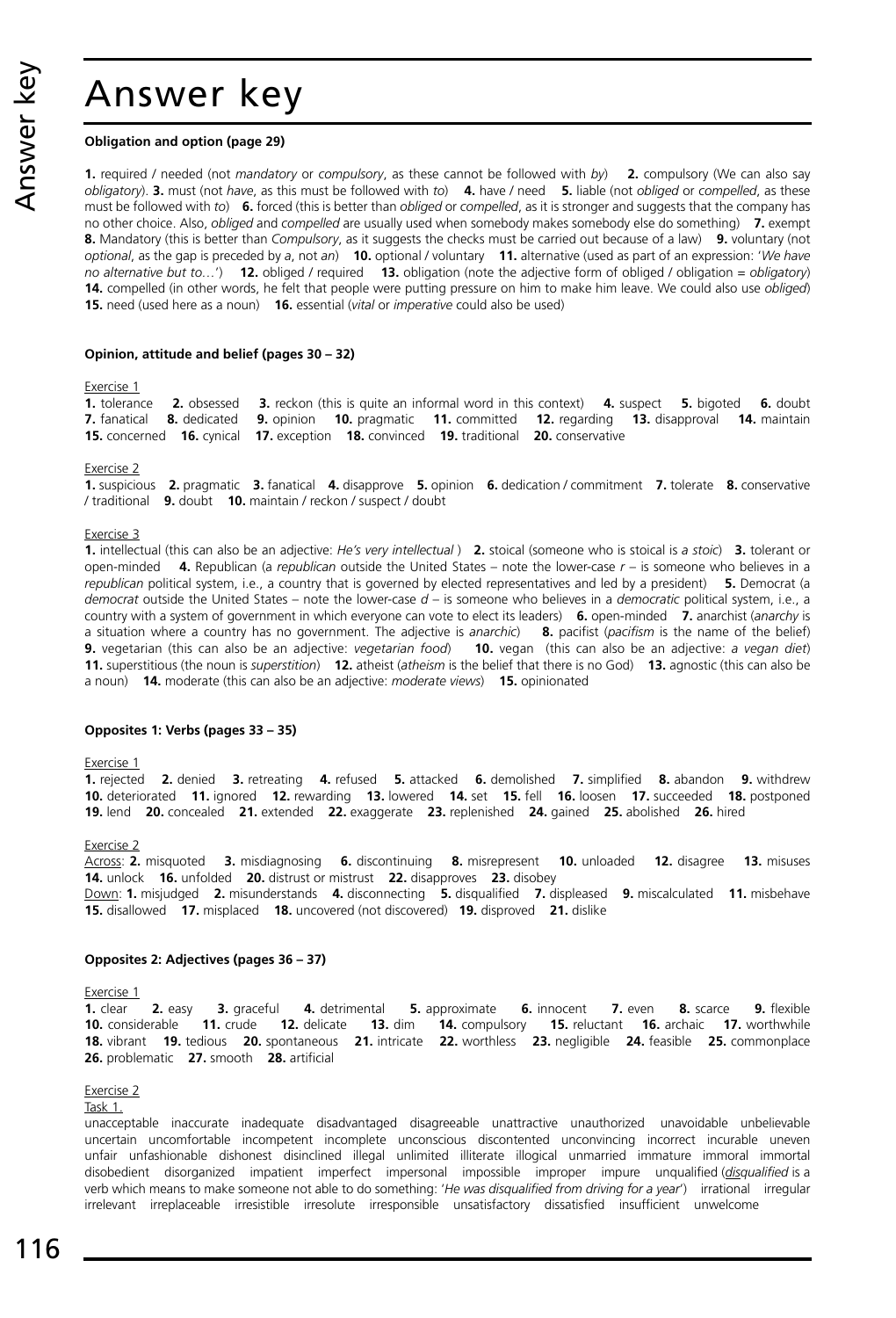Note that adjectives which end with *–ful* are usually made into their opposite form by changing *–ful* to *–less* (*thoughtful* = *thoughtless*, *useful* = *useless*, etc.). *Helpful* is one exception to this rule (the opposite is *unhelpful*. *Helpless* has a different meaning, and means *not able to do anything*)

Task 2.

**1.** uninclined = disinclined **2.** inhonest = dishonest **3.** imsufficient = insufficient **4.** unresponsible = irresponsible **5.** inconvincing = unconvincing **6.** disadequate = inadequate

#### **Phrasal verbs 1 (pages 38 – 39)**

#### Exercise 1

**1.** bring up **2.** face up to **3.** call off **4.** count on **5.** catch up with **6.** die down **7.** drop out of **8.** figure out **9.** fell out **10.** find **11.** grow up **12.** keep up with **13.** leaves out **14.** pointed out **15.** look into **16.** brought up **17.** fall behind **18.** cut down on

#### Exercise 2

**1.** taken over **2.** put forward **3.** pull through **4.** done away with **5.** look into **6.** carry out **7.** went, kept *or* carried on **8.** wear off **9.** turn up **10.** picked up **11.** put across **12.** ran into **13.** set…back **14.** look back on **15.** turned out **16.** turned away **17.** works out to **18.** cut off

### **Phrasal verbs 2 (pages 40 – 41)**

Exercise 1 **1.** get **2.** look *or* go **3.** get **4.** get **5.** look **6.** go **7.** get **8.** went **9.** look **10.** look **11.** came **12.** look **13.** get **14.** give **15.** came **16.** go **17.** getting **18.** go

#### Exercise 2

**1.** came **2.** give **3.** go *or* look **4.** get **5.** came **6.** get **7.** give **8.** go **9.** come *or* go **10.** came **11.** come **12.** getting **13.** comes **14.** get **15.** give **16.** look **17.** give **18.** got or came

#### **Phrasal verbs 3 (pages 42 – 44)**

Across:

**1.** put down **5.** talk … round **6.** take after **7.** running up against **9.** turn…out **10.** picked on **11.** opt out **16.** turned up **19.** set off **20.** run up **22.** set aside (or *put aside*) **24.** take to **28.** take up **30.** held up **32.** engaged in **36.** set off **37.** factoring in **38.** running out **39.** handing in

Down:

**1.** put aside (*set aside* – see *22 across* – has the same meaning, but would not work in the crossword grid) **2.** take in **3.** add up to **4.** taken in **6.** turned down **8.** put up with **12.** taken apart **13.** set…against **14.** make out **15.** made…up **17.** ran for **18.** pick up **21.** make up for **23.** set up **25.** kick in **26.** stemmed from **27.** pull out **29.** shut out of **31.** bring about **33.** gone down with **34.** break into **35.** went for

#### **Presenting an argument (page 45)**

**1.** However **2.** First of all / Firstly **3.** As well as / In addition to **4.** I believe / I think **5.** Moreover / Furthermore **6.** Although / While **7.** as well **8.** Nevertheless **9.** The most important reason / The main reason **10.** As far as I am concerned / For me **11.** Many consider **12.** Secondly **13.** Finally **14.** In other words **15.** In conclusion / To summarize **16.** On the one hand **17.** On the other hand **18.** In my opinion

When you are asked to present an argument, you should always look at it from two sides, giving reasons why you agree and / or disagree before reaching a conclusion. It is usually best to present your strongest argument in favor of something just before the conclusion.

#### **Pronouns and determiners (pages 46 – 47)**

Exercise 1

**1.** there **2.** their **3.** it **4.** them (used when we do not specify if the caller was male or female) **5.** himself **6.** they **7.** that **8.** which **9.** yours **10.** yourself **11.** its (do not confuse the possessive *its* with *it's*, which is a contraction of *it is* or *it has*) **12.** There **13.** that **14.** them **15.** which **16.** itself **17.** it **18.** they **19.** those **20.** itself **21.** herself **22.** that or which (alternatively, you could leave the space blank. *That* or *which*, when used as pronouns in defining relative clauses such as this, can be left out when they are the object of the relative clause) **23.** whose **24.** ourselves **25.** theirs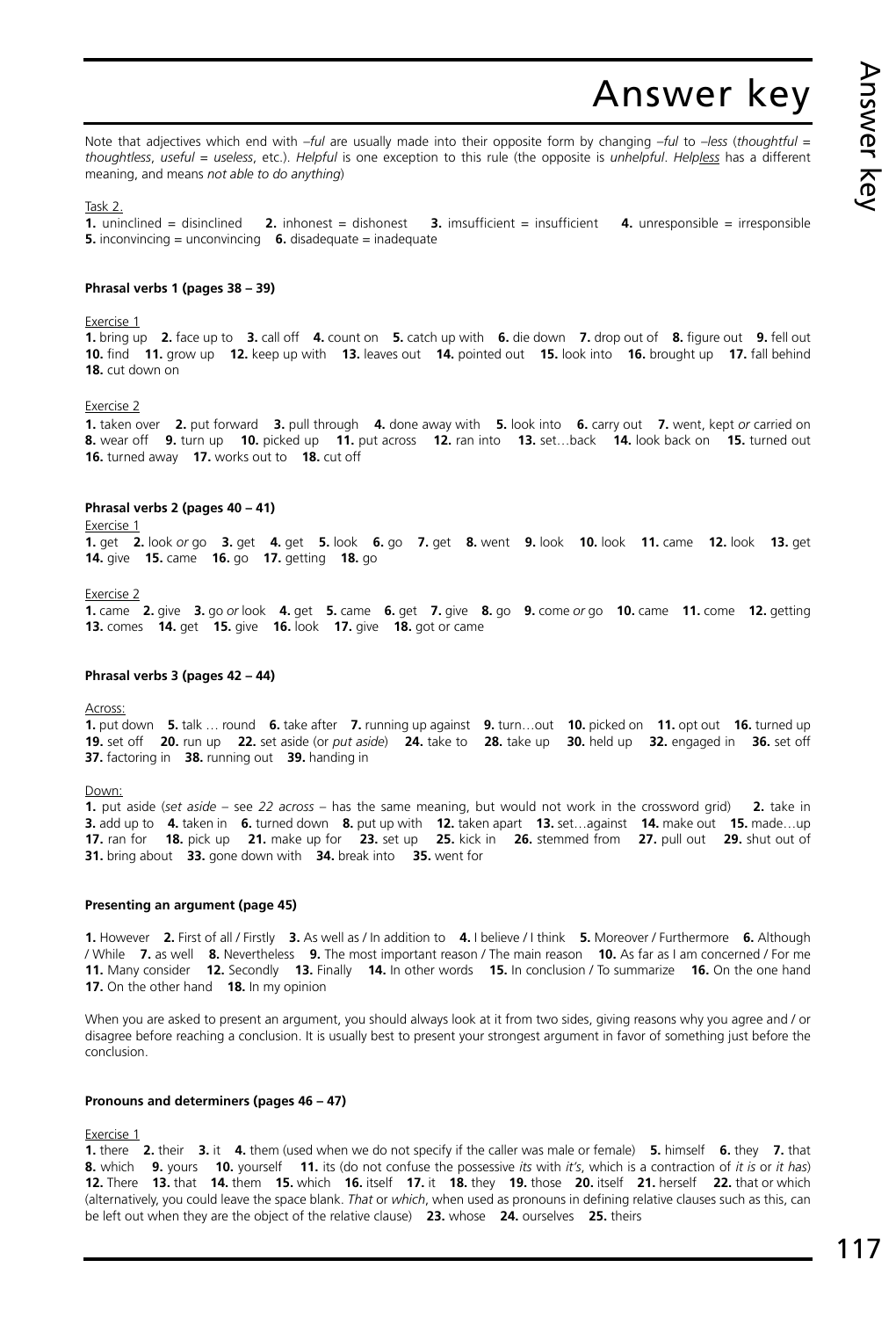### Exercise 2

1. **t**ha**t** 2. w**h**ic**h** 3. th**e**r**e** 4. the**m** 5. tho**s**e 6. th**e**y 7. itse**l**f 8. oursel**v**es 9. th**e**ir 10. it**s**

The 'hidden' word is *themselves* (e.g., *As it became obvious an economic crisis was looming, the Republicans were divided among themselves as to the best course of action to take*.)

### **Similar meanings: Adjectives 1 (pages 48 – 49)**

**1.** abrupt **2**. robust **3.** rudimentary **4.** nominal **5.** conventional **6.** curious **7.** expert **8.** remote **9.** absurd **10.** compatible **11.** legitimate **12.** rigid **13.** placid **14.** narrow **15.** covert **16.** negligible **17.** hazardous **18.** contemporary **19.** enduring **20.** exceptional **21.** outlandish **22.** prompt **23.** outdated **24.** prospective **25.** comprehensive **26.** adequate **27.** gradual **28.** dramatic **29.** thriving **30.** complex **31.** inventive **32.** potent **33.** radical **34.** shallow **35.** erratic **36.** fertile **37.** even **38.** crucial / indispensable **39.** varied. **40.** crucial / indispensable **41.** toxic **42.** incisive **43.** finite **44.** widespread **45.** resolute **46.** coarse

#### **Similar meanings: Adjectives 2 (page 50)**

**1.** concise **2.** handsome **3.** archaic **4.** risky **5.** abundant **6.** chaotic **7.** tedious **8.** evident **9.** rampant **10.** integral **11.** scrupulous **12.** tenacious **13.** industrious **14.** credible

The word in the shaded vertical strip is *characteristic*.

#### **Similar meanings: Nouns (pages 51 – 53)**

Exercise 1

**1.** agenda / schedule **2.** accommodations / housing **3.** discipline / order **4.** assistance / help **5.** drop / decline **6.** faults / defects **7.** opposition / resistance **8.** proof / evidence **9.** discount / reduction **10.** proximity / closeness **11.** appointment / meeting **12.** acclaim / praise **13.** work / employment **14.** benefits / advantages **15.** requirements / prerequisites **16.** means / method

Exercise 2

**1.** protest / demonstration **2.** code / rules **3.** liability / responsibility **4.** choices / options **5.** overview / (short) description **6.** magnitude / importance **7.** cooperation / collaboration **8.** valid / good **9.** zenith / peak **10.** questions / queries **11.** characteristics / features (with illnesses, we can also say *symptoms*) **12.** problems / complications **13.** strategy / plan **14.** priority / precedence **15.** alterations / changes **16.** winner / victor

#### Exercise 3

**1.** reviews / write-ups **2.** advent / appearance **3.** charisma / (personal) appeal **4.** category / classification **5.** ending / termination **6.** inventions (or achievements) / innovations **7.** numbers / concentrations **8.** specialist / expert **9.** backing / support **10.** notion / idea **11.** parts / components **12.** achievement / accomplishment **13.** ultimatum / final demand **14.** disparity / difference **15.** proceeds / earnings **16.** argument / dispute

Note that many of the words in this exercise might have another meaning if used in a different context. Use a dictionary to check which ones.

Some other nouns with similar meanings to each other include:

admission + access, amenities + facilities, appeal + petition, component + element, discussion + deliberation, exhibit + display, fallacy + misconception, implication + suggestion, poll + survey, results + consequences, victory + triumph

When you keep a written record of words that you learn, you might find it useful to put them into related groups. This would include putting words with the same or a similar meaning together. Remember that you should also record words in context (in other words, you should show how they work in a sentence with other words).

#### **Similar meanings: Verbs 1 (pages 54 – 56)**

Across

**2.** direct **4.** assume **5.** attain **6.** detect **11.** reveal **12.** assert **13.** resist **14.** refine **15.** evolve **16.** convey **19.** settle **21.** relate **23.** submit **25.** change **27.** baffle **29.** answer **32.** verify **33.** enrich **35.** remove **36.** exceed **37.** derive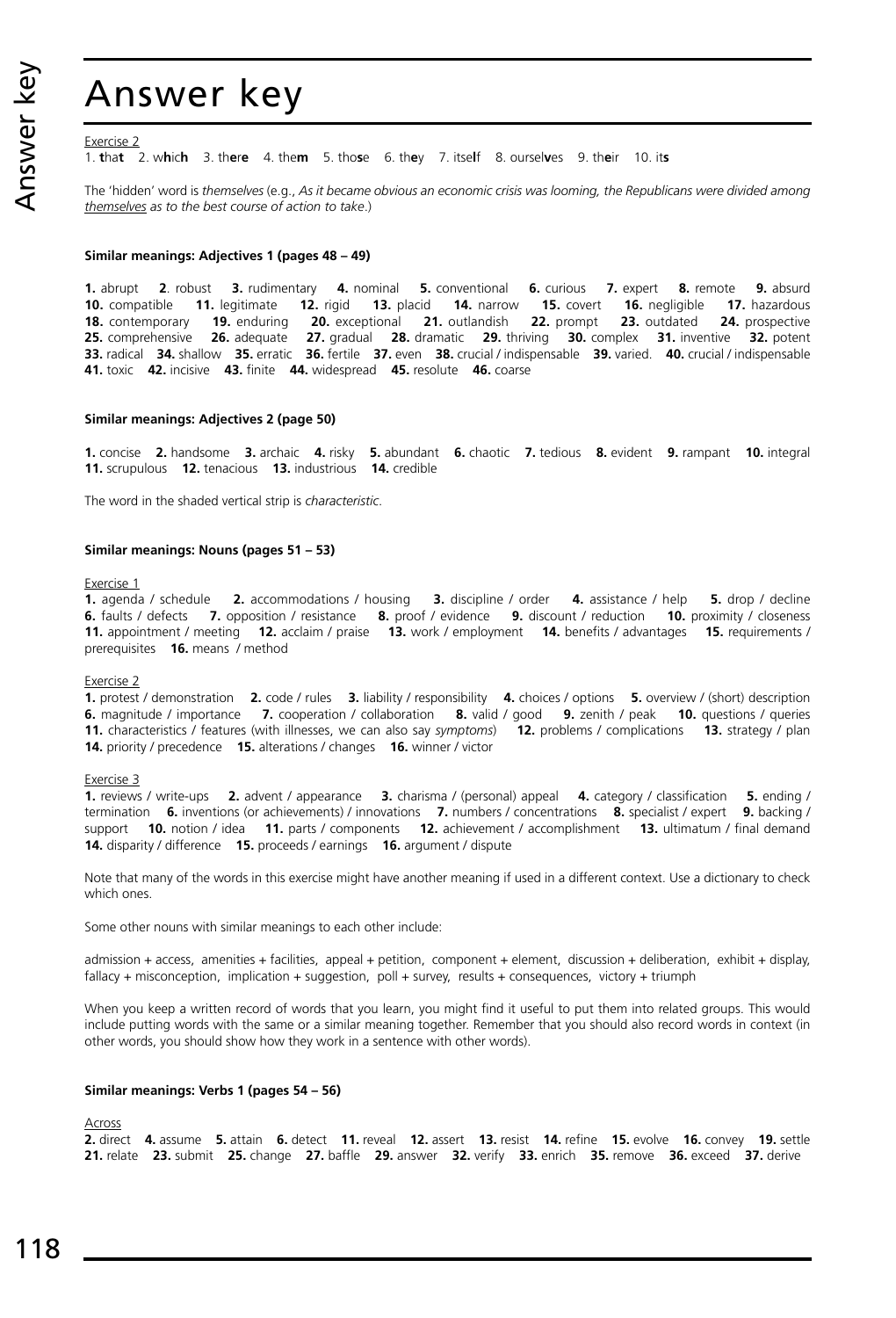#### Down

**1.** accuse **3.** handle **7.** create **8.** elicit **9.** forbid **10.** hasten **12.** affect **14.** refuse **17.** gather **18.** oblige (usually used in the passive form: '*Under the college rules, students are obliged to refrain…*') **20.** endure **22.** obtain **24.** misuse **26.** assist **28.** launch **30.** mirror **31.** demand **34.** permit

Note that some of the words above could have a different meaning in another context. For example, in number 8 down, *elicit* has a similar meaning to *obtain*. In another context, it could mean '*to make someone react in a particular way*' (for example, '*His comments elicited a positive response from everyone in the room*'). This is one reason why you should always record the new words that you meet in context, and with an example that shows how they are used. That way, when you use these words yourself, you use them correctly. A good dictionary with sample sentences is extremely useful in this respect.

Also note that although a word might have a similar meaning to another word, it is not always possible to use that word as a direct substitute in a sentence.

#### **Similar meanings: Verbs 2 (pages 57 – 59)**

Exercise 1

**1.** crush **2.** heighten **3.** attract **4.** replacing **5.** exemplifies **6.** supported **7.** recover **8.** explain **9.** exhaust **10.** achieve **11.** prevented **12.** portray **13.** measure **14.** encourage **15.** highlight **16.** hastened

Exercise 2

**1.** proved **2.** solve **3.** increase **4.** include **5.** dictated **6.** forfeit **7.** created **8.** control **9.** encouraging **10.** produce **11.** suspect **12.** protect **13.** constrained **14.** accepted **15.** check **16.** exhibit

#### Exercise 3

**1.** realized **2.** prospered **3.** surpassed **4.** understood **5.** improved **6.** address **7.** relating **8.** originated **9.** manage **10.** examined **11.** remove **12.** supposed **13.** produce **14.** achieve **15.** settled **16.** build

Note that while all of these words have a similar meaning to the underlined words in the sentences, not all of them could be used to *replace* those words without partly changing the meaning of the sentence.

# **Spelling (page 60)**

Exercise 1

The incorrectly-spelt words are underlined and corrected below.

1

Despite banning tobacco advertising and raising the price of cigarettes, the government's anti-smoking campaign has failed to have any long-term effects. It is now widely believed that more drastic measures are necessary. A new national committee, which has been formed to tackle the problem, has made several recommendations. These include banning smoking in all public areas, and denying hospital treatment to persistent smokers who have been warned by their doctors to give up but failed to do so.

 $\overline{2}$ 

It is arguable whether good pronunciation is more important than good grammar and vocabulary. Conscientious students balance their acquisition of these skills, hoping to achieve both fluency and accuracy. English teachers should encourage their students to practice all the relevant language skills, and use their English at every opportunity.

3

It is becoming increasingly difficult for many people to find decent accommodation in the city at a price they can afford. To put it simply, there are too many people and not enough homes for them. Local community centers and charitable organizations such as *Home Front* can offer advice, but it is widely agreed that the situation is no longer manageable. The fact that some councils in the city are building cheap, temporary housing for lower-paid professionals is the only official acknowledgment of this problem.

Exercise 2

**1.** reversible **2.** professional **3.** criticize **4.** necessary **5.** beginning **6.** perceive **7.** indispensable **8.** referring **9.** liaison **10.** tendency **11.** definitely **12.** embarrass **13.** 9 **14.** 9 **15.** responsible **16.** separate **17.** questionnaire **18.** minuscule **19.** integrate **20.** 9 **21.** weird **22.** irresistible **23.** achievement **24.** millennium **25.** occurrence **26.** independent **27.** supersede **28.** harassment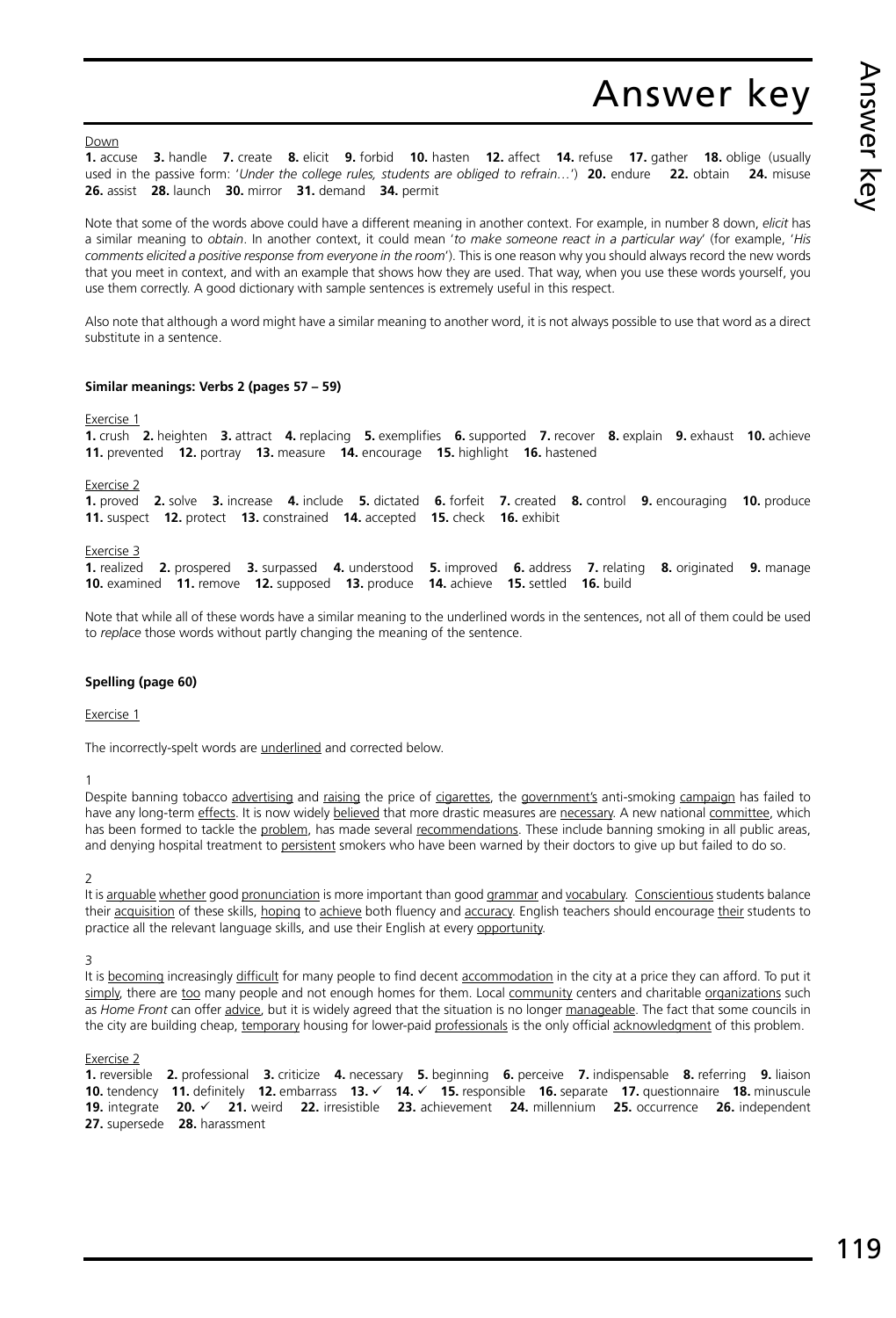# **Starting and stopping (pages 61 – 62)**

# Exercise 1

The words and phrases in the box are:

abolish arise back out cancel cease closure delete deter discontinue dismiss dissuade embark eradicate establish expel fire freeze inception initiate kick off launch outbreak phase in phase out prevent pull out quash quit resign retire set off set up suppress suspend take off take up turn down

# Exercise 2

**1.** canceled **2.** deleted **3.** backed out *or* pulled out **4.** outbreak **5.** set up *or* established **6.** embarking *or* setting off **7.** suppress *or* quash **8.** eradicated **9.** deter *or* prevent *or* dissuade **10.** dissuade / initiated **11.** launched / took off **12.** suspended **13.** took up **14.** phased in / phased out **15.** inception / closure **16.** ceased **17.** retiring **18.** quit (= informal) *or* resign / fired (= informal) or dismissed **19.** turn…down **20.** freeze **21.** discontinued **22.** abolish **23.** kick off (= informal) **24.** arisen **25.** expelled *or* suspended

# **Task commands (page 63)**

Exercise 1 **1.** F **2.** D **3.** C **4.** H **5.** A **6.** G **7.** B **8.** E Exercise 2 **1.** D **2.** G **3.** A **4.** H **5.** E **6.** B **7.** C **8.** F

Other words and phrases which you might find useful include: calculate, characterize, classify, comment on, consider, deduce, describe, determine, differentiate between, distinguish between, evaluate, explain, give an account of, identify, list, show, state, summarize

# **Time (pages 64 – 65)**

Exercise 1

Part 1:

**1.** Prior to (this phrase is usually followed by a noun or by an –ing verb. For example: *Prior to moving to the country, he had to learn the language*) **2.** By the time **3.** Formerly (we could also use *Previously*, but *Formerly* works better in this context) **4.** precede **5.** Previously **6.** Earlier (we could also use *Previously*)

Part 2:

**1.** While (we can also say *As* or *Just as*. Note that *while* is usually used to talk about long actions. For short actions, we would use *when*) **2.** During (we can also say *Throughout*. *During* and *throughout* are followed by a noun) **3.** In the meantime **4.** At that very moment

#### Part 3:

**1.** Following (this word is always followed by a noun. We can also say *after*) **2.** As soon as (we can also say *Once* or *The moment / minute that*. These words and phrases are always followed by an action: *Once the show had ended, we went home*) **3.** Afterwards

# Exercise 2

(1) In the past: a few decades ago, at that point / moment in history, at the turn of the century, back in the 1990s, between 2003 and 2005, from 2006 to 2011, in medieval times, in my childhood / youth, in those days, last century

(2) The past leading to the present: ever since, for the past few months, lately, over the past six weeks

(3) The present: as things stand, nowadays, these days

(4) The future: by the end of this year, for the foreseeable future, for the next few weeks, from now on, in another five years' time, one day, over the coming weeks and months, sooner or later

# Exercise 3

**1.**  $=$  (g): to make some of your time available for a particular purpose. **2.**  $=$  (o): to like someone or something a lot. **3.**  $=$  (a): someone or something that is in a time warp seems old-fashioned because they have not changed when other people and things have changed. **4.** = (s) or (f): to make some of your time available for a particular purpose. This expression is often used in the negative. **5.** = (n): earlier than necessary. **6.** = (t): a spoken expression used for saying that someone should do something now, instead of waiting to do it later. **7.** = (e): an expression that is usually spoken, which means that you are annoyed because something has happened later than it should.  $\mathbf{8.} = (b)$ : usually.  $\mathbf{9.} = (r)$ : used for telling someone to hurry.  $\mathbf{10.} = (d)$ : used for talking about what will happen at some future time.  $11 = (i)$ : a spoken expression used for saying that you will know in the future whether something is true or right.  $12. = (p)$ : to make time seem to pass more quickly by doing something instead of just waiting. **13.** = (j): to change and become modern. **14.** = (c): used for saying that something is strange or surprising. **15.** = (l): the second time that something happens. Also *the first time around*, *the third time around*, etc. **16.** = (m): much more modern or advanced than other people or things.  $17. = (h)$ : sometimes, but not often.  $18. = (g)$ : for the present.  $19. = (k)$ : for a long period of time.  $20 = (f)$ : used for talking about things that happen fairly often.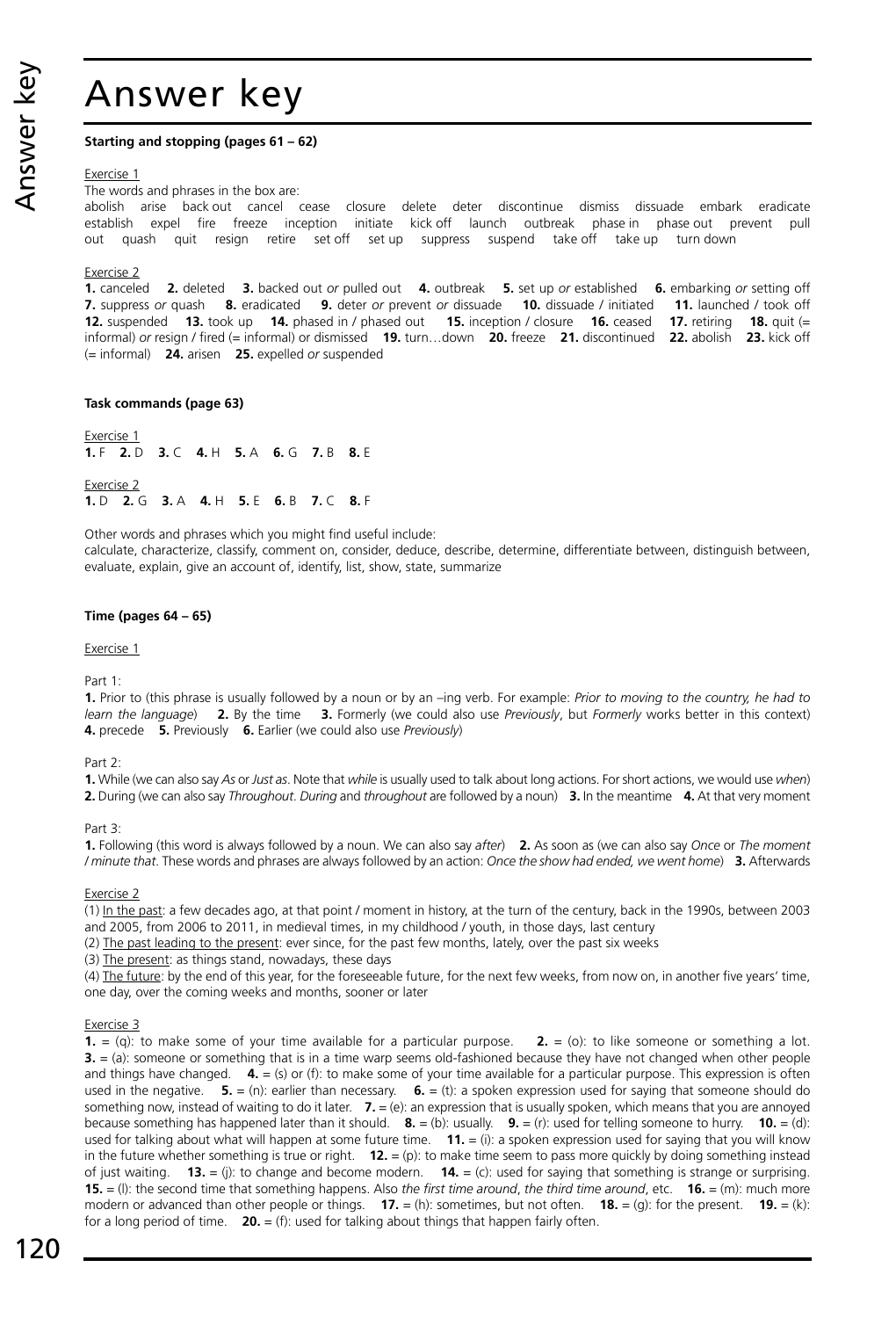### **Word association: Adjectives (pages 66 – 67)**

**1.** important **2.** material **3.** objective **4.** major **5.** central **6.** rational **7.** damaging **8.** rapid **9.** false **10.** careful **11.** popular **12.** critical **13.** particular **14.** essential **15.** modest **16.** impossible **17.** interested **18.** positive **19.** noticeable **20.** lengthy **21.** severe **22.** realistic

### **Word association: Nouns (Pages 68 – 70)**

Across

**1.** background **5.** effect **7.** accent **8.** guess **11.** advice **12.** consideration **14.** suggestion **15.** instruction **17.** solution **19.** permission **20.** difficulty **21.** qualification **22.** opportunity **25.** estimate **29.** appeal **32.** evidence **33.** medicine **34.** reason

Down

**2.** accident **3.** responsibility **4.** agreement **6.** features **9.** behavior **10.** career **12.** contribution **13.** description **16.** criticism **18.** investigation **23.** respect **24.** method **26.** sequence **27.** judgment **28.** project **30.** progress **31.** lesson

#### **Word association: Verbs (pages 71 – 73)**

Exercise 1

**1.** influence **2.** obtain **3.** discuss **4.** settle **5.** encourage **6.** comply **7.** devise **8.** uncover **9.** deserve The word in the shaded vertical strip is *undermine*.

#### Exercise 2

**1.** inspire **2.** object **3.** argue **4.** oppose **5.** fight **6.** highlight **7.** change **8.** undertake **9.** differ The word in the shaded vertical strip is *negotiate*.

#### Exercise 3

**1.** approve **2.** listen **3.** dismiss **4.** abandon **5.** fall **6.** combat **7.** underline **8.** conclude **9.** overcome The word in the shaded vertical strip is *reinforce*.

#### **Word forms: Nouns from verbs (pages 74 – 75)**

Exercise 1

| Remove 2 letters, then add 4 letters: | $provide = provision$<br>$persuade = \npersuasion \nperoarice = \nrecognition$<br>$abolish = abolition$ decide = decision             |
|---------------------------------------|---------------------------------------------------------------------------------------------------------------------------------------|
| Remove 1 letter, then add 7 letters:  | qualify = qualification $apply = application$ identify = identification<br>$notify = notification$ imply = implication                |
| Remove 1 letter, then add 5 letters:  | $\alpha$ consume = consumption admire = admiration permit = permission<br>$determine = determination$ compete = competition           |
| Remove 1 letter, then add 4 letters:  | $argue = argument$ assure = assurance intervene = intervention<br>$expand = expansion$ produce = production                           |
| Remove 1 letter, then add 3 letters:  | $negotiate = negotiation$ expose = exposure<br>$supervised = supervision$<br>$behave = behavior$ promote = promotion                  |
| Remove 1 letter, then add 2 letters:  | $refuse = refusal$ survive = survival arrive = arrival rehearse = rehearsal<br>$respond = response$                                   |
| Add 3 letters:                        | $fail = failure$ coincide = coincidence warn = warning suggest = suggestion<br>$prohibit =$ prohibition                               |
| Add 4 letters:                        | $disturb = disturbance$ attend = attendance require = requirement<br>$prefer = preference$<br>$m$ anage = $m$ anagement               |
| Add 5 letters:                        | $sign = signature$ expect = expectation recommend = recommendation<br>$const = constant = constant$ consultation $relax = relaxation$ |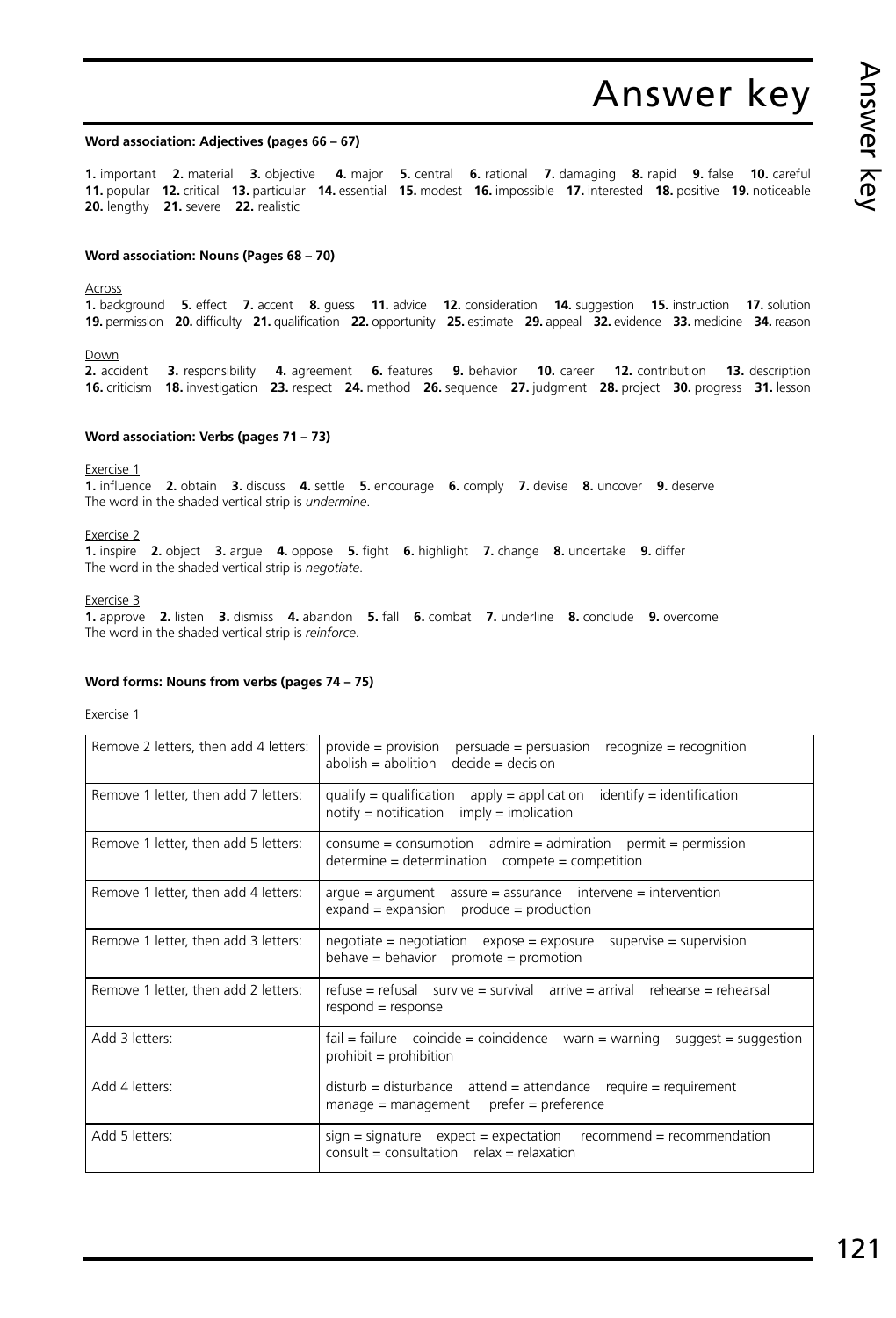# Exercise 2

**1.** acquisition (from *acquire*) **2.** choice (from *choose*) **3.** criticism (from *criticize*) **4.** emphasis (from *emphasize*) **5.** labor (from *labor*: no change is needed) **6.** loss (from *lose*) **7.** maintenance (from *maintain*) **8.** scrutiny (from *scrutinize*) **9.** solution (from *solve*) **10.** subscription (from *subscribe*)

The verb / noun in the shaded strip is *compromise*.

### **Word forms: Nouns from adjectives (pages 76 – 77)**

#### Exercise 1

**1.** value **2.** taste **3.** thirst **4.** honesty **5.** confidence **6.** expense **7.** restrictions **8.** similarities **9.** certainty **10.** absenteeism (or *absence*) **11.** convenience **12.** necessity **13.** relaxation **14.** flexibility **15.** safety **16.** responsibility **17.** accuracy **18.** profession **19.** complications **20.** difference **21.** charisma **22.** addiction **23.** Constitution (note that this particular example begins with a capital letter) **24.** investigation **25.** justification **26.** reality

### Exercise 2

Remove 4 letters: comfortable = comfort fashionable = fashion systematic = system Remove 3 letters, then add 5 letters:  $long = length$  high  $= height$  strong  $= strength$ Remove 3 letters, then add 1 letter: optimistic = optimism pessimistic = pessimism realistic = realism (*reality* is also a noun form) Remove 2 letters, then add 5 letters: able = ability available = availability compatible = compatibility Remove 2 letters, then add 3 letters: hot = heat deep = depth confused = confusion Remove 2 letters, then add 2 letters: aggressive = aggression creative = creation appreciative = appreciation Remove 2 letters: functional = function  $logical = logic$  optional = option Remove 1 letter, then add 3 letters: considerate = consideration mature = maturity secure = security Remove 1 letter, then add 2 letters: convenient = convenience sufficient = sufficiency true = truth Add 2 letters: bored = boredom  $logal = logalty$  warm = warmth Add 3 letters: familiar = familiarity  $p$ opular = popularity  $p$ unctual = punctuality Add 4 letters: aware = awareness serious = seriousness weak = weakness

# **Word forms: Adjectives from verbs (page 78)**

**1.** promotional / inspiring **2.** innovative / impressive **3.** wasteful / obligatory **4.** repetitive / boring **5.** excited / doubtful **6.** decisive / active **7.** inventive / changeable **8.** continual (= stopping and starting ) / continuous (without stopping) **9.** approachable / frightening **10.** convincing / critical **11.** inclusive / competitive **12.** helpful / supportive / dependable **13.** rectifiable / preferable **14.** negotiable / refundable **15.** restricted / valid **16.** voluntary / constructive **17.** avoidable / careless (not *careful*) **18.** creative / imaginative / admirable **19.** specific / occupational **20.** attractive / excellent

# **Working words (pages 79 – 80)**

#### Exercise 1

**1.** to, no, of **2.** ago, used, These **3.** can *or* may, if *or* providing **4.** Between, over **5.** most, near **6.** be, on **7.** Unless, for *or* on **8.** at, knowing *or* realizing, would **9.** spite, managed **10.** as, anybody *or* anyone **11.** working, on **12.** who, just *or* recently **13.** with, made **14.** by, had **15.** the, where **16.** By, had, this *or* that, off **17.** missed, too **18.** What's, quite, also

#### Exercise 2

**1.** up, until, two, these *or* those **2.** which, one, best *or* better, in **3.** least, more, as *or* since, had **4.** what, from, else **5.** going, the other **6.** been, for, no **7.** to *or* until, might *or* would (with a change in meaning), they, or **8.** being, to, a, on **9.** From, but, a *or* their **10.** only, on, their, unless, itself **11.** on, be, a lot *or* much **12.** borrowing, for, breaking **13.** any, by, on, held **14.** had to, arrive *or* get, in **15.** spent, for, eventually *or* finally **16.** wish, would, for **17.** in, have been, a *or* one **18.** for, could, to lend

# **Children and the family (pages 81 – 82)**

#### Exercise 1

**1.** Adolescence / adolescent **2.** minor **3.** siblings **4.** separated / divorced **5.** foster family / foster child / foster **6.** juvenile **7.** well-adjusted / running wild *or* rebellious **8.** formative years **9.** adopt **10.** teenager **11.** infant / infancy **12.** Raise / bring up **13.** extended family / nuclear family **14.** strict / authoritarian / lenient **15.** dependent (note that in British English, the noun is *dependant*)

Exercise 3

**1.** formative years **2.** divorced **3.** brought up **4.** foster family **5.** authoritarian **6.** upbringing **7.** running wild **8.** adolescence **9.** juvenile delinquency **10.** responsible **11.** siblings **12.** well-adjusted **13.** lenient **14.** over-protective **15.** nuclear **16.** single-parent family **17.** dependents **18.** extended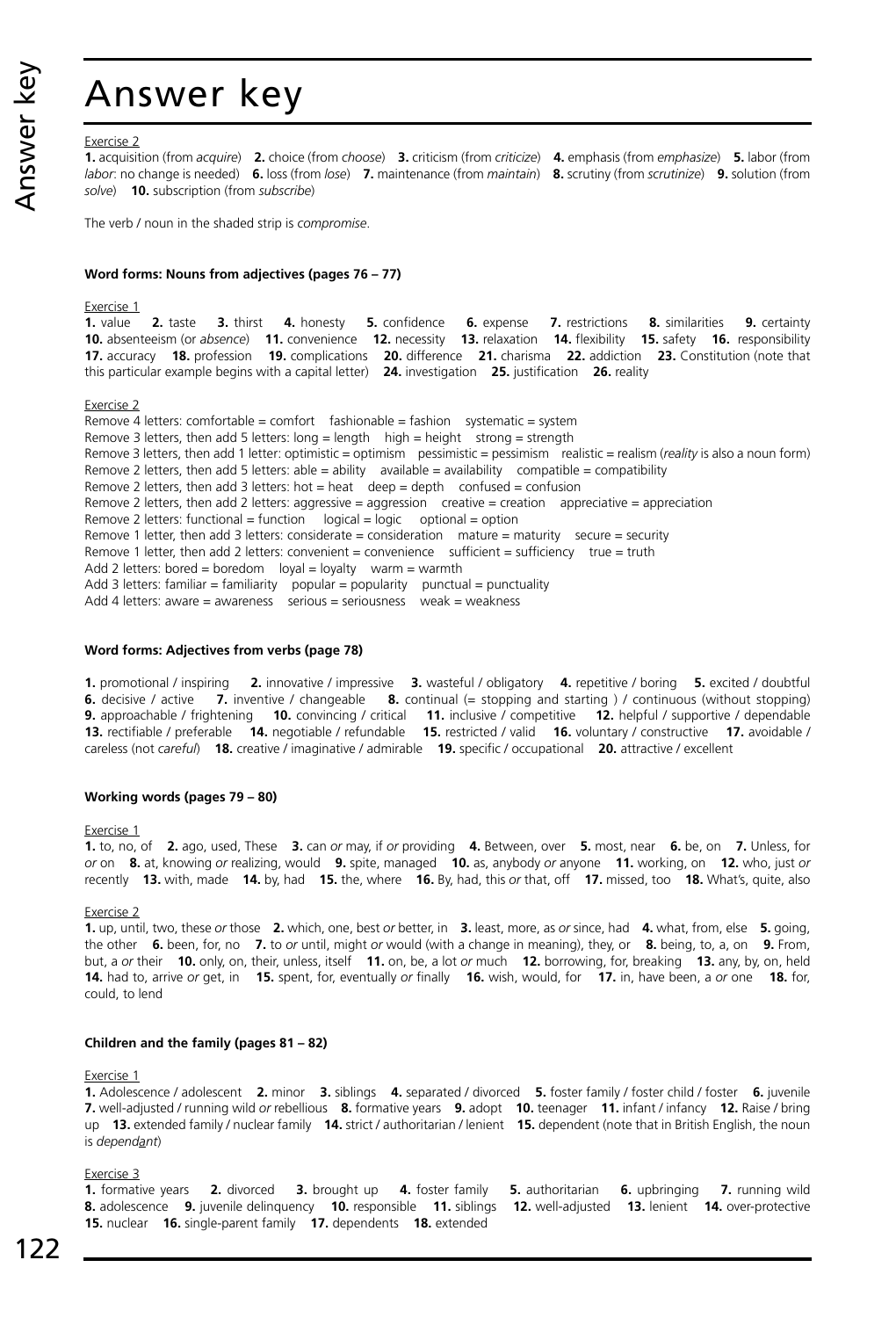# **Education (pages 83 – 84)**

# Exercise 1

**1.** on line course / night class / day release **2.** SAT **3.** lesson / class (in either order) **4.** lecture / subject or topic / lecturer / seminar / tutorial / tutor **5.** Literacy / Numeracy **6.** prospectus / enroll (the British-English spelling is *enrol*) **7.** faculty **8.** Physical education **9.** public school / private school / fees **10.** kindergarten / grade / elementary school / grade school **11.** syllabus **12.** junior high school / middle school (in either order) / high school **13.** semester / quarter **14.** graduate / graduate school / higher degree

# Exercise 3

**1.** skills **2 / 3.** literacy / numeracy (in either order) **4.** kindergarten / elementary school **5.** elementary **6.** secondary **7.** discipline **8.** pass **9.** qualifications **10.** acquire **11.** physical education **12.** graduate **13.** higher **14.** degree **15.** subject **16.** graduate school **17.** doctorate **18.** night class **19.** day release **20.** on line course **21.** mature **22.** opportunity

# **Food and diet (pages 85 - 86)**

# Exercise 1

**1.** Fiber (spelt *fibre* in British English) / fat / saturated / monosaturated **2.** Calories / Protein / Calcium / Carbohydrates **3.** diet / fat farm / exercise **4.** Organic / Free range / Genetically modified (GM) **5.** eating disorder / bulimia / anorexia (these last two in either order) **6.** vegetarian / vegan **7.** Fast food / junk food / nutritious **8.** overweight / obese / obesity / diabetes / heart disease **9.** salmonella / listeria (in either order) / food poisoning **10.** food groups **11.** balanced diet **12.** food intolerance / allergy / allergic

# Exercise 2

**1.** fast food / junk food **2.** processed **3.** vitamins / minerals **4.** minerals / vitamins **5.** fat / carbohydrates **6.** carbohydrates / fat **7.** obesity **8.** malnourished **9.** shortages **10.** harvest **11.** cholesterol **12.** balanced diet **13.** fresh **14.** fiber

# **The media (pages 87 – 88)**

### Exercise 1

**1.** Slander (this can also be a verb: *to slander* someone) / slanderous / Libel (this can also be a verb: *to libel* someone) / libelous **2.** read between the lines **3.** Invasion of privacy **4.** broadsheet / tabloid / gutter press / Tabloid TV (note that several newspapers that were previously printed on large sheets of paper are now printed on smaller sheets of paper, with the result that *broadsheet* is not used so much any more. It is becoming increasingly common to refer to the old broadsheets as *quality papers*, and tabloids as *popular papers*) **5.** dumbing down **6.** journalist / reporter (also known as a *correspondent*) **7.** censorship (the verb is *to censor*) **8.** media tycoon (also called a *media baron*) **9.** Reality TV **10.** documentary / current affairs **11.** Check book journalism **12.** Airtime / Coverage / readership

# Exercise 3

**1.** informed **2.** broadsheets **3.** coverage **4.** current affairs **5.** journalists or reporters **6.** reporters or journalists **7.** tabloids **8.** broadcasts or programs **9.** documentaries **10.** Internet **11.** Web sites **12.** download **13.** information *or* entertainment **14.** entertainment *or* information **15.** gutter press **16.** invasion of privacy **17.** paparazzi **18.** libel **19.** check book journalism **20.** unscrupulous **21.** dumbing down **22.** reality TV **23.** on line **24.** censorship *or* restrictions **25.** freedom of the press

# **Money and finance (pages 89 – 91)**

# Exercise 1

**1.** expenditure **2.** borrow **3.** refund **4.** bankrupt **5.** balance **6.** in the black **7.** receipt **8.** loss **9.** exorbitant **10.** invest **11.** salary **12.** priceless **13.** withdraw **14.** overcharged **15.** Frugal *or* Economical **16.** check **17.** debited (*debited* is a formal word, and is usually used in the passive: *Your account will be debited on the first day of the month*) **18.** savings and loan association **19.** mortgage **20.** overdraft

# Exercise 3

**1.** borrow **2.** loan **3.** income **4.** expenditure **5.** overdraft **6.** cost of living **7.** Inflation **8.** economize **9.** savings and loan association **10.** interest **11.** on credit **12.** exorbitant **13.** save **14.** reductions **15.** bargain **16.** discount **17.** invest **18.** stocks **19.** shares **20.** priceless

# **Nature and the environment (pages 92 – 93)**

#### Exercise 1

**1.** green belt **2.** biodegradable packaging **3.** greenhouse gases **4.** rainforest **5.** erosion **6.** recycle **7.** organic **8.** genetically modified (often shortened to *GM*) **9.** deforestation **10.** acid rain **11.** ecosystem **12.** emissions / fossil fuels **13.** contaminated (or *polluted*) **14.** environmentalists **15.** global warming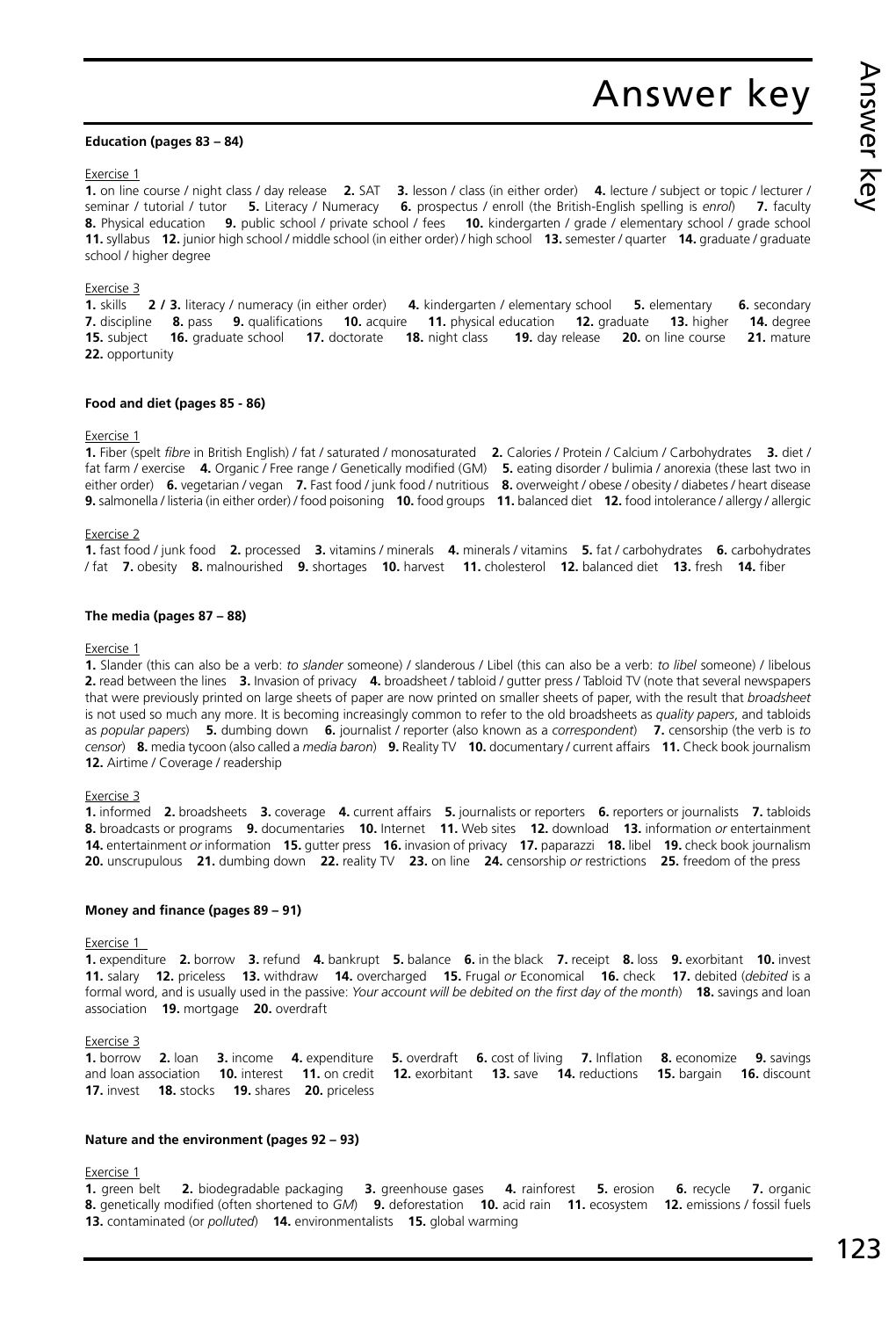# Exercise 3

**1.** fossil fuels **2.** acid rain **3.** greenhouse gases / CFC gases **4.** global warming **5.** rainforest **6.** contaminated **7.** emissions / gases **8.** Poaching **9.** endangered species **10.** ecosystem **11.** recycle **12.** biodegradable **13.** genetically modified **14.** organic **15.** pollution **16.** environmentalists **17.** conservation programs **18.** battery farming **19.** green belts

# **On the road (pages 94 – 95)**

### Exercise 1

**1.** Incorrect. *Rush hour* is the time of day when there are a lot of vehicles on the road because most people are traveling to or from work. **2.** Incorrect. Part of its operating costs are paid for by the government or a local authority. **3.** Incorrect. In the United States, a *traffic school* is a school where drivers are sent to correct their bad driving (usually offered as an alternative to another form of punishment such as a fine or prison sentence when the driver has done something dangerous or caused an accident). **4.** Correct. **5.** Correct. **6.** Incorrect. *Traffic calming* refers to methods used to slow down traffic in towns and cities (for example, by building raised areas across roads). It is a British-English expression that is becoming more widely used in the United States. **7.** Incorrect. The *interstate* is a wide road with several lanes of traffic going in each direction, built for fast travel over long distances as part of a national road system. **8.** Correct. **9.** Correct. **10.** Incorrect. *Back out* is another expression for *to reverse* (to move a car backwards). **11.** Correct. **12.** Incorrect. A *traffic-free zone* is an area where you cannot drive a vehicle (including, in some cases and at some times, bicycles). **13.** Incorrect. *Fatalities* are people who are killed in accidents on the road. **14.** Correct **15.** Correct **16.** Incorrect. A *sidewalk* is an area to the side of a road where people can walk.

# Exercise 3

**1 / 2.** injuries / fatalities (in either order) **3.** speeding **4.** speed limit **5.** drink-driving **6.** pedestrians **7.** crosswalks **8.** traffic light **9 / 10.** congestion / pollution (in either order) **11.** black spot **12.** transport strategy **14.** Park and ride **15.** traffic-free zone / pedestrian mall **16.** cycle lanes **17.** subsidized **18.** fines **19.** dominate **20.** traffic school

# **Science and technology (pages 96 – 97)**

# Exercise 1

**1.** Genetic engineering **2.** safeguard (this can also be a verb: *to safeguard*) **3.** Biology (the adjective is *biological*. A scientist who studies living things is a *biologist*) **4.** technophobe (the fear or distrust of technology is called *technophobia*. A *technophile* is someone who is very enthusiastic about technology) **5.** breakthrough **6.** Information technology **7.** modified **8.** geneticist **9.** Cybernetics **10.** technocrat **11.** Research (this can also be a verb: *to research*) **12.** Cryogenics **13.** experiment (this can also be a verb, *to experiment*. The adjective is *experimental*) **14.** Life expectancy **15.** Innovation (the verb is *to innovate*. The adjective is *innovative*)

#### Exercise 3

**1.** discovered **2.** life expectancy **3.** innovations / inventions **4.** breakthrough **5.** invented **6.** Internet **7.** e-mail **8.** research **9.** technophiles **10.** technophobes **11.** cybernetics **12.** nuclear engineering **13.** safeguards **14.** genetic engineering **15.** analyzed **16.** experiment **17.** control

# **Town and country (pages 98 – 99)**

Exercise 1 (the letters in **bold** show you the letters that need to go in the grid)

**1.** prospe**c**ts **2.** metr**o**polis **3.** infra**s**tructure **4.** co**m**muter **5. o**utskirts **6.** De**p**opulation **7.** C**o**ngestion **8.** me**l**ting pot **9.** M**i**gration **10.** s**t**ressful **11.** Urb**a**n (the opposite is *rural*) **12.** ame**n**ities

The word that fits in the grid is *cosmopolitan*.

#### Exercise 3

**1.** metropolis **2.** cosmopolitan **3.** urban **4.** amenities **5.** cultural events **6.** infrastructure **7.** commuters **8.** Central Business District **9.** rush hour / peak periods **10.** congestion **11.** pollution **12.** cost of living **13.** building sites **14.** population explosion **15.** drug abuse / street crime **16.** inner city **17.** rural **18.** prospects **19.** productive land / cultivation / arable land **20.** urban sprawl **21.** environment

# **Travel (pages 100 – 101)**

# Exercise 1

**1.** *Persona non grata* is a Latin expression that is used in English. It is most commonly used to refer to someone who is not allowed in a country because they do not have formal permission to be there (for example, their visa for that country has expired, or their passport is no longer valid) **2.** culture shock **3.** A *travel agent* is someone whose job is to help people plan holidays and make travel arrangements (they usually work for a *travel agency*). A *tour operator* is a company that organizes holiday tours and then sells them, usually through a travel agency. **4.** excursion **5.** coach class (called *economy* or *tourist class* in British English) / First Class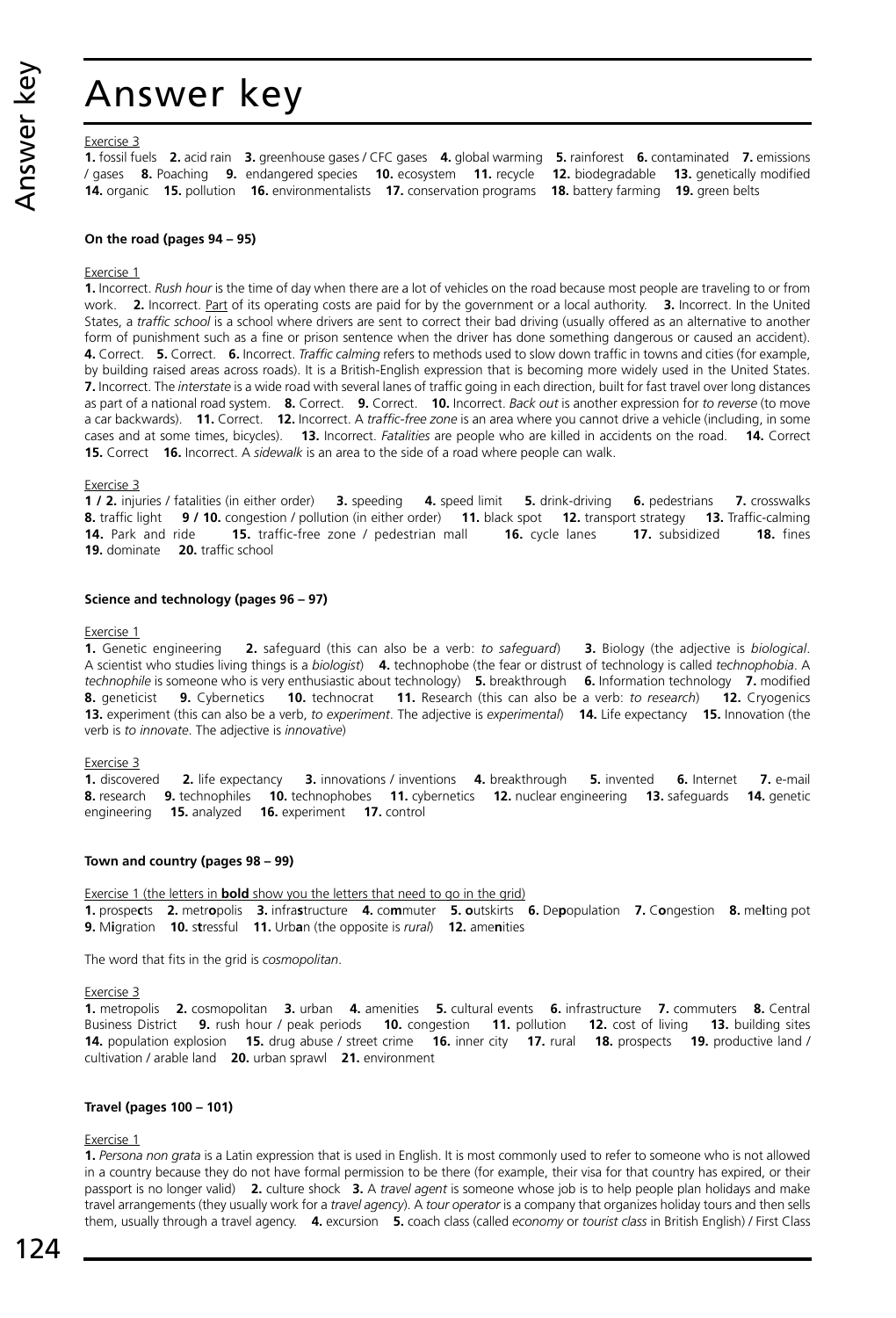/ Business Class (sometimes also called by other names, including *Club Class*) **6.** You would probably not be happy. If you are *deported*, you are sent out of the country you are in (maybe because you have done something wrong) **7.** mass tourism **8.** A *package tourist* goes on a *package tour*, where they pay for all flights, transfers, accommodation, etc., together and in advance, usually through a travel agency. An *independent traveler* books different aspects of their trip separately (for example, they might book their flight on the Internet, then get a taxi from the airport to their hotel, pay for their hotel when they arrive at their destination, etc.) and does not usually rely on an agency **9.** No. A *refugee* is someone who leaves their country because they have to (usually because of a war or other threatening event). An *expatriate* is someone who chooses to live and work in another country **10.** UNHCR = *United Nations High Commission for Refugees*, the department of the United Nations that deals with the problem of *refugees* (see number 9) and other *displaced* people (= people who have been forcibly moved from their home, town, country, etc.: see number 16) **11.** Ecotourism (also called *green tourism* or sometimes *responsible tourism*) **12.** Someone who has been *repatriated* has been sent back from one country to the country that is legally their own (possibly because they have been *deported* – see number 6). **13.** A *cruise* is a journey on a ship for pleasure, especially one that involves visiting a series of places. A *safari* is a journey taken in order to watch or take pictures of wild animals **14.** If a person is not from the United States, but wants to live and work there, a *green card* is an official document that allows them to do this. **15.** They are doing something that is illegal: *trafficking* involves buying and selling things such as drugs and weapons illegally, usually between countries. **16.** internally displaced

### Exercise 2

**1.** travel agency **2.** package tour **3.** independent travelers **4.** visas **5.** check in **6.** coach class **7.** disembark **8.** mass tourism **9.** all-inclusive **10.** ecotourism **11.** refugees **12.** internally displaced **13.** economic migrants **14.** expatriates **15.** culture shock **16.** immigration **17.** persona non grata **18.** deported **19.** checking in **20.** excursion

# **Work (pages 102 – 103)**

#### Exercise 1

**1.** applicant **2.** A *wage* and a *salary* are both money you receive for doing a job, but the first is usually paid daily or weekly and the second is usually paid monthly **3.** Repetitive strain injury (usually abbreviated to *RSI*) **4.** fired **5.** increment **6.** A *blue-collar worker* does work that involves physical strength or skill with their hands (for example, in a factory or a mine) and a *white-collar worker* works in an office **7.** False. It makes some of its workers *redundant* (= it gets rid of some of its workers) because it no longer needs them) **8.** perks **9.** *Sick building syndrome* is a medical condition that affects people who work in buildings where the air is not healthy **10.** a steady job **11.** False. When you *retire*, you stop working because you have reached a particular age. When you *resign*, you leave a job because (for example) you want a different job or because you are not happy with the company you are working for **12.** service industries **13.** No. Your work conditions are bad (for example, you might not have much job security, your place of work might be unhealthy or dangerous, etc.) **14.** freelance (This can also be a verb: *to freelance*. The person who does this is called a *freelancer*)

# Exercise 3

**1.** employees **2.** unskilled **3.** semi-skilled **4.** blue-collar **5.** manufacturing industries **6.** white-collar **7.** service industries **8.** job security **9.** steady job **10.** hiring **11.** firing **12.** stress **13.** demanding **14.** unsociable hours **15.** repetitive strain injury **16.** salary **17.** promotion **18.** perks **19.** incentive **20.** increment / raise **21.** sickness benefit **22.** pension **23.** self-employed

# **Mini topics**

#### **Friends and relations (pages 104 – 105)**

#### Exercise 1

**1.** siblings / brother / sister **2.** a lot in common / shared interests **3.** see eye to eye / bond / fallen out **4.** on good terms / boss / employee / supportive **5.** admire or respect / close / acquaintance **6.** amiable / related

#### Exercise 2

**1.** chemistry **2.** True **3.** buddy **4.** False. If you *get on* with someone, you have a good relationship with them (we can also say *get along* with someone). If you *adore* someone, you love them very much **5.** room mate **6.** A nuclear family is a family that has a mother, father, and children living together. An extended family is a family that includes the parents, children, grandparents, and other relatives living together or very close to each other **7.** True **8.** partner **9.** They have a very close relationship and spend all their time together (e.g., *My parents are inseparable*) **10.** enemy **11.** False. It is a formal word for a husband or wife. **12.** inspiration

#### **Health and exercise (page 105)**

#### Exercise 1

**1.** in good shape / active / go jogging *or* go swimming / take up **2.** Sedentary / overweight *or* obese (*fat* could be used in an informal context) / fast food (we also say *junk food*) / fat **3.** unhealthy / put on weight / skin problems / balanced diet **4.** slim / lifestyle / health club / keep fit *or* go swimming **5.** look after / on a diet / cut down / give up **6.** Obesity / obese *or* overweight (or, more informally, *fat*) / health problems / heart disease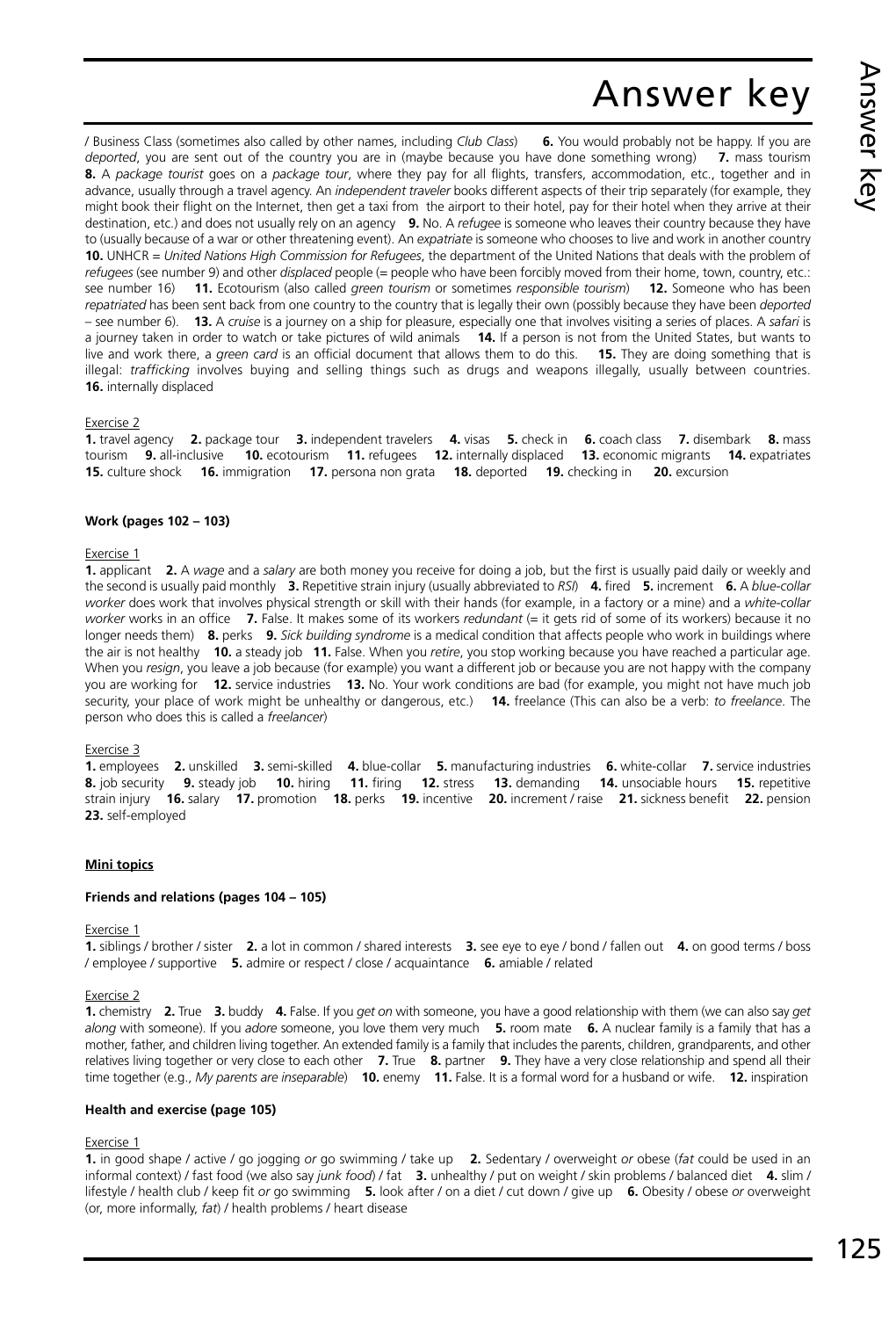# **Movies and the theater (pages 106 – 107)**

# Exercise 1

**1.** science fiction *or* horror / soundtrack **2.** comedy / funny *or* entertaining / acting *or* cast *or* plot *or* storyline **3.** actress / actor *or* director / director *or* actor **4.** horror *or* science fiction / frightening *or* terrifying / plot *or* storyline / special effects / screen / terrifying (not *frightening*, which cannot have *absolutely* before it) **5.** play / musical / entertaining *or* exciting / cast / stars *or* actors **6.** feel-good / audience / characters / atmosphere

# **Your home town (pages 107 – 108)**

### Exercise 1

**1.** nightlife **2.** community spirit **3.** character **4.** pedestrianized **5.** sports center **6.** museum **7.** neighborhood **8.** neighbors **9.** shopping mall **10.** Healthcare **11.** parks **12.** amenities **13.** job opportunities **14.** renovated *or* rejuvenated **15.** demolished **16.** rejuvenated *or* renovated (generally, a *building* is renovated, and an *area* is rejuvenated) **17.** historic **18.** homelessness **19.** street crime **20.** traffic congestion **21.** public transport **22.** environment **23.** rural **24.** local customs

# **Learning languages (pages 108 – 109)**

Exercise 1

**1.** progress **2.** get by **3.** dictionary **4.** accent **5.** pick up **6.** bilingual **7.** vocabulary **8.** second language **9.** competent **10.** mother tongue (= first language) **11.** pronunciation **12.** practice **13.** culture **14.** grammar **15.** fluent **16.** communicate **17.** native **18.** rewarding